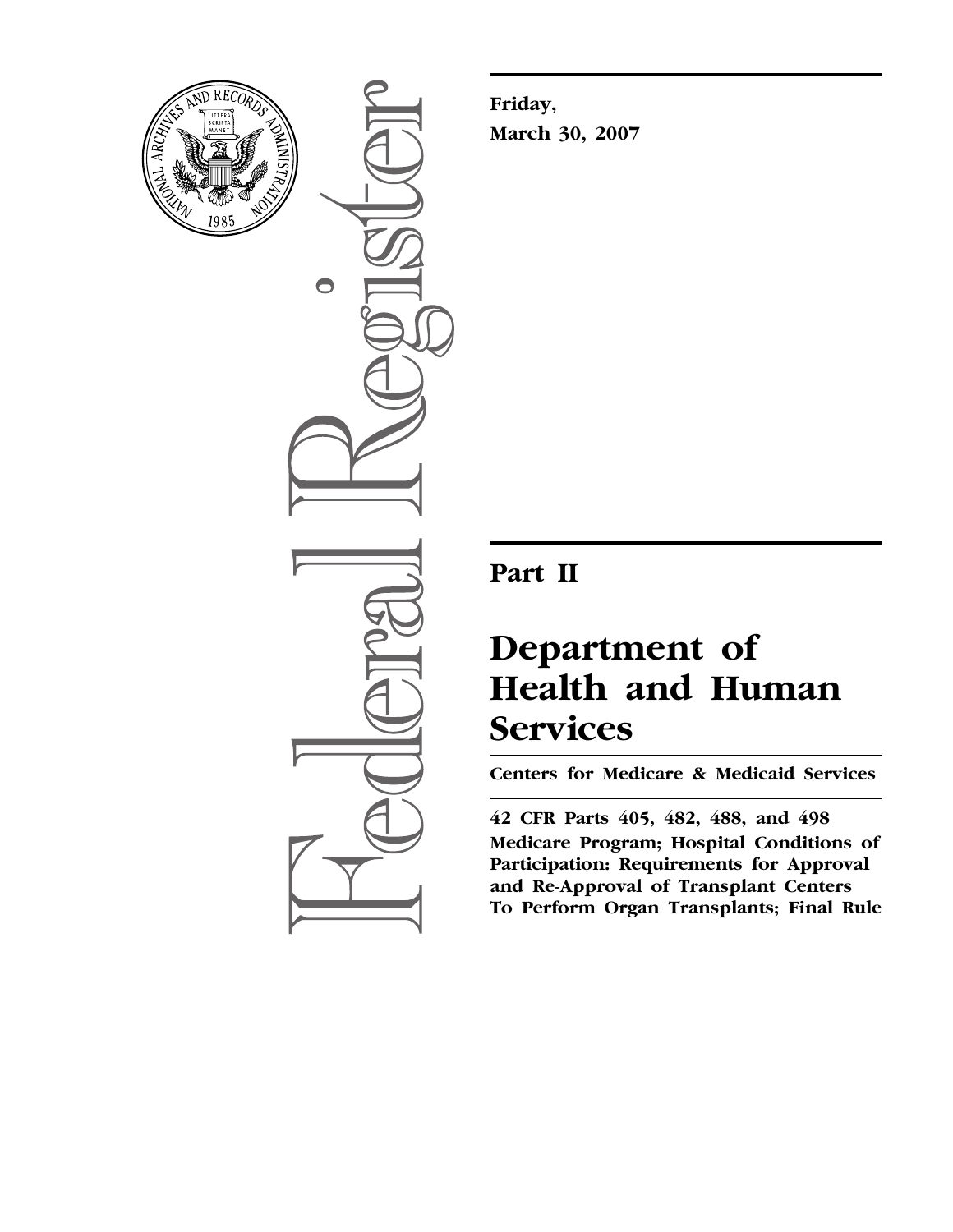#### **DEPARTMENT OF HEALTH AND HUMAN SERVICES**

**Centers for Medicare & Medicaid Services** 

**42 CFR Parts 405, 482, 488, and 498** 

**[CMS–3835–F]** 

**RIN 0938–AH17** 

#### **Medicare Program; Hospital Conditions of Participation: Requirements for Approval and Re-Approval of Transplant Centers To Perform Organ Transplants**

**AGENCY:** Centers for Medicare & Medicaid Services (CMS), HHS. **ACTION:** Final rule.

**SUMMARY:** This final rule establishes, for the first time, Medicare conditions of participation for heart, heart-lung, intestine, kidney, liver, lung, and pancreas transplant centers. This rule sets forth clear expectations for safe, high quality transplant service delivery in Medicare-participating facilities. In addition, in this rule we respond to public comments on the proposed rule. **EFFECTIVE DATES:** These regulations are effective on June 28, 2007.

**FOR FURTHER INFORMATION CONTACT:** Eva Fung, (410) 786–7539. Marcia Newton, (410) 786–5265. Diane Corning, (410) 786–8486. Jeannie Miller, (410) 786– 3164. Rachael Weinstein, (410) 786– 6775.

#### **SUPPLEMENTARY INFORMATION:**

#### **I. Background**

#### *A. Key Statutory Provisions*

Section 1102 of the Social Security Act (the Act) authorizes the Secretary to publish rules and regulations ''necessary for the efficient administration of the functions'' with which the Secretary is charged under the Act. Section 1871(a) of the Act authorizes the Secretary to ''prescribe such regulations as may be necessary to carry out the administration of the insurance programs under this title.''

Section 1864 of the Act authorizes the use of State agencies to determine providers' compliance with Medicare conditions of participation (CoPs). Responsibilities of the States in ensuring compliance with the CoPs are set forth in regulations at 42 CFR part 488, Survey, Certification, and Enforcement Procedures. Under section 1865 of the Act and § 488.5 of the regulations, hospitals that are accredited by the Joint Commission on Accreditation of Healthcare Organizations (JCAHO) or the American

Osteopathic Association (AOA) are not routinely surveyed by State agency surveyors for compliance with the conditions, but are deemed to meet most of the requirements in the hospital CoPs based on their accreditation. JCAHO, AOA, and other national accreditation programs with deeming authority under § 488.6 of the regulations must meet requirements that are at least as stringent as the Medicare CoPs. (See Part 488, Survey and Certification Procedures.) An accreditation organization must apply for and receive approval of deeming authority from CMS.

Section 1865(b)(1) of the Act states that providers of certain services listed in section 1881(b) of the Act cannot be deemed by a national accreditation body to meet the Medicare conditions of participation. Kidney transplant centers are entities listed in 1881(b); thus, they cannot be deemed to be accredited.

Section 1881(b)(1) of the Act contains specific authority for prescribing the health and safety requirements for facilities, including renal transplant centers, that furnish end stage renal disease (ESRD) care to beneficiaries.

#### *B. Past Medicare Policy Regarding Transplantation*

Until now, kidney transplant centers have participated in Medicare by meeting requirements set forth at 42 CFR Part 405, subpart U, ''Conditions for Coverage of Suppliers of End Stage Renal Disease (ESRD) Services.'' These requirements address issues such as compliance with applicable Federal, State, and local laws and regulations; governing body; patient care plans; patients' rights; medical records; and the physical environment. In addition, the ESRD conditions for coverage (CfCs) delineate minimum utilization rates, requirements for the director of transplantation, and minimum service requirements. (See 405.2170 and 405.2171.) Likewise, we have regulated extra-renal transplant centers under various national coverage decisions (NCDs) published beginning in 1987. The NCDs have been based on the ''reasonable and necessary'' provision of the Medicare statute (section  $1862(a)(1)(A)$  of the Act). Generally, under section 1862(a)(1)(A), Medicare does not pay for any item or service unless it is medically reasonable and necessary. The NCDs provide that transplantation of extra-renal organs will be considered reasonable and necessary if performed in a center that meets the criteria specified in the applicable NCD.

#### *C. Our Efforts To Improve Oversight of Transplant Centers*

In the preamble of the proposed transplant center rule published February 4, 2005 (70 FR 6140), we discussed our efforts that are underway to improve organ donation and transplantation services, including the Secretary's Gift of Life Initiative. Publication of the proposed rule for new CoPs for transplant centers was the first step in moving toward a stronger oversight process. In February 2004, the Office of the Inspector General (OIG) published a report titled ''Medicareapproved Heart Transplant Centers'' (OEI–01–02–00520), and outlined three recommendations for CMS oversight of heart transplant centers: (1) CMS should expedite the development of continuing criteria for volume and survival rate performance and for periodic recertification; (2) CMS should develop guidelines and procedures for taking actions against centers that do not meet Medicare criteria for volume and survival rate; and (3) CMS should take immediate steps to improve its ability to maintain accurate and timely data on center performance. All of the OIG's recommendations were incorporated into the rule.

Through this final rule, we are codifying requirements for approval and re-approval of transplant centers as CoPs and placing Medicare-approved transplant centers under the survey and certification enforcement process used for all other providers and suppliers of Medicare services.

Since publication of the proposed rule, we have identified quality and service issues that some transplant centers are experiencing. For example, in 2005, we investigated and cited a hospital whose liver transplant center was accused of turning down a large number of organs offered for the patients on its waiting list. As a result, the hospital closed its liver transplant center. In addition, the Government Accountability Office (GAO) is currently reviewing the Department's oversight of the transplantation system in the United States.

Our current oversight of transplant centers relies on self-reporting of significant changes within a transplant center, as well as beneficiary complaints that may lead to a review or survey of a transplant center. The transplant center NCDs do not delineate explicit criteria for de-certifying of organ transplant programs. In this final rule, we are responding to public comments on the proposed rule and recommendations for improvement to this system by setting forth explicit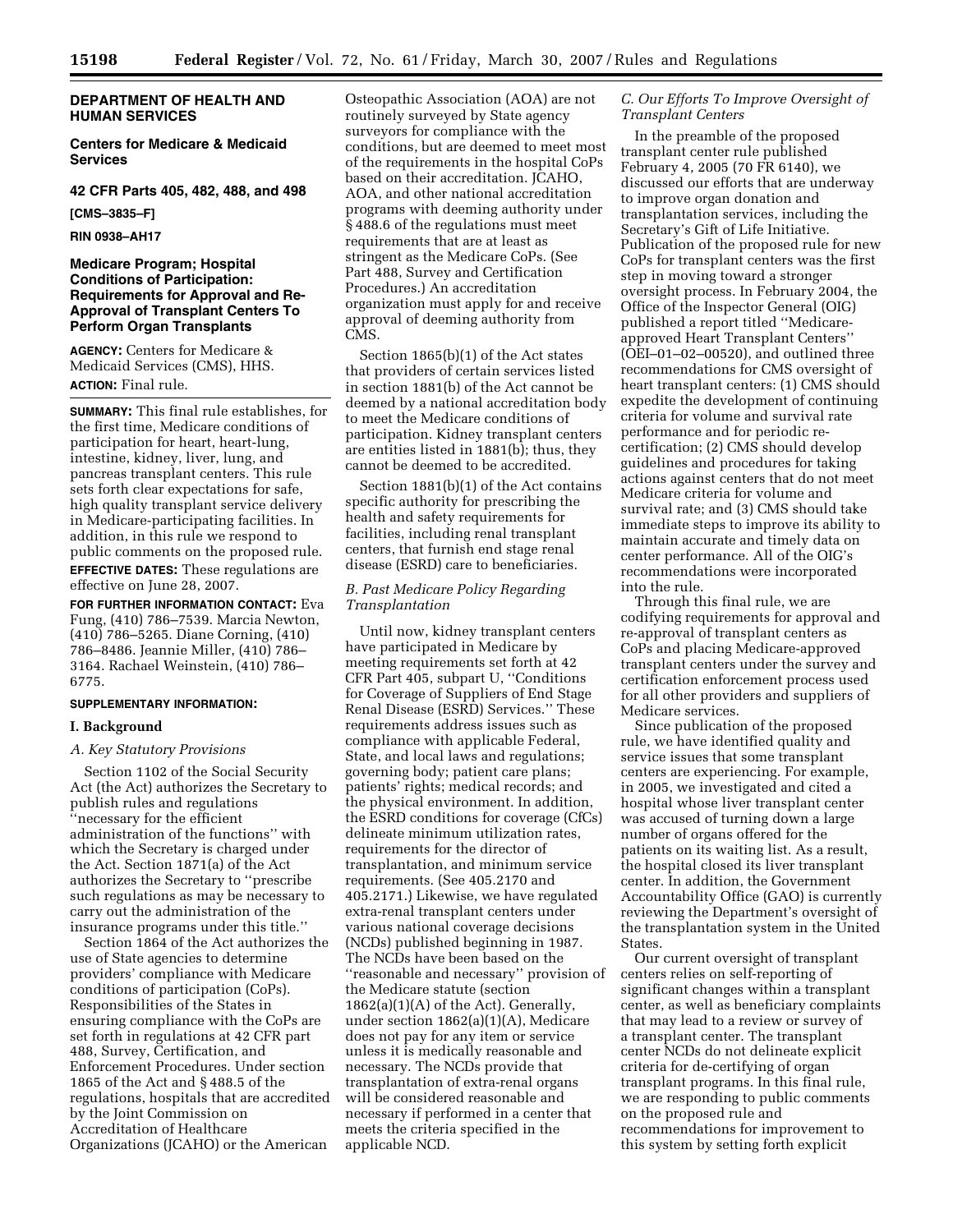expectations for outcomes, and high quality transplantation services.

We are codifying the requirements for the approval and re-approval of transplant centers as an option under part 482, subpart E, for hospitals that choose to perform transplants. This final rule applies to hospitals with heart, heart-lung, intestine, kidney, liver, lung, and pancreas transplant centers. For purposes of this final rule, heart-lung transplant centers are those centers that are located in a hospital with an existing Medicare-approved heart transplant center and an existing Medicareapproved lung center that performs combined heart-lung transplants. Intestine centers are those Medicareapproved liver transplant centers that perform intestine transplants, combined liver-intestine transplants, and multivisceral transplants. Pancreas centers are those Medicare-approved kidney transplant centers that perform pancreas transplants, alone or subsequent to a kidney transplant, and that also perform kidney-pancreas transplants.

#### **II. Provisions of the Proposed Rule and Response to Comments on the February 4, 2005 Proposed Rule**

In the February 4, 2005 **Federal Register** (70 FR 6140), we published the proposed rule entitled, ''Hospital Conditions of Participation: Requirements for Approval and Reapproval of Transplant Centers to Perform Organ Transplants'' and provided for a 60-day comment period. On March 25, 2005, we published a notice in the **Federal Register** (70 FR 15264) extending the comment period for an additional 60 days, until June 6, 2005, to allow sufficient time for the public to provide comments on the large number of proposed new requirements.

The proposed rule set forth new hospital CoPs for the approval and reapproval of transplant centers at 42 CFR part 482, subpart E. Additionally, following publication of the proposed rule, we conducted an external, independent peer review of several of the technical aspects associated with the proposed outcome measures and options. We contacted five scientists, of which three sent us detailed comments to address the technical questions that we raised. One scientist declined to provide detailed comments but said his views were reflected by the comments provided by the American Society of Transplant Surgeons/American Transplantation Society (ASTS/ATS). Comments provided by the ASTS/ATS partially addressed these technical issues, as well as more general issues of concern to the society. These peer

reviews were received during the public comment period. Below we respond to the comments of the peer reviewers, in addition to the public comments received during the comment period.

We received a total of 91 comments: 48 from individual transplant centers; 10 from professional associations representing those who work in the field of transplantation (including physicians, surgeons, dietitians, nurses, social workers, transplant coordinators, hospitals), 2 from organizations that support transplantation, (that is, the National Kidney Foundation and National Liver Foundation); 9 from individual social workers; 6 from individual transplant coordinators; 5 from individual organ procurement organizations; and 11 from various sources (including the Scientific Registry of Transplant Recipients, United Network for Organ Sharing, the Secretary's Advisory Committee on Organ Transplantation, the New York State Department of Health, the Joint Commission on Accreditation of Healthcare Organizations, individual physicians, a histocompatability laboratory, a living donor, and a dialysis facility). The comments ranged from general support or opposition to the proposed conditions of participation to very specific questions or comments regarding the proposed criteria. Note that comments made by peer reviewers are identified specifically as peer review comments. All other comments were made by the public.

Brief summaries of each proposed provision, a summary of the public comments we received (with the exception of specific comments on the paperwork burden or the economic impact analysis), and our responses to the comments are set forth below. Comments related to the paperwork burden and the impact analysis are addressed in the Collection of Information and Impact Analysis Sections in this preamble.

#### *General Comments*

*Comment:* Many commenters supported and commended our efforts to update Medicare approval and reapproval requirements for transplant centers. Some commenters indicated they were impressed by our recognition of the highly complex issues faced by transplant recipients and living donors. Other commenters stated that the rationales provided in the February 4, 2005 proposed rule were based on sound medical and transplant practices. Some commenters stated that this rule may help to decrease organ wastage and graft failure, which would reduce the

need for kidney dialysis services and retransplantation of failed organs.

Some of the professional associations and three peer reviewers supported our efforts to update transplantation standards for Medicare-approved centers, codify standards for extra-renal organ transplants, and improve care for Medicare beneficiaries and living donors. One peer reviewer was pleased with the comprehensiveness of the proposed rule, which the peer reviewer said builds upon the work of the Organ Procurement and Transplantation Network (OPTN), the Scientific Registry of Transplant Recipients (SRTR), and the Health Resources and Services Administration (HRSA). Another peer reviewer supported the re-approval process and stated that a mechanism to re-approve transplant centers is essential.

*Response:* We thank the commenters and peer reviewers for their assistance in developing this final rule. We are committed to ensuring that Medicareapproved transplant centers consistently maintain the expertise and resources necessary to provide high quality transplantation services to patients.

*Comment:* A few commenters stated that the proposed rule was too prescriptive and expressed concerns that implementation of the rule would bring extra burden to transplant centers, especially kidney transplant centers, in terms of cost and nursing hours. One commenter suggested a more general approach as opposed to using prescriptive language. One commenter inquired about the source of funding for the extra expenses generated by this rule.

*Response:* One of our goals in publishing new CoPs for transplant centers is to provide flexibility for transplant centers within the framework of our regulatory authority. As stated in the proposed rule, we have set forth requirements that we believe are absolutely necessary to ensure quality care and protect the health and safety of patients. All of the CoPs are specifically transplant-oriented, and we believe that nearly all requirements in this final rule clarify or strengthen normal business practices for most transplant centers. Centers that have not incorporated the requirements in this final rule into their normal business practices will need to assess their transplantation practices and improve their performance. We believe this rule will strengthen accountability of transplant centers, and we expect centers to maintain compliance with the requirements in this final rule and continuously strive to improve quality of care and patient and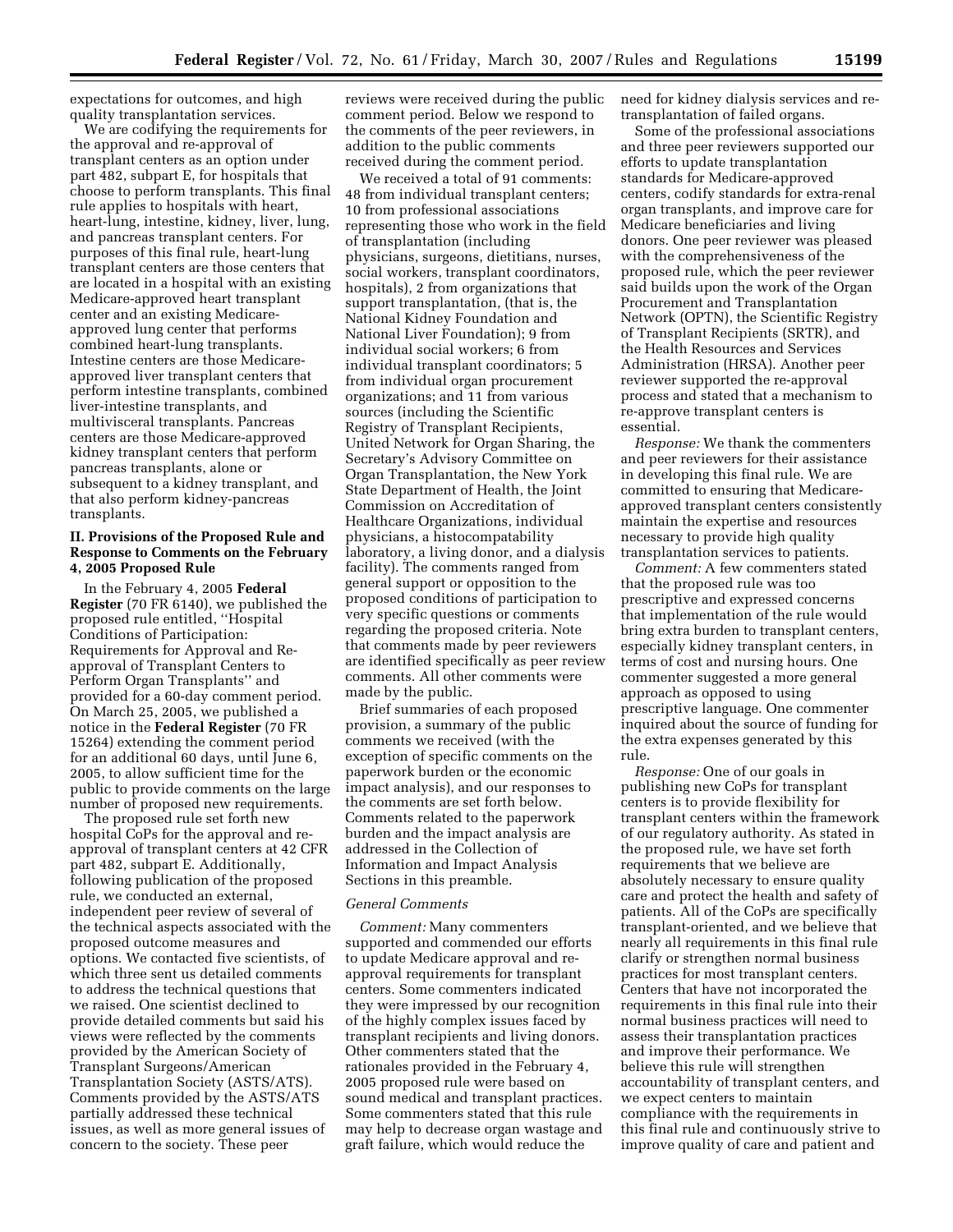living donor safety in their pursuit of optimal outcomes.

We believe this rule will neither increase nursing workloads nor create significant burdens for centers, including kidney centers. We estimate that on average, the cost for each currently-approved Medicare transplant center to comply will be less than \$56,000 in the first full year following the effective date of the final rule and less than \$21,000 in subsequent years.

*Comment:* A peer reviewer expressed concern that the level of detail in the proposed rule may hamper the Agency's ability to make needed modifications in the future.

*Response:* We have included only those requirements that we believe are absolutely essential for ensuring quality care and protecting the health and safety of Medicare beneficiaries and living donors. From an oversight perspective, we must be specific in our expectations so that providers clearly understand the requirements for Medicare participation.

We will continue to stay abreast of the latest advances in transplantation. If hospitals significantly change how they provide transplant patient care or the SRTR changes its outcome measure methodology, we will review and revise the final rule as necessary.

*Comment:* One commenter stated that the OPTN oversight process and the CoPs would create inconsistent parallels for review of transplant center performance. Another commenter was

concerned that the OPTN and the proposed CMS review processes were duplicative or inconsistent in some areas. The commenter believed that the OPTN oversight and compliance with the Medicare CoPs should be consistent and work in tandem.

*Response:* Our intent is that OPTN policies and the requirements in this final rule will complement but not duplicate each other. Nevertheless, in some instances, we have incorporated OPTN policies into our requirements so that they are enforceable under Medicare. Below is a crosswalk chart that shows overlap and differences between OPTN policies and CMS regulations:

#### CROSSWALK OF TRANSPLANT CENTER FINAL RULE, PART 121, & OPTN POLICIES AND BYLAWS

| <b>CMS</b> requirements                                                                                                                                                                                                                                                                                                                                                                                   | 42 CFR Part 121, OPTN policies, and bylaws<br>for transplant centers                                                                                                                                                                                                                                                                                                                                                                                                                                                                                                                                                                                                      | Comments                                                                                                                                                                                                                                                                                                                                                                                                                 |
|-----------------------------------------------------------------------------------------------------------------------------------------------------------------------------------------------------------------------------------------------------------------------------------------------------------------------------------------------------------------------------------------------------------|---------------------------------------------------------------------------------------------------------------------------------------------------------------------------------------------------------------------------------------------------------------------------------------------------------------------------------------------------------------------------------------------------------------------------------------------------------------------------------------------------------------------------------------------------------------------------------------------------------------------------------------------------------------------------|--------------------------------------------------------------------------------------------------------------------------------------------------------------------------------------------------------------------------------------------------------------------------------------------------------------------------------------------------------------------------------------------------------------------------|
| Main focuses of CMS requirements.<br>• Regulatory oversight of transplant centers.<br>• Patient care & transplant services furnished<br>to beneficiaries.<br>• Relationship with transplant centers based<br>on Provider Agreement & Medicare reim-<br>bursement.<br>• Medicare approval & re-approval based on<br>compliance with Conditions of participation<br>(CoPs).<br>• Provider responsibilities. | Part 121 sets forth the governing structure of<br>the OPTN and sets standards for availability<br>of organ transplantation data. Part 121 lays<br>out requirements for transplant program in<br>hospitals at $\S$ 121.9 and 121.11(b)(1)(C)<br>(defined as OMB-approved OPTN forms).<br>Main focuses of Part 121.<br>• Govern the operation of the OPTN which is<br>under contract with HRSA.<br>• Require OPTN to develop policies for its<br>members. However, as of today, with the<br>exception of "data submission require-<br>ments", none of the OPTN polices have<br>been enforceable because they have not<br>been approved and published by the Sec-<br>retary. | Main focuses of OPTN policies/Bylaws.<br>• Organ allocation.<br>• Credential of transplant surgeons/physi-<br>cians.<br>• Relationship with transplant hospital mem-<br>bers is collegial with the goal to help them<br>to improve performance.<br>• OPTN Membership application reviewed by<br>peer reviewers.<br>• Member obligations.<br>*Additional requirements for non-Medicare ap-<br>proved transplant programs. |
| §482.68 Special Requirements for transplant<br>centers.<br>In order to be granted approval from CMS to<br>provide transplant services, a transplant cen-<br>ter must:<br>• Be located within a hospital that has a<br>Medicare provider agreement.<br>• Meet the CoPs of this final rule.<br>• Meet all hospital CoPs.                                                                                    | OPTN membership requirements.                                                                                                                                                                                                                                                                                                                                                                                                                                                                                                                                                                                                                                             | • This rule now makes the data submission<br>requirements of OPTN a Condition of Par-<br>ticipation.<br>• Transplant centers must comply with CoPs<br>to be reimbursed.                                                                                                                                                                                                                                                  |
| §482.70 Definitions.<br>CMS has specific definitions for certain types<br>of centers.                                                                                                                                                                                                                                                                                                                     |                                                                                                                                                                                                                                                                                                                                                                                                                                                                                                                                                                                                                                                                           | No comparable OPTN definitions.                                                                                                                                                                                                                                                                                                                                                                                          |
| §482.72 Condition of participation: OPTN<br>membership.<br>A transplant center must be located in a trans-<br>plant hospital that is a member of and<br>abides by the approved rules and require-<br>ments of the OPTN established and oper-<br>ated in accordance with §372 of the Public<br>Health Service (PHS) Act (42 U.S.C. section<br>274).                                                        | §121.9 Designated transplant program re-<br>quirements.<br>• (a) To receive organs for transplantation, a<br>transplant program must be in a hospital<br>that is a member of the OPTN.                                                                                                                                                                                                                                                                                                                                                                                                                                                                                    |                                                                                                                                                                                                                                                                                                                                                                                                                          |
| §482.74 Condition of participation: Notifica-<br>tion to CMS.                                                                                                                                                                                                                                                                                                                                             |                                                                                                                                                                                                                                                                                                                                                                                                                                                                                                                                                                                                                                                                           | CMS adopts the OPTN bylaw and adds more<br>requirements.                                                                                                                                                                                                                                                                                                                                                                 |
| A transplant center must notify CMS imme-<br>diately of any significant changes related to<br>the center's transplant program or changes<br>that would alter elements in the approval/re-<br>approval application:<br>• A change in key staff members of the trans-<br>plant team.<br>• A decrease in the center's volume or survival<br>rates.                                                           | OPTN member programs must notify OPTN<br>immediately when a key person plans to<br>leave.                                                                                                                                                                                                                                                                                                                                                                                                                                                                                                                                                                                 |                                                                                                                                                                                                                                                                                                                                                                                                                          |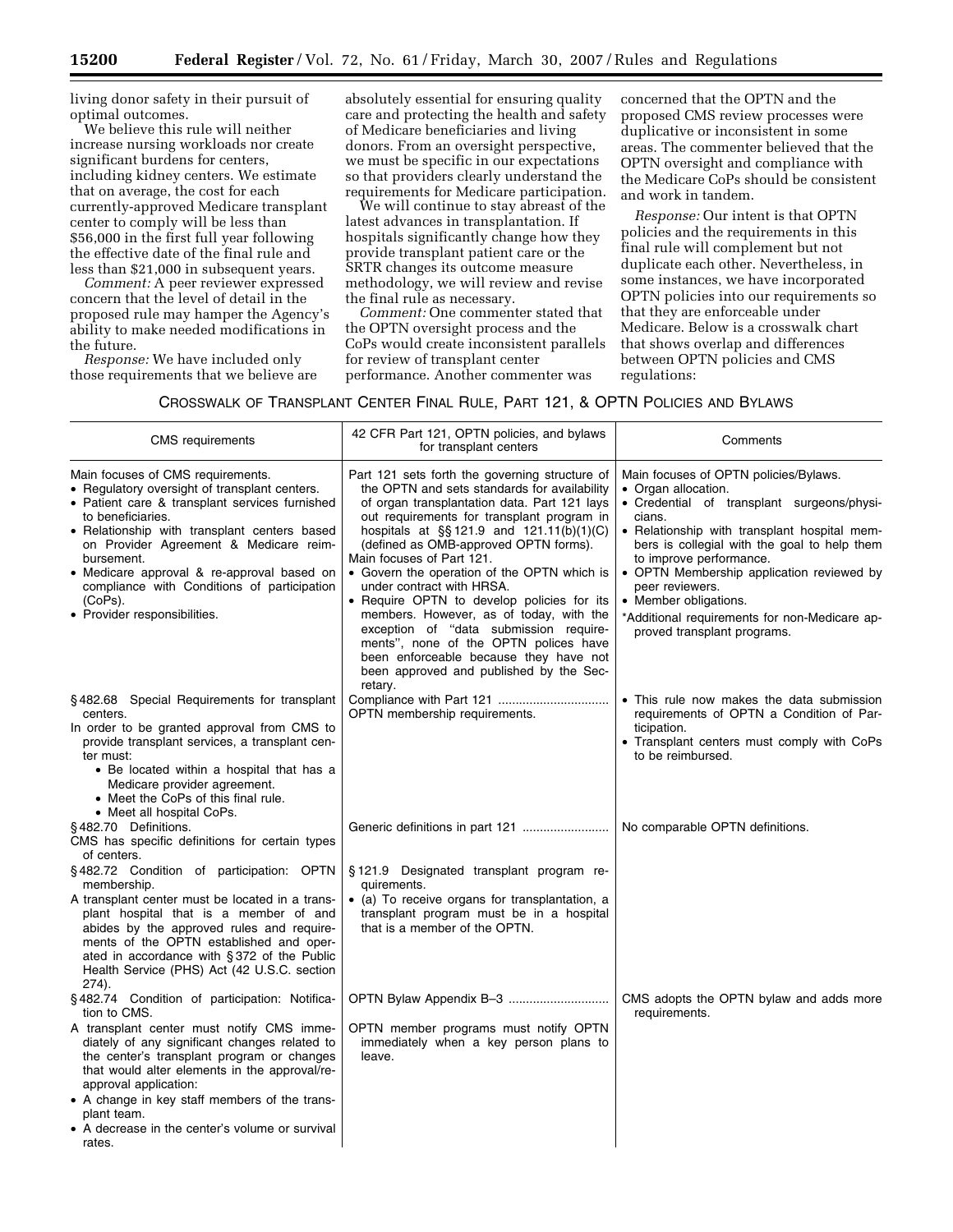## CROSSWALK OF TRANSPLANT CENTER FINAL RULE, PART 121, & OPTN POLICIES AND BYLAWS—Continued

| <b>CMS</b> requirements                                                                                                                                                                                                                                                                                                                                                                                                                                                                                                                                                                                                                                                                                                                                                                                                                                                                                                                                                                                                          | 42 CFR Part 121, OPTN policies, and bylaws<br>for transplant centers                                                                                                                                                                                                                                                                                                                                                                                                                                                                                                                                                                                                           | Comments                                                                                                                                                        |
|----------------------------------------------------------------------------------------------------------------------------------------------------------------------------------------------------------------------------------------------------------------------------------------------------------------------------------------------------------------------------------------------------------------------------------------------------------------------------------------------------------------------------------------------------------------------------------------------------------------------------------------------------------------------------------------------------------------------------------------------------------------------------------------------------------------------------------------------------------------------------------------------------------------------------------------------------------------------------------------------------------------------------------|--------------------------------------------------------------------------------------------------------------------------------------------------------------------------------------------------------------------------------------------------------------------------------------------------------------------------------------------------------------------------------------------------------------------------------------------------------------------------------------------------------------------------------------------------------------------------------------------------------------------------------------------------------------------------------|-----------------------------------------------------------------------------------------------------------------------------------------------------------------|
| Termination of an agreement between the<br>hospital in which the transplant center is lo-<br>cated and an OPO for the recovery and re-<br>ceipt of organs.<br>• Inactivation of the transplant center.<br>§482.76 Condition of participation: Pediatric<br>Hospitals.<br>• With the exceptions of heart centers, pedi-<br>atric centers that wish to provide transplan-<br>tation services to both adult and pediatric<br>transplants must meet all requirements (ex-<br>cept for clinical experience) in this rule and<br>request separate Medical approval.<br>• A center that mostly performs adult trans-<br>plants cannot be approved to perform pedi-<br>atric transplants if they lose their approval to<br>perform adult transplants.<br>• A center that mostly performs pediatric trans-<br>plants cannot be approved to perform adult<br>transplants if they lose their approval to per-<br>form pediatric transplants.<br>• Heart centers that want to obtain Medicare<br>approval for pediatric transplants have the |                                                                                                                                                                                                                                                                                                                                                                                                                                                                                                                                                                                                                                                                                | No specific OPTN policy/bylaw for pediatric<br>transplant programs.                                                                                             |
| option to be approved under the criteria list-<br>ed under OBRA 1987.<br>§482.80 Condition of participation: Data sub-<br>mission, clinical experience, and outcome re-<br>quirements for <i>INITIAL APPROVAL</i> of trans-<br>plant centers.<br>(a) Standard: Data submission. No later than<br>90 days after the due date established by<br>the OPTN, a transplant center must submit<br>to the OPTN at least 95 percent of required<br>data on all transplants (deceased and living<br>donor) it has performed.                                                                                                                                                                                                                                                                                                                                                                                                                                                                                                               | §121.11(b)(2) Reporting requirements. Mem-<br>ber transplant hospitals must submit to the<br>Secretary information as the Secretary pre-<br>scribes (OPTN forms).<br>$\S$ 121.11(b)(1)(C)<br>• The OPTN & the SRTR shall provide to the<br>Secretary any data that the Secretary re-<br>quests.<br>• Make available to the public timely & accu-<br>rate program-specific information on the<br>performance of transplant programs.<br>OPTN Policy 7.8 Data Submission Require-<br>ments.<br>• Each transplant center must collect & sub-<br>mit 95% of expected forms complete within<br>3 months of the due date and 100% of ex-<br>pected forms complete within 6 months of | By using the publicly available SRTR data for<br>outcome measures, CMS's outcome com-<br>plements Part 121.<br>CMS adopts the OPTN policy for the most<br>part. |
| (b) Standard: Clinical experience. We require<br>an annual volume for the following types of<br>transplant centers:<br>• Heart, intestine, liver & lung transplant<br>centers-10 transplants.<br>• Kidney transplant centers-at least 3<br>transplants.<br>• No annual volume requirement for heart-<br>lung, and pancreas centers, and centers<br>that primarily perform pediatric trans-<br>plants.                                                                                                                                                                                                                                                                                                                                                                                                                                                                                                                                                                                                                            | the due date.<br>No annual volume required by the OPTN.<br>However, it has definitions for "functionally<br>inactive" centers:<br>• No transplants performed in 3 months<br>in the case of kidney, liver, & heart<br>transplant programs.<br>• No transplants performed in 6 months<br>in the case of pancreas & lung pro-<br>grams.                                                                                                                                                                                                                                                                                                                                           | CMS requirements are straighter than OPTN<br>policy for the purpose of monitoring inac-<br>tivity of centers.                                                   |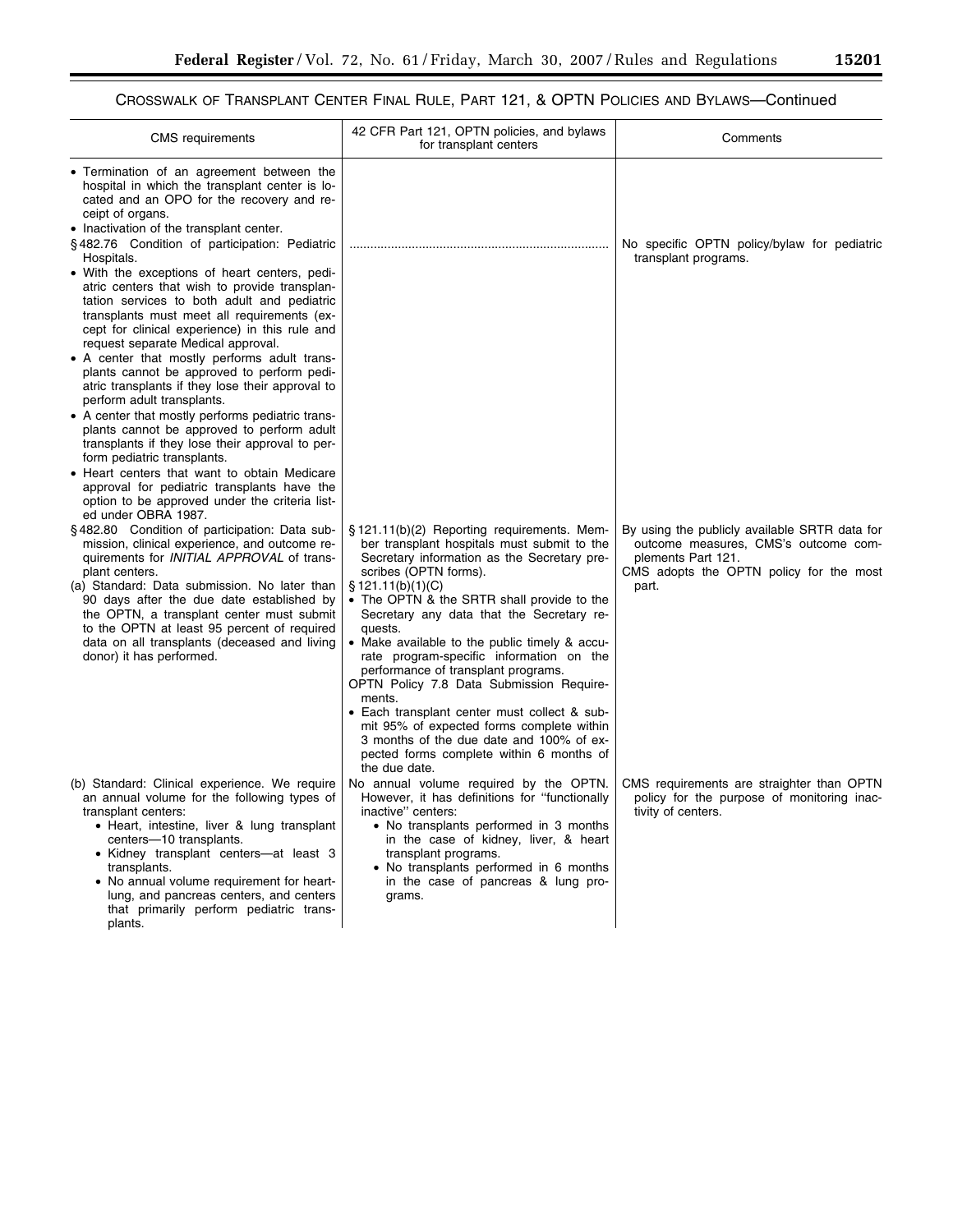۰

## CROSSWALK OF TRANSPLANT CENTER FINAL RULE, PART 121, & OPTN POLICIES AND BYLAWS—Continued

| <b>CMS</b> requirements                                                                                                                                                                                                                                                                                                                                                                                                                                                                                                                                                                                                                                                                                                                                            | 42 CFR Part 121, OPTN policies, and bylaws<br>for transplant centers                                                                                                                                                                                                                                                                                                                  | Comments                                                                                                                                                                                                                                                                                                                                                                                                                                                                                                                                                                                                                                                                                                                        |
|--------------------------------------------------------------------------------------------------------------------------------------------------------------------------------------------------------------------------------------------------------------------------------------------------------------------------------------------------------------------------------------------------------------------------------------------------------------------------------------------------------------------------------------------------------------------------------------------------------------------------------------------------------------------------------------------------------------------------------------------------------------------|---------------------------------------------------------------------------------------------------------------------------------------------------------------------------------------------------------------------------------------------------------------------------------------------------------------------------------------------------------------------------------------|---------------------------------------------------------------------------------------------------------------------------------------------------------------------------------------------------------------------------------------------------------------------------------------------------------------------------------------------------------------------------------------------------------------------------------------------------------------------------------------------------------------------------------------------------------------------------------------------------------------------------------------------------------------------------------------------------------------------------------|
| • We will review outcomes for all transplants<br>performed at a center, including outcomes<br>for living donor transplants, if applicable. Ex-<br>cept for lung transplants, CMS will review<br>adult and pediatric outcomes separately<br>when a center requests Medicare approval<br>to perform pediatric transplants.<br>• A center's (risk-adjusted) expected 1-year<br>patient survival and 1-year graft survival will<br>be compared to its observed 1-year patient<br>survival and 1-year graft survival, based on<br>the following non-compliance thresholds:.<br>• $O - E > 3$ .<br>$O/E > 1.5$ .<br>• 1-sided $p < 0.05$ .                                                                                                                               | OPTN Bylaw Appendix B Attachment Survival<br>Rates.<br>• While the precise numerical criteria may be<br>selected by the Membership & Professional<br>service Committee, the initial criteria em-<br>ployed to identify programs with low patient/<br>graft survival rates will include the following<br>findings:<br>• $O - E > 3$ .<br>• O/E $>1.5$ .<br>$\bullet$ 1-sided p < 0.05. | CMS adopts the OPTN bylaws to the extent<br>that the outcome measure standards and<br>the OPTN policies for survival rate criteria &<br>outcome methodology are essentially the<br>same in the assessment of a center's out-<br>comes. However, OPTN uses the survival<br>outcomes as flags for further investigation<br>while CMS uses them as criteria to make<br>approval & re-approval determinations.<br>Compliance with the OPTN's survival rate cri-<br>teria is not required for initial approval of a<br>new transplant program as an OPTN mem-<br>ber. The OPTN grants conditional approval<br>to new transplant programs, which gives the<br>new transplant program 3 years to comply<br>with the OPTN requirements. |
| (d) Exceptions. No outcome requirements for:<br>• Heart-lung transplant centers.<br>• Intestinal transplant centers.<br>• Pancreas transplant centers.<br>§482.82 Condition of participation: Data sub-<br>mission, clinical experience, and outcome re-<br>quirements for RE-APPROVAL of transplant                                                                                                                                                                                                                                                                                                                                                                                                                                                               |                                                                                                                                                                                                                                                                                                                                                                                       |                                                                                                                                                                                                                                                                                                                                                                                                                                                                                                                                                                                                                                                                                                                                 |
| centers.<br>(a) Standard: Data submission. No later than<br>90 days after the due date established by<br>the OPTN, a transplant center must submit<br>to the OPTN 95 percent of the required data<br>submissions on all transplants (deceased<br>and living donor) it has performed over the<br>3-year approval period.                                                                                                                                                                                                                                                                                                                                                                                                                                            |                                                                                                                                                                                                                                                                                                                                                                                       | See Initial Approval.                                                                                                                                                                                                                                                                                                                                                                                                                                                                                                                                                                                                                                                                                                           |
| (b) Standard: Clinical experience. We require<br>an annual volume for the following types of<br>transplant centers:<br>• Heart, intestine, kidney, liver & lung<br>transplant centers-10 transplants.<br>• No annual volume requirement for heart-<br>lung, and pancreas centers, and centers<br>that primarily perform pediatric trans-<br>plants.                                                                                                                                                                                                                                                                                                                                                                                                                |                                                                                                                                                                                                                                                                                                                                                                                       | See Initial Approval.                                                                                                                                                                                                                                                                                                                                                                                                                                                                                                                                                                                                                                                                                                           |
| • We will review outcomes for all transplants<br>performed at a center, including outcomes<br>for living donor transplants, if applicable. Ex-<br>cept for lung transplants, CMS will review<br>adult and pediatric outcomes separately<br>when a center requests Medicare approval<br>to perform pediatric transplants.<br>• A center's (risk-adjusted) expected 1-year<br>patient survival and 1-year graft survival will<br>be compared to its observed 1-year patient<br>survival and 1-year graft survival, based on<br>the following non-compliance thresholds:<br>• $O - E > 3$ .<br>• $O/E > 1.5$ .<br>$\bullet$ 1-sided p < 0.05.<br>(d) Exceptions. No outcome requirements for:<br>• Heart-lung transplant centers.<br>• Intestinal transplant centers. |                                                                                                                                                                                                                                                                                                                                                                                       | See Initial Approval.                                                                                                                                                                                                                                                                                                                                                                                                                                                                                                                                                                                                                                                                                                           |
| • Pancreas transplant centers.<br>§482.90 Condition of participation: Patient<br>and living donor selection.<br>(a) Standard: Patient selection. Patient selec-<br>tion criteria must:<br>• Assure fair and non-discriminatory dis-<br>tribution of organs.<br>• Include a psychosocial evaluation.                                                                                                                                                                                                                                                                                                                                                                                                                                                                | The OPTN has wait list policies for the pur-<br>pose of organ allocation.                                                                                                                                                                                                                                                                                                             | CMS requirements complement OPTN poli-<br>cies.                                                                                                                                                                                                                                                                                                                                                                                                                                                                                                                                                                                                                                                                                 |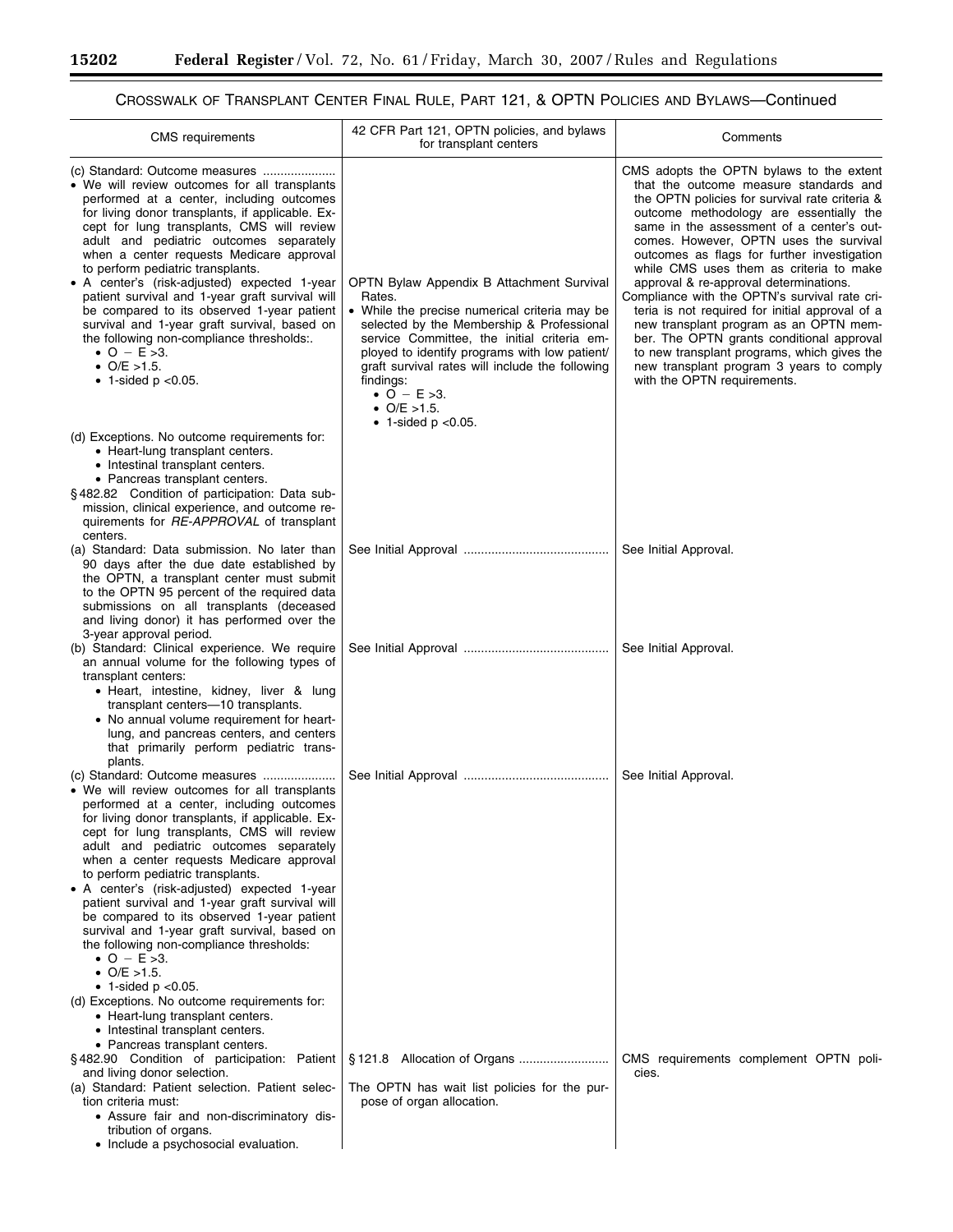## CROSSWALK OF TRANSPLANT CENTER FINAL RULE, PART 121, & OPTN POLICIES AND BYLAWS—Continued

| <b>CMS</b> requirements                                                                                                                                                                                                                                                                                                                                                                                                                                                                                                                                                                                                                                                                                                                                                                                                                                                             | 42 CFR Part 121, OPTN policies, and bylaws<br>for transplant centers                                                                                                                                                                                                                                 | Comments                                        |
|-------------------------------------------------------------------------------------------------------------------------------------------------------------------------------------------------------------------------------------------------------------------------------------------------------------------------------------------------------------------------------------------------------------------------------------------------------------------------------------------------------------------------------------------------------------------------------------------------------------------------------------------------------------------------------------------------------------------------------------------------------------------------------------------------------------------------------------------------------------------------------------|------------------------------------------------------------------------------------------------------------------------------------------------------------------------------------------------------------------------------------------------------------------------------------------------------|-------------------------------------------------|
| • Include documentation in the patient's<br>medical record that the candidate's<br>blood type has been determined on at<br>least two separate occasions.<br>• Include documentation in the patient's<br>medical record of the patient selection<br>criteria used.<br>(b) Standard: Living donor selection. The living<br>donor selection criteria must be consistent<br>with the general principles of medical ethics.<br>Transplant centers must:<br>• Ensure that a prospective living donor<br>receives a medical & Psychosocial eval-<br>uation prior to donation.<br>• Document in the living donor's medical<br>records the living donor's suitability for<br>donation.<br>· Document that the living donor has<br>given informed consent, as required.<br>§482.92 Condition of participation: Organ re-<br>covery and receipt.<br>• Written protocols for-deceased organ re- |                                                                                                                                                                                                                                                                                                      | No comparable OPTN policy/bylaw.                |
| covery, organ receipt, and living donor trans-<br>plantation to validate donor-recipient match-<br>ing of blood types and other vital information.<br>• The transplanting surgeon at the transplant<br>center responsible for ensuring medical suit-<br>ability of donor organs for transplantation<br>into the intended recipient.                                                                                                                                                                                                                                                                                                                                                                                                                                                                                                                                                 |                                                                                                                                                                                                                                                                                                      |                                                 |
| (a) Standard: Organ recovery.<br>When an intended transplant recipient is<br>known, the transplant center's organ recov-<br>ery team must review and compare donor-<br>data with the recipient blood type and other<br>vital information before organ recovery takes<br>place.                                                                                                                                                                                                                                                                                                                                                                                                                                                                                                                                                                                                      | Policy 3.1 Organ Distribution: Definitions.<br>3.1.2 Transplant Center-The transplanting<br>surgeon is responsible for ensuring medical<br>suitability of donor organ for transplantation<br>into the potential recipient, including com-<br>patibility of donor and candidate by ABO<br>blood type. | CMS requirements complement OPTN poli-<br>cies. |
| (b) Standard: Organ receipt.<br>• When an organ arrives at the center, the<br>transplanting surgeon and at least one li-<br>censed health care professional must verify<br>that the donor's blood type and other vital in-<br>formation is compatible with transplantation<br>of the intended recipient prior to transplan-<br>tation.                                                                                                                                                                                                                                                                                                                                                                                                                                                                                                                                              | Policy 3.1 Organ Distribution: Definitions.<br>3.1.2 Transplant Center-Upon receipt of an<br>organ, prior to implantation, the transplant<br>center is responsible for verifying the re-<br>corded donor ABO with the recorded ABO<br>of the intended recipient.                                     | CMS requirements complement OPTN poli-<br>cies. |
| (c) Standard: Living donor transplantation.<br>If a center performs living donor transplants,<br>the transplanting surgeon and at least one li-<br>censed health care professional at the trans-<br>plant center must verify that the donor's<br>blood type and other vital information is com-<br>patible with transplantation of the intended<br>recipient immediately before the removal of<br>the donor organ(s) and, if applicable, prior to                                                                                                                                                                                                                                                                                                                                                                                                                                   |                                                                                                                                                                                                                                                                                                      | No comparable OPTN policy/bylaw.                |
| the removal of the recipient's organ(s).<br>§482.94 Condition of participation. Patient<br>and living donor management.<br>• Transplant center must have written patient<br>management policies and patient care plan-<br>ning for the pre-transplant, transplant, and<br>discharge phases of transplantation.<br>• Center must have written donor manage-<br>ment policies for the donor evaluation, dona-<br>tion, and discharge phases of living organ                                                                                                                                                                                                                                                                                                                                                                                                                           |                                                                                                                                                                                                                                                                                                      | No comparable OPTN policy/bylaw.                |
| donation if it performs living donor trans-<br>plants.<br>(a) Standard: Patient and living donor care.<br>Each transplant patient and/or living donor is<br>under the care of a multidisciplinary patient<br>care team coordinated by a physician<br>throughout transplantation or donation.                                                                                                                                                                                                                                                                                                                                                                                                                                                                                                                                                                                        |                                                                                                                                                                                                                                                                                                      | No comparable OPTN policy/bylaw.                |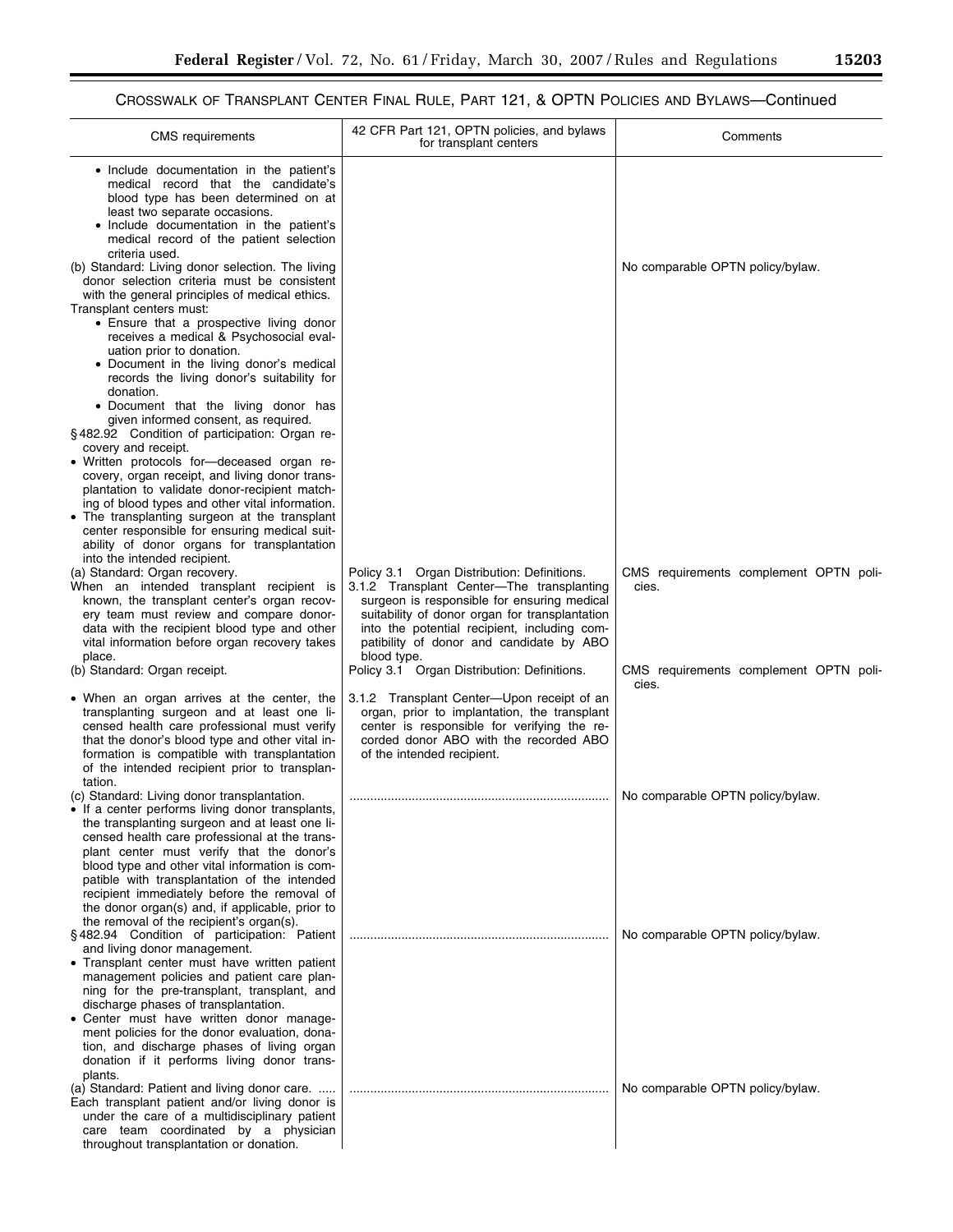۳

۰

## CROSSWALK OF TRANSPLANT CENTER FINAL RULE, PART 121, & OPTN POLICIES AND BYLAWS—Continued

| <b>CMS</b> requirements                                                                                                                                                                                                                                                                                                                                                                                                                                                                                                                                                                                                                                                                                                                                                                                                                                                                                                                                                                                                                       | 42 CFR Part 121, OPTN policies, and bylaws<br>for transplant centers                                                                                                                                                                                                                                                                                                                                                                                                                                                                                                                                                                                                                                                                                                                                                           | Comments                                                                                                                  |
|-----------------------------------------------------------------------------------------------------------------------------------------------------------------------------------------------------------------------------------------------------------------------------------------------------------------------------------------------------------------------------------------------------------------------------------------------------------------------------------------------------------------------------------------------------------------------------------------------------------------------------------------------------------------------------------------------------------------------------------------------------------------------------------------------------------------------------------------------------------------------------------------------------------------------------------------------------------------------------------------------------------------------------------------------|--------------------------------------------------------------------------------------------------------------------------------------------------------------------------------------------------------------------------------------------------------------------------------------------------------------------------------------------------------------------------------------------------------------------------------------------------------------------------------------------------------------------------------------------------------------------------------------------------------------------------------------------------------------------------------------------------------------------------------------------------------------------------------------------------------------------------------|---------------------------------------------------------------------------------------------------------------------------|
| (b) Standard: Waitlist management. Transplant<br>centers must keep their waitlists up to date,<br>including:<br>• Updating waitlist patients' clinical infor-<br>mation on an ongoing basis.<br>• Removing patients from the center's<br>waitlist if a patient receives a transplant<br>or dies, or if there is any other reason<br>why the patient should no longer be on<br>a center's waitlist.<br>• Notifying the OPTN no later than 24<br>hours after a patient's removal from the                                                                                                                                                                                                                                                                                                                                                                                                                                                                                                                                                       | • Require transplant centers to immediately<br>remove transplant candidates that have re-<br>ceived a transplant from a deceased donor,<br>or have died while awaiting a transplant,<br>from the center's waitlist and from the<br>UNOS Patient Waiting List and to notify<br>UNOS within 24 hours of such removal.                                                                                                                                                                                                                                                                                                                                                                                                                                                                                                            | CMS Requirements complement OPTN poli-<br>cies.                                                                           |
| center's waitlist.<br>(c) Standard: Patient records. Transplant cen-<br>ters must maintain up-to-date and accurate<br>patient management records for each patient<br>who receives an evaluation for placement on<br>a center's waitlist and who is admitted for<br>organ transplantation. This includes notifica-<br>tion to patient (and patient's usual dialysis<br>facility if patient is a kidney patient) of:<br>• Patient's placement on the center's<br>waitlist; the center's decision not to<br>place the patient on its waitlist; or the<br>center's inability to make a determina-<br>tion regarding the patient's placement<br>on its waitlist because further clinical<br>testing or documentation is needed.<br>• Removal from waitlist for reasons other<br>than transplantation or death within 10<br>days.<br>• Patient records must contain docu-<br>mentation of:<br>• Multidisciplinary patient care planning<br>during the pre-transplant period.<br>• Multidisciplinary discharge planning for<br>post-transplant care. | II.C.10 Transplant Programs: Patient Notifi-<br>cation<br>Transplant programs must notify patients in<br>writing:<br>(i) within ten business days (a) of the pa-<br>tient's being placed on the UNOS Pa-<br>tient Waiting List including the date the<br>patient was listed, or (b) of completion<br>of the patient's evaluation as a can-<br>didate for transplantation, that the eval-<br>uation has been completed and that the<br>patient will not be placed on the UNOS<br>Patient Waiting List at this time, which-<br>ever is applicable; and<br>(ii) within ten business days of removal<br>from the UNOS Patient Waiting List as<br>a transplant candidate for reasons<br>other than transplantation or death that<br>the patient has been removed from the<br>Waiting List. The transplant program<br>must maintain. | CMS adopts OPTN bylaw for the most part.                                                                                  |
| (d) Standard: Social services.<br>The transplant center must make available so-<br>cial services, furnished by qualified social<br>workers, to transplant patients, living donors,<br>and their families. Definitions for a qualified<br>social worker included.                                                                                                                                                                                                                                                                                                                                                                                                                                                                                                                                                                                                                                                                                                                                                                              | § 121.9(a) Designated Transplant Program<br>Requirements<br>OPTN Bylaw Appendix B, Attachment I,<br>III.C.15 Transplant Programs: Social Sup-<br>port-Psychiatric and social support serv-<br>ices must be available in transplant pro-<br>grams approved under $121.9(a)(2)$ .                                                                                                                                                                                                                                                                                                                                                                                                                                                                                                                                                | The OPTN bylaw does not define qualification<br>of a qualified social worker. CMS require-<br>ment complement OPTN bylaw. |
| (e) Standard: Nutritional services. Nutritional<br>assessments and diet counseling services<br>furnished by a qualified dietitian must be<br>available to all transplant patients and living<br>donors. Definitions for a qualified dietitian in-<br>cluded.                                                                                                                                                                                                                                                                                                                                                                                                                                                                                                                                                                                                                                                                                                                                                                                  |                                                                                                                                                                                                                                                                                                                                                                                                                                                                                                                                                                                                                                                                                                                                                                                                                                | No comparable OPTN policy/bylaw.                                                                                          |
| §482.96 Condition of participation: Quality<br>assessment and performance improvement<br>(QAPI).<br>A transplant center must have a data-driven<br>QAPI programs to monitor & evaluate per-<br>formance of all transplantation services.<br>§482.98 Condition of participation: Human re-<br>sources.<br>(a) Standard: Director of a transplant center.<br>Transplant center must be under the general<br>supervision of a qualified transplant surgeon<br>or a qualified physician-director.                                                                                                                                                                                                                                                                                                                                                                                                                                                                                                                                                 |                                                                                                                                                                                                                                                                                                                                                                                                                                                                                                                                                                                                                                                                                                                                                                                                                                | No comparable OPTN policy/bylaw.                                                                                          |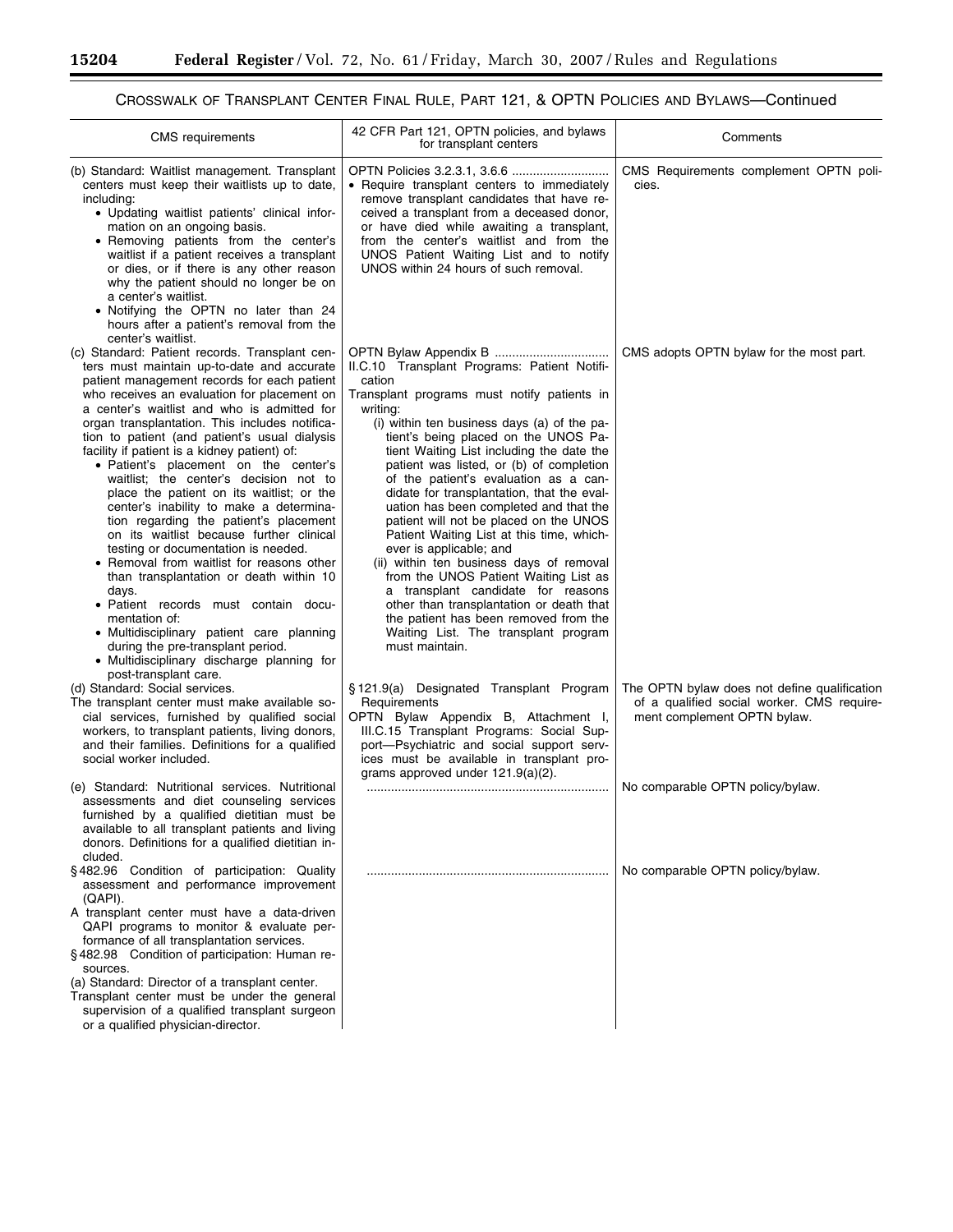## CROSSWALK OF TRANSPLANT CENTER FINAL RULE, PART 121, & OPTN POLICIES AND BYLAWS—Continued

| <b>CMS</b> requirements                                                                                                                                                                                                                                                                                                                                                                                                                                                                                                                                                                                                                          | 42 CFR Part 121, OPTN policies, and bylaws<br>for transplant centers                                                                                                                                                                                                                                                                                                                                                                                                                                                                                                | Comments                                                                                                                                                                                                                    |
|--------------------------------------------------------------------------------------------------------------------------------------------------------------------------------------------------------------------------------------------------------------------------------------------------------------------------------------------------------------------------------------------------------------------------------------------------------------------------------------------------------------------------------------------------------------------------------------------------------------------------------------------------|---------------------------------------------------------------------------------------------------------------------------------------------------------------------------------------------------------------------------------------------------------------------------------------------------------------------------------------------------------------------------------------------------------------------------------------------------------------------------------------------------------------------------------------------------------------------|-----------------------------------------------------------------------------------------------------------------------------------------------------------------------------------------------------------------------------|
| (b) Standard: Transplant surgeon and physi-<br>cian.<br>• Transplant center must identify to the OPTN<br>a primary transplant surgeon and a trans-<br>plant physician with the appropriate training<br>and experience to provide transplantation<br>services, who are immediately available to<br>provide transplantation services when an<br>organ is offered for transplantation.<br>• Transplant surgeon is responsible for pro-<br>viding surgical services related to transplan-                                                                                                                                                            | OPTN Bylaw Appendix B defines the creden-<br>tial of a qualified transplant surgeon and<br>physician in 15 pages.<br>Each transplant center designated under 42<br>CFR 121.9(a)(2) must have on-site a quali-<br>fied transplant surgeon.                                                                                                                                                                                                                                                                                                                           | The OPTN bylaw for credentials is too de-<br>tailed for adoption in regulation.<br>CMS requirement for "immediate availability of<br>the primary transplant surgeon & physician"<br>complement OPTN's "on-site" bylaw.      |
| tation.<br>• Transplant physician is responsible for pro-<br>viding and coordinating transplantation care.<br>(c) Standard: Clinical transplant coordinator.<br>The transplant center must have a qualified<br>clinical transplant coordinator to ensure the<br>continuity of care of patients and living do-<br>nors throughout transplantation and donation.<br>(d) Standard: Independent living donor advo-<br>cate of living donor advocate team. The<br>transplant center that performs living donor<br>transplants must identify either an inde-<br>pendent living donor advocate or an inde-<br>pendent living donor advocate team to en- | OPTN Bylaw Appendix B: Requirement for a<br>Clinical Transplant Coordinator with defined<br>responsibilities.                                                                                                                                                                                                                                                                                                                                                                                                                                                       | CMS requirement complement the OPTN<br>bylaw.                                                                                                                                                                               |
| sure protection of the rights of living donors<br>and prospective living donors.<br>(e) Standard: Transplant team. The transplant<br>center must identify a multidisciplinary trans-<br>plant team (composed of individuals from<br>medicine, nursing, nutrition, social services,<br>transplant coordination, and pharmacology)<br>and describe the responsibilities of each<br>member of the team.                                                                                                                                                                                                                                             | § 121.9(a) Designated Transplant Program<br>Requirements.<br>OPTN Bylaw Appendix B Attachment I.<br>Collaborative Support-Transplant programs<br>approved under $121.9(a)(2)$ must show evi-<br>dence of collaborative involvement with ex-<br>perts in the field of hepatology, radiology,<br>pediatrics, infectious disease, nephrology<br>with dialysis capability, pulmonary medicine                                                                                                                                                                           | CMS requirements complement Part 121 re-<br>quirements and OPTN bylaw.                                                                                                                                                      |
| (f) Standard: Resource commitment. The trans-<br>plant center must demonstrate availability of<br>expertise in internal medicine, surgery, anes-<br>thesiology, immunology, infectious disease<br>control, pathology, radiology, and blood<br>banking as related to the provision of trans-<br>plantation services.                                                                                                                                                                                                                                                                                                                              | with respiratory therapy support, pathology,<br>immunology, anesthesiology, physical ther-<br>apy and rehabilitation medicine.<br>§ 121.9(a) Designated Transplant Program<br>Requirements.<br>Bylaws Appendix B Attachment I.<br>Transplant Programs-Ancillary services-<br>Transplant<br>programs<br>approved<br>under<br>$121.9(a)(2)$ must have immediate access to<br>sophisticated microbiology, clinical chem-<br>istry, tissue typing, bloodbank support, radi-<br>ology services, as well as the facilities re-<br>quired for monitoring immunosuppressive | CMS adopts the Part 121 requirements and<br>OPTN bylaw.                                                                                                                                                                     |
| §482.100 Condition of participation: Organ<br>procurement.<br>• Transplant center must ensure that trans-<br>plant hospital has written agreement (with<br>delineated responsibilities for both parties)<br>with an OPO designated by the Secretary.<br>§482.102 Condition of participation: Patient<br>and living donor rights.<br>. In addition to meeting the requirements at<br>§482.13, the transplant center must protect<br>and promote each transplant patient's and                                                                                                                                                                     | drugs.<br>§ 121.9(a) Designated Transplant Program<br>Requirements.<br>Bylaws Appendix B Attachment I A transplant<br>program approved under 121.9(a)(2) must<br>have letters of agreement or contracts with<br>an OPO.                                                                                                                                                                                                                                                                                                                                             | CMS requirement complement the OPTN<br>bylaw because the OPTN bylaw does not<br>require transplant centers to notify the<br>OPTN or CMS when an agreement with an<br>OPO is terminated.<br>No comparable OPTN policy/bylaw. |
| living donor's rights.<br>(a) Standard: Informed consent for transplant<br>patients.<br>• Transplant centers must have written policies<br>for the informed consent process.<br>• Each patient will be informed about:<br>-The evaluation process;<br>-The surgical procedure;<br>-Alternative treatments;                                                                                                                                                                                                                                                                                                                                       |                                                                                                                                                                                                                                                                                                                                                                                                                                                                                                                                                                     | No comparable OPTN policy/bylaw.                                                                                                                                                                                            |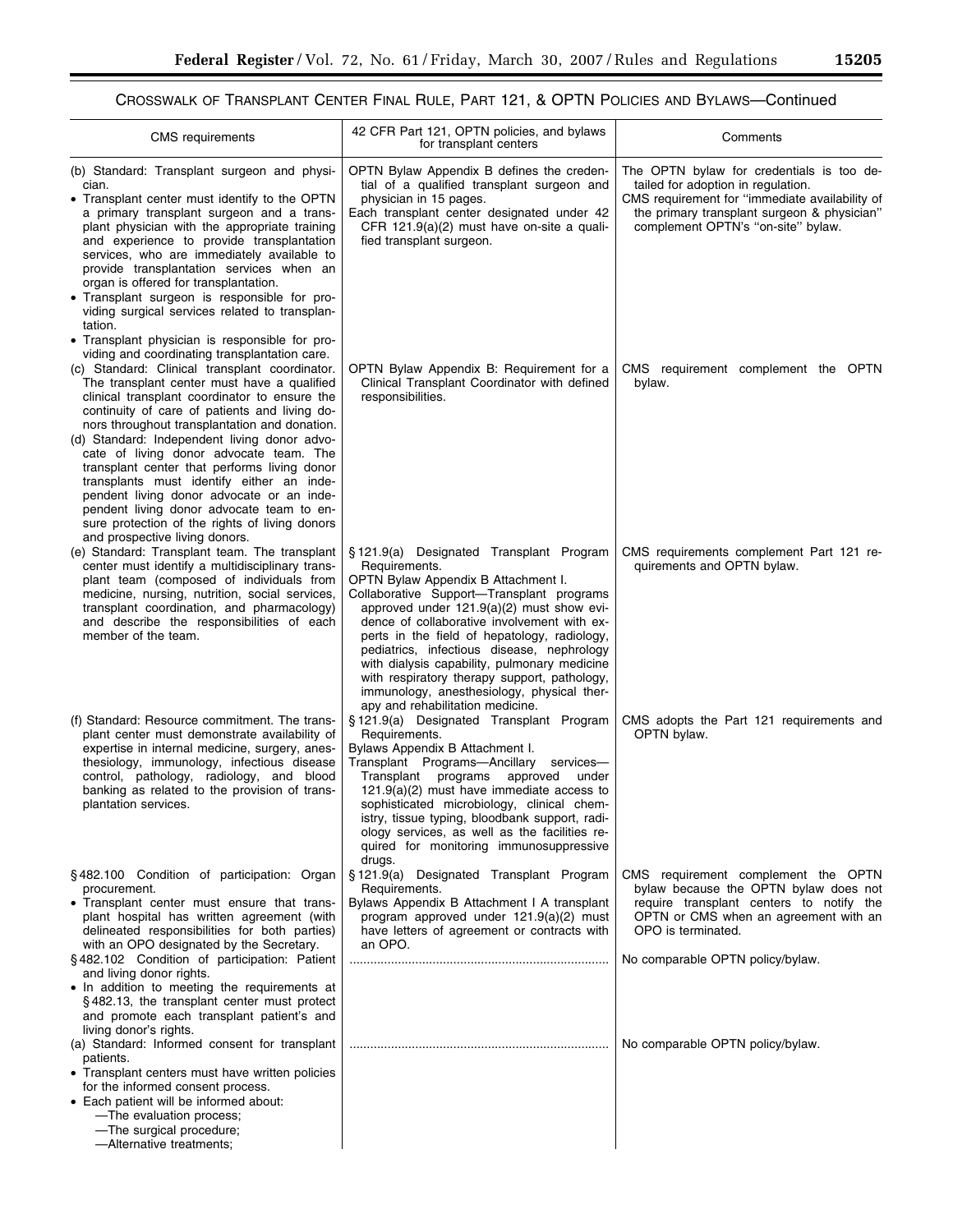▀

## CROSSWALK OF TRANSPLANT CENTER FINAL RULE, PART 121, & OPTN POLICIES AND BYLAWS—Continued

| <b>CMS</b> requirements                                                                                                                                                                                                                                                                                                                                                                                                                                                                                                                                                                                                                                                                                                                                                                                                                                                                                                                                                                                                                                                                                                                                                                                                                                                                                                                                                                                                                                                                                                                                                                                                                                                                                                                                                                                                                                                                                                                                                                                                                                                                                                                               | 42 CFR Part 121, OPTN policies, and bylaws<br>for transplant centers | Comments                                                                                                                                                                                   |
|-------------------------------------------------------------------------------------------------------------------------------------------------------------------------------------------------------------------------------------------------------------------------------------------------------------------------------------------------------------------------------------------------------------------------------------------------------------------------------------------------------------------------------------------------------------------------------------------------------------------------------------------------------------------------------------------------------------------------------------------------------------------------------------------------------------------------------------------------------------------------------------------------------------------------------------------------------------------------------------------------------------------------------------------------------------------------------------------------------------------------------------------------------------------------------------------------------------------------------------------------------------------------------------------------------------------------------------------------------------------------------------------------------------------------------------------------------------------------------------------------------------------------------------------------------------------------------------------------------------------------------------------------------------------------------------------------------------------------------------------------------------------------------------------------------------------------------------------------------------------------------------------------------------------------------------------------------------------------------------------------------------------------------------------------------------------------------------------------------------------------------------------------------|----------------------------------------------------------------------|--------------------------------------------------------------------------------------------------------------------------------------------------------------------------------------------|
| -Potential medical or psychosocial risks;<br>-National & center-specific outcomes<br>from the most recent SRTR center-spe-<br>cific report, including (but not limited to)<br>the transplant center's observed and ex-<br>pected 1-year patient and graft survival,<br>national 1-year patient and graft sur-<br>vival, and notification about all Medicare<br>outcome requirements not being met by<br>the transplant center;<br>-Organ donor risk factors that could af-<br>fect the success of the graft or health of<br>the patient;<br>-His or her right to refuse transplantation;<br>-The fact that if his or her transplant is<br>not provided in a Medicare-approved<br>transplant center it could affect the<br>transplant recipient's ability to have his<br>or her immunosuppressive drugs paid<br>under Medicare Part B.<br>(b) Standard: Informed consent for living do-<br>nors.<br>• Transplant centers must have written policies<br>for the informed consent process.<br>• Each living donor will be informed about:<br>-The fact that communication between<br>the donor & the transplant center will re-<br>main confidential, in accordance with the<br>requirements at 45 CFR parts 160 &<br>164.<br>-The evaluation process.<br>-The surgical procedure, including post-<br>op treatment.<br>-The availability of alternative treatments<br>for the transplant recipient.<br>-The potential medical or psychosocial<br>risks to the donor.<br>-The national & center-specific outcomes<br>for recipients & living donors as data are<br>available.<br>-The possibility that future health prob-<br>lems related to the donation may not be<br>covered by the donor's insurance, and<br>that the donor's ability to obtain health,<br>disability, or life insurance may be af-<br>fected.<br>-The donor's right to opt out of donation<br>at any time during the donation process.<br>-The fact that if his or her transplant is<br>not provided in a Medicare-approved<br>transplant center it could affect the<br>transplant recipient's ability to have his<br>or her immunosuppressive drugs paid<br>under Medicare Part B. |                                                                      | No comparable OPTN policy/bylaw.<br>CMS adopts many of the informed consent<br>elements contained in the Secretary's Advi-<br>sory Committee on Transplantation (ACOT)<br>Recommendations. |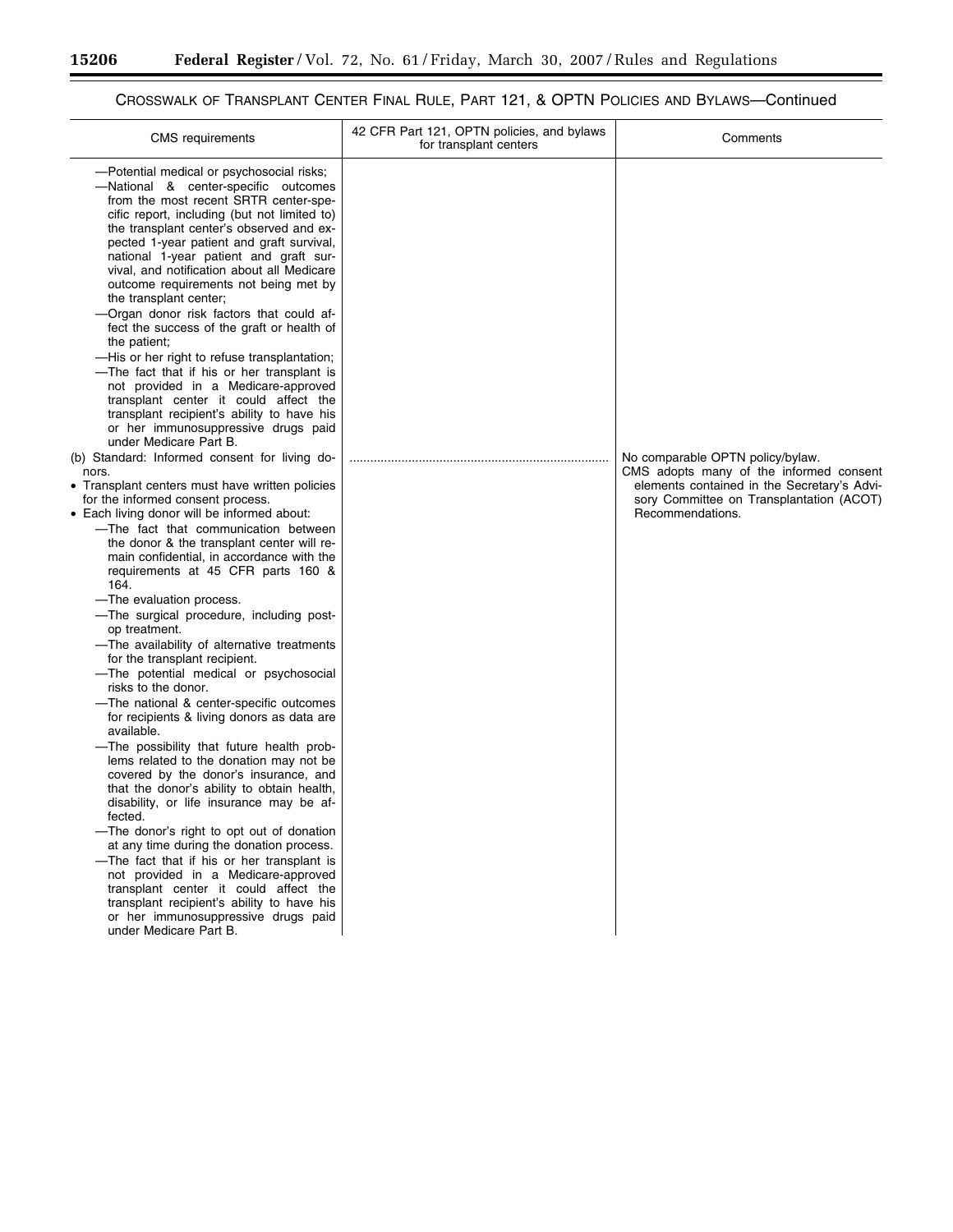۳

## CROSSWALK OF TRANSPLANT CENTER FINAL RULE, PART 121, & OPTN POLICIES AND BYLAWS—Continued

| <b>CMS</b> requirements                                                                                                                                                                                                                                                                                                                                                                                                                                                                                                                                                                                                                                                                                                                                                                                                                                                                                                                                                                                                                                                                                                                                                                                                                                                                                                                                                                                                                                                                                                                                                                                                                                                     | 42 CFR Part 121, OPTN policies, and bylaws<br>for transplant centers                                                                                                                                                                                                                                                                                                                                                                                                                                                                                                                                                                                                                                                                                                                                                                                                                                                                             | Comments                                                                                        |
|-----------------------------------------------------------------------------------------------------------------------------------------------------------------------------------------------------------------------------------------------------------------------------------------------------------------------------------------------------------------------------------------------------------------------------------------------------------------------------------------------------------------------------------------------------------------------------------------------------------------------------------------------------------------------------------------------------------------------------------------------------------------------------------------------------------------------------------------------------------------------------------------------------------------------------------------------------------------------------------------------------------------------------------------------------------------------------------------------------------------------------------------------------------------------------------------------------------------------------------------------------------------------------------------------------------------------------------------------------------------------------------------------------------------------------------------------------------------------------------------------------------------------------------------------------------------------------------------------------------------------------------------------------------------------------|--------------------------------------------------------------------------------------------------------------------------------------------------------------------------------------------------------------------------------------------------------------------------------------------------------------------------------------------------------------------------------------------------------------------------------------------------------------------------------------------------------------------------------------------------------------------------------------------------------------------------------------------------------------------------------------------------------------------------------------------------------------------------------------------------------------------------------------------------------------------------------------------------------------------------------------------------|-------------------------------------------------------------------------------------------------|
| (c) Standard: Notification to patients<br>Transplant centers must notify patients placed<br>on the center's waiting list of information<br>about the center that could impact the pa-<br>tient's ability to receive a transplant should<br>an organ become available, and what proce-<br>dures are in place to ensure the availability<br>of a transplant team:<br>-The fact the center is served by a single<br>transplant surgeon or physician, the po-<br>tential unavailability of the transplant<br>surgeon or physician, and whether or<br>not the center has a mechanism to pro-<br>vide an alternative transplant surgeon or<br>transplant physician that meets the hos-<br>pital's credentialing policies.<br>• At least 30 days before a center's Medicare<br>approval is terminated, whether voluntarily or<br>involuntarily, the center must inform:<br>-Patients on the waiting list & provide as-<br>sistance to waiting list patients who<br>choose to transfer to the waiting list of<br>another Medicare-approved center with-<br>out loss of time accrued on the waiting<br>list; and<br>-Medicare beneficiaries on the center's<br>waiting list that Medicare will no longer<br>pay for transplants performed at the<br>center after the effective date of the<br>center's termination of approval.<br>• As soon as possible prior to a transplant<br>center's inactivation, the center must inform<br>patients on the center's waiting list and, as<br>directed by the Secretary, provide assistance<br>to waiting list patients who choose to transfer<br>to the waiting list of another Medicare-ap-<br>proved transplant center without loss of time | §121.9 Designated Transplant Program Re-<br>quirements.<br>(a) To receive organs for transplantation, a<br>transplant<br>program<br>approved<br>under<br>121.9(a)(2) agrees to promptly notify OPTN<br>& patients awaiting transplantation if it be-<br>comes inactive.<br>OPTN Bylaws Appendix B Attachment I-Cri-<br>teria for Institutional Membership.<br>III.C Transplant programs-A transplant pro-<br>gram served by a single surgeon or physi-<br>cian shall inform patients of this fact and<br>potential unavailability of 1 or both of these<br>individuals during the year.<br>OPTN Bylaws, Appendix B.<br>VI. Change in Program Status.<br>When a transplant program is voluntarily or in-<br>voluntarily inactivated, waitlist patients may<br>retain existing waiting time and continue to<br>accrue waiting time. Accrued waiting time<br>may be transferred to the patient's credit<br>when s(he) is listed with a new program. | CMS adopts Part 121 and OPTN bylaws.                                                            |
| accrued on the waiting list.<br>§482.104 Condition of participation: Addi-<br>tional requirements for kidney transplant cen-<br>ters.<br>(a) Standard: End stage renal disease (ESRD).<br>• Kidney transplant centers must furnish di-<br>rectly transplantation & other medical & sur-<br>gical specialty services required for the care<br>of ESRD patients.<br>(b) Standard: Dialysis services.<br>• Kidney transplant centers must furnish inpa-<br>tient dialysis services directly or under ar-<br>rangement.<br>(c) Standard: Participation in network activities.<br>• Kidney transplant centers must cooperate<br>with the ESRD Network designated for its<br>geographical area, in fulfilling the terms of                                                                                                                                                                                                                                                                                                                                                                                                                                                                                                                                                                                                                                                                                                                                                                                                                                                                                                                                                        |                                                                                                                                                                                                                                                                                                                                                                                                                                                                                                                                                                                                                                                                                                                                                                                                                                                                                                                                                  | No comparable Part 121 requirements or<br>OPTN policy/bylaw for kidney transplant<br>centers.   |
| the Network's current statement of work.<br>No comparable CMS requirements                                                                                                                                                                                                                                                                                                                                                                                                                                                                                                                                                                                                                                                                                                                                                                                                                                                                                                                                                                                                                                                                                                                                                                                                                                                                                                                                                                                                                                                                                                                                                                                                  | Bylaws Appendix B—Criteria for Institutional<br>Membership.                                                                                                                                                                                                                                                                                                                                                                                                                                                                                                                                                                                                                                                                                                                                                                                                                                                                                      | Relocation and transfer of established pro-<br>grams is not addressed in CMS require-<br>ments. |
| No comparable CMS requirements                                                                                                                                                                                                                                                                                                                                                                                                                                                                                                                                                                                                                                                                                                                                                                                                                                                                                                                                                                                                                                                                                                                                                                                                                                                                                                                                                                                                                                                                                                                                                                                                                                              | III.E Relocation and Transfer of Established<br>Programs.<br>Part 121.8 Allocation requirements of Or-<br>gans.<br>OPTN Policy 3.0 Organ Distribution.<br>3.3 Acceptance Criteria.<br>Organ Procurement, distribution, and al-<br>3.4<br>ternative systems for organ distribution or<br>allocation.<br>3.9 Allocation System for Organs Not Spe-<br>cifically Addressed.                                                                                                                                                                                                                                                                                                                                                                                                                                                                                                                                                                         | The OPTN policies are all organ allocation/ac-<br>ceptance policies.                            |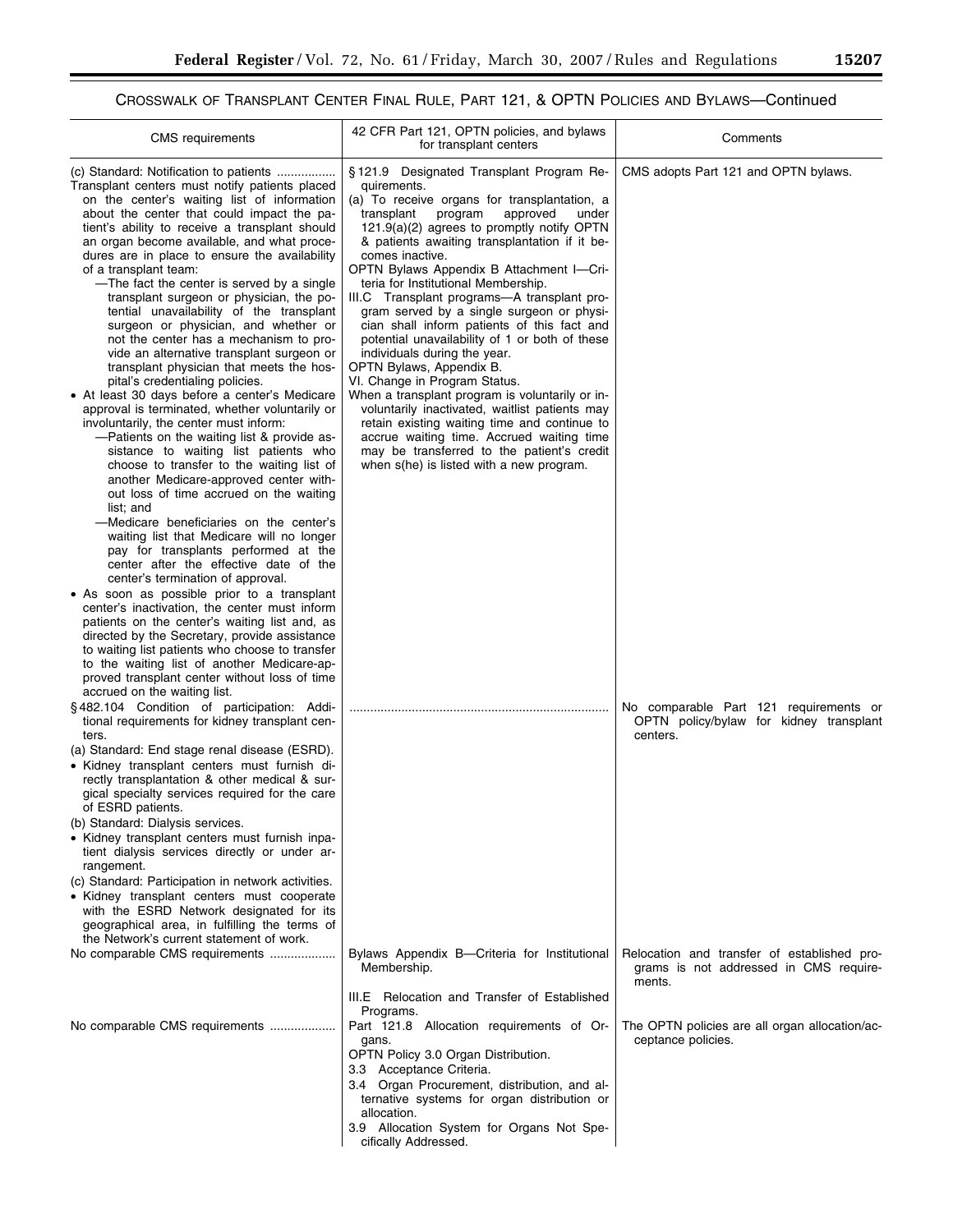#### CROSSWALK OF TRANSPLANT CENTER FINAL RULE, PART 121, & OPTN POLICIES AND BYLAWS—Continued

| <b>CMS</b> requirements                                                                                                                                                                                                                                                                                                                                                                                                                                                                                                                                                                                                                                                                                                                                                                                                                                                                                                                                                                                                                                                                                                                                                                                                                                                                                                                                                                                                                                                                                                                                                                                                                                                                                                                                                                                                                                                              | 42 CFR Part 121, OPTN policies, and bylaws<br>for transplant centers                                                                                                                                                                                                                                                                                                                                                                                                                                                                                                                                                                                                                                                                                                                                                                                                                                                                                                                                                                                                                                                                                                                                                                                                                                                                                                                                                                                                  | Comments                                                                                                                                                                                                                                                                                                                                          |
|--------------------------------------------------------------------------------------------------------------------------------------------------------------------------------------------------------------------------------------------------------------------------------------------------------------------------------------------------------------------------------------------------------------------------------------------------------------------------------------------------------------------------------------------------------------------------------------------------------------------------------------------------------------------------------------------------------------------------------------------------------------------------------------------------------------------------------------------------------------------------------------------------------------------------------------------------------------------------------------------------------------------------------------------------------------------------------------------------------------------------------------------------------------------------------------------------------------------------------------------------------------------------------------------------------------------------------------------------------------------------------------------------------------------------------------------------------------------------------------------------------------------------------------------------------------------------------------------------------------------------------------------------------------------------------------------------------------------------------------------------------------------------------------------------------------------------------------------------------------------------------------|-----------------------------------------------------------------------------------------------------------------------------------------------------------------------------------------------------------------------------------------------------------------------------------------------------------------------------------------------------------------------------------------------------------------------------------------------------------------------------------------------------------------------------------------------------------------------------------------------------------------------------------------------------------------------------------------------------------------------------------------------------------------------------------------------------------------------------------------------------------------------------------------------------------------------------------------------------------------------------------------------------------------------------------------------------------------------------------------------------------------------------------------------------------------------------------------------------------------------------------------------------------------------------------------------------------------------------------------------------------------------------------------------------------------------------------------------------------------------|---------------------------------------------------------------------------------------------------------------------------------------------------------------------------------------------------------------------------------------------------------------------------------------------------------------------------------------------------|
| §488.61 Special procedures for approval and<br>re-approval of organ transplant centers.<br>• Survey, certification, and enforcement proce-<br>dures at 42 CFR part 488, subpart A, includ-<br>ing the periodic review of compliance and<br>approval contained in §488.20.<br>• Transplant centers that meet all data sub-<br>mission, clinical experience, outcome, and<br>process requirements will be approved for 3<br>years.<br>• Current Medicare-approved centers will con-<br>tinue to be Medicare approved after submit-<br>ting applications and awaiting CMS's deci-<br>sion for approval.<br>• At the end of 3-year approval period, CMS<br>will review transplant center's data to deter-<br>mine compliance with data submission, clin-<br>ical experience and outcome requirements at<br>§482.82.<br>• If a center is in compliance with $\S$ 482.82,<br>CMS may choose to review its compliance<br>with the rest of the CoPs.<br>• A transplant center may remain inactive and<br>retain its Medicare approval for a period not<br>to exceed 12 months during the 3-year ap-<br>proval cycle.<br>• Centers that have lost their Medicare ap-<br>proval may seek re-entry into the Medicare<br>program at any time, and the center must:<br>(1) Request initial approval;<br>(2) Comply with the initial approval re-<br>quirements; and<br>(3) Submit a report to CMS documenting<br>any changes or corrective actions taken<br>by the center as a result of the loss of<br>its Medicare approval status.<br>Part 498 Appeals procedures for deter-<br>minations that affect participation in the<br>Medicare program and for determina-<br>tions that affect the participation of ICFs/<br>MR and certain NFs in the Medicaid<br>program.<br>The definition of "provider" is amended<br>by adding "transplant center" after<br>"hospital" the first time it appears. | 3.10 Back-up for Inactive Transplant Pro-<br>grams.<br>3.11 Intestinal Organ Allocation.<br>Appendix to Policy 3.0.<br>A. HLA Antigen Values and Split Equivalences.<br>C. Resolving Discrepant Donor and Recipient<br>HLA Typing Results in the OPTN Database.<br>Policy 4.0 Acquired Immune Deficiency Syn-<br>drome (AIDS) and Human Pituitary De-<br>ceived Growth Hormone (HPDGH) and<br>Human T-Lymphotropic Virus Type<br>$(HTLV-I).$<br>Policy 6.0 Transplantation of Non-Resident<br>Aliens.<br>§ 121.10(c)(1)(2) Enforcement<br><b>OPTN</b><br>οf<br>rules.<br>Sanctions for violations of non-mandatory poli-<br>cies or mandatory policies (w/o approval<br>from the Secretary of DHHS) include:<br>• Warning, letter of admonition, or letter of<br>reprimand.<br>• Probation.<br>• Member Not in Good Standing.<br>Additional Sanctions (only for violation of man-<br>datory policies):<br>• Suspension of member privileges.<br>• Termination of OPTN membership.<br>• Termination of Status as Designated Trans-<br>plant Program, Termination of Participation<br>in Medicare/Medicaid, Termination of Reim-<br>bursement under Medicare/Medicaid.<br>The 3 additional sanctions can only be im-<br>posed by the Secretary.<br>§ 121.10(c) Sanctions can also be imposed for<br>violations of Part 121, including its data<br>submission requirements, and when the<br>Secretary determines that the public health<br>or patient safety is at risk. | OPTN policies and bylaws are voluntary, until<br>approved (i.e., codified) by the Secretary. At<br>this time, the Secretary has not approved or<br>published any OPTN policies and bylaws,<br>except for data submission requirements.<br>For the first time, transplant centers have the<br>same appeal rights as other Medicare pro-<br>viders. |

#### *CMS Oversight and OPTN Policies*

Some commenters voiced their opinions about our oversight of transplant centers in comparison to OPTN oversight of its transplant hospital members.

*Comment:* Some commenters stated their appreciation that the proposed rule is congruent with OPTN policies and bylaws, because OPTN policies and bylaws were developed through a consensus process with broad participation by the transplant community. Commenters pointed out

that the rule sets consistent and unified standards and provides an established infrastructure for performance monitoring and review of transplant centers.

*Response:* The OPTN's primary responsibilities are to ensure the effectiveness, efficiency, and equity of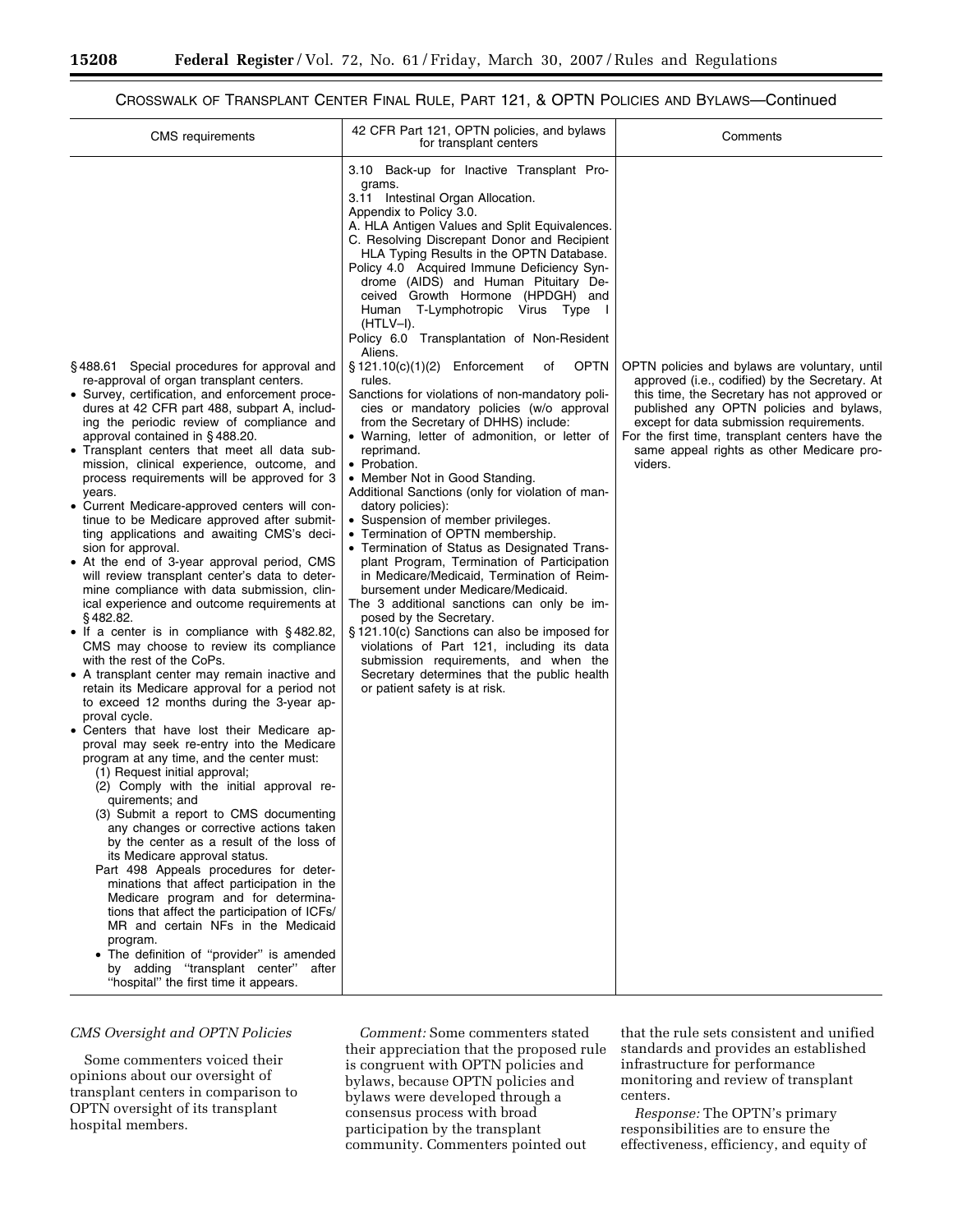organ allocation; increase the supply of transplantable organs; collect and disburse data; and designate transplant programs. We are responsible for establishing minimum standards to protect patient health and safety, and for implementing oversight mechanisms to ensure that transplant centers provide quality transplant and living donor care to Medicare beneficiaries through the development of health and safety requirements. In developing this rule, we worked closely with HRSA, which oversees the OPTN and SRTR, to ensure consistency and minimize the burden on transplant centers where possible.

*Comment:* A commenter requested that we limit our role to reimbursement of clinical services.

*Response:* As a health care regulatory agency and a prudent health care purchaser, our responsibility cannot be limited to reimbursement. The Secretary has the statutory authority and responsibility to protect patient health and safety and to ensure that high quality care is provided to patients.

*Comment:* Many commenters stated that the OPTN oversight process and our approval and re-approval process would create an inconsistent and duplicative mechanism in the oversight of transplant centers. The commenters stated that we should collaborate with the OPTN to streamline the two processes into one unified consistent process, but with more reliance on OPTN oversight. One public commenter stated that CMS should consider termination of a center only if the OPTN Board reports to the Secretary that it has made a final decision to take adverse action against the center. A peer reviewer was concerned that the collegial relationship between OPTN and the transplant centers might be jeopardized by codification of some of the OPTN requirements.

*Response:* We understand the commenters' concerns. However, for the most part, we and the OPTN have different roles vis-á-vis transplant centers. For example, when surveying transplant centers for compliance with the CoPs in this final rule, we will focus on protections for patient health and safety. When the OPTN surveys (or performs desk audits of) transplant centers, it focuses on compliance with candidate listing and delisting, data submission, and its patient notification policies and verifies that the designated physician and surgeon are the same individuals approved by the OPTN. The degree of authority to act in the event of non-compliance also differs. The OPTN generally takes a collegial approach and assists centers in improving their performance, while we

generally take a regulatory approach which sometimes may lead to termination of the Medicare agreement with providers. However, compliance with the OPTN's policies will facilitate transplant centers' compliance with the requirements in this final rule. Therefore, the OPTN will continue to play a consultative role with transplant centers to assist them in complying with Medicare requirements. We believe the collegial relationship between the OPTN and the transplant centers may be enhanced and strengthened rather than compromised.

*Comment:* Many commenters stated that the OPTN oversight process is vigorous and effective and that the OPTN should have full oversight of transplant centers to avoid duplicative efforts. The commenters cited 42 CFR part 121 as the regulation governing the operation of the OPTN and stated that the OPTN has legally binding rules enforceable on transplant centers.

Other commenters noted that the OPTN already surveys heart and liver programs once every 3 years. The commenters recommended that the OPTN be recognized as the accrediting body to audit and survey centers periodically based on its expertise in dealing with the complexity of transplantation. A commenter recommended that we review a center for potential termination from the Medicare program only if the Secretary has been notified of a final decision of the OPTN Board to take an adverse action against the center. The commenters stated that reviews or surveys conducted by an inexperienced CMS designee would burden centers and lead to misinterpretation of OPTN policies and CMS regulations, which could cause confusion and loss of Medicare approval.

*Response:* The commenters are correct that 42 CFR part 121 governs the operation of the OPTN, which establishes policies for transplant hospital members. OPTN policies are enforceable only when they have been incorporated into regulations by the Department. However, with the exception of the OPTN data submission requirements, OPTN policies have not been incorporated by the Department. Therefore, if the OPTN determines that removal of a member's designation as a transplant hospital is warranted for reasons of non-compliance with other OPTN policies, with the final rule governing the operation of the OPTN (42 CFR part 121), or because of a threat to public health and safety, the OPTN will recommend to the Secretary that the member's designation be revoked. The

OPTN has made this recommendation on only two occasions.

We have an obligation to oversee transplant centers serving Medicare beneficiaries, and we do not have the statutory authority to delegate oversight responsibilities to the OPTN. In our view, the OPTN oversight approach is a complement to the Medicare regulatory authority. Once the final rule becomes effective, and before conducting surveys, our surveyors will be trained in applicable OPTN policies for transplant centers.

*Comment:* A commenter recommended that the Secretary take action to expand the role of the OPTN relative to oversight of living donors.

*Response:* The commenter's recommendation falls outside the scope of this final rule. We will forward this recommendation to the Secretary for consideration.

*Comment:* A commenter stated that despite the fact that the OPTN requires transplant programs to abide by OPTN policies and bylaws, we should not codify the OPTN policies and bylaws as regulatory language. One commenter stated that the relatively fluid OPTN policies and bylaws would allow the incorporation of future changes in transplant practice more quickly.

*Response:* The requirements in this final rule are intended to be broadly applicable to transplant centers over a long period of time. OPTN policies or elements of OPTN policies that we have included in this final rule conform to this intent. We understand that many OPTN policies, particularly organ allocation, transplant surgeon and transplant physician credentials, and criteria for listing and de-listing transplant candidates are subject to rapid changes as transplant medicine advances. Therefore, we did not include such policies in this final rule.

*Comment:* Some commenters raised confidentiality concerns regarding the sharing of data between the OPTN and CMS under applicable laws and regulations protecting the peer review process. One commenter suggested adding language to state that the regulation is not intended to affect the confidentiality of the process in any manner.

*Response:* We understand the commenters' concerns about the confidentiality of data shared between the OPTN and CMS. However, under reporting requirements set forth in 42 CFR 121.11(b)(1)(iii), the OPTN and the SRTR are required to provide to CMS any data that we request, as appropriate. Nonetheless, it is not our intention to disrupt the OPTN confidential peer review process. We will obtain only the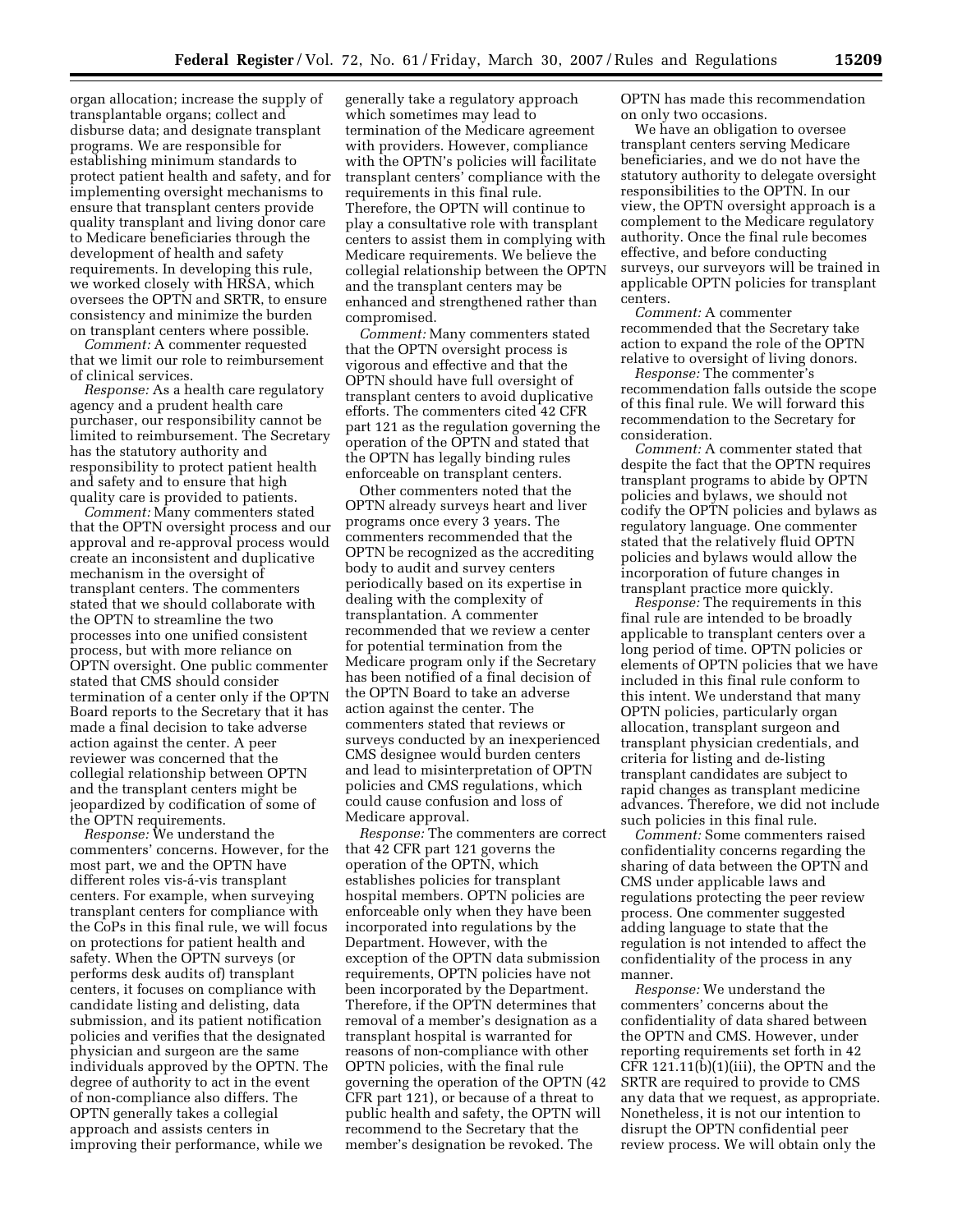OPTN data that is necessary for our oversight of transplant centers.

*Comment:* One commenter suggested that section 1865 of the Act and regulations at 42 CFR part 488 mean that only CMS's designated national accrediting organizations are eligible for deeming authority for transplant centers. The commenter further stated that organizations that accredit both hospitals and transplant centers are in the best position to ensure consistent quality oversight and avoid fragmented survey arrangements.

*Response:* We will consider applications from any national accrediting organization for deeming authority for initial approval and reapproval for any of the extra-renal transplant centers. We believe that we have the statutory authority to permit national accrediting organizations to accredit most transplant centers as ''facilities,'' pursuant to paragraph 1865(b)(4) of the Act, with the exception of kidney transplant centers. As discussed previously, section 1864 of the Act authorizes the use of State agencies to determine providers' compliance with the CoPs. A national accreditation program may apply for deeming authority for the providers that are specifically listed in § 488.6. Since ''transplant centers'' are not specifically identified in § 488.6, this final rule inserts the language ''transplant centers, except for kidney transplant centers'' in § 488.6(a) with the list of providers eligible for deeming authority. Kidney transplant centers are specifically excluded because they are not eligible for deeming authority by statute. (See sections 1864 and 1865(b)(4) of the Act.)

#### *Special Requirements for Transplant Centers (Proposed § 482.68)*

We proposed that a transplant center located within a hospital that has a Medicare provider agreement must meet the CoPs specified in § 482.72 through § 482.104 in order to be granted our approval to provide transplant services.

We proposed that the CoPs specified in § 482.72 through § 482.104 would apply to all heart, heart-lung, intestine, kidney, liver, lung, and pancreas transplant centers, unless specified otherwise.

We also proposed that transplant centers seeking Medicare approval must meet the hospital CoPs specified in § 482.1 through § 482.57.

We received no comments on this section of the proposed regulation and are finalizing it as proposed.

#### *Definitions (Proposed § 482.70)*

We proposed definitions for ''transplant hospital,'' ''transplant

program,'' and ''transplant center'' to clarify the usage of these terms throughout the regulation.

We proposed deleting the definitions for ''histocompatibility testing,'' ''ESRD Network,'' ''network organization,'' ''organ procurement,'' ''renal transplantation center,'' ''transplantation service,'' and ''transplantation surgeon'' contained in § 405.2102, as these terms are no longer used in the section.

We proposed including the definitions for "ESRD," "ESRD network,'' and ''network organization'' from § 405.2102 in this final rule to emphasize the distinct statutory authority and requirements that kidney transplant centers have to meet and to clarify the use of the terms in the proposed CoPs for transplant centers.

We proposed adding definitions for ''adverse event,'' ''heart-lung transplant center,'' ''pancreas transplant center,'' and ''intestinal transplant center.''

This final rule includes all definitions related to ESRD Network programs from 42 CFR part 405, subpart U, § 405.2102, as well as §§ 405.2110 through 2114. We note that in the proposed rule we incorrectly stated that our proposed definition for ''adverse event'' was derived from the JCAHO's definition of "adverse event." In fact, JCAHO has a definition for ''sentinel event'' but not ''adverse event.'' Additionally, we have made a change to the definition of ''adverse event'' for clarification purposes. The proposed definition listed two examples of adverse events related to living donors: ''living donor death due to mismanagement of the donor'' and ''avoidable loss of a healthy living donor.'' We have replaced these two examples with ''serious medical complications or death caused by living donation'' to clarify that the death of any living donor or a living donor's serious medical complications caused by living donation should be investigated as an adverse event. Following are summaries of the comments we received and our responses.

*Comment:* One commenter applauded our efforts to standardize definitions for transplant hospitals for the purpose of improving communication. The commenter noted that JCAHO developed a Patient Safety Event Taxonomy in response to the lack of agreement on definitions regarding medical errors. The commenter suggested that the adoption of the Patient Safety Event Taxonomy developed by the JCAHO in the quality assessment and performance improvement (QAPI) CoP would

decrease confusion, improve patient safety, and promote quality.

*Response:* A Patient Safety Event Taxonomy is a system of classifying adverse events at hospitals or other providers of health care. Thus, the Taxonomy is a ''language'' in which providers can report adverse events. One of the JCAHO's current initiatives is to ''promote using health information technology to improve patient safety reporting, data analysis and learning from errors, and to promote a national reporting system for adverse events through the use of standardized patient safety taxonomy and ontology.'' Although the final rule provides a general definition for an ''adverse event'' in transplantation, it does not attempt to classify all possible adverse events in health care or transplantation. The Patient Safety Event Taxonomy classifies all health care events, not just those related to transplantation. Incorporation of the Taxonomy into the QAPI CoP would be inappropriate because it falls outside the scope of this rule. Therefore, we have not adopted the commenter's suggestion.

*Comment:* One commenter noted that the term ''transplant center'' is commonly used interchangeably with the term ''transplant hospital.'' For this reason, the commenter stated that our proposal to use the term ''transplant center'' interchangeably with ''transplant program'' is confusing and the commenter suggested the removal of the term ''transplant center'' in the final rule.

*Response:* Although we agree that these terms often are used interchangeably, we believe the transplant community understands our use of the term ''transplant center'' in this final rule. We do not believe it is necessary to make a change based on this comment.

#### **Proposed General Requirements for Transplant Centers**

#### *Condition of Participation: OPTN Membership (Proposed § 482.72)*

We proposed that a transplant center must be located in a transplant hospital that is a member of, and abides by the rules and requirements of, the OPTN, as set forth at  $\S$  482.45(b)(1), and that are enforceable under 42 CFR 121.10.

We proposed that no transplant hospital would be considered to be out of compliance with section 1138(a)(1)(B) of the Act (which requires participation in the OPTN) unless the Secretary gave the OPTN formal notice that he or she approved the decision to exclude the transplant hospital from the OPTN and notified the center in writing.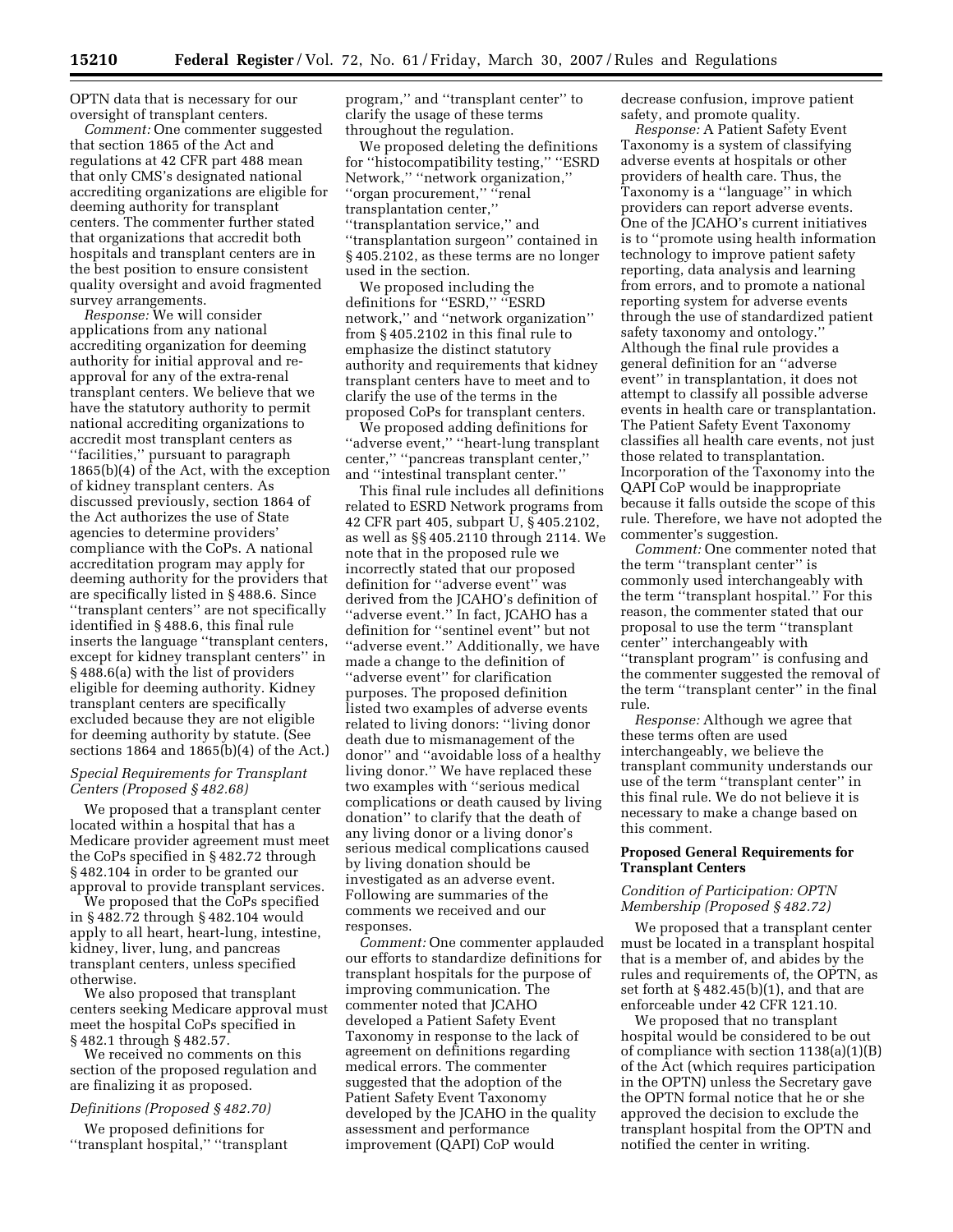We received no comments on this section of the proposed rule. Therefore, we are finalizing it as proposed.

#### *Condition of Participation: Notification to CMS (Proposed § 482.74)*

We proposed requiring each transplant center to notify us immediately of any significant changes related to the center's transplant program or any change that would otherwise alter specific elements in its application for approval or re-approval.

We proposed that instances in which we should be notified would include, but not be limited to, changes in key staff members of the transplant team (such as the individual who has been designated to the OPTN as the center's primary transplant surgeon or physician) or a decrease in the center's volume or survival rate that could result in the center being out of compliance with § 482.82.

Note that in this final rule, we have added to this section two specific instances that must be reported to us immediately. First, a transplant center must notify us if the hospital in which it is located terminates its agreement with an OPO for recovery and receipt of organs. Further information about this requirement can be found in this preamble in our discussion of the CoP for organ procurement. Second, a transplant center must notify us if it becomes inactive. Further information about our requirements in regard to transplant center inactivity can be found in this preamble in our discussion of clinical experience requirements and special procedures for approval and reapproval of organ transplant centers.

For clarity, we have replaced the language stating that a transplant center must notify us of any change that would otherwise alter specific elements in its application for approval. Section 482.100 of this final rule states that, ''a transplant center must notify CMS immediately of any significant changes related to the center's transplant program or changes that could affect its compliance with the conditions of participation.''

Following are summaries of the comments we received and our responses.

*Comment:* A number of commenters supported the requirement for transplant centers to notify us of significant changes that may affect their approved status. However, some commenters stated that the requirement would be redundant and burdensome because the OPTN already requires such notification.

*Response:* The OPTN bylaws require transplant hospital members to notify

the OPTN immediately if the hospital learns that its primary surgeon or primary physician plans to leave. The transplant hospital is required to submit to the OPTN the name of the replacement surgeon or physician, curriculum vitae, and documentation of credentials and qualification at least 30 days (if possible) prior to the departure of the individual being replaced.

Although we have avoided duplicating OPTN policies in this final rule (unless we have done so deliberately so that we can enforce a requirement), in this instance, we believe a transplant center should inform us in addition to the OPTN so that we can actively monitor the situation to confirm that the departing surgeon or physician is replaced. We note that the current NCDs require Medicare-approved heart, liver, and lung centers to report such information to us.

*Comment:* One commenter suggested that transplant centers should not be required to notify us of a significant decrease in volume or survival rates. The commenter stated that an unusually large number of early deaths may not significantly affect 1-year outcomes if the transplant center subsequently has increased volume with successful results. Furthermore, these outcomes will be reflected in the subsequent SRTR 1-year survival reports.

*Response:* As one component of the active monitoring and oversight of transplant centers, we need to be made aware of any significant changes at transplant centers. However, the outcome requirements in this final rule are based on 1-year patient and graft survival as calculated and reported by the SRTR, meaning that there may be a considerable lapse of time before we have access to data from the SRTR indicating that a transplant center's outcomes have dropped significantly. Although we understand that a decrease in clinical experience (that is, volume) and survival rates within a short period of time does not necessarily signify a problem, we need to be aware of these changes so that we can determine whether they are meaningful, for example, whether a decrease in the number of transplants signals ongoing inactivity and whether a decrease in outcomes signals a significant problem.

When notified by a transplant center of a significant change, we will assess the information to determine how to proceed. We may note the information (such as a change in staff) and take no further action, contact the center for more information, analyze the information in conjunction with HRSA and the OPTN, and/or conduct an onsite review of the center.

We recognize that it may be challenging for centers to determine whether decreases in the volume and unadjusted survival rates would be significant enough to warrant reporting to CMS. Centers will not be required to independently decide what constitutes a significant change. Centers will receive guidance from CMS through interpretive guidelines and provider notifications as to what constitutes a significant enough decrease in clinical experience or survival rates to necessitate reporting. This guidance is under development.

Interpretive guidelines provide guidance to Medicare surveyors and clarify the intent of regulations. Each provider type is surveyed in accordance with the appropriate protocols based on the substantive requirements in the statute and regulations to determine whether a citation of non-compliance is appropriate. A center will be deemed deficient if it fails to meet the requirements of the statute or regulations, which, in turn, are based on the surveyor's observations of the providers' performance or practices.

The specific process that surveyors use for each type of provider or supplier is outlined in the CMS State Operations Manual. The State Operations Manual is publicly available under the ''Manuals'' section of the CMS Web site. Included in the appendices of the State Operations Manual are the Interpretive Guidelines (also known as ''Guidance to Surveyors'') for each type of provider or supplier. The Interpretive Guidelines interpret and clarify the Conditions and Standards that are outlined in statute and regulations. The Interpretive Guidelines merely define or explain the relevant statute and regulations and describe the specific elements that a surveyor will be reviewing and/or observing. The Interpretive guidelines do not impose any requirements that are not otherwise sets forth in statute or regulation.

Implementation of the survey and certification process for transplant programs will follow this same process. CMS is developing revisions to the State Operations Manual and a separate appendix that will include the Interpretive Guidelines that will be used for surveyors of organ transplant programs. CMS will also be posting informational material on its Web site for providers that would like to request approval for their transplant program. We made no changes based on this comment.

*Comment:* One commenter noted that there was no definition provided for the term ''immediately'' for purposes of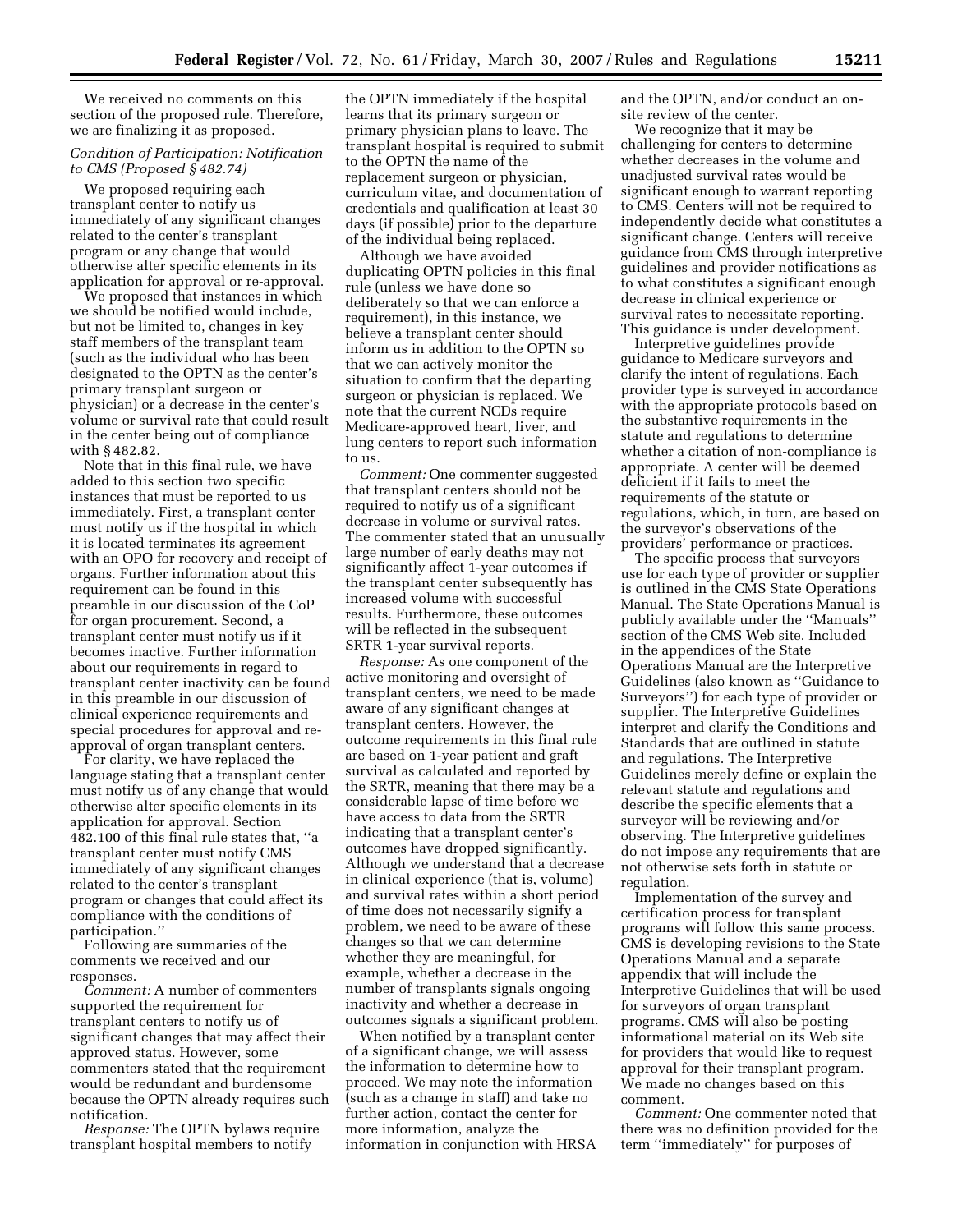describing the time frame within which a transplant center must notify us of changes. Other commenters questioned the term ''significant changes'' and recommended that the definition should be limited to staff changes and adverse events.

*Response:* We disagree that the scope of significant changes should be limited to staff changes and adverse events. As we said in our previous response, decreases in the number of transplants performed and in the number of positive outcomes are also significant changes.

We will address the time frame within which a transplant center must notify us of any significant changes and the meaning of ''significant changes'' in our interpretive guidelines for Medicare surveyors, as that medium permits a more thorough explanation of our expectations. Interpretive guidelines provide guidance to surveyors and serve to clarify and explain the intent of regulations. No changes were made based on this comment.

*Comment:* One commenter inquired about the consequence of failure to comply with this requirement. The commenter stated that a good faith failure to comply should not constitute grounds for termination.

*Response:* Notification to us is one of the conditions of participation required for Medicare-approved transplant centers. A center that fails to notify us of any significant changes as delineated in § 482.74 would be considered noncompliant with the transplant conditions of participation and 42 CFR part 488, may be subject to investigation, and could ultimately have its transplant center approval revoked.

*Comment:* One commenter asked for a CMS contact for notification of changes. A commenter suggested linking transplant centers' notification of changes to the appropriate accrediting organization so that further assessment of the situation can be conducted promptly.

*Response:* At this time, we do not know whether we or a designee will survey transplant centers. Therefore, under this final rule, a transplant center must report a significant change to us. (See § 482.74.)

*Comment:* A commenter asked how we will communicate the changes in primary surgeons and physicians to the OPTN, once notified by transplant centers of the change.

*Response:* The OPTN policies that transplant centers must meet as OPTN members already require transplant centers to inform the OPTN of changes in primary surgeons and physicians immediately; therefore, there is no need for us to communicate such changes to the OPTN.

#### *Condition of Participation: Pediatric Transplants (Proposed § 482.76)*

Children are eligible for Medicare on the basis of ESRD as follows: under section 226A of the Act, an insured worker's dependent child (as defined in regulations) who is medically determined to have ESRD is eligible for Medicare Part A and Part B. According to 42 CFR 408.13, a child is considered ''dependent'' if he or she is unmarried and is under the age of 22 or is between ages 22 and 26 and has been receiving at least one half of his or her support from the insured worker continuously since before attainment of age 22.

Children are eligible for Medicare on the basis of disability as follows: (1) Under section 223(b) of the Act, individuals who have been entitled to Childhood Disability Benefits (CDB) under section 202(d) of the Act by reason of a disability (as defined in section 223(d) of the Act) for 24 months are entitled to Medicare Part A and Part B the 25th month of disability benefit entitlement. Section 202(d) restricts the first month of CDB entitlement to the month the child attains age 18. Therefore, the earliest month a CDB beneficiary can qualify for Medicare is the month he or she attains age 20; or (2) section 223 of the Act provides that any individual who is under age 65 and has the necessary Social Security work credits, as defined in section 223(c) of the Act, and is under a disability as defined in section 223(d) of the Act, is entitled to Medicare Parts A and B on the 25th month of disability benefit entitlement.

In 2005, Medicare paid for 404 pediatric transplants of different organ types.

We proposed that in order to be reimbursed for transplants performed on pediatric Medicare beneficiaries, a hospital that furnishes transplantation services to both adult and pediatric patients must seek separate Medicare approval to provide pediatric transplantation services.

We also proposed retaining the statutory criteria found at section 4009(b) of the Omnibus Budget Reconciliation Act (OBRA) 1987 (Pub. L. 100–203) as an extra option for heart transplant centers that wish to become Medicare-approved to perform pediatric heart transplants. We did not reference this citation in the proposed rule as an oversight. We proposed that a center that wishes to become Medicareapproved to perform pediatric heart transplants may also be approved by

meeting data submission, outcome, and process requirements in the final rule.

We proposed that a center that performs 50 percent or more of its transplants on adult patients must be approved to perform adult transplants in order to be approved to perform pediatric transplants. For these centers, we proposed that a loss of Medicare approval to perform adult transplants, whether voluntary or involuntary, would result in a loss of the center's approval to perform pediatric transplants. We also proposed that a loss of Medicare approval to perform pediatric transplants, whether voluntary or involuntary, would not impact the center's Medicare approval to perform adult transplants.

We proposed that a center that performs 50 percent or more of its transplants on pediatric patients must be approved to perform pediatric transplants in order to be approved to perform adult transplants. For these centers, we proposed that loss of Medicare approval to perform pediatric transplants, whether voluntary or involuntary, would result in a loss of the center's approval to perform adult transplants. We proposed that loss of Medicare approval to perform adult transplants would not impact the center's Medicare approval to perform pediatric transplants.

For a center that performs 50 percent or more of its transplants on pediatric patients, we proposed that there would be no minimum number of adult or pediatric transplants required prior to its request for Medicare approval. Following are summaries of the comments we received and our responses.

*Comment:* A commenter noted that it is important for pediatric transplant centers to continue to transplant adolescent and young adults beyond the pediatric age range (18–25) to maintain continuity of care of established patients.

*Response:* We agree. In some situations, a young adult for whom an organ becomes available has received treatment for end stage organ failure from the same pediatric transplant surgeon and pediatric transplant physician for many years and understandably wishes to have the transplant performed at the pediatric center where these physicians practice.

Under the proposed rule and this final rule, which require separate Medicare approvals for performing adult and pediatric transplants, a transplant center performing predominately pediatric transplants will be able to transplant adolescents and young adults age 18 and older. We recognize that pediatric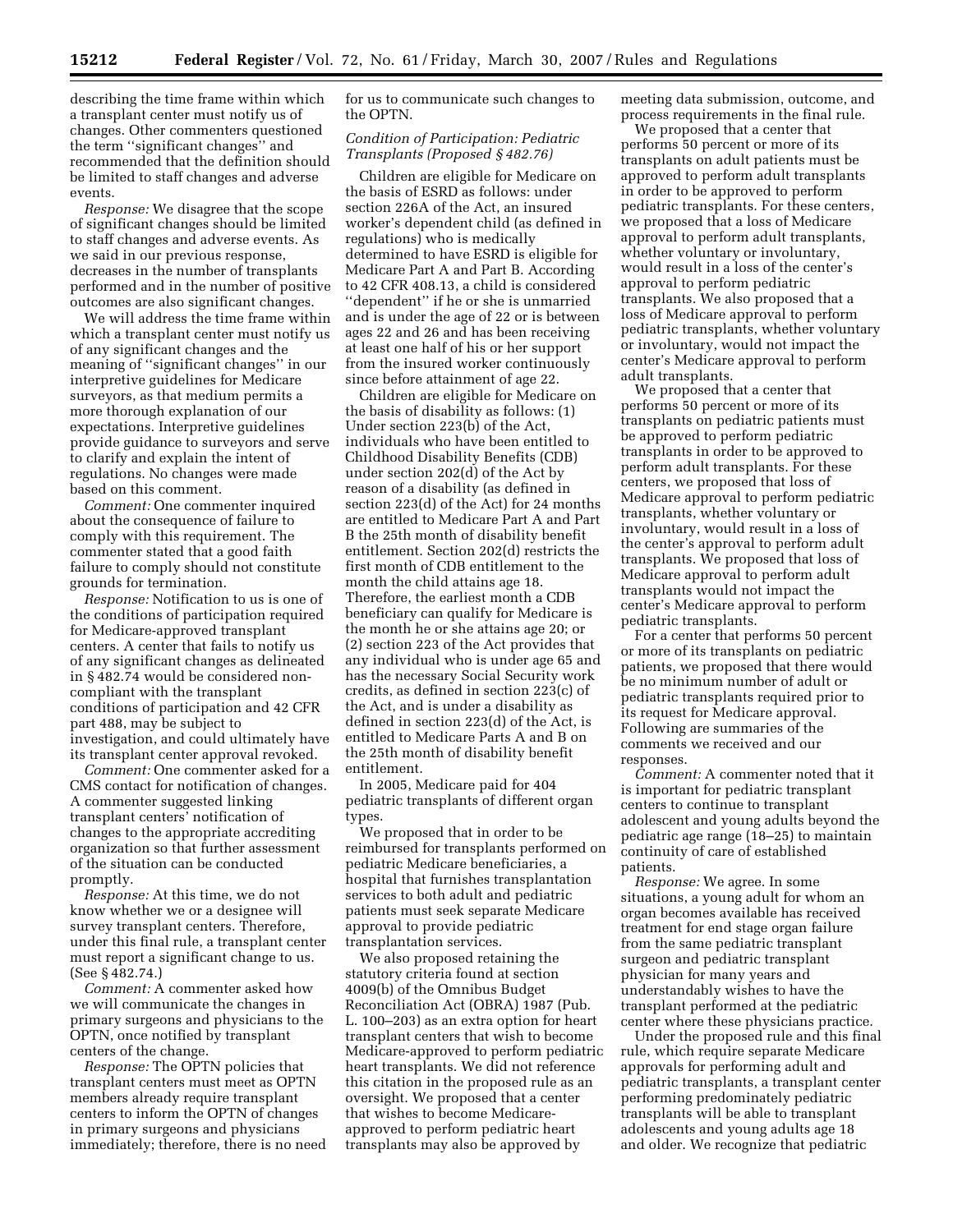programs may need to continue transplanting young adults beyond the pediatric age range in order to maintain continuity of care for established patients. The health care needs of these patients are best addressed in a pediatric setting until appropriate transition to adult care can occur. Pediatric centers are required to become certified as both a pediatric and adult transplant center if they intend to provide transplantation services to both populations.

*Comment:* A few commenters agreed that pediatric centers should meet the transplant center conditions of participation, but they did not agree that adult and pediatric centers should be approved separately. The commenters noted that the low volume of adult transplants performed at pediatric centers does not justify the cost and labor for the centers to seek separate approval to perform adult transplants. Likewise commenters said it would be burdensome to require an adult center to seek separate Medicare approval just to perform a few pediatric transplants.

*Response:* We understand the commenters' concerns. In our view, a center that performs 50 percent or more of its transplants on adult patients in a 12-month period is considered to be an adult transplant center whereas a center that performs 50 percent or more of its transplants on pediatric patients in a 12 month period is considered to be a pediatric transplant center. There are distinct differences between adult centers performing occasional pediatric transplant and pediatric centers performing occasional adult transplants in terms of patient selection criteria, patient management, and the number of transplants performed. Because of these differences, we believe that approving adult and pediatric centers as one unified program is problematic. For example, it would be difficult, if not impossible, for pediatric centers to meet clinical experience requirements that are appropriate for adult transplant centers, which could impair access to pediatric transplants.

However, we will permit a transplant center to submit its request for approval as a pediatric transplant center and its request for approval as an adult transplant center using the same application, which should *minimize the paperwork burden.* We made no changes based on this comment.

*Comment:* Some commenters stated that in most pediatric centers, the core transplant team performs both adult and pediatric transplants. The commenters said that to be consistent with OPTN requirements for pediatric centers, we should allow the sharing of personnel in

transplant hospitals that have both adult and pediatric transplant programs. Some commenters recommended treating adult and pediatric transplant centers as one unified program or adopting the statutorily-based approval criteria as used in pediatric heart transplant centers.

*Response:* We recognize that many centers that perform pediatric transplants are operated by, or affiliated with, a Medicare-approved adult transplant center. In some transplant centers, the core transplant team performs both adult and pediatric transplants. We have no objection to such arrangements, provided that a transplant center has committed sufficient resources to both its pediatric and its adult transplant programs. There is nothing in the final rule that precludes a pediatric center and an adult center from operating as one unified program. Nevertheless, we would emphasize that an adult transplant center may not attempt to meet the clinical experience requirement by combining the number of adult transplants it has performed with pediatric transplants that were performed at its pediatric center. The outcomes of pediatric and adult transplant centers are reviewed separately.

*Comment:* A commenter recommended adopting the OPTN pediatric transplant standards.

*Response:* OPTN pediatric transplant policies relate primarily to pediatric organ allocation, and transplant surgeon and physician training and experience, and they differ significantly from our proposed CoPs for pediatric centers. We did not make any changes based on the comment.

We received no comments on our proposal to allow a heart transplant center to provide transplantation services to pediatric heart patients to be approved to perform pediatric heart transplants by meeting the OBRA 1987 criteria in section 4009(b) (Pub. L. 100– 203). Therefore, the proposal was finalized without change except for the addition of the OBRA 1987 citation.

#### *Condition of Participation: Data Submission, Clinical Experience, and Outcome Requirements for Initial Approval of Transplant Centers (Proposed § 482.80)*

We proposed that transplant centers must meet all of the data submission and outcome requirements in order to be granted our initial approval. If a center failed to meet any of the requirements, no waiver would be granted. However, we did propose

certain exceptions, which are discussed below.

#### *Proposed Data Submission Requirements*

We proposed at § 482.80(a) that no later than 90 days after the due date established by the OPTN, a transplant center must submit to the OPTN at least 95 percent of required data submissions on all transplants (deceased and living donor) that the center has performed at the center.

We proposed that required data submissions would include, but not be limited to, the submission of the appropriate organ-specific OPTN forms for transplant candidate registration, transplant recipient registration, and transplant recipient follow up.

We proposed using the same data submission requirements for both initial approval and re-approval.

#### *Proposed Outcome Requirements*

We proposed using the same outcome requirements for both initial approval and re-approval.

We proposed using the SRTR's centerspecific reports as the foundation of our outcome evaluation system. We proposed reviewing outcomes for all transplants performed at a center, including outcomes for living donor transplants, if applicable. With the exception of lung transplants, we will review adult and pediatric outcomes separately when a center requests Medicare approval to perform both adult and pediatric transplants. The OPTN policies for the cutoff for pediatric lung allocation and outcome assessment is under 12 years old, and the number of pediatric (under 12 years old) lung transplants is very small. Therefore, the outcomes of pediatric lung transplants and adult lung transplants are reviewed together. We proposed that we would compare each transplant center's observed number of patient deaths and graft failures 1-year post-transplant to the center's expected number of patient deaths and graft failures 1-year post-transplant (or under certain circumstances, 1-month posttransplant patient and graft survival in lieu of 1-year post-transplant patient and graft survival.)

We proposed that under most circumstances, an adult transplant center requesting Medicare approval would need to have 1-year patient and 1-year graft survival follow-up data on at least 9 transplants of the appropriate organ type during the 2.5 year period reported in the most recent SRTR center-specific report.

We proposed that we would compare each transplant center's observed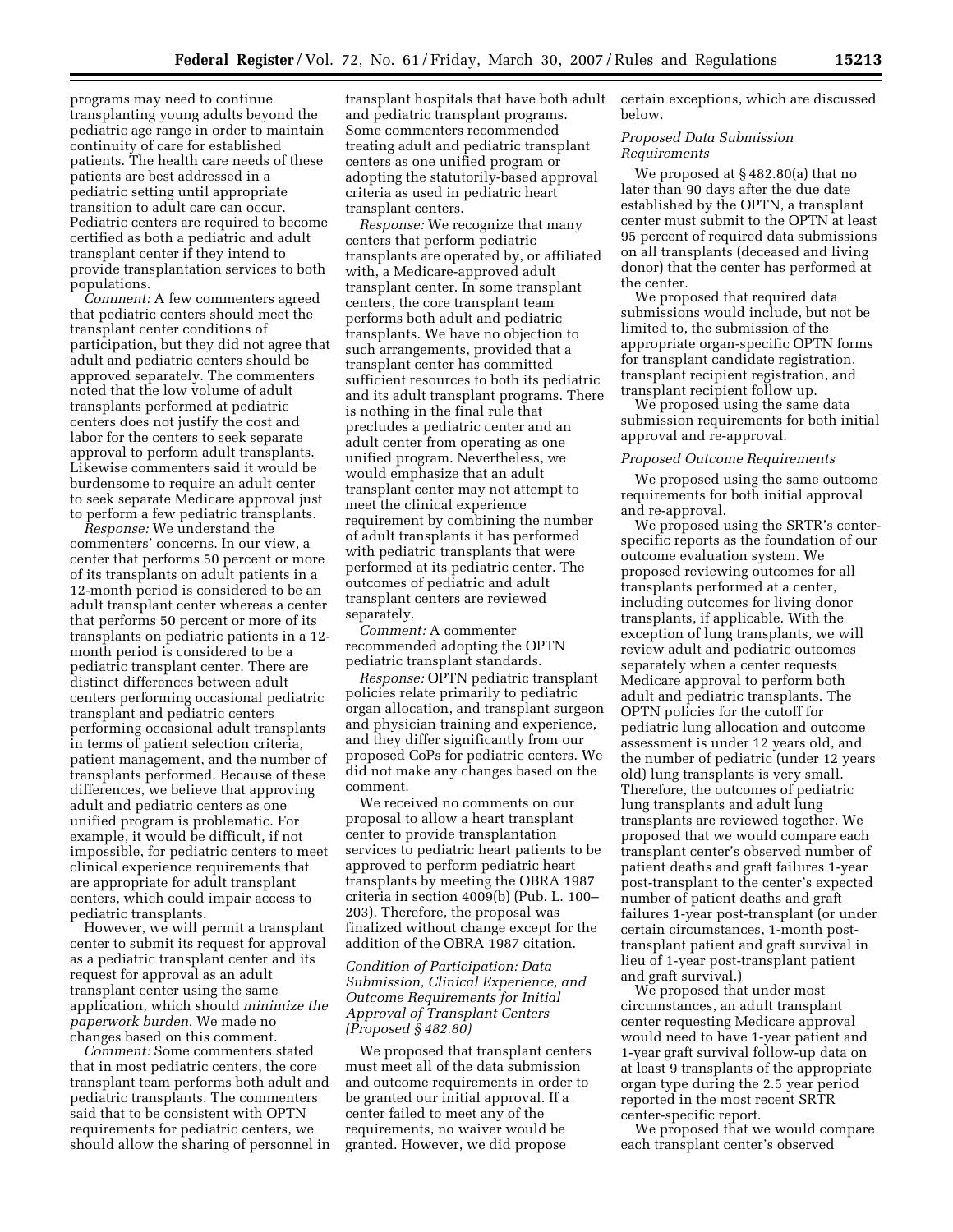number of patient deaths and graft failures 1-year post-transplant to the center's expected number of patient deaths and graft failures 1-year posttransplant using the data contained in the most recent SRTR center-specific report, as long as the center had 1-year post-transplant follow up on at least 9 transplants of the appropriate organ type. We also proposed that if a center's observed patient survival or graft survival rate was lower than the expected patient or graft survival rate and the center crossed over all 3 of the non-compliance thresholds for all 3 tests (p-value less than 0.05, observed expected greater than 3, and observed/ expected greater than 1.5) for either graft or patient survival, we would not consider the center to be in compliance with the outcome requirements.

We proposed that a heart-lung transplant center, an intestine transplant center, and a pancreas transplant center, as defined in the final rule, would not be required to comply with the outcome requirements for re-approval.

We proposed that a center requesting Medicare re-approval to perform pediatric transplants would not be required to perform a minimum number of pediatric transplants prior to its request for Medicare re-approval.

*Comment:* Some commenters supported the proposed data submission requirements. The commenters were pleased that the provisions would not require additional data beyond the OPTN requirements. The commenters asked us to emphasize that follow-up data are essential for evaluating and reporting of outcomes and the refinement of organ allocation policies.

*Response:* We appreciate the commenters' understanding of the importance of data submission in the accurate assessment of transplant center performance. We did not propose and are not requiring under this final rule that transplant centers report additional data beyond what they already report to the OPTN. The OPTN's comprehensive data reporting policies provide sufficient data for us to determine whether transplant centers meet the outcome measures in this final rule.

*Comment:* A commenter stated that we should coordinate our data submission requirements with the OPTN's, so that centers do not have to submit data both to us and to the OPTN.

*Response:* Under this final rule, we require transplant centers to continue to submit the required data to the OPTN UNet<sup>SM</sup> system (or any successor system under the OPTN Contract) in accordance with the specified time frame. UNet<sup>SM</sup> is a secure system for transplant hospitals to communicate

transplant information and data to UNOS. We are not requiring transplant centers to submit data to us separately on a routine basis.

*Comment:* A commenter stated that compliance with the data submission requirements should not be used as the basis for denial of Medicare approval and re-approval. The commenter said that there is no evidence linking failure to submit OPTN-required data with poor outcomes.

*Response:* Given that the national and center-specific outcome measures calculated by the OPTN are based largely on data submitted by the transplant centers, it is imperative for centers to report data to the OPTN completely, accurately, and in a timely manner. We cannot provide meaningful oversight of center activities without complete and timely data submission. To ensure that the data used by the SRTR for analysis and compilation of the national and center-specific reports are comprehensive and accurate, we must have data submission requirements. We made no changes based on this comment.

*Comment:* Some commenters expressed concern that the expanding scope and complexity of OPTN data submission have significant personnel and financial implications for transplant centers. The commenters urged us to confer with the OPTN to limit the Federal data submission requirements to data needed only to calculate 1-year post-transplant outcomes.

*Response:* We understand the administrative workload required to achieve compliance with OPTN data submission policies. In 2006, the OPTN engaged in an extensive effort to review all data elements currently submitted by transplant centers to determine whether the number of elements could be reduced to lessen the burden on centers. Based on collaboration with the American Society of Transplant Surgeons and the American Society of Transplantation and input from the public, the OPTN succeeded in reducing the data entry burden on its transplant hospital members. For example, 268 data fields will no longer be required for validation of UNetSM forms, such as the transplant candidate registration form and the transplant recipient registration and follow up forms. Additionally, the requirement to follow transplant recipients for 2 years after graft failure has been eliminated. With significant reduction in data submission elements such as these, the OPTN anticipates that data quality will improve significantly. We continue to support the OPTN's commitment to review its data

collection process annually for opportunities to reduce burden.

However, we believe that the data submitted by transplant centers cannot be limited only to those data needed to calculate 1-year post-transplant outcomes. The more extensive data submitted by transplant centers form the backbone for the research and analyses produced by the SRTR, and the data are necessary for the OPTN, CMS, and transplant centers to develop sound policies. No changes were made based on this comment.

*Comment:* Some commenters requested that we quantify whether ''95 percent compliance'' means 95 percent of forms, patients, or data fields. A commenter suggested a data compliance threshold of less than 95 percent.

*Response:* By 95 percent compliance, we mean that 95 percent of the OPTNrequired forms on all transplants (deceased and living donors) must be completed and submitted within 90 days following the OPTN-required time frame. This requirement provides transplant centers with an additional 90 days beyond the OPTN due date to comply. In our view, lowering the threshold to less than 95 percent is unacceptable and inconsistent with OPTN requirements. Therefore, we did not make any changes based on this comment.

*Comment:* A commenter recommended that if a center produces independent evidence that it has submitted the required data timely or if a center's failure to produce the required data is attributable to unique circumstances that are unlikely to recur, we should consider the center to be compliant with data submission requirements. One commenter stated that the imposition of the ''no later than 90 days after the OPTN due date'' deadline is unnecessarily harsh and recommended that, as long as a transplant center submits 95 percent of the required 1-year data in time to be included in the SRTR report, we should consider the transplant center to be compliant. Another commenter expressed concern that tying Medicare approval to compliance with the 95 percent data submission requirement would result in centers submitting poor quality data. The commenter suggested that in an effort to comply, centers may resort to marking data elements as ''unknown'' or ''lost to follow up'' more often than is currently done.

*Response:* Data submission policies that differ from those of the OPTN are likely to confuse transplant centers and result in decreased compliance with OPTN policies. When reviewing a center's compliance with the data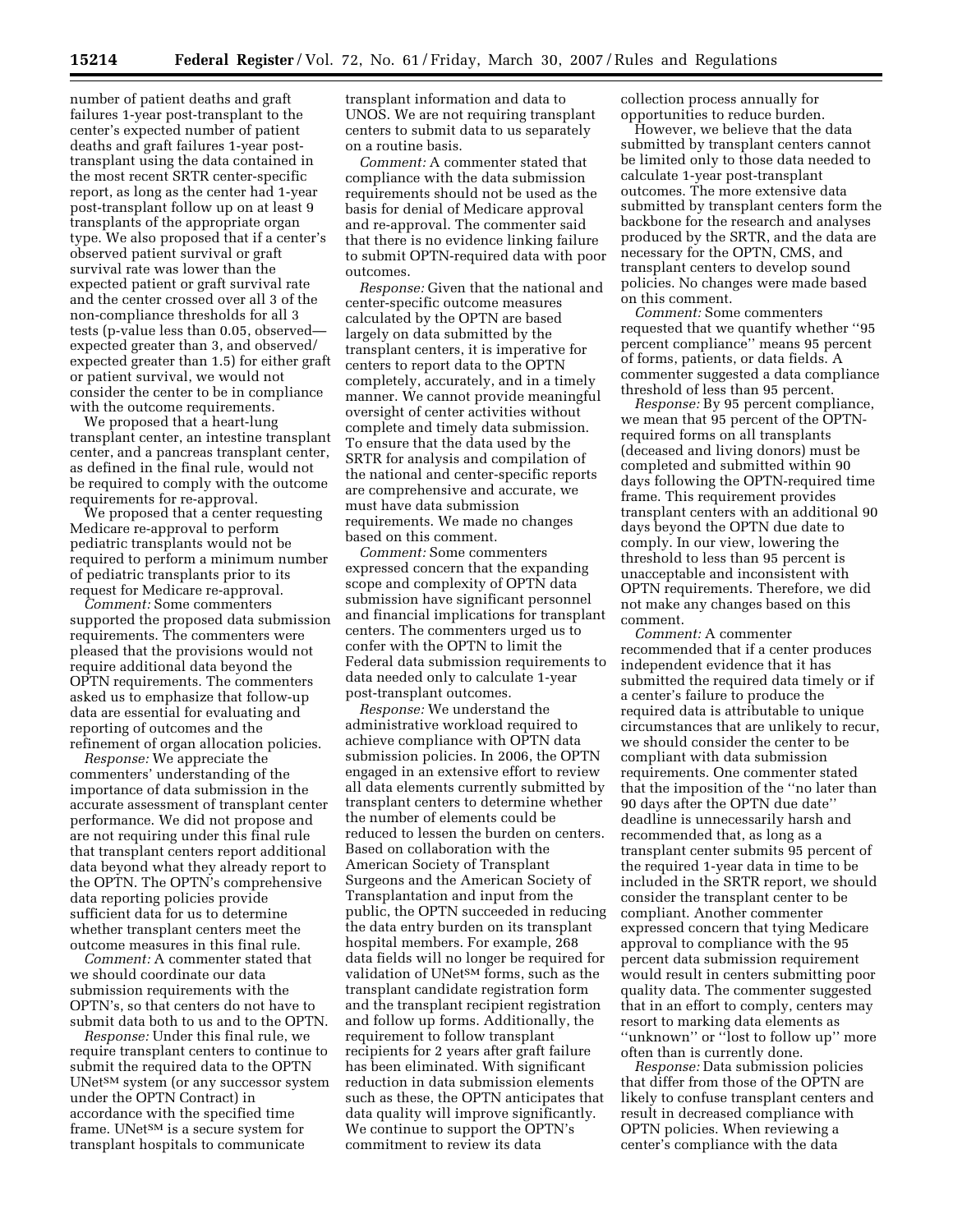submission requirements, we will take into consideration whether circumstances beyond the control of the center prevented it from fully complying with the data submission policies. Nevertheless, any willful falsification of data by a transplant center will be considered a violation of the data submission requirements in this final rule, as well as that of 42 CFR 121.11(b)(2).

*Comment:* Some commenters asked that we exempt kidney transplant centers from data submission and outcome requirements because kidney transplants are covered under the Act.

*Response:* The Act provides the authority for Medicare to pay for kidney transplantation. However, it does not preclude us from establishing requirements that kidney transplant centers must meet to participate in the Medicare program. In fact, the statute specifies that payment will be made for kidney transplantation to providers of services that ''meet such requirements as the Secretary shall by regulation prescribe \* \* \*'' (See section 1881(b)(1)(A) of the Act.)

Further, as noted in the preamble to the proposed rule, we are committed to bringing both the kidney and extra-renal transplant requirements up to date. For consistency across all types of transplant centers, we are requiring Medicare-approved transplant centers, including kidney transplant centers, to submit transplant data per OPTN data submission requirements. No changes were made based on this comment.

*Comment:* Another commenter recommended that we amend the regulation text to require the submission of 95 percent of a program's data within 3 months of the due date and 100 percent of the program's data within 6 months of the due date.

*Response:* We expect transplant centers to comply with the OPTN policy to submit 100 percent of the required data within 6 months of the due date. However, we are not including the requirement in this final rule because a requirement for 100 percent compliance would be problematic within our framework for Medicare oversight and enforcement. For example, if the OPTN notified us that a transplant center had submitted only 99.9 percent of its data within the required time frame, under such a requirement we would consider the transplant center to be out of compliance, which could subject the transplant center to review and adverse action.

#### *Clinical Experience*

*We requested comments on:* (1) Whether requiring a minimum number of 9 transplants during a 2.5 year period would be acceptable for the application of the SRTR methodology; and (2) whether our proposal to focus more heavily on a center's outcomes by eliminating volume as a separate standard and integrating volume into our outcome measures would provide us with the necessary data. In addition, three peer reviewers provided comments on the following specific issues related to volume: (1) Other alternative minimum volume criteria that would ensure that the 3 test criteria can be applied properly; and (2) appropriateness of volume standards for pediatric transplants.

*Comment:* Only one commenter said that eliminating volume as a separate standard would be a positive change. Overall, commenters said that the proposed methodology-based volume of 9 transplants in a 2.5 year cohort would be unacceptable as a basis for approval or re-approval of transplant centers. Commenters noted that a threshold of 9 transplants in 2.5 years would be much lower than the current Medicare annual thresholds (10 for lungs and intestines, 12 for hearts and livers, and 15 for kidneys). One commenter said that the proposed volume should not be used to assess a center's performance because it neither serves the best interests of patients nor supports our stated goal to raise transplant standards. Another commenter said that no center performing only 9 transplants in 2.5 years can be considered a legitimate transplant program. Still another commenter said that the proposed volume is so low that it essentially would eliminate a requirement for volume. One commenter suggested that with the exception of isolated geographic locations, we should require 15 transplants as the absolute minimum annual volume, with a higher annual requirement for kidney and liver transplants, such as 30 transplants of each organ per year.

Two peer reviewers voiced concern that the methodology-based volume requirement we proposed may allow Medicare-approved centers to become inactive but retain their Medicare approval.

*Response:* We proposed requiring only 9 transplants in the 2.5 year cohort used for SRTR center-specific reports because 9 transplants is the minimum number necessary for the SRTR-based methodology to flag a poorly-performing center. In the preamble to the proposed rule, we acknowledged the possibility that a center could perform 9 transplants in a short period of time and remain inactive for a much longer period, while still retaining its Medicare

approval. Nevertheless, we posited that the OPTN's oversight of transplant center ''functional inactivity'' would guard against this circumstance.

Additionally, in our move toward an outcome-focused system that reflects the clinical experience, resources, and commitment of a transplant program, we have revised the preamble and the regulations text by removing references to ''volume requirements'' and instead refer to ''clinical experience requirements.'' We believe this change reflects our intent to approve transplant centers using an outcome-based methodology under which the number of transplants performed is one of several factors we consider.

However, the comments we received from the public and from peer reviewers, as well as recent findings of prolonged inactivity or sub-optimal clinical experience at some transplant centers, have caused us to re-evaluate our position. In analyzing this issue, we considered several factors, including the possible impact of clinical experience on quality of outcomes and the ability of a patient on a transplant center's waiting list to obtain a transplant.

Few research studies have been conducted on the link between volume and quality of outcomes in transplantation. A 1994 study found a significantly higher 1-year posttransplant mortality rate among patients transplanted at centers that performed fewer than 9 heart transplants per year when compared to patients transplanted at centers that performed 9 or more heart transplants per year. (Hosenpud JD, Breen TJ, et al. The effect of transplant center volume on cardiac transplant outcomes: a report of the United Network for Organ Sharing Registry. *Journal of the American Medical Association*, 1994; 271: 1844– 1849.)

A 1999 study using 1994 through 1997 data showed a similar correlation between liver transplant volumes and outcomes. Specifically, patients transplanted at liver centers that performed 20 or fewer transplants per year had significantly higher 1-year post-transplant mortality than patients transplanted at liver centers that performed more than 20 transplants per year. (Edwards, EB, Roberts JP, et al. The effect of the volume of procedures at transplantation centers on mortality after liver transplantation. *New England Journal of Medicine*, 1999; 341: 2049– 2053.)

However, we believe it would be problematic to base clinical experience requirements on research conducted on transplants performed when survival rates, particularly liver transplant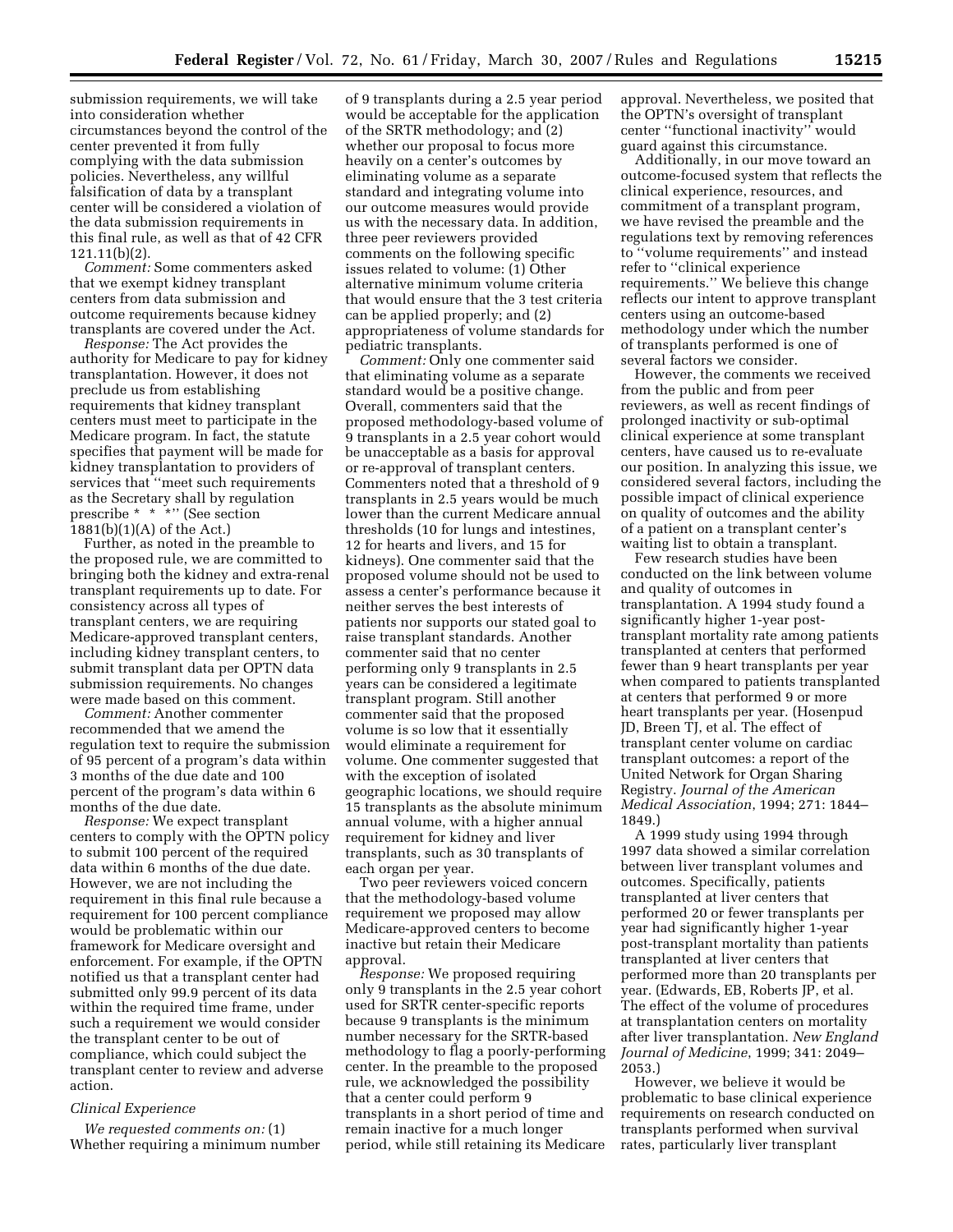survival rates, were significantly lower than they are today. That is, 1-year riskadjusted survival after heart transplantation was 83.4 percent in 1994 but had increased to 87.96 percent during the most recent SRTR cohort for which data are available, July 1, 2002 through December 31, 2004. Further, 1 year risk-adjusted survival after liver transplantation was 76.3 percent in 1994 but had increased to 86.59 percent during the most recent time period for which data are available, January 1, 2003 through June 30, 2005. In contrast, 1-year survival from 1994 through 1997 at the high-volume liver centers in the 1999 study was only 80 percent.

A study published in 2004 looked at data for adult patients who received kidney or liver transplants between January 1, 1996 and December 31, 2000. (Axelrod DA, Guidinger MK, et al. Association of center volume with outcome after liver and kidney transplantation. *American Journal of Transplantation*, 2004; 4: 920–927.) The study found a significantly lower rate of 1-year post-transplant kidney graft failure at high volume centers when compared to medium, low, or very low volume centers. The study also found a significantly different rate of 1-year post-transplant patient mortality at high, medium, and low volume liver centers; low volume centers were associated with a significantly higher risk of death. Despite these findings, the study's authors concluded that there is no clear minimal threshold volume.

Additionally, the study's authors identified several potential implications from the results of the study, noting that efforts are underway in other (nontransplant) surgical fields to concentrate procedures at high volume centers when there is a relationship between volumes and outcomes. The study suggested that even with a clear association between volume and outcomes in transplantation, ''The adoption of such a policy for liver and kidney transplantation would not be straightforward even if it were desirable, particularly in the case of deceased donor transplantation [because] the benefit of high-volume center performance must be carefully weighed against the increased risk of graft loss associated with the increased cold ischemia time [that] would likely accompany increased regionalization of transplant services.'' The authors also pointed out that ''the frequent follow-up visits necessary after transplantation might prove to be an added hardship if patients were forced to travel great distances. Because patients may be more compliant with follow-up visits if appointments are convenient,

compliance may also be an important determinant of outcome.''

Because research on the effect of volume on outcomes in transplantation provides little guidance in establishing the appropriate amount of clinical experience for Medicare approval, we looked at the waiting lists at heart, liver, and kidney centers that have volumes below current Medicare requirements, (12 transplants per year for heart centers and liver centers and 15 transplants per year for kidney centers), and compared them to the waiting lists at higher volume heart, liver, and kidney centers. We found indications that there may be a link between clinical experience and how well patients fare while they are still on the waiting list.

For example, in 2005, there were approximately 117 adult heart transplant centers in the United States. According to the SRTR, 69 centers performed 12 or more transplants, and 48 performed fewer than 12 transplants. Out of the 69 centers that performed 12 or more transplants, 1 had a higher than expected mortality on the waiting list. Of the 48 centers that performed fewer than 12 transplants, 5 had higher than expected mortality on the waiting list.

Nationwide in 2005, there were approximately 106 adult liver transplant centers in the United States. There were 6,122 patients on the liver transplant waiting list. Slightly more than 28 percent (1,745) of these patients died without receiving a transplant. Of the 96 adult liver transplant centers that performed 12 or more transplants in 2005, only one center had more deaths on the waiting list than the number of transplants it performed. However, among the 10 liver centers that performed fewer than 12 transplants in 2005, 5 centers had more deaths on the waiting list than the number of transplants it performed. Of those 5 centers, 2 centers had approximately 3 times the number of deaths on the waiting list as the number of transplants they performed. For example, one liver center performed 7 transplants in 2005 and had 20 waiting list deaths during the same time period.

We also considered whether center clinical experience affects the ability of waiting list patients to obtain a transplant by reviewing transplant rates for kidney centers in 2004/2005. The SRTR calculates whether a center's transplant rate for deceased donor transplants is statistically higher, statistically lower, or not significantly different from other transplant centers. Although we found no definitive link between a kidney center's clinical experience and the transplant rate calculated by the SRTR, we note that the

transplant rate of a small center generally would not be considered statistically lower than expected even if the center performed no transplants during a given year due to the small number of patients on its waiting list. However, in reviewing the data, we found that 7 out of the approximately 231 adult kidney transplant centers in the United States in 2004 and 2005 performed no transplants at all during those 2 years. The number of patients on the waiting lists of the 7 centers numbered between 9 and 47. Although the number of patients affected was small, we are concerned that patients continued to be listed on the waiting lists of centers that performed no transplants in 2 years. We note that, at present, all 7 centers are listed as inactive on the SRTR's Web site.

In summary, public commenters and some peer reviewers recommended a volume standard higher than the proposed 9 transplants in 2.5 years. None of the peer reviewers recommended a specific volume. Studies of the effect of volume on outcomes in transplantation suggest that higher volume centers have better outcomes, although there is no evidence that indicates what the minimum threshold should be. Also, our review of waiting list data raises the concern that waiting list patients at small centers may not fare as well as waiting list patients at larger centers, both in terms of waiting list mortality and the ability to obtain a transplant.

Further, as discussed earlier in this preamble, in the fall of 2005, we found that some centers, although not considered ''functionally inactive'' by the OPTN, performed few transplants and refused a high percentage of organs that were offered to them for transplantation into their waiting list patients, leading to longer than average waiting times and, possibly, an increased number of deaths among their waiting list patients. These factors must be weighed against the necessity to maintain Medicare beneficiaries' access to transplantation. Also, we must keep in mind the concerns raised by the 2004 study of volume and outcomes in kidney and liver transplantation that centralizing transplants in too few centers could be detrimental to transplant outcomes.

Based on these considerations, we believe transplant centers should be required to perform more than 9 transplants in 2.5 years to become Medicare approved and, once approved, retain their Medicare approval. Without strong statistical evidence supporting a particular threshold for any of the organ types, we believe the most appropriate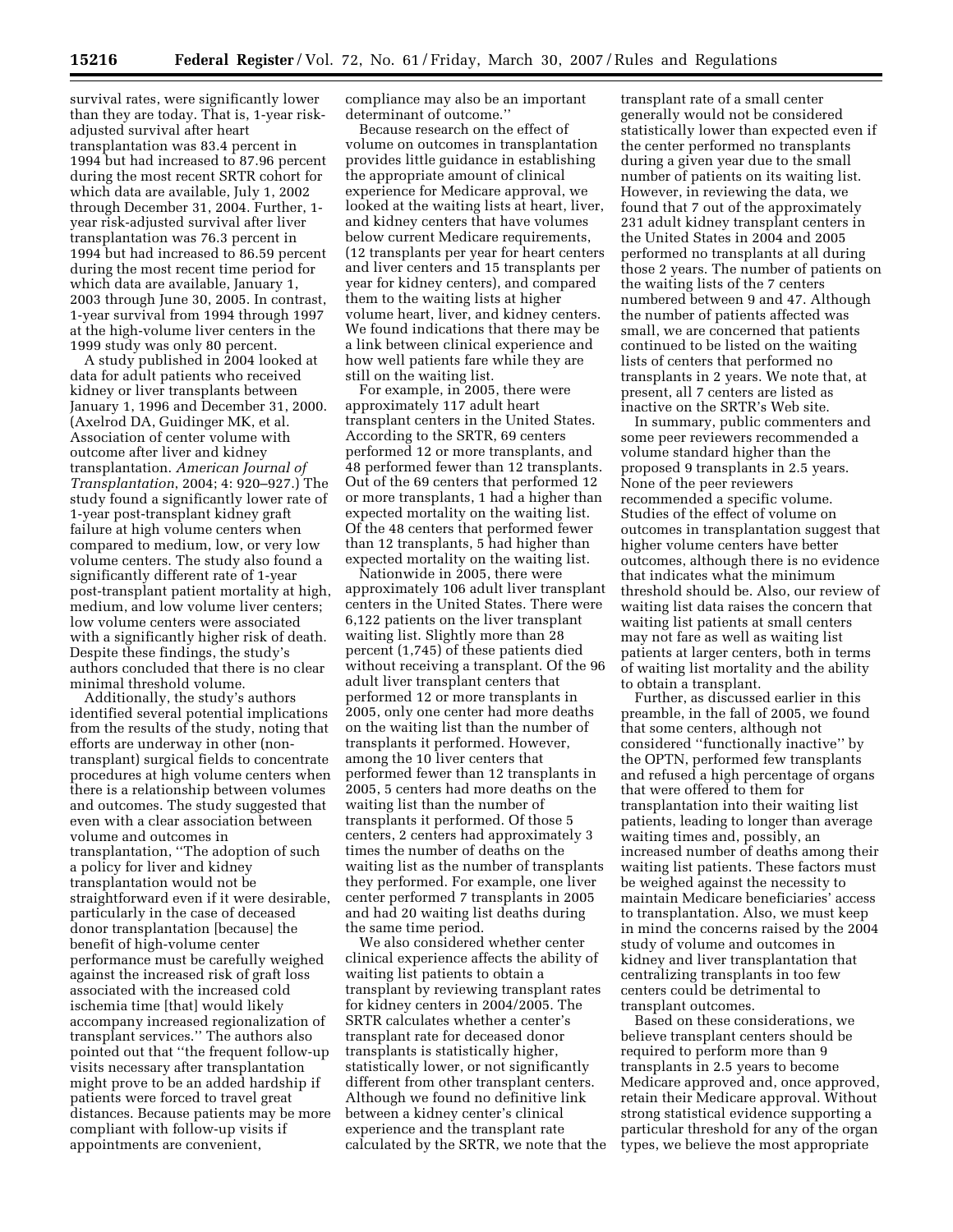solution is to establish a clinical experience requirement that is close to the current volume requirements in our NCDs for heart, intestine, liver, and lung transplant centers and in our CfCs for kidney transplant centers. We believe establishing a clinical experience requirement of 10 transplants per year for all organ types for both approval and re-approval of transplant centers is both sensible and the least disruptive for transplant centers that have current Medicare approval and for the beneficiaries on the waiting lists of these centers.

We are revising § 482.80(b) to state that to be Medicare approved under this final rule, adult transplant centers (with the exception of heart-lung centers, kidney transplant centers, and pancreas centers) generally must perform 10 transplants over a 12 month period. We are revising § 482.82(b) to state that to be re-approved under this final rule, a transplant center must perform an average of 10 transplants per year during the re-approval period. There are no minimum clinical experience requirements for initial approval or reapproval for heart-lung, pancreas, or pediatric centers. (Kidney transplant centers generally must perform 3 transplants over a 12-month period for initial approval and 10 transplants annually for re-approval.) (See §§ 482.80(d)(4) and 482.82(d)(4).) Note that an adult transplant center may not attempt to meet the clinical experience requirement by combining adult transplants with pediatric transplants performed at an affiliated pediatric center.

As stated previously, the main intent of the clinical experience requirement for re-approval is to ensure that Medicare-approved centers stay active. We recognize that a center's transplant numbers may fluctuate at times. Nonetheless, we believe that a transplant center must perform an average of 10 or more transplants per year to demonstrate commitment to its transplant program and gain adequate clinical experience.

To determine a center's compliance with the clinical experience requirement, we will review the data contained in the most recent OPTN Data Report and SRTR center-specific reports. (See § 488.61(a)(2) and  $§ 488.61(c)(1)(ii).]$ 

*Comment:* Some commenters said that all kidney transplant centers should be exempt from initial approval requirements (such as the requirement to perform 9 transplants) because a lengthy initial approval process would delay access to the new kidney center's transplantation services for Medicare

beneficiaries. That is, until a new kidney transplant center receives Medicare approval, Medicare will not pay for beneficiaries to receive transplants at the facility.

*Response:* We share the commenters' concern that a lengthy approval process for kidney centers, particularly a requirement to perform 10 transplants prior to approval, may prevent kidney transplant centers from opening in areas of the country where access to kidney transplant services is already limited.1 Meeting a clinical experience requirement of 10 transplants would be particularly difficult for new kidney transplant centers, because Medicare is either primary payer or secondary payer for 69 percent of kidney transplants performed in the United States, while the other 31 percent of kidney transplants are paid for by private insurance, Medicaid, and the Department of Veterans Affairs (unlike extra-renal transplants for which Medicare pays between approximately 20 percent and 40 percent, depending upon organ type). Thus, a new kidney transplant center would have considerable difficulty finding 10 non-Medicare patients to transplant.

Under the current ESRD CfCs for kidney transplant centers, a new center may be approved without performing any transplants if it has a written plan detailing how it will achieve conditional status (7–14 transplants) within 2 years and unconditional status (15 or more transplants) within 4 years. Currently, there are no outcome requirements for kidney transplant centers. However, this final rule contains outcome requirements for initial approval of kidney transplant centers, and in order for us to assess a new kidney transplant center's performance, the center must perform some transplants. Taking this information into consideration, we have determined that requiring new kidney transplant programs to complete 10 transplants before applying for approval could prevent new centers from entering the Medicare program.

We believe that completing 3 consecutive, successful transplants, as determined by 1-year post-transplant graft and patient survival outcomes, is necessary for a new kidney center to demonstrate sufficient experience in transplantation and enhances the new

transplant center's ability to recruit transplant candidates from the limited pool of the non Medicare-eligible kidney transplant candidate population.

We are sensitive to the difficulty a new kidney transplant center will have in finding non-Medicare patients to transplant. We are committed to maintaining and improving access to kidney transplantation services for Medicare beneficiaries, but we also believe it is essential to assess a kidney transplant center's performance prior to approving it for the Medicare program. Therefore, this final rule establishes a clinical experience requirement of 3 transplants for initial Medicare approval for kidney transplant centers that had not been approved by Medicare under § 405.2122 as of this rule's effective date at § 482.80(d)(5). We believe this requirement will allow new kidney transplant centers to obtain Medicare approval expeditiously, while ensuring that some data are available to demonstrate whether the center's outcomes are acceptable.

Like extra-renal transplant centers, kidney transplant centers will be approved for 3 years and will be required to perform an average of 10 transplants per year for re-approval. However, because a kidney center will be required to perform only 3 transplants before obtaining initial approval, we will scrutinize the center's clinical experiences and outcomes closely, particularly in the year following its initial approval. CMS will monitor the clinical experience and outcomes statistics of the center in the year following its initial approval. We are requesting center-specific data already collected through the OPTN, and expect to review the data at least quarterly. If the center's clinical experience and outcomes highlight a need for additional investigation, CMS will follow up through its survey and certification process.

We note that in the past, new transplant centers interested in applying for Medicare approval have offered to perform transplants for Medicare beneficiaries free of charge so that the center could meet the clinical experience requirement for initial Medicare approval quickly. This practice has serious implications for a Medicare beneficiary who accepts a transplant center's offer of a free transplant. Medicare pays for prescription drugs used in immunosuppressive therapy under Medicare Part B only if the transplant was performed in a Medicare approved facility. Although an individual may be eligible for payment for his or her immunosuppressive drugs under

<sup>1</sup>Although nearly half of all transplant centers in the United States are kidney transplant centers, there are barriers to access to kidney transplantation services in some areas of the country where there are large dialysis populations but few kidney transplant centers, and in some largely rural States that have no in-State kidney transplant centers and few centers in neighboring States.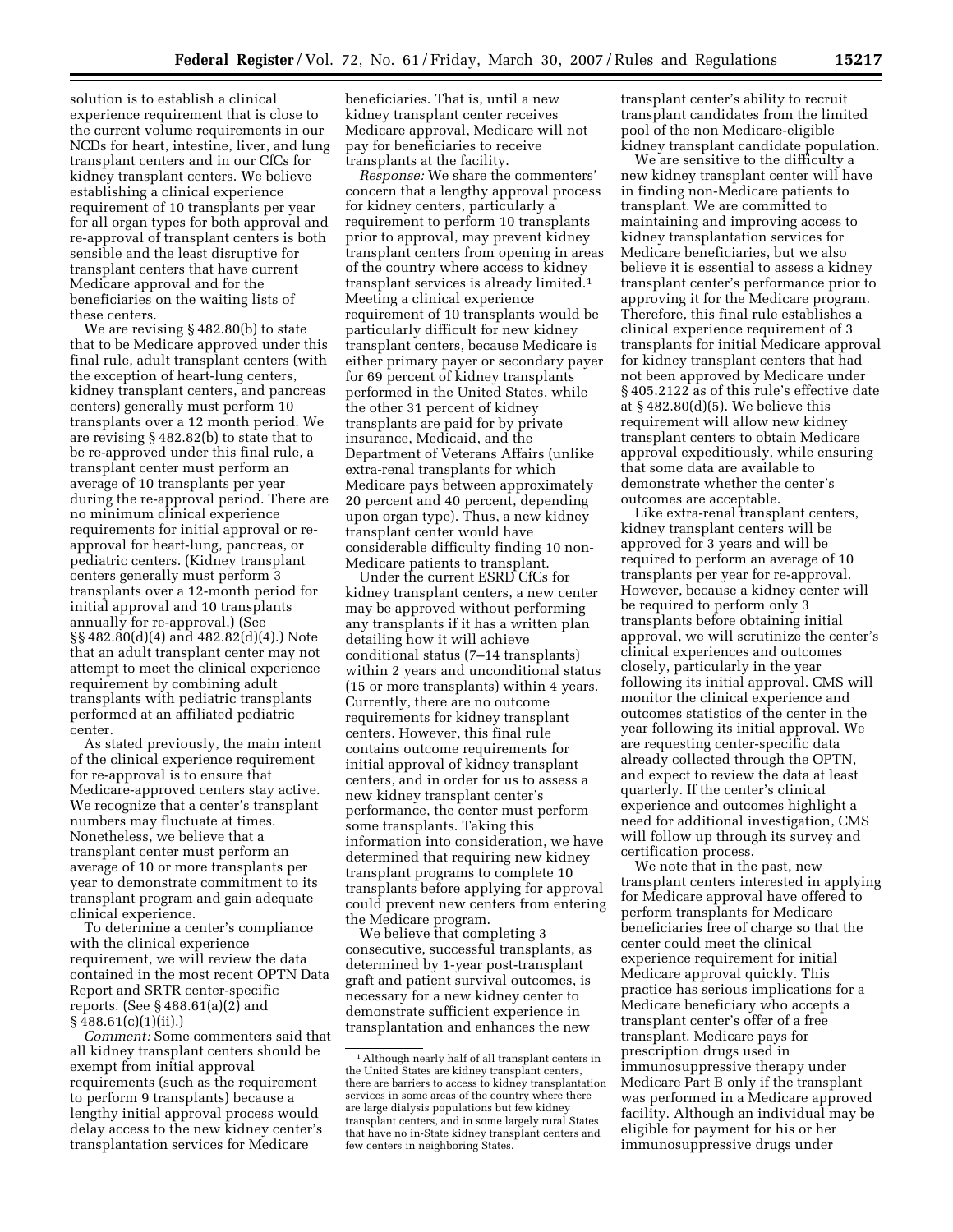Medicare Part D, the beneficiary may pay several thousand dollars more out of pocket every year.

Therefore, we have added a requirement under the CoP for Patients' and Living Donor Rights at § 482.102(a)(8) and (b)(9) that a transplant center must inform Medicare beneficiaries who are prospective transplant recipients and their prospective living donors that receiving a transplant that is not provided in a Medicare-approved transplant center could affect the transplant recipient's ability to have his or her immunosuppressive drugs paid under Medicare Part B. See further discussion of this requirement in this preamble under ''Patients and Living Donor Rights'' and ''Centers With Current Medicare Approval.''

*Comment:* A commenter stated that OPTN policies do not specify that transplant centers must perform a minimum number of transplants per year and said that our requirements and those of the OPTN should be consistent. A commenter also asked us to clarify in more detail what the OPTN means when it terms a transplant center ''functionally inactive,'' as well as how this status may impact a center's eligibility to receive organs.

*Response:* As discussed in the proposed rule, although the OPTN does not require a transplant center to perform a minimum number of transplants, programs (centers) are reviewed and may be classified as ''functionally inactive'' if they have not performed a single transplant within a specified period of time. The specific time frame that the OPTN Membership and Professional Standards Committee (MPSC) uses to determine ''functional inactivity'' is 3 months for kidney, liver, and heart programs, 6 months for pancreas and lung programs, and 1 year for stand-alone pediatric programs. Under OPTN Bylaws, Appendix B(II), an OPTN member transplant hospital that fails to remain functionally active with respect to any designated transplant program may be encouraged to voluntarily deactivate its transplant program until such time as the circumstances affecting the status of the program have been resolved (up to 12 months) or relinquish designated transplant status for the program. If the member fails to take either action voluntarily, the MPSC may recommend that the Board of Directors notify the Secretary of this inactivity (if the transplant program is Medicare approved or located within a Federal hospital) and take appropriate action in accordance with the OPTN bylaws.

The OPTN's determination that a transplant program is ''functionally inactive'' does not, by itself, prohibit a center from receiving organs. However, hospitals with transplant centers usually follow the recommendation of the MPSC by voluntarily inactivating the transplant center in question.

Although we want to ensure that transplant centers remain active, we do not want a transplant center that is experiencing problems to continue to perform transplants just to avoid losing its Medicare approval. Therefore, we have added a provision to this final rule that a transplant center may inactivate its program for a period not to exceed 12 months during the 3-year approval cycle without losing its Medicare approval (see § 488.61(e)), but the center must notify us immediately of significant changes in the number of transplants performed, as required at § 482.74(a)(4). The transplant center also must notify the patients on its waiting list and, as requested by the Secretary, assist patients in transferring to the waiting list at another transplant center, without loss of time accrued on the waiting list. (See § 482.102(c)(3).) We will confer with HRSA and the OPTN on a case-by-case basis to determine whether to instruct an inactive center to notify its waiting list patients and assist them in transferring to another transplant center's waiting list.

We proposed that a center that was requesting initial Medicare approval to perform pediatric transplants would not be required to perform a minimum number of pediatric transplants prior to its request for Medicare approval.

*Comment:* Most commenters agreed that volume requirements are not relevant for pediatric centers and they strongly supported having no volume requirements for centers performing pediatric transplants. Two peer reviewers said that a volume requirement would be inappropriate for pediatric centers. One peer reviewer agreed that volume standards are not appropriate for pediatric transplant programs, but also expressed concerns about the ability of pediatric centers to maintain their expertise because many centers perform so few pediatric transplants. Another peer reviewer stated that since setting a volume requirement for small pediatric centers is challenging, Medicare approval for pediatric centers that are affiliated with Medicare-approved adult transplant programs is recommended. Like the other peer reviewer, this peer reviewer also had concerns about small, standalone pediatric transplant programs' ability to maintain resources and expertise in transplantation.

However, two commenters stated that a minimum volume requirement is necessary to ascertain the commitment and investment a hospital has made in its pediatric transplant center. One commenter recommended ten pediatric transplants a year for liver and kidney programs and a lower volume for heart programs. The commenter suggested counting open and closed congenital heart surgeries toward the volume requirement for pediatric heart transplants. One commenter expressed a strong belief that having no volume requirement for pediatric transplant centers would allow small programs with limited resources to perform transplants, with potential poor outcomes.

*Response:* Given the nature of the pediatric transplants performed and the low numbers of pediatric transplants in general, it would be impossible for most pediatric transplant centers to obtain Medicare approval if we required them to meet clinical experience requirements, limiting access for pediatric Medicare beneficiaries who need transplants. As stated earlier, we will monitor pediatric centers' outcomes to ensure they provide high quality transplantation services to Medicare pediatric patients. We made no changes based on this comment.

*Comment:* Some commenters stated that in most pediatric centers, the core transplant team performs both adult and pediatric transplants. The commenters said that to be consistent with OPTN requirements for pediatric centers, we should allow the sharing of personnel in transplant hospitals that have both adult and pediatric transplant programs. Some commenters recommended treating adult and pediatric transplant centers as one unified program or adopting the pediatric heart transplant center statutory approval criteria.

*Response:* We recognize that many centers that perform pediatric transplants are operated by or affiliated with a Medicare-approved adult transplant center. In some transplant centers, the core transplant team performs both adult and pediatric transplants. We have no objection to such arrangements, provided that a transplant center has committed sufficient resources to both its pediatric and its adult transplant programs. There is nothing in the final rule that precludes a pediatric center and an adult center from operating as one unified program. Nonetheless, approval of the pediatric center is not automatic. The pediatric center and adult center must apply for separate approval.

We invited comments from the public on the proposed outcome requirements.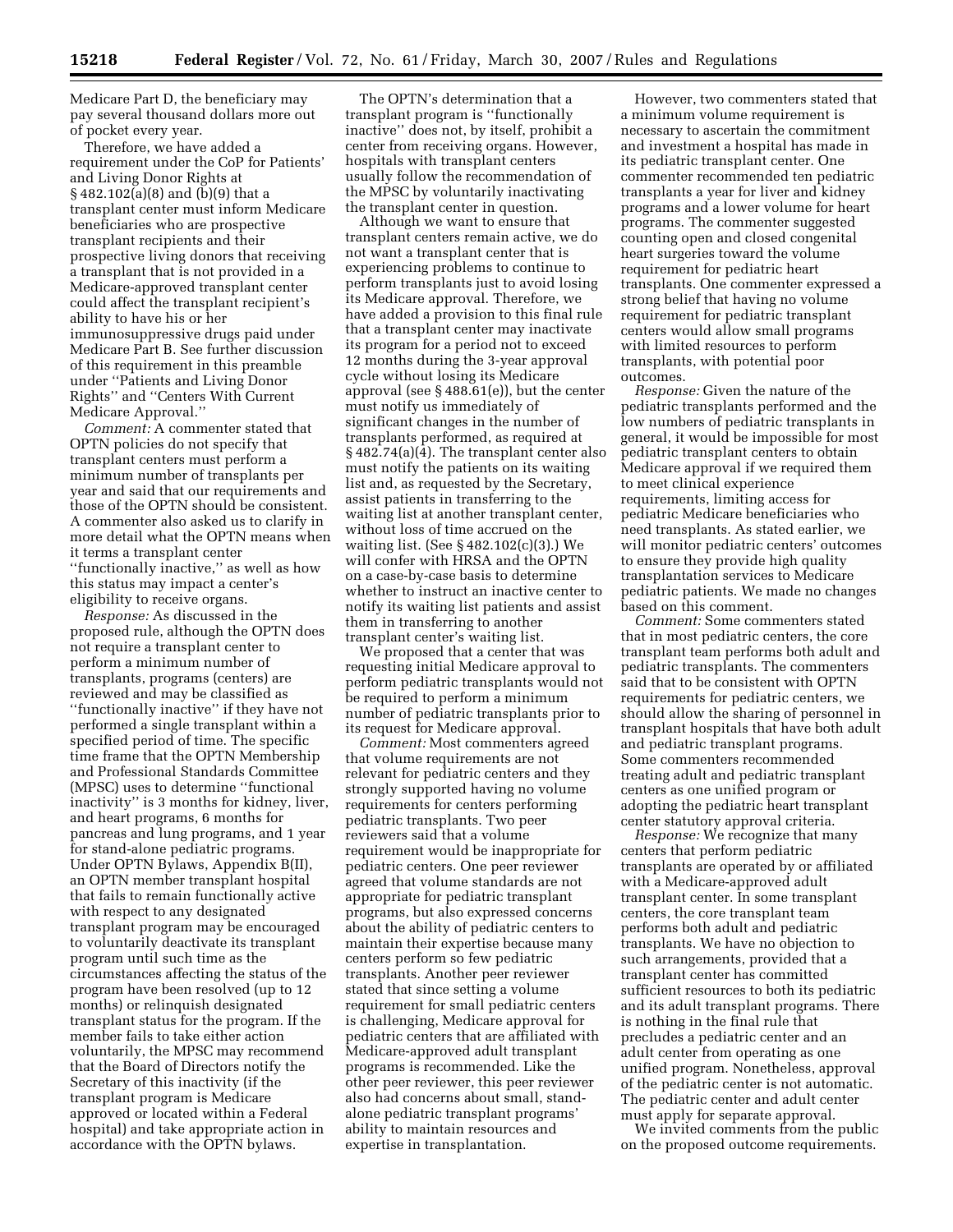In addition, we conducted independent peer reviews of the following specific issues related to the outcome requirements:

(1) Appropriateness and usefulness of using 1-year post-transplant graft and patient survival rates to assess transplant center performance;

(2) Alternative outcome measures;

(3) Appropriateness of using 1-month post-transplant data for initial approval of new centers;

(4) Outcome measures for heart-lung, intestine and pancreas transplant centers;

(5) Use of the Cox model to explain the risk-adjusted expected 1-year posttransplant graft and patient survival rates;

(6) Appropriateness of using the 3 proposed thresholds to determine center performance; and

(7) Use of the proposed p-value to assess centers with  $\geq 9$  transplants during a 2.5-year period. None of the peer reviewers suggested alternative outcome measures. All reviewers agreed that the Cox model is the most widely used, flexible, and reliable tool to measure transplant outcomes because it allows adjustments, additions, or deletions of co-variables to reflect clinical changes in transplantation over time

Following are summaries of the comments we received and our responses.

#### *Use of 1-Year Post-Transplant Graft and Patient Survival Rates as Outcome Measure Standards*

In our discussion of outcome measures in the preamble to the proposed rule, we said that we would compare each transplant center's observed number of patient deaths and graft failures 1-year post-transplant to the center's expected number of patient deaths and graft failures 1-year posttransplant, using the most recent SRTR center-specific reports. We also stated that we would not consider a center's patient and graft survival rates to be acceptable if a center's observed patient survival rate and observed graft survival rate is lower than its expected patient survival rate or expected graft survival rate.

*Comment:* Many commenters agreed that risk-adjusted graft and patient survival rates are appropriate measures of transplant center performance. Some commenters stated that the proposed comparison of 1-year observed graft/ patient survival rates with 1-year expected graft/patient survival rates is reasonable and achievable. The commenters noted that the proposed risk-adjusted survival data with a 1-year

follow-up period has more statistical validity than the evaluation of a survival curve at a particular time point, such as when the Kaplan Meier model is used. The commenters appreciated our effort to strive for consistency with OPTN standards and in establishing meaningful outcome standards. One commenter believed that outcome measure reviews should be based on trends and not just on one single snapshot in the SRTR reports.

All three peer reviewers agreed with the public commenters that it is appropriate to use 1-year graft and patient survival rates to assess transplant center performance. Three peer reviewers added that a survival time frame longer than 1 year, such as 3 years or 5 years, may provide a more accurate assessment of center performance and minimize statistical deviations for small centers. However, they pointed out that the drawback of a longer time frame is that more patients would be lost to follow up, and a longer time frame may not be applicable to smaller programs.

*Response:* Although we agree that a time frame for the outcome measures longer than 1-year post-transplant would provide some additional information, the drawbacks include increased mortality from patients' comorbidities and more patients lost to follow up. We believe that utilizing 1 year survival data for approvals and reapprovals is sufficient. We have made no changes based on these comments.

*Alternatives to the OPTN Outcome Thresholds* 

We solicited comments on different options to apply the SRTR methodology. Following are summaries of the comments we received and our responses.

*Comment:* A commenter stated that graft and patient survival rates alone do not give a complete picture of transplant center performance. The commenter encouraged us to continue to identify or develop measures to capture the full scope of a transplant center's performance.

*Response:* We agree with the commenter that graft and patient survival rates alone do not provide a complete picture of transplant center performance. To provide a broader view, we will assess each center's compliance with the other CoPs, which focus on other measures of quality, such as direct patient care. If the OPTN and SRTR develop additional measures, we will consider whether those measures should be incorporated into our CoPs through the rulemaking process. We

made no changes based on this comment.

*Comment:* A commenter suggested including waiting list mortality, the number of organ donors, and the size of the waiting list in the outcome measure analysis.

*Response:* We considered using waiting list mortality as one of the outcome measures, but after careful deliberation, we determined that using this criterion would be problematic because transplant centers do not provide direct patient care for all of the patients on their waiting lists. Some waiting list patients routinely receive their primary care from other providers, particularly patients awaiting kidney transplants who are likely to receive their care through a dialysis facility. In addition, some waiting list patients are listed at more than one center. We would have considerable difficulty determining which transplant center should be accountable for the death of a patient listed on more than one waiting list. Finally, waiting list patients may die for reasons unrelated to their end-stage organ failure. We believe it would be unfair to hold a transplant center responsible for the death of a waiting list patient if the cause of death were unrelated to the patient's transplant.

Although the commenter suggests using the number of organ donors as one of the outcome measures in the final rule, we would point out that cooperating with organ procurement organizations (OPOs) in the organ donation process would be a function of the hospital in which a transplant center is located, not of the transplant center itself. Furthermore, the hospital CoP at § 482.45 ''Organ, tissue, and eye procurement'' lists specific requirements all hospitals must meet related to their performance as donor hospitals. We made no changes based on this comment

*Comment:* A commenter also suggested using the size of a transplant center's waiting list as an outcome measure.

*Response:* We disagree. There are many different variables affecting the size of a transplant center's waiting list, such as geographic location, patient selection criteria, cultural factors, and transplant resources, among others. Thus, we do not believe the size of a transplant center's waiting list is an appropriate outcome measure. We did not make any changes based on these comments.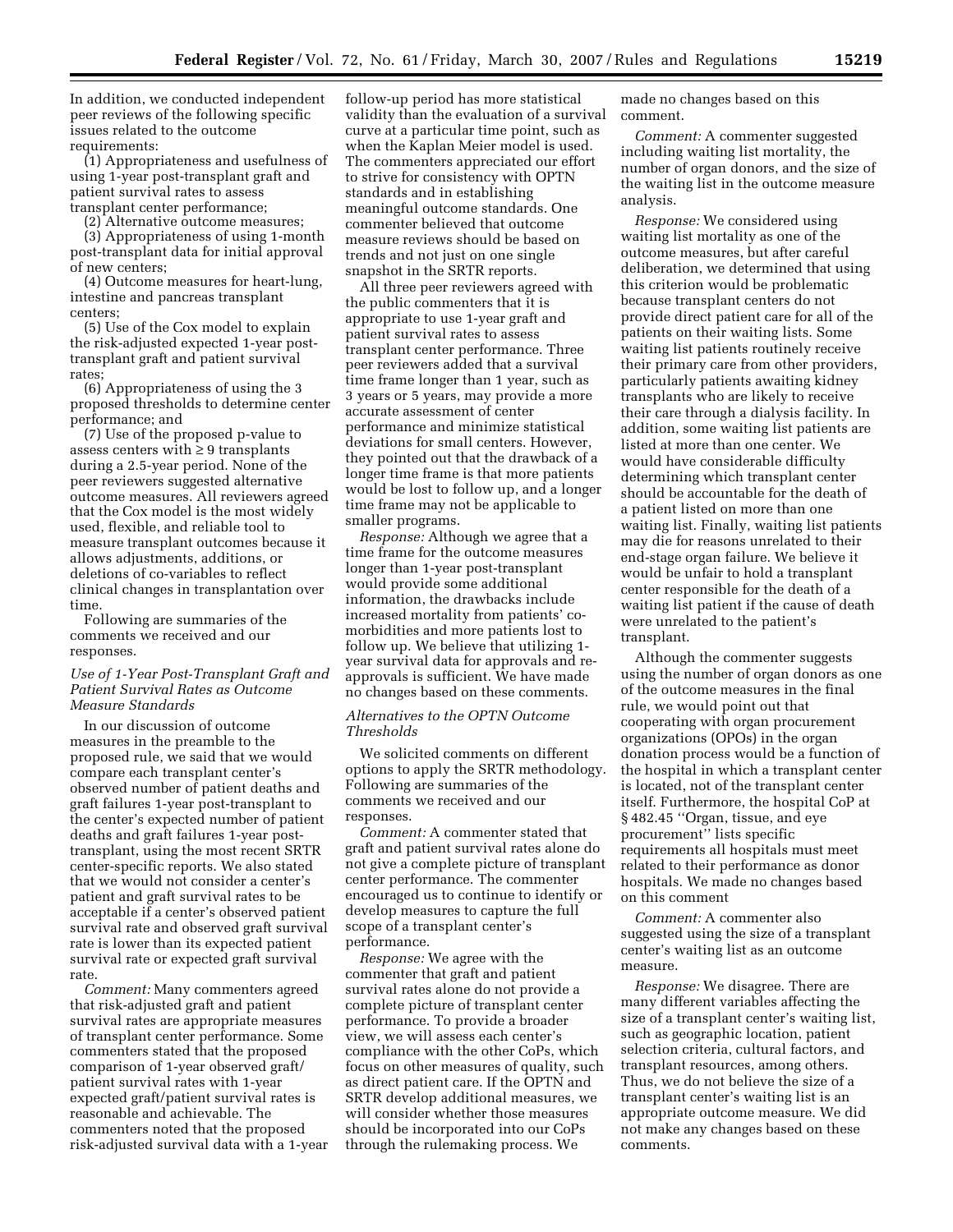*The 3 Thresholds (p < 0.05, Observed— Expected > 3, and Observed/Expected > 1.5)* 

We requested comments on the three proposed non-compliance thresholds for the outcome measures and solicited data and evidence that would support alternative thresholds, especially thresholds specific to a particular organ type.

We proposed that a transplant center's performance would not be acceptable if its observed patient survival rate and observed graft survival rate were lower than its expected patient survival rate and expected graft survival rate and if all three of the following thresholds were crossed over:

(1) One-sided p-value is less than 0.05;

(2) Number of observed events (patient deaths or graft failures) minus the number of expected events is greater than 3; and

(3) Number of observed events divided by the number of expected events is greater than 1.5.

*Comment:* Although some commenters expressed support for the three proposed thresholds, a few commenters stated that these thresholds would be too lenient. Other commenters suggested making the thresholds more rigorous but only if the outcome measures were used solely as a trigger for further investigation. Three peer reviewers supported using all 3 proposed non-compliance thresholds (p  $< 0.05$ , O—E > 3, and O/E > 1.5) to determine transplant center performance. However, one peer reviewer recommended changing the threshold for  $O/E > 1.5$  to  $O/E > 1.3$  in order to narrow the variations among centers. One commenter stated that the three thresholds for outcome measures are arbitrary since the outcome measure methodology may change in the future.

*Response:* We disagree that the proposed thresholds are too lenient. The OPTN uses the same thresholds currently to flag centers for further review, and the SRTR uses the thresholds to report observed and expected patient and graft survival.

Changing the threshold of  $O/E > 1.5$ to  $O/E > 1.3$ , as one peer reviewer suggested, would be inconsistent with the OPTN O/E threshold for flagging centers for further review. If the OPTN changes the criteria to narrow the variation in the future or we determine that the threshold is insufficiently rigorous for our purposes, we will reassess it.

We will not use these thresholds simply to flag centers for further review as suggested by some of the

commenters. Although failure to meet the outcome requirements does not mean that a transplant center will be denied Medicare approval automatically or lose Medicare approval automatically, a transplant center's performance on the outcome requirements is the single most important factor we will consider in making these determinations because these measures are designed to reflect the importance of the need for a transplant center to have sufficient expertise in all phases of transplantation, such as conducting pretransplant evaluations, performing the surgical procedure, and regulating posttransplant immunosuppression and other medications to prevent graft failure. Since we will be using outcomes data, along with other data and information on transplant center performance, to make decisions on initial approvals and re-approvals of transplant centers, we believe the thresholds are sufficiently rigorous to ensure we can identify transplant centers whose performance is unacceptable.

We do not agree that simply because we or the OPTN may change the proposed outcome requirements in the future, they are definitionally arbitrary. We are establishing thresholds at a level that is optimal to identify transplant centers whose performance is not adequate for delivery of transplantation services to Medicare beneficiaries. If we determine in the future that any of the three thresholds is too low or too high, we will propose changes in the threshold through the rulemaking process. We made no changes based on these comments.

*Comment:* A few commenters suggested that we should establish the criteria for unacceptable performance at crossing over 2 out of the 3 (instead of all 3) non-compliance thresholds.

*Response:* Throughout the final rule, we have been careful to conform our requirements to OPTN policies in almost all cases, so that our requirements for and our oversight of transplant centers does not conflict with the OPTN's. Currently, the OPTN requires that a transplant center has crossed over all three thresholds to be flagged for further review. We do not believe it would make sense to adopt the SRTR methodology and most of the OPTN's outcome measures policies in this final rule but establish a different criterion for the thresholds. In addition, we are mindful that the existing OPTN thresholds were established with the support of the transplant community. If the OPTN changes its thresholds in the future, we will determine at that time

whether we should change the thresholds in our regulations. We made no changes based on this comment.

*Comment:* A commenter pointed out that the OPTN uses a 2-year cohort, but we proposed using a 2.5-year cohort. Commenters said that use of different cohort lengths would lead to different results when centers are reviewed.

*Response:* As of 2005, the SRTR changed the OPTN cohort from 2 years to 2.5 years to be consistent with the public SRTR center-specific reports.

*Appropriateness of Using the Proposed Outcome Requirements, the 3 Thresholds, and the SRTR Methodology as the Basis To Approve and Re-Approve Transplant Centers* 

*Comment:* A few commenters supported the basis for the outcome measure methodology designed by the SRTR and tested within the transplant community. Commenters said they believed that the proposal meets the principles of equity and fairness, and the outcome measures can be applied equitably to all types of transplant centers, both large and small. However, one commenter stated that the OPTN outcome data were never designed as a test for Medicare approval and reapproval. The commenter recommended that we defer any approval or reapproval decisions regarding data submission or outcome requirements to the OPTN Board, which makes the final decision about transplant center performance.

*Response:* We have been using patient survival outcome measures as approval criteria for transplant centers since Medicare began paying for heart transplants in 1987. Over the years, we have established outcome requirements for approval of liver, lung, and intestine transplant centers, as well. The sophisticated SRTR methodology described in this final rule allows us to improve upon the current outcome requirements by incorporating risk adjustment and ensuring statistical validity. Clearly, the outcome requirements that we are establishing in this final rule also can be utilized as indicators for potential problems, which is how we will use them in the approval and re-approval processes. Noncompliance with data submission, clinical experience, or outcome measure requirements may trigger a review for compliance with the CoPs, similar to the OPTN process, which also uses transplant outcomes data to flag centers for further review and investigation. However, as stated previously, the OPTN does not have the oversight authority to approve or re-approve transplant centers for Medicare. We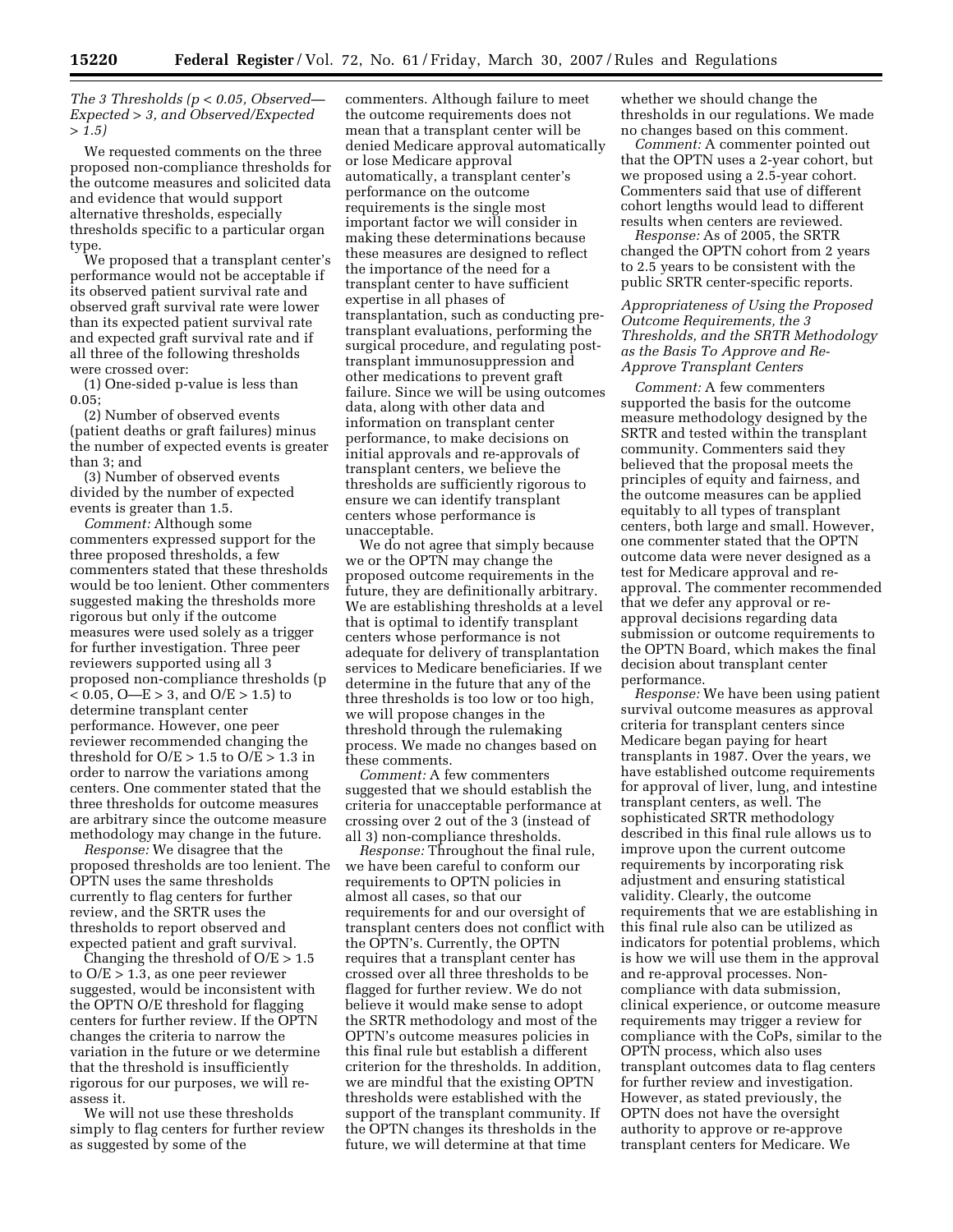must conduct the review and investigation of a transplant center that does not meet the outcome measures. We have made no changes in this final rule based on this comment.

*Comment:* A few commenters stated that the SRTR center-specific report that we cited for review and approval/reapproval of transplant centers is 1 to 3 yrs behind current data and does not reflect a transplant center's current outcomes. Therefore, centers that have improved recently may be sanctioned unnecessarily. The commenters recommended that we review more recent data or data in at least two previous SRTR reports to evaluate a transplant center's outcome trends.

A peer reviewer stated that the outcome measure review should be based on outcome trends over a longer period of time and not on a single snapshot in the SRTR report. Another reviewer recommended a review of graft and patient survival rates in two consecutive SRTR reports.

*Response:* We agree that some transplant centers' outcome trends may be best understood by reviewing two SRTR reports. However, since our approach to approving centers is multidimensional (data, clinical experience, outcomes, and process), and the OPTN review of transplant centers is ongoing, we believe that review of one SRTR report is sufficient to assess a transplant center's performance. If we consistently use the SRTR center-specific reports for outcome review, the trend of a center's performance or a clinically significant pattern should be reasonably apparent over an extended period of time. The SRTR updates its center-specific reports every 6 months. However, since the outcome requirements in this rule include 1-year post-transplant data, the delay in compiling and reporting the data by the SRTR is unavoidable. Thus, the age of the data that we review will vary from 1.5 to 3 years old.

Nevertheless, the SRTR reports provide the most cost-effective, transparent, and objective measures currently available. Since we will use the SRTR center-specific reports consistently to review outcomes, the trend of a center's performance or a clinically significant pattern should be reasonably apparent over an extended period of time. An on-site survey will counterbalance the outcomes data if the outcome trend is negative but is not reflective of the center's performance. On the other hand, the reporting of significant (negative) changes and inactivity to CMS will counterbalance the outcomes data if the center's performance trend appears to be

positive but is, in fact, not reflective of the center's performance.

*Comment:* Some commenters were concerned that the proposed outcomes requirement may not be able to accommodate future changes in the OPTN's policies for application of the SRTR methodology or the methodology itself. A commenter suggested that we should include provisions to assure automatic adoption of future changes in the OPTN/SRTR data submission and outcome measure policies through issuance of Program Notices.

*Response:* The SRTR refines their methodology on an ongoing basis. For example, the SRTR reassesses the methodology's risk adjustment factors periodically and makes changes based on research and changes in the field of transplantation. The SRTR also adds or changes data sources, as appropriate. Periodically, the OPTN asks the SRTR to look into statistical techniques to improve data analysis. Such changes will not require us to engage in rulemaking. If the OPTN makes a substantive change to its policies regarding the methodology or chooses a different methodology for calculation of outcomes, we will assess the change to determine whether we should adopt it. For example, if the OPTN were to change the threshold for the p-value, and we determined that the change to the threshold would be appropriate for our outcome requirements, we likely would be required to engage in rulemaking so that the public would have the opportunity to comment. Based on our knowledge of the OPTN's past practices, we do not expect substantive changes to occur frequently. In fact, since the OPTN published the first annual report containing transplant center-specific outcomes data and transplant survival rates in 1992, there has been only one major change in the methodology used to measure outcomes—the change from the OPTN methodology to the SRTR methodology, which took place in 2002. We have made no changes based on these comments.

#### *Risk-Adjustment Factors*

*Comment:* Many commenters expressed concern that the SRTR model does not include all the risk-adjustment factors impacting outcomes, for example, new immunosuppression protocols, organs from extended criteria donors (ECDs) and donors after cardiac death (DCDs), steatosis, and centers' participation in research. The commenters were concerned that: (1) Transplant centers may be penalized for using organs from ECDs and DCDs if using such organs leads to poorer

outcomes; (2) centers may refuse to use such organs because they fear their outcomes will be affected; (3) centers may be penalized for participating in research studies that yield negative outcomes; and (4) some centers may deny access to high-risk patients in order to meet the outcome measures.

One peer reviewer also expressed concern that the SRTR model does not risk adjust for organs from DCD or ECD donors, which the reviewer said may need to be incorporated into the model to meet the needs of an increasingly aging recipient population.

*Response:* We understand the commenters' and the peer reviewers' concerns. However, the SRTR methodology is not simply a list of covariates or values for parameter estimates. The SRTR revises riskadjustment factors periodically in response to trends in organ donation and transplantation. For example, it has already included ECD organs as one of the risk-adjustment factors in its outcome methodology model so that centers using ECD organs frequently are not disadvantaged. We are confident that the OPTN/SRTR will be able to develop appropriate risk-adjusted outcome measures for DCD donor organs in the future. We made no changes based on these comments.

#### *Appropriateness of Allowing a New Center to Use 1-Month Post-Transplant Data and Frequency of Subsequent Review of the Center's Post-Transplant Data*

We proposed that if a new transplant center hired an experienced team from another transplant center, we would permit the new center to request that we review its 1-month post-transplant patient and graft survival for all transplants performed in the previous 1 year period, if the following conditions were met: (1) The key members of the center's transplant team performed transplants at a Medicare-approved transplant center for a minimum of 1 year prior to the opening of the new center; (2) the transplant team met the human resources requirement at § 482.98; and (3) the most recent SRTR report on the center did not contain 1 year post-transplant follow-up data on at least 9 transplants of the appropriate organ type for the reported time frame.

We proposed that if we approved a transplant center based on 1-month post transplant outcomes data, we would reevaluate the center when 1-year posttransplant data became available.

We asked for comments on our proposal, as well as comments regarding the frequency with which we should re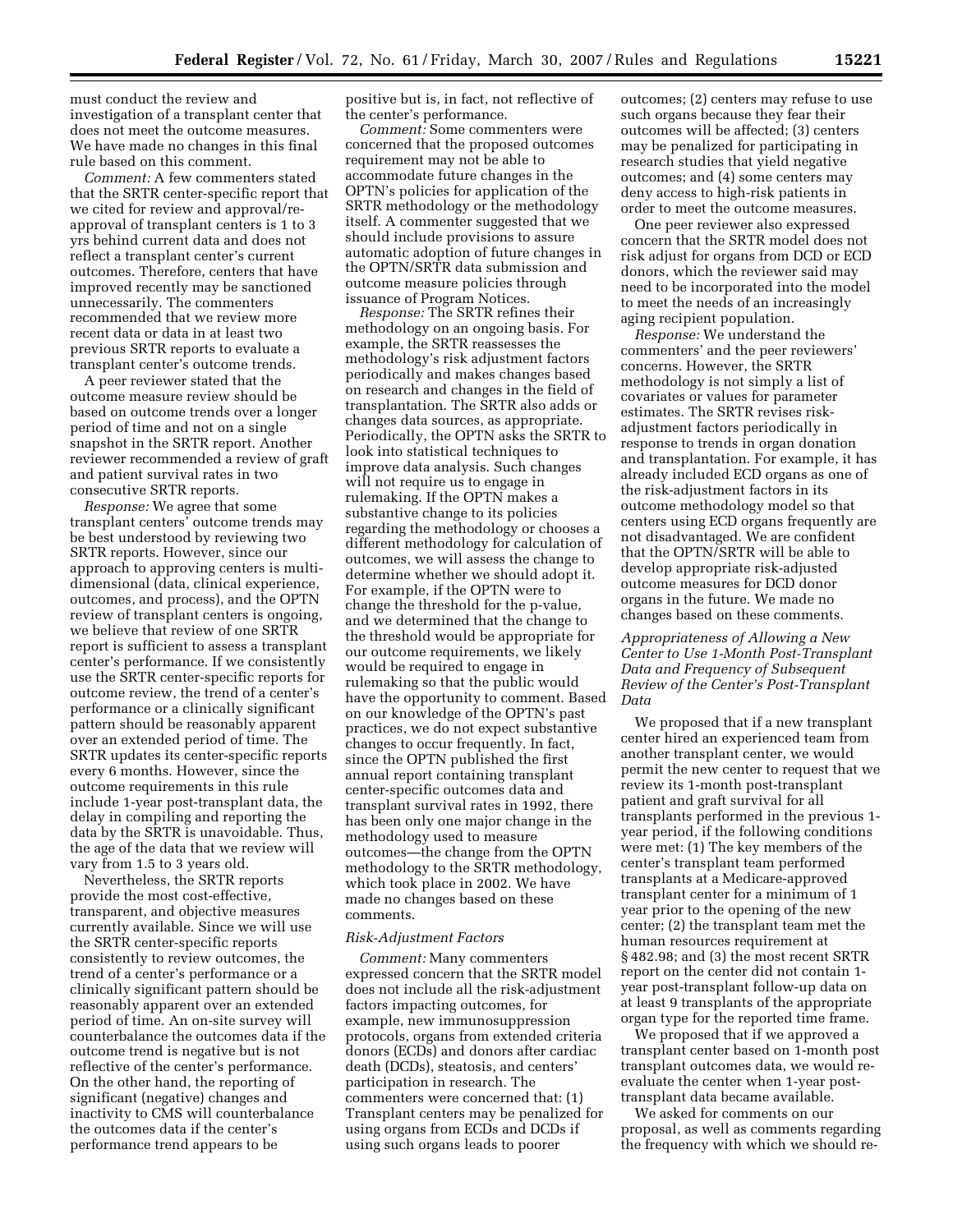assess these new centers after they receive initial Medicare approval.

*Comment:* Some commenters supported the idea of approving new centers based on 1-month posttransplant data. The three peer reviewers did not object to the proposal to review a new center's 1-month posttransplant graft and patient survival outcome; however, they believed that reviewing a new center's 3-month or 6 month post-transplant data would provide more relevant information. One peer reviewer recommended an interim approval of new centers based on a 1 month post-transplant data review, pending a subsequent review of 3 month post-transplant data. Another peer reviewer recommended the comparison of projected 1-year posttransplant graft and patient survival rates with the expected 1-year posttransplant graft and patient survival rates, in addition to review of 1-month post-transplant data.

Some commenters stated that 1-month post-transplant data may be more reflective of the transplant team's surgical outcomes than the quality of the transplant center. One peer reviewer suggested that 1-month post-transplant data is too close to the date of the transplant and, thus, patient outcomes may not truly reflect the impact of the transplantation itself. The peer reviewer recommended that a 3-month posttransplant data review, in conjunction with three consecutive annual reviews, is a better marker for new center approval.

Another peer reviewer stated that approval of new centers based on review of 1-month post-transplant data for approval of new centers would be ill-advised. The peer reviewer said that 1-month post transplant data likely reflect primarily surgical expertise and the quality and the thoroughness of pretransplant evaluation, rather than the skill of the multi-disciplinary transplant team. The peer reviewer stated that the use of 1-month post-transplant data for approval of new centers should be allowed only when the new center has demonstrated acceptable 1-year posttransplant graft and patient survival rates in other established organ transplant programs. The peer reviewer said that having acceptable 1-year posttransplant graft and patient survival rates for a minimum of 9 transplants should be mandatory for a new center that has no other organ transplant experience. Some commenters stated that simply having an experienced surgeon or transplant team should not be sufficient to qualify a new center. One commenter said that there are other factors besides surgical or

transplantation experience that we should use to assess a new transplant center's performance. Another commenter expressed concern that Medicare approval of new centers based on review of 1-month post-transplant data would:

(1) Create an incentive for transplant teams to move from center to center, thus causing disruption to transplant patient services, negatively impacting patient follow up, significantly undermining the financial and human resource investment of transplant centers, and increasing costs to the health care system; and

(2) Raise patient safety issues, because experience indicates that it takes more than a year for a transplant center to develop and maintain a comprehensive transplant program.

*Response:* The comments from peer reviewers and the public, as well as the recent, abrupt closure of a new kidney transplant center following an investigation by the California Department of Managed Health Care, have led us to the conclusion that approving new transplant centers based on a review of 1-month post-transplant outcomes data and the experience of the transplant surgeon and transplant physician would not serve the best interests of Medicare beneficiaries who need transplants.

We share the commenter's concern that approving transplant centers based on 1-month post-transplant data has the potential to harm patient care. Most important, we have been unable to identify a need for centers to be approved quickly using abbreviated data.

Establishing a new transplant center is not an easy task. Clearly, a transplant center must provide non-surgical support services for transplant patients and perform many functions in addition to the transplant surgery itself, including, but not limited to, nursing, nutrition counseling, social services, pharmacology, immunology, pathology, and radiology. In fact, the president of the managed care organization that recently shut down its new kidney center was quoted as saying that establishing a transplant program was much more difficult than anticipated and that the organization was naïve to think the program could be established quickly.

Furthermore, we believe it would be inadvisable to approve a new center based on the fact that the hospital in which the center is located has a successful center that transplants another type of organ, as one commenter recommended (unless there is a direct relationship between organ types, such

as a kidney center that seeks approval as a pancreas center). The SRTR centerspecific reports indicate that the performance of organ transplant centers is not always consistent within a multicenter transplant hospital. Within the same transplant hospital, some centers may have outstanding outcomes while some centers may have marginal or suboptimal outcomes.

Taking these factors into consideration, we believe it would be inappropriate for us to use the expertise of the key members of a transplant center's team as a proxy for the quality of a transplant center's overall operations.

Consequently, we have eliminated proposed  $\S$  482.80(b)(4) through (6). Under this final rule, we will use 1-year post-transplant patient and graft survival data to assess the performance of all transplant centers seeking initial Medicare approval.

#### *Outcome Requirements for Heart-Lung, Intestine, and Pancreas Centers*

We requested comments on the appropriateness of having no outcome requirements for heart-lung, intestine, and pancreas centers. We also asked for recommendations for alternative methods to evaluate centers that transplant these types of organs.

We proposed defining a heart-lung transplant center as a center that is located in a hospital with an existing Medicare-approved heart transplant center and an existing Medicareapproved lung transplant center that performs combined heart-lung transplants. We proposed defining an intestine transplant center as a Medicare-approved liver transplant center that performs intestine transplants, combined liver-intestine transplants, or multivisceral transplants. We proposed defining a pancreas transplant center as a Medicareapproved kidney transplant center that performs pancreas transplants alone or subsequent to a kidney transplant, as well as kidney-pancreas transplants. That is, we proposed that a Medicareapproved kidney transplant center would be permitted to perform all types of pancreas transplants.

*Comment:* Some public commenters supported having no outcome measure requirements for heart-lung, intestine, and pancreas transplant centers since there are no risk-adjusted outcome measure models for these types of transplants. Three peer reviewers agreed with our proposal for heart-lung, intestine, and pancreas centers but added that once a risk-adjusted outcome measure model becomes available in the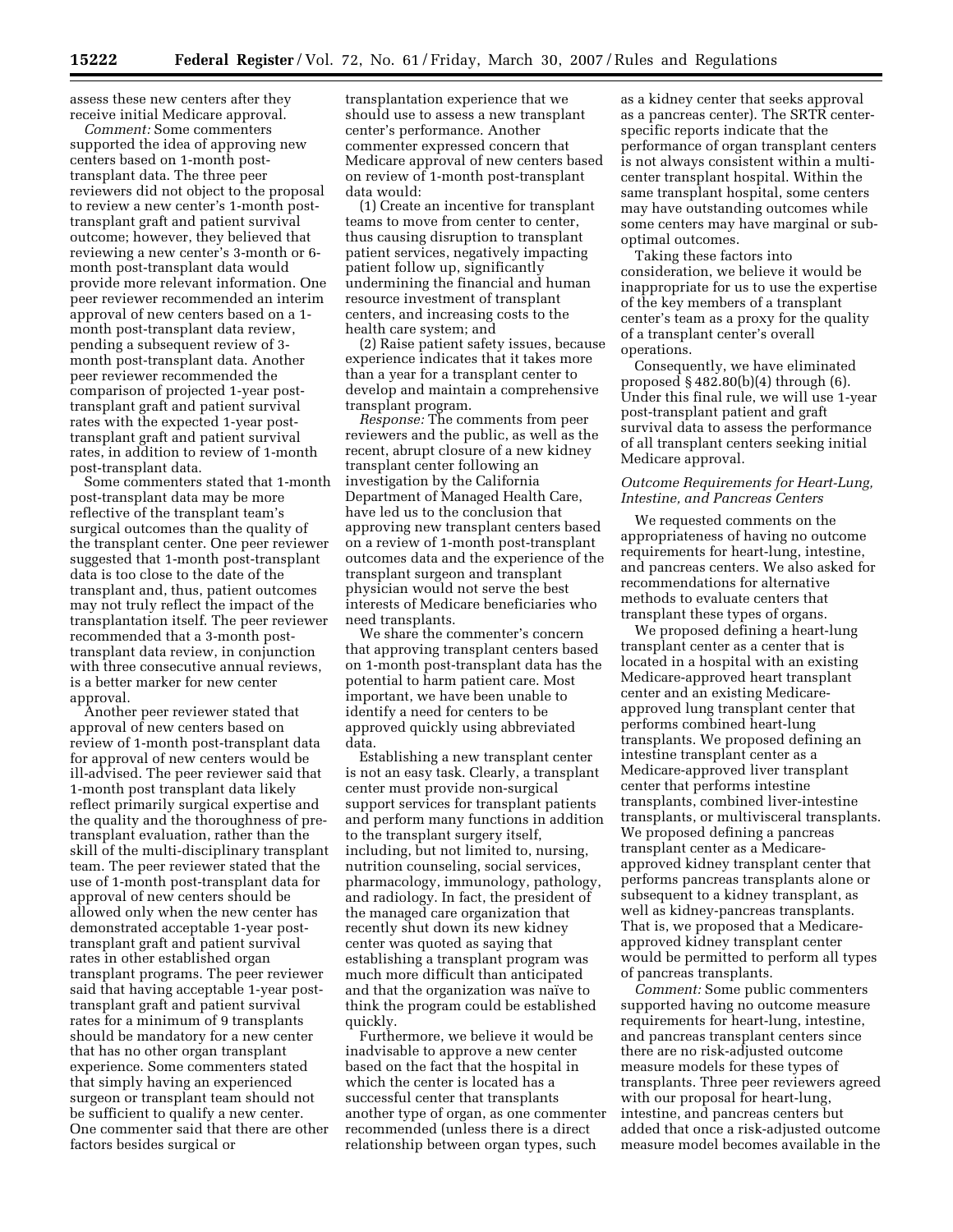future, it should be applied to these centers.

*Response:* Once the SRTR has developed risk-adjusted models for heart-lung transplants, intestine transplants, and pancreas transplants, we will consider establishing outcome measure criteria for the approval and reapproval of centers that perform these transplants.

In the absence of risk-adjusted outcome measure models for these types of organ transplants, we believe the approach we proposed and have made final in this rule without change is most appropriate at this time.

#### *Outcome Measures for Pediatric Transplants*

We requested comments on our proposed approach to evaluating pediatric transplant centers' outcomes and approving centers performing pediatric transplants.

*Comment:* Some peer reviewers were concerned about pediatric centers' ability to maintain resources due to infrequent transplantation activities. A reviewer stated that the OPTN routinely peer reviews pediatric program case logs, and the peer reviewer recommended that the OPTN notify us about under-performing programs using pre-established thresholds.

One commenter agreed with our proposal to apply outcome requirements for adult centers to centers performing pediatric transplants. However, one commenter voiced concern that the inability of pediatric centers to perform 9 transplants in a 2.5-year period (as required for the SRTR methodology to be valid) may prevent them from participating in Medicare. Nonetheless, the commenter urged the SRTR to continue analyzing pediatric 1-year post-transplant outcomes. The commenter encouraged the SRTR to develop evidence-based outcome guidelines by analyzing center-specific 1-year outcomes of pediatric patients transplanted over a 2.5-year period.

*Response:* We intend to confer with the OPTN, as appropriate, about both pediatric and adult centers to ensure that we can effectively monitor the quality of transplant programs.

#### **Proposed Process Requirements for Transplant Centers**

#### *Condition of Participation: Patient and Living Donor Selection (Proposed § 482.90)*

We proposed requiring centers to use written patient selection criteria in determining a patient's suitability for placement on the waiting list for transplantation. We proposed that

patient selection criteria must ensure fair and non-discriminatory distribution of organs.

We proposed that before a patient is selected for a non-renal transplant, the transplant center must consider or employ all other appropriate medical and surgical therapies that might be expected to yield both short and longterm survival comparable to transplantation.

We proposed that before a center places a patient on its waiting list, the center must ensure that the prospective transplant candidate receives a psychosocial evaluation and that the potential transplant candidate's medical record contains documentation of the candidate's blood type. (A psychosocial evaluation conducted by transplant centers of potential transplant recipients screens for issues that could affect the patient's compliance with the posttransplant treatment that is necessary to maximize the chances of a successful transplant, such as substance abuse or behavioral or psychiatric issues.) We also proposed that when a patient is placed on a center's waiting list, the center must document in the patient's medical record the patient selection criteria used.

We proposed that if a center performs living donor transplants, the center must use written donor selection criteria in determining the suitability of living donors for donation. We proposed that the living donor selection criteria must be consistent with the general principles of medical ethics. We proposed that the transplant center must: (1) Ensure that a prospective living donor receives a medical and psychosocial evaluation prior to donation; (2) document in the transplant candidate's and living donor's medical records the living donor's suitability for donation; and (3) document that the living donor has given informed consent, as required under § 482.102. The psychosocial evaluation conducted by a transplant center of a potential living donor assesses the donor's motivation and his or her understanding of the donation process and post-donation treatment. A center assesses whether the potential living donor has any behavioral or psychiatric issues that could influence the decision to donate and whether he or she is being pressured to donate.

Following are summaries of the comments we received and our responses.

*Comment:* Many commenters supported the proposed written patient and living donor selection requirements. Commenters stated that the requirements are reasonable and that many centers already have these

selection criteria in place. One commenter applauded us for giving transplant centers the flexibility to develop their own criteria. The commenter commended us for refraining from defining patient selection criteria. However, some commenters opposed the requirement for transplant centers to have written patient and living donor selection criteria. Commenters stated that the requirements are too prescriptive and would be burdensome.

*Response:* We disagree that these requirements are too prescriptive. In fact, current Medicare requirements for heart, liver, and lung transplant centers have specific patient selection criteria guidelines for centers to use to select patients for transplantation. Conversely, this final rule permits transplant centers to develop the criteria that best fit the needs of their patients and gives centers the flexibility to change their criteria as transplant medicine changes over time. We will no longer require transplant centers to use the existing patient selection criteria. As long as their patient selection criteria are fair and non-discriminatory, transplant centers are free to develop their criteria based on the medical judgment of their transplant physicians and surgeons.

*Comment:* Some commenters said they believe that written patient selection criteria may pose undue risk to centers when the criteria used to select a transplant patient deviate from the transplant center's written criteria. Another commenter stated that the disclosure of deviations from patient selection criteria will pose legal risks for transplant centers.

*Response:* We disagree with the commenters that written patient and living donor selection criteria will pose undue legal risk to centers. Instead, we believe that well-written patient and living donor selection criteria can reduce the legal risk for a transplant center, as long as the center adheres to its criteria or documents the reason why it has deviated from its criteria. Given the scarcity of organs, we believe established written patient selection criteria, at a minimum, will ensure equity and consistency when transplant risk-benefit decisions are made. No change was made based on these comments.

*Comment:* Some commenters stated that patient selection is a medical judgment and that there are gray areas, subtleties, and subjectivities involved in selecting patients for transplants.

*Response:* We acknowledge that selecting patients for transplantation is the responsibility of the transplant surgeon and that transplant surgeons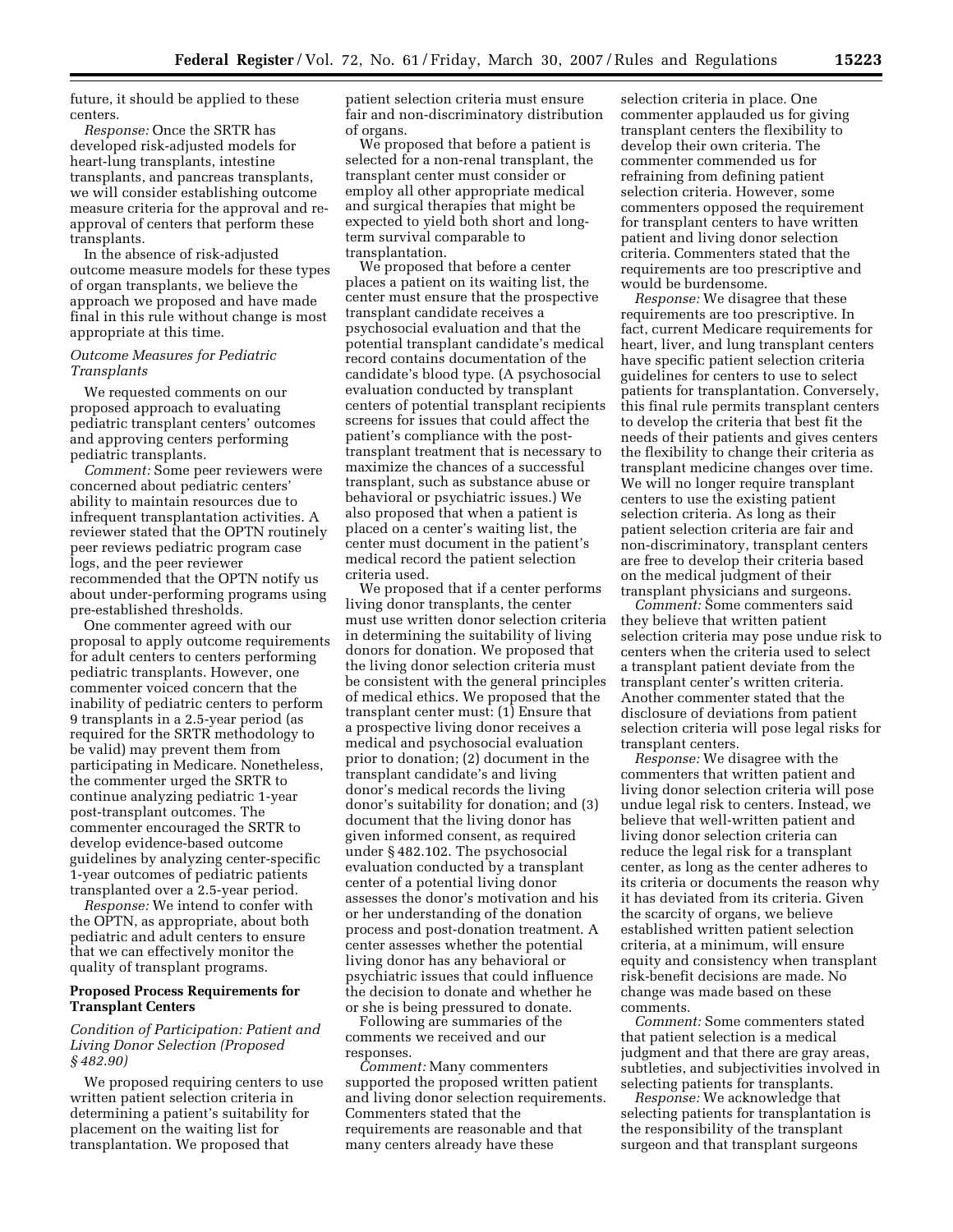must exercise their medical judgment when weighing the risks and benefits of transplantation. This final rule does not dictate how transplant candidates should be selected for placement on the waiting list and transplantation. Although we require transplant centers to have written patient selection criteria, transplant centers are free to include a process for justifying exceptions to the selection criteria.

*Comment:* A few commenters stated that the proposed requirement for written patient criteria is duplicative of the OPTN patient listing policies. The commenters said that a center's adherence to the OPTN policies should satisfy our patient selection criteria.

*Response:* The OPTN policies for patient placement on the waiting list focus mainly on the criteria for organ allocation and not on the criteria for placement on or exclusion from a center's waiting list. We believe that if transplant centers adhere to OPTN policies and comply with the patient selection criteria requirement in this final rule, they will place patients on their waiting lists appropriately. Therefore, we have finalized the patient selection criteria requirement as proposed.

*Comment:* A commenter stated that patient selection for transplants is usually a medical judgment based on guidelines developed by professionals. Guidelines change from time to time. A commenter recommended the Patient Care and Education Guidelines developed by the American Society of Transplantation as a helpful resource for transplant decisions.

*Response:* We support the concept of incorporating professional guidelines into a transplant center's transplant candidate selection policies, as the center deems appropriate. We expect that transplant centers will revise their policies periodically as needed. We have made no changes based on this comment.

*Comment:* A commenter stated that we should encourage patients to take some responsibility for their own care. The commenter suggested that in the transplant candidate evaluation process provision, we should include some patient self-management provisions.

*Response:* We agree with the commenter that transplant candidates should share responsibility for their own care. Transplant centers are free to incorporate this concept in their patient evaluation policies. However, including such a requirement in regulations would be unnecessarily prescriptive.

*Comment:* Some commenters opposed the requirement that a transplant center must employ or consider all other

appropriate medical and surgical therapies that might be expected to yield both short and long-term survival comparable to transplantation before a patient is selected for placement on the waiting list. The commenters said this practice interferes with medical judgment and may place transplant centers at legal risk. A few commenters requested an exemption for kidney, heart, and pancreas transplant centers from this requirement because transplant decisions for these organ types are sometimes based on quality of life considerations, rather than survival alone. Commenters pointed out that medical and surgical therapy changes constantly, and it is difficult for transplant centers to set the upper and lower parameters in exhausting all available therapies before placing patients on the waiting list. Some commenters asked us to define ''all other appropriate medical and surgical therapies'' and questioned how compliance with this requirement would be determined.

*Response:* We understand the commenters' concerns that some transplant risk-benefit decisions are not based on survival alone and that it may be difficult for transplant centers to establish parameters for alternative medical and surgical therapies. Therefore, we are not finalizing our proposed requirement at § 482.90(a)(1).

*Comment:* Some commenters supported our proposal to require a psychosocial evaluation for prospective transplant candidates and suggested that a transplant center should designate qualified staff to perform the evaluation. One commenter suggested that prospective transplant candidates who have a history of psychiatric illness and substance abuse should be further evaluated by a psychologist or psychiatrist.

*Response:* We agree that a psychosocial evaluation should be performed by qualified staff. For good patient care, we expect that the individual who performs a psychosocial evaluation of a transplant candidate or prospective living donor will make a referral for further evaluation if a patient shows symptoms of, or has a history of, psychiatric illness or substance abuse. However, we have made no changes based on this comment.

*Comment:* Many commenters recommended changing our proposed language to state that a prospective transplant candidate or prospective living donor must receive a ''qualified social worker evaluation'' because the proposed language ''psychosocial evaluation'' is too ambiguous and does not indicate who conducts the

evaluation. Other commenters recommended that a qualified social worker should be designated to perform the evaluation using the Standards for Social Work Services in ESRD Facilities developed by the ESRD Network of Texas, Inc. as the standardized assessment tool.

*Response:* We appreciate the commenters' recommendations. However, since there is more than one category of qualified professional who can conduct a psychosocial evaluation of a prospective transplant candidate, we have chosen to give transplant centers the flexibility to designate the type of qualified individual who will conduct the psychosocial evaluation. This individual may be a qualified social worker or another qualified individual.

In our view, there is no standardized psychosocial evaluation tool that would be applicable to all prospective organ transplant candidates. Therefore, this final rule, as proposed, provides a transplant center with the flexibility to select a standardized psychosocial evaluation tool or to devise its own psychosocial evaluation tool. We have made no changes based on this comment.

*Comment:* One commenter stated that it is impractical and inappropriate to require transplant centers to conduct a psychosocial evaluation of some prospective transplant candidates, such as infants and very small children, as well as patients who are acutely ill with fulminate hepatic failure or acute cardiomyopathy.

*Response:* In nearly all cases, a transplant center should ensure that patients receive a psychosocial evaluation prior to placement on the center's waiting list. However, we agree with the commenters that conducting a psychosocial evaluation is not always possible, for example, in emergency situations or when the patient is very young. Therefore, we have revised the regulation text at  $§$  482.90(a)(1) to state that ''prior to placement on the center's waiting list, a prospective transplant candidate must receive a psychosocial evaluation, if possible.'' We expect transplant centers to perform psychosocial evaluations in every situation in which it is possible to do so.

*Comment:* A few commenters supported the requirement for determining and documenting a transplant candidate's blood type in medical records prior to being placed on the waiting list. However, one commenter suggested that we should refer to the UNetSM system to determine a candidate's ABO blood type, instead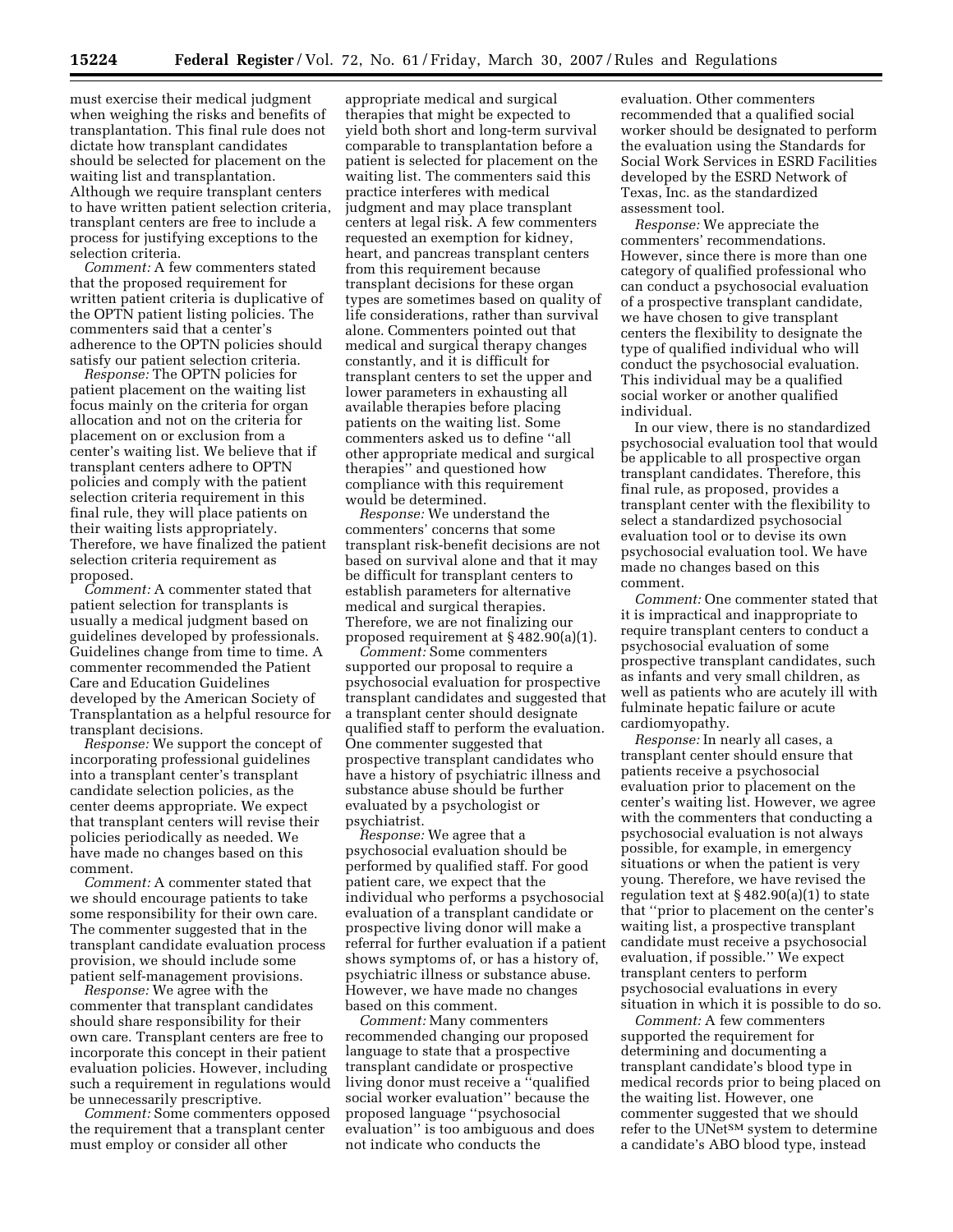of establishing a new blood type documentation requirement.

*Response:* We are not establishing a new blood type documentation requirement. We require only that before a transplant center places a transplant candidate on its waiting list, the candidate's medical record must contain documentation of the candidate's blood type. Similarly, OPTN policies require a transplant program to be responsible for ensuring the accuracy of candidate ABO data on the waiting list. OPTN policies also include on-line verification of a candidate's ABO data against the source document by an individual other than the person initially entering the candidate's ABO data in UNet<sup>SM</sup>. The OPTN expects a transplant program to maintain records documenting that such separate verification of the source document against the entered ABO has taken place and make such documentation available for audit. Our requirements complement these OPTN policies. The individual who verifies the source document (which could be the determination of blood type in the candidate's medical record against the UNet<sup>SM</sup>) may simply annotate the verification in the medical record.

*Comment:* A commenter questioned the rationale for requiring documentation of the patient selection criteria used. One commenter stated that documenting patient selection criteria would be time-consuming and a departure from current practice. Another commenter suggested that adherence to some written basic patient selection criteria or cross-referencing the patient selection criteria should be adequate evidence of compliance. A few commenters stated that the documentation of patient selection criteria, including the evaluation process and analysis of extensive medical work-up, would add administrative burden to transplant centers and increase Medicare expenses.

*Response:* The rationale for requiring documentation of the patient selection criteria used is to ensure that the transplant center's written patient selection policies and procedures are consistently implemented and that this is reflected in medical records. We agree that repeating a written narrative of all previous pre-transplant evaluation processes and medical work-ups would be burdensome. However, in documenting the patient selection criteria used, a transplant center may choose to use electronic formats, forms, or checklists to indicate the applicable criteria, as set forth in the center's own policies and procedures manual. We believe that any administrative burden

associated with the patient selection criteria documents will be minimal and will not raise Medicare expenses appreciably.

*Comment:* A few commenters supported the requirement that living donor selection criteria must be consistent with general medical ethics. Commenters stated that selection criteria are important in bringing some standardization to the living donor evaluation and selection processes. A commenter recommended giving flexibility to transplant centers to evaluate medical ethics issues on a caseby-case basis. However, one commenter stated that there is no consensus on what constitutes medical ethics. Another commenter requested more explicit clarification of the meaning of general medical ethics.

*Response:* We expect a transplant center to assess the prospective living donor carefully to ensure, insofar as possible, that donation will not cause long-term harm to the individual's health. Furthermore, we expect transplant centers to apply the ethical principle of ''equipoise'' to assess whether the benefits to both the donor and the recipient outweigh the risks associated with the donation and the transplantation. We believe the provisions set forth in this final rule provide flexibility for transplant centers to evaluate every prospective living donor individually, using the same medical ethics they would use in providing health care to any patient. No changes were made based on these comments.

*Comment:* A commenter questioned if Internet donor matching is ethical.

*Response:* The commenter is correct that the transplant community has not reached consensus on the ethics of certain donation practices, such as Internet donor matching. However, such issues are beyond the scope of this final rule.

*Comment:* Some commenters suggested adopting the OPTN Ad Hoc Living Donor Committee Living Liver and Kidney Donor Evaluation Guidelines or the Living Donor Evaluation Criteria developed by the American Society of Transplantation.

*Response:* We support the concept of incorporating professional guidelines into a transplant center's living donor selection policies. However, we believe incorporating the suggested guidelines or evaluation criteria into this final rule would be too prescriptive and would not provide centers with sufficient flexibility. We made no changes based on this comment.

*Comment:* Although some commenters supported medical and

psychosocial evaluation of living donors, one commenter did not support the requirement for a living donor to receive a psychosocial evaluation, as it might delay transplantation and would add to the cost of the transplantation. The commenter noted that, in the case of parent to child donation, the psychosocial evaluation would not be warranted.

*Response:* Transplant centers are free to include a process in their policies and procedures to respond to emergency situations when it may not be possible to conduct a psychosocial evaluation prior to donation. However, in the absence of such a situation, we expect transplant centers to conduct psychosocial evaluations of all prospective living donors. An evaluation can assist the prospective living donor in evaluating the pros and cons of donating and the potential psychological impact of donating and thus aid the individual in making an appropriate donation decision. Even a parent donating to a child may feel conflicted; for example, a parent may worry about the possible impact of the parent's donation on other children in the family.

*Comment:* One commenter supported the documentation of living donor suitability in medical records. However, some commenters had concerns that such documentation in the transplant candidate's medical records would compromise the privacy of the donor's individually identifiable health information and violate the HIPAA regulations, putting transplant centers at legal risk. Another commenter stated that this requirement deprives the potential living donor of an exit out of the donation process if the individual is reluctant to donate but prefers the transplant candidate to think he or she cannot donate for medical reasons.

*Response:* We believe the commenters have valid concerns, and we agree that documentation of a living donor's suitability for donation in the transplant recipient's medical records would be inappropriate. Therefore, we have eliminated the proposed requirement at § 482.90(b)(2) to document the transplant recipient's medical record with the living donor's suitability for donation. However, we have finalized our proposal to require documentation of the living donor's suitability for donation in the living donor's medical record. (See § 482.90(b)(2).)

#### *Availability of Patient Selection Criteria*

In the proposed rule, we requested comments on whether transplant centers should be required to make the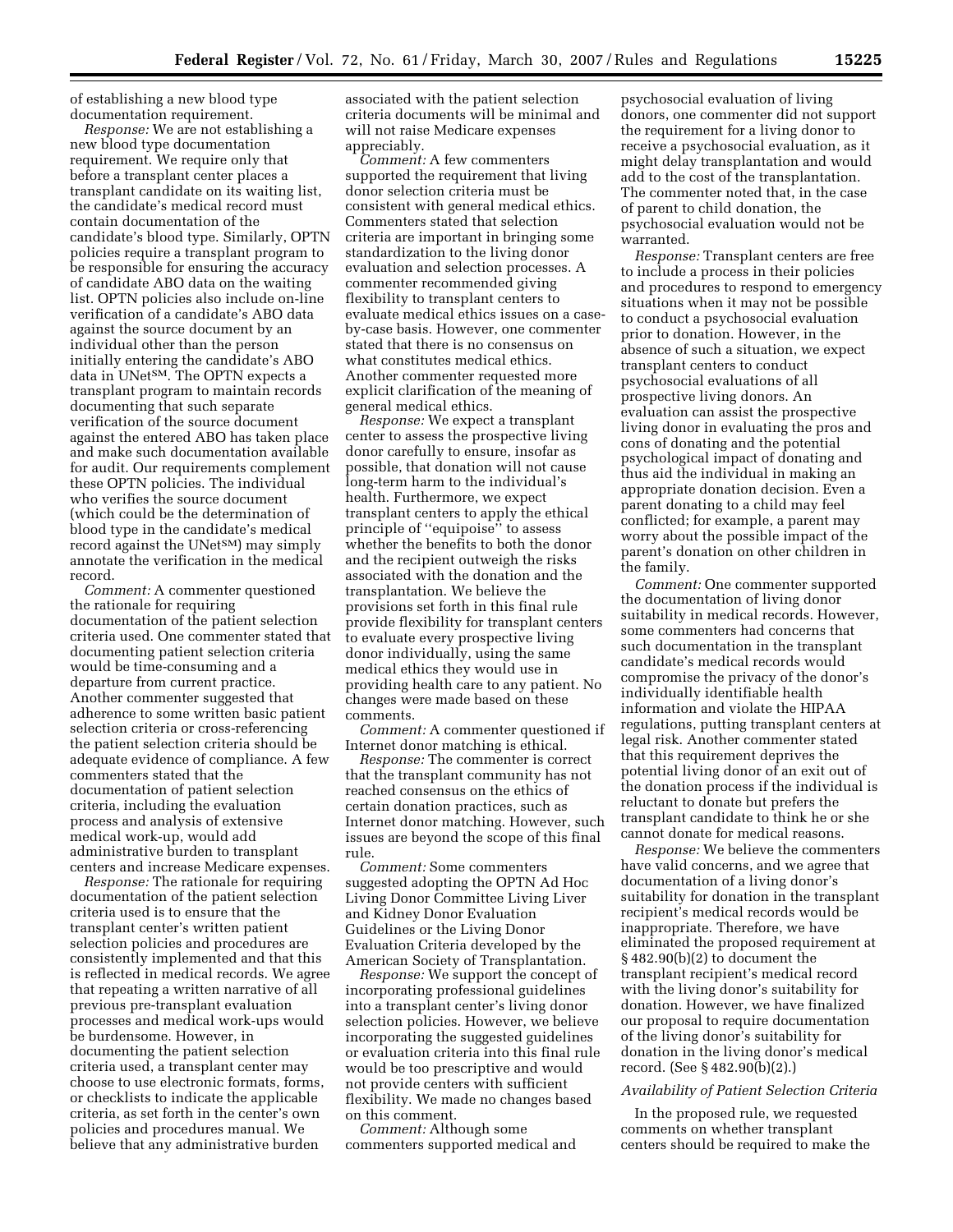patient selection criteria available to patients routinely or upon request.

*Comment:* One commenter stated that providing transplant patients with patient selection criteria would restore public trust in the transplant system and ensure fairness in organ allocation. However, another commenter stated that providing candidates with patient selection criteria may set unrealistic expectations in the complex organ allocation and transplantation process. A few commenters recommended that a copy of the patient selection criteria should be given to patients only if requested.

*Response:* We agree that the knowledge of a transplant center's patient selection criteria would help a patient to better understand his or her treatment options. However, given that transplantation is not a straightforward decision, we agree with the commenter who expressed concern that providing the patient selection criteria to patients may lead to misunderstanding or give some patients unrealistic expectations of their likelihood of receiving a transplant. Some patients may want to rely on their surgeons and physicians to give them advice and recommendations about transplantation. Therefore, this final rule requires a transplant center to provide a copy of its patient selection criteria to a patient only upon the patient's request.

We are sympathetic to the view of the commenter who said that providing copies of patient selection criteria to patients would ensure fairness in organ allocation. We believe that additional transparency in the selection process can further the goal of equity in transplantation and give dialysis facilities a tool to ensure that referral of dialysis patients to kidney transplant centers for evaluation is fair and nondiscriminatory. That is, once a dialysis facility knows the specific patient selection criteria used by each kidney transplant center in its vicinity, it can better ensure that it refers all patients who may be eligible for transplantation. Therefore, we have added a requirement to this final rule specifying that a kidney transplant center must provide a copy of its transplant patient selection criteria to a transplant candidate or a dialysis facility, at the request of the patient or the facility. (See § 482.90(a)(4).)

We note that a patient who believes that a transplant center's patient selection criteria are unfair or discriminatory or that a transplant center has not followed its patient selection criteria may find a remedy in the grievance process of the hospital in which the transplant center is located. Section 482.13, Patient Rights, requires hospitals to protect and promote each patient's rights. Section 482.13(a)(2) further requires that hospitals establish a grievance process for the prompt resolution of patient grievances and that the hospital's grievance procedures are clearly explained to the patient.

#### *Condition of Participation: Organ Recovery and Receipt (Proposed § 482.92)*

We proposed that transplant centers must have written protocols to validate donor-recipient matches and other vital data for deceased organ recovery, organ receipt, and living donor transplantation. We proposed assigning responsibility to the transplanting surgeon for ensuring the medical suitability of donor organs for transplantation into the intended recipient.

We proposed that a transplant center's organ recovery team would have to review and compare the recipient and donor data with the recipient blood type and other vital data before recovery took place. We also proposed requiring that, when an organ arrives at a transplant center, the transplanting surgeon and at least one other individual at the transplant center must verify prior to transplantation that the donor's blood type and other vital data indicate that the donor's organ is compatible with transplantation of the intended recipient.

We proposed that if a center performed living donor transplants, the transplanting surgeon and at least one other individual at the transplant center would be required to verify that the living donor's blood type and other vital data indicated that the donor's organ is compatible for transplantation of the intended recipient, immediately before the removal of the living donor organ(s) and, if applicable, prior to the removal of the recipient's organ(s).

Following are summaries of the comments we received and our responses.

*Comment:* Some commenters supported the proposed requirement for transplant centers to have written protocols to validate donor-recipient compatibility in organ recovery, receipt, and transplantation to prevent unintended transplantation of organs mismatched by blood type. However, a commenter stated that protocols for validation of data may pose a legal risk for transplant centers.

*Response:* A crosscheck verification of the donor's blood type with the blood type of the intended recipient is a critical step in organ allocation and transplantation. Therefore, in this final rule, as we proposed, we require

transplant centers to have written protocols to ensure that this essential process takes place. We believe that consistent application of such sound protocols ultimately will reduce legal risks for transplant centers.

*Comment:* A commenter stated that it is impossible to be inclusive of all possible scenarios encountered in organ recovery; therefore, the use of a written protocol for organ recovery would be limited.

*Response:* We recognize that the unexpected may happen during organ recovery. However, a well-written organ recovery protocol should anticipate as many of these scenarios as possible.

*Comment:* Some commenters disagreed that the transplant surgeon should be fully responsible for suitability of donor organs during organ recovery because:

(1) Information provided by an OPO may not be accurate;

(2) At the time of organ recovery, the identity of the intended recipient may not be known; and

(3) At the time of organ recovery, information about the organ donor may not be complete.

*Response:* The requirement does not mean that the transplant surgeon is responsible for the suitability of donor organs prior to or during recovery. The transplant surgeon is responsible for ensuring the medical suitability of a donor organ for transplantation into the intended recipient only after the organ has arrived at the transplant center. If the transplant surgeon makes the determination of medical suitability based on inaccurate information provided by the OPO about the donor organ (for example, the paperwork that accompanies the organ to the transplant center is marked with the wrong blood type), the transplant surgeon will not be held responsible for his or her determination of medical suitability.

*Comment:* A commenter suggested that the transplant coordinator should be responsible for blood type verification.

*Response:* Transplant centers may delegate this responsibility to transplant staff or the transplant coordinator. No change was made based on this comment.

*Comment:* Some commenters stated that the proposed blood type validation is duplicative of OPTN policies; therefore, additional requirements would not be necessary. Some commenters suggested that the OPTN policies and Medicare requirements should be consistent.

*Response:* The commenters are correct that our requirement is similar to the OPTN policy, which requires a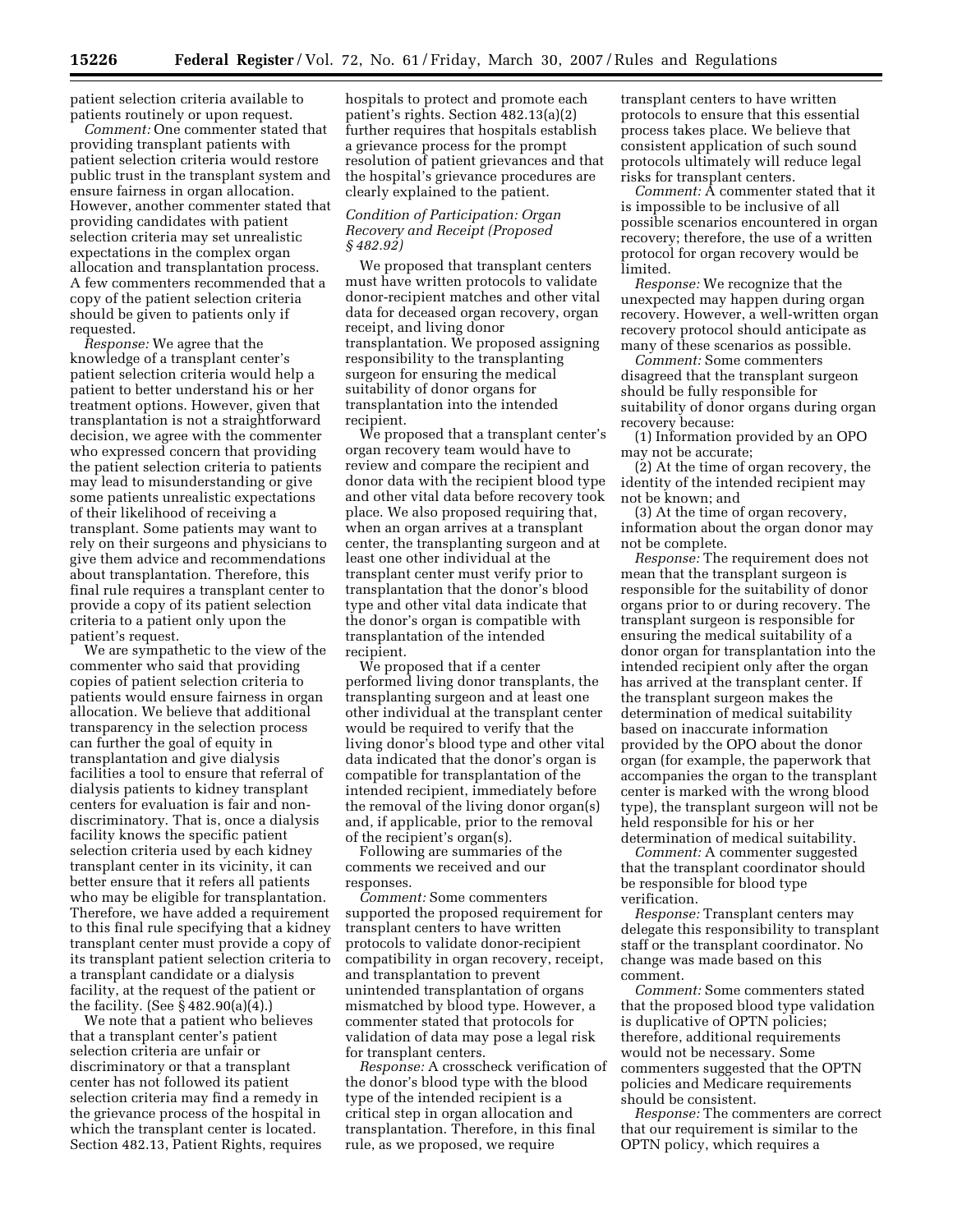transplant center, upon receipt of an organ and prior to transplantation, to perform and document crosscheck verification of the donor's blood type with the blood type of the intended recipient. As we have stated previously in this preamble, with the exception of OPTN data submission requirements, OPTN policies are not enforceable unless they are approved by the Secretary under 42 CFR 121.4.

*Comment:* Some commenters suggested that our proposals for organ recovery were unnecessary. For example, a commenter stated that organ procurement procedures start before the recipient is identified or the transplant center is notified. Another commenter stated that many large OPOs already have developed protocols for organ recovery teams that recover organs for the OPO or for transplant centers, which means that transplant centers would have minimal involvement in the organ recovery process. However, another commenter agreed with our proposal and said that a transplant center's recovery team should validate donor and recipient blood type and other vital data before organ recovery takes place.

*Response:* We recognize that in many cases, transplant centers may have little involvement in the process of organ recovery. Therefore, we have revised the regulation text at § 482.92(a) to reflect that when the intended recipient is known, and the transplant center sends a team to recover organ(s), the transplant center's recovery team must review and compare the donor data with the recipient blood type and other vital data before organ recovery takes place.

*Comment:* A commenter suggested that instead of requiring at least one other individual to verify donorrecipient blood type and vital information, we should specify that the individual must be a licensed health care professional.

*Response:* We agree with the commenter. We have changed the regulatory text at § 482.92(b) to require that after an organ arrives at a transplant center, prior to transplantation, the transplanting surgeon and another licensed health care professional must verify that the donor's blood type and other vital data are compatible with transplantation of the intended recipient. In addition, we have changed the regulatory text at § 482.92(c) to say that if a center performs living donor transplants, the transplanting surgeon and another licensed health care professional at the center must verify that the living donor's blood type and other vital data are compatible with transplantation of the intended recipient immediately before the removal of the

donor organ(s) and, if applicable, prior to the removal of the recipient's organ(s). Since cross checking donor and recipient information generally is performed in the operating room just prior to transplantation, nurses and other licensed health care professionals should be readily available.

#### *Condition of Participation: Patient and Living Donor Management (Proposed § 482.94)*

We proposed that transplant centers must have written patient management policies for the pre-transplant, transplant, and discharge phases of transplantation. We proposed that if a center performs living donor transplants, it must have written donor management policies for the donor evaluation, donation, and discharge phases of the living organ donation. We proposed that a transplant center must ensure that each transplant patient and living donor is under the care of a multidisciplinary patient care team coordinated by a physician throughout all phases of the transplantation or living donation.

We proposed that transplant centers must keep their waiting lists current, including updating waiting list patients' clinical information on an ongoing basis. We also proposed that a transplant center must remove a patient from its waiting list if the patient receives a transplant, if the patient dies, or if there is any other reason that the patient should no longer be on a center's waiting list.

We proposed requiring transplant centers to notify the OPTN of a patient's removal from the center's waiting list no later than 24 hours after the removal.

We proposed that transplant centers must maintain up-to-date and accurate patient management records for each patient who receives an evaluation for placement on a center's waiting list and who is admitted for organ transplantation. For each patient who receives an evaluation for placement on a center's waiting list, we proposed that the center must document in the patient's record that the patient is informed of his or her transplant status, including notification of: (1) The patient's placement on the center's waiting list; (2) the center's decision not to place the patient on its waiting list; or (3) the center's inability to make a determination regarding the patient's placement on its waiting list because further clinical testing or documentation is needed.

We proposed that once a patient is placed on a center's waiting list, the center must document in the patient's record that the patient has been notified of: (1) His or her placement status (at least once a year, even if there was no change in the patient's placement status); and (2) his or her removal from the waiting list for reasons other than transplantation or death no later than 10 days after removal.

We proposed that kidney transplant centers must document in the patient's record that both the patient and the patient's usual dialysis facility have been notified of the patient's transplant status and of any changes in the patient's transplant status.

We proposed that when a patient is admitted for transplantation, the patient's record must contain written documentation of multidisciplinary patient care planning during the pretransplant period and multidisciplinary discharge planning for the patient's post-transplant care.

We proposed that transplant centers must make social services, furnished by qualified social workers available to transplant patients, living donors, and their families. We proposed that a qualified social worker is an individual who meets licensing requirements in the State in which he or she is practicing and: (1) Has completed a course of study with specialization in clinical practice and holds a master's degree from a graduate school of social work accredited by the Council on Social Work Education; or (2) has served for at least 2 years as a social worker, 1 year of which was in a transplantation program, and has established a consultative relationship with a social worker.

We proposed that transplant centers must make nutritional assessment and diet counseling services furnished by a qualified dietitian available to all transplant patients and living donors.

We proposed that a qualified dietitian is an individual who: (1) Is eligible for registration by the American Dietetic Association under its requirements in effect on June 3, 1976 and has at least 1 year of experience in clinical nutrition; or (2) has a baccalaureate or advanced degree with major studies in food and nutrition or dietetics and has at least 1 year of experience in clinical nutrition.

We also are responding to comments we received on the ESRD proposed rule from dialysis facilities relating to transplant referral tracking of dialysis patients and the grandfather requirement for social workers. Although these comments were submitted along with comments on the ESRD proposed rule (February 4, 2005, 70 FR 6184), we are responding to them in the preamble to this final rule because they are relevant to our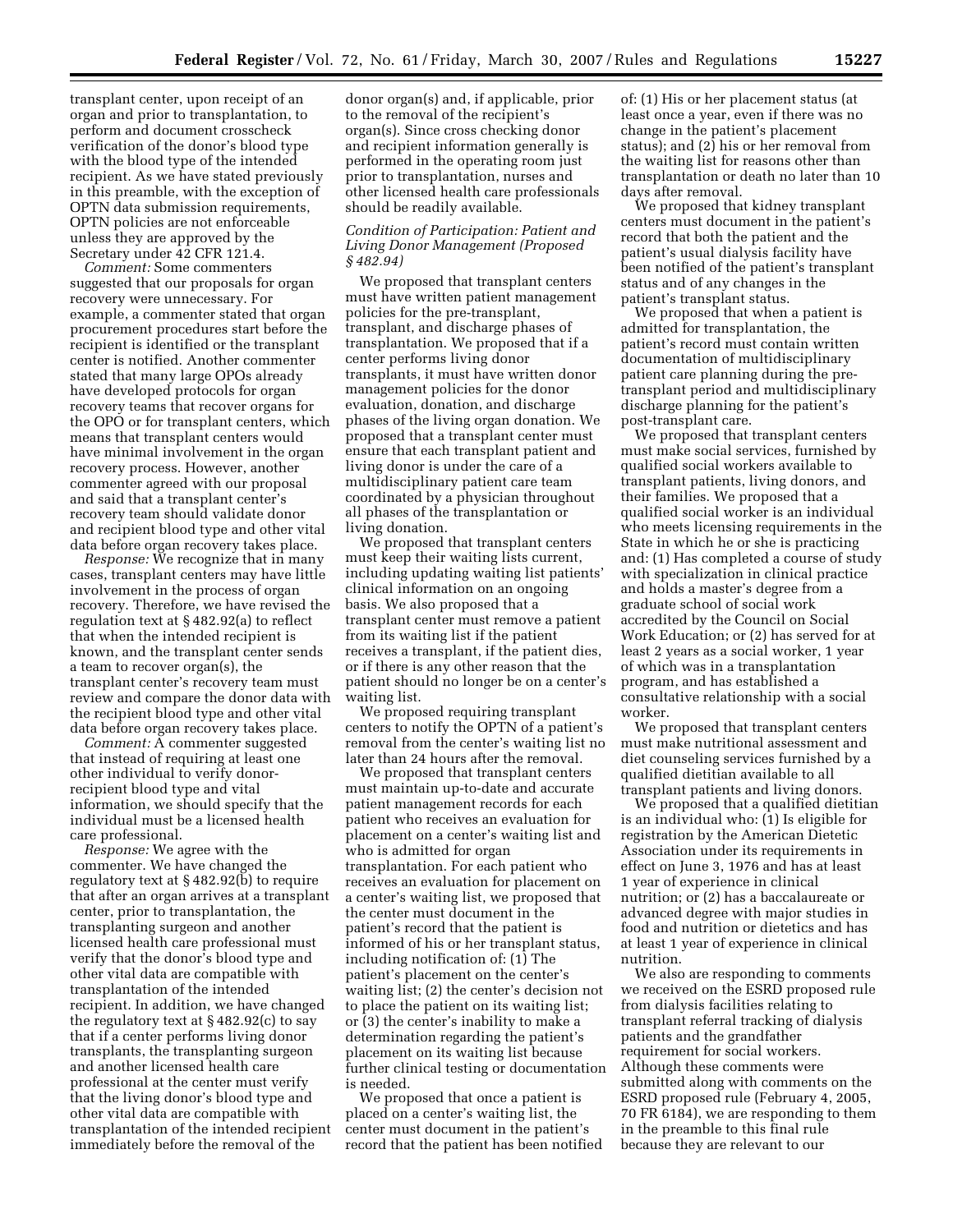proposed requirements for notification of waiting list patients and our proposed requirements for social workers.

Following are summaries of the comments we received and our responses to the comments.

*Comment:* Commenters agreed that transplant centers should play an active role in the care and management of transplant patients. Some commenters suggested that transplant centers should be required to provide pre-transplant and post-transplant care to transplant recipients in conjunction with the recipient's local provider team. However, many commenters stated that transplant centers should not be held accountable for transplant patients' preand post-transplant care because many waiting list patients do not live near the transplant center and are cared for by their local providers, particularly in the case of dialysis patients. Kidney transplant patients usually receive their pre- and post-transplant care from their local nephrologists and dialysis facilities. Commenters stated that pretransplant care planning for kidney patients is the responsibility of the dialysis facilities where the patients receive care.

*Response:* As stated previously, we agree with the commenters that the care of transplant patients is best coordinated by local health care providers and transplant centers. Transplant patients require clinical evaluation before being placed on the waiting list, clinical care while they are on the waiting list, and follow-up monitoring after transplantation. In most cases, while transplant candidates are waiting for suitable organs, they continue to receive non-transplantrelated routine medical care from their local health care providers and (for kidney patients) dialysis facilities, rather than from the transplant center where they are listed. Therefore, based on public comments, we have not finalized our proposed requirement at § 482.94 that transplant centers must have written patient management policies for the pre-transplant phase of transplantation or our proposed requirement that they must provide pretransplant care to transplant patients.

We agree with the commenters that transplant patient management is better coordinated with the transplant patient's local providers, and we expect that for the most part, this is already a standard practice. However, we see no reason to prescribe explicitly how transplant centers should work with other providers, with the exception of dialysis facilities.

The relationship between dialysis facilities and kidney transplant centers

is unique because dialysis facilities treat and monitor their patients more frequently than other health care providers. Any changes in a dialysis patient's' clinical status may affect his or her transplant suitability. Thus, it is important for kidney transplant centers to have open and frequent communication with dialysis facilities to ensure that all transplant-related issues are communicated clearly to the patient and to the patient's provider(s) of care. Based on these comments, we have added a requirement at § 482.104(a) that a kidney transplant center must have written policies and procedures for ongoing communication with dialysis patients' local dialysis facilities.

Coordination also ensures that the transplant center has the information about the patient's status that it needs to keep its waiting list and the OPTN's waiting list current. For example, a patient may have to be removed from the waiting list because he or she has become too ill to receive a transplant. Therefore, we are finalizing the proposed requirement at § 482.94(c) as follows. Section  $482.94(c)(1)$  specifies that for each patient who receives an evaluation for placement on a center's waiting list, the center must document in the patient's record that the patient (and in the case of a kidney patient, the patient's usual dialysis facility) has been informed of his or her transplant status, including notification of: (i) The patient's placement on the center's waiting list; (ii) The center's decision not to place the patient on its waiting list; or (iii) The center's inability to make a determination regarding the patient's placement on its waiting list because further clinical testing or documentation is needed. Section 482.94(c)(2) requires that if a patient on the waiting list is removed from the waiting list for any reason other than death or transplantation, the transplant center must document in the patient's record that the patient (and in the case of a kidney patient, the patient's usual dialysis facility) was notified no later than 10 days after the date the patient was removed from the waiting list

For post-transplant care, we expect a transplant center to use the discharge planning process to coordinate transplant-related follow-up care. (See § 482.94(c)(3)(ii).) As a general rule, patients receive several months of posttransplant care from the transplant center that performed the transplant, even if they do not live near the transplant center. After that, patients often continue to receive care from the transplant center for an extended period of time in conjunction with their local

physician or dialysis center. Coordination of care ensures that the transplant center will have access to the patient follow-up data it needs to abide by the OPTN data collection and submission policies.

*Comment:* One commenter stated that the provision for multidisciplinary patient care planning is overly detailed and would place a burden on centers.

*Response:* We disagree with the commenters. We believe the multidisciplinary patient care planning provision proposed at § 482.94(c)(4) is flexible and general in nature. We believe the requirements will allow a transplant center to assemble a multidisciplinary patient care team using in-house hospital staff, which should create little or no extra burden. Therefore, we are finalizing this requirement as proposed.

*Comment:* One commenter stated that the proposed patient care requirements are duplicative of the JCAHO survey standards for inpatient care planning and discharge planning. Another commenter noted that the OPTN policies already address transplant care and patient management guidelines.

*Response:* We agree that there are similarities between the JCAHO survey standards for inpatient care planning and discharge planning and our requirements for patient care in this final rule. However, some requirements in this final rule (such as living donor care, management of the waiting list, and patient records) are absent from JCAHO's survey standards for acute care hospitals. Furthermore, even if Medicare requirements were identical to JCAHO standards and OPTN policies, this fact would not eliminate the need to incorporate the requirements into our regulations because JCAHO standards and the OPTN's policies are not legally enforceable by CMS.

*Comment:* Many commenters stated that kidney transplant centers should be exempt from the requirement for a written long-term care plan because kidney transplant candidates are usually cared for by their referring physicians, nephrologists, social workers, dietitians, and dialysis facilities while awaiting transplants. Some commenters suggested that instead of developing a care plan, kidney transplant centers should be required only to obtain a copy of the patient's long-term care plan from the dialysis facility and keep it with the transplant candidate's medical records.

*Response:* The commenters may have misunderstood the proposed patient management requirement. We are not requiring transplant centers to develop long-term care plans for transplant patients. We agree that this is the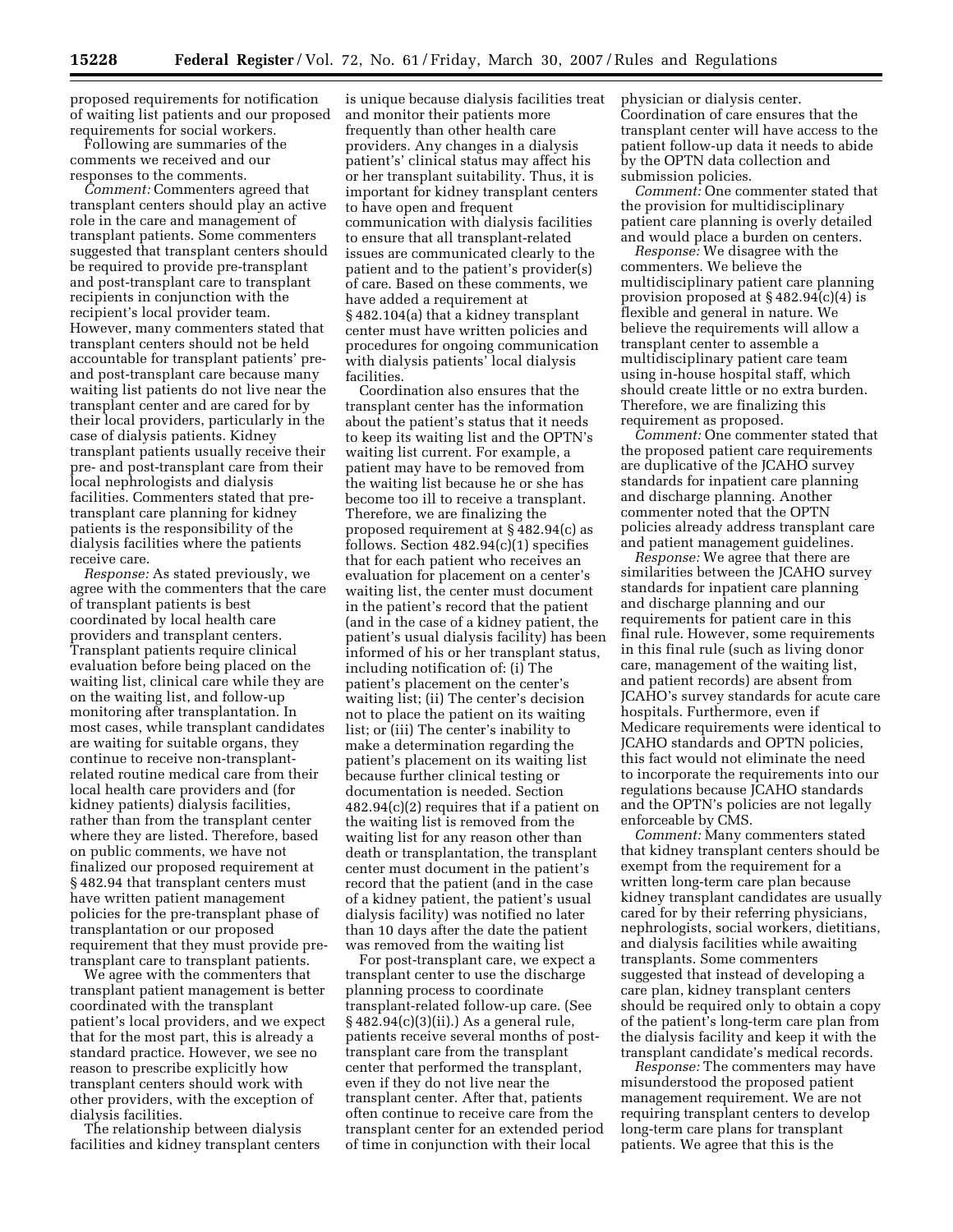responsibility of each patient's local health care providers and dialysis facility, as appropriate. As stated earlier, we strongly encourage transplant centers to collaborate with local providers and dialysis facilities to tailor patient management policies to their patients' needs. Given that it is a standard practice for health care providers to request medical records from other providers who are actively treating their patients, we do not believe we need to require a transplant center to obtain a copy of the patient's longterm care plan from the dialysis facility, nor do we need to exempt kidney transplant centers from these requirements. No changes have been made to this final rule based on these comments.

*Comment:* One commenter supported the proposal that living donors should be under the care of a multidisciplinary team to safeguard their interests and well-being. The commenter suggested that we should require centers to be responsible for living donors' postdischarge issues or complications and provide specialists to follow living donors.

*Response:* Since some living donors may receive immediate post-donation care in hospital units outside the transplant center, we want to ensure that living donor care is well coordinated.

We expect transplant centers to coordinate follow-up care for living donors upon discharge as well. Although this final rule does not specifically delineate transplant centers' responsibilities for living donors' postdischarge care, we expect a transplant center to provide care, as needed, if a living donor experiences donationrelated problems or complications postdischarge.

*Comment:* Many commenters commended us for our clarity in describing the waiting list management requirements that would positively impact the organ allocation system. The commenters stated that it is important for transplant centers to update the status of waiting list patients continuously to increase the efficiency of organ allocation and ultimately reduce organ wastage and organ discard rates. However, a few commenters stated that the waiting list management requirements are overly detailed and may put centers at legal risk.

*Response:* We disagree that the waiting list management standard is overly detailed. The waiting list management requirements in this final rule are steps transplant centers must take to help the OPTN keep the waiting list current, so that: (1) Organ allocation

is prioritized based on medical urgency and other relevant factors; (2) OPOs do not waste valuable time contacting centers about patients who should no longer be on the waiting list; and (3) organ wastage is minimized.

We have no evidence that keeping its waiting list current will create a legal risk for a transplant center.

*Comment:* One commenter suggested that we should specify how frequently transplant centers must update their waiting lists (that is, daily, weekly, or monthly).

*Response:* We are not imposing an arbitrary timeframe for transplant centers to keep their waiting lists up to date. The availability of waiting list patients' clinical information varies from patient to patient, and clinical information may change frequently or infrequently. We expect transplant centers to update their waiting lists, including updates of clinical information and removal of patients from waiting lists an ongoing basis as the information becomes available. For clarity we have added ''on an ongoing basis'' at § 482.94(b) to emphasize that transplant centers must keep their waiting lists up to date.

*Comment:* Some commenters expressed appreciation that we did not propose to mandate an annual evaluation of all patients on the waiting list. One commenter suggested that waiting list management should be clinically driven. That is, we should require centers to identify ''high risk'' transplant candidates and evaluate them annually. A commenter suggested requiring centers to conduct periodic clinical re-evaluations of transplant candidates to enhance updating of clinical information in those patients' medical records and their information on the waiting list.

*Response:* We developed the requirement for transplant centers to update clinical information for their waiting list patients on an ongoing basis based on the assumption that updating of patients' clinical information is clinically driven. We understand that some patients are in critical condition, requiring more intense evaluation and monitoring, and other patients remain stable for longer periods of time. We expect transplant centers to keep their waiting lists updated accordingly. We expect that transplant centers will determine how often waiting list patients should be evaluated, based on the acuity of the individual patient. No changes were made in this final rule based on these comments.

*Comment:* A commenter stated that it is unreasonable to expect large centers with long waiting lists to update all

patients' clinical information on an ongoing basis because the requirement would be too burdensome.

*Response:* We believe it is essential for a transplant center to stay abreast of its waiting list patients' clinical status and keep its waiting list updated on an ongoing basis so that when an organ offer is made, the transplant center knows the clinical status of the potential recipient. If a long waiting list is the reason for a center's failure to update waiting list patients' clinical status, the transplant center may need to reevaluate its policies to determine if the number of patients on its waiting list is beyond its capacity to manage.

*Comment:* Some commenters stated that managing a transplant center's waiting list is a very complex task and is already subject to OPTN oversight. Some commenters suggested that the OPTN should be the entity to set guidelines for waiting list management, and one commenter recommended that we should ask the OPTN to develop guidelines for transplant centers. Another commenter suggested that the OPTN should incorporate and publish the transplant waiting list management guidelines developed by the American Society of Transplant Surgeons (ASTS). Commenters said that our regulations should require only that transplant centers comply with OPTN waiting list policies.

*Response:* As appropriate, we have included OPTN patient waiting list policies in this final rule for oversight and enforcement purposes. The OPTN has waiting list management policies that go beyond our requirements, including patient screening and listing criteria, waiting time modifications, multiple listings, and removal of transplant candidates from waiting lists. As we proposed at § 482.94(c), we have included some OPTN patient waiting list policies in this final rule for oversight and enforcement purposes. Suggestions regarding the OPTN's incorporation of specific guidelines, such as those developed by ASTS, fall outside the purview of this final rule and should be addressed to the OPTN.

*Comment:* Some commenters stated that dialysis facilities do not always inform kidney transplant centers about changes in the clinical status of their dialysis patients. The commenters suggested that transplant centers, referring nephrologists, and dialysis facilities all should be held accountable for collaboration and communication regarding the clinical and listing status of patients on the waiting list. The commenter said that the collaboration process would help the transplant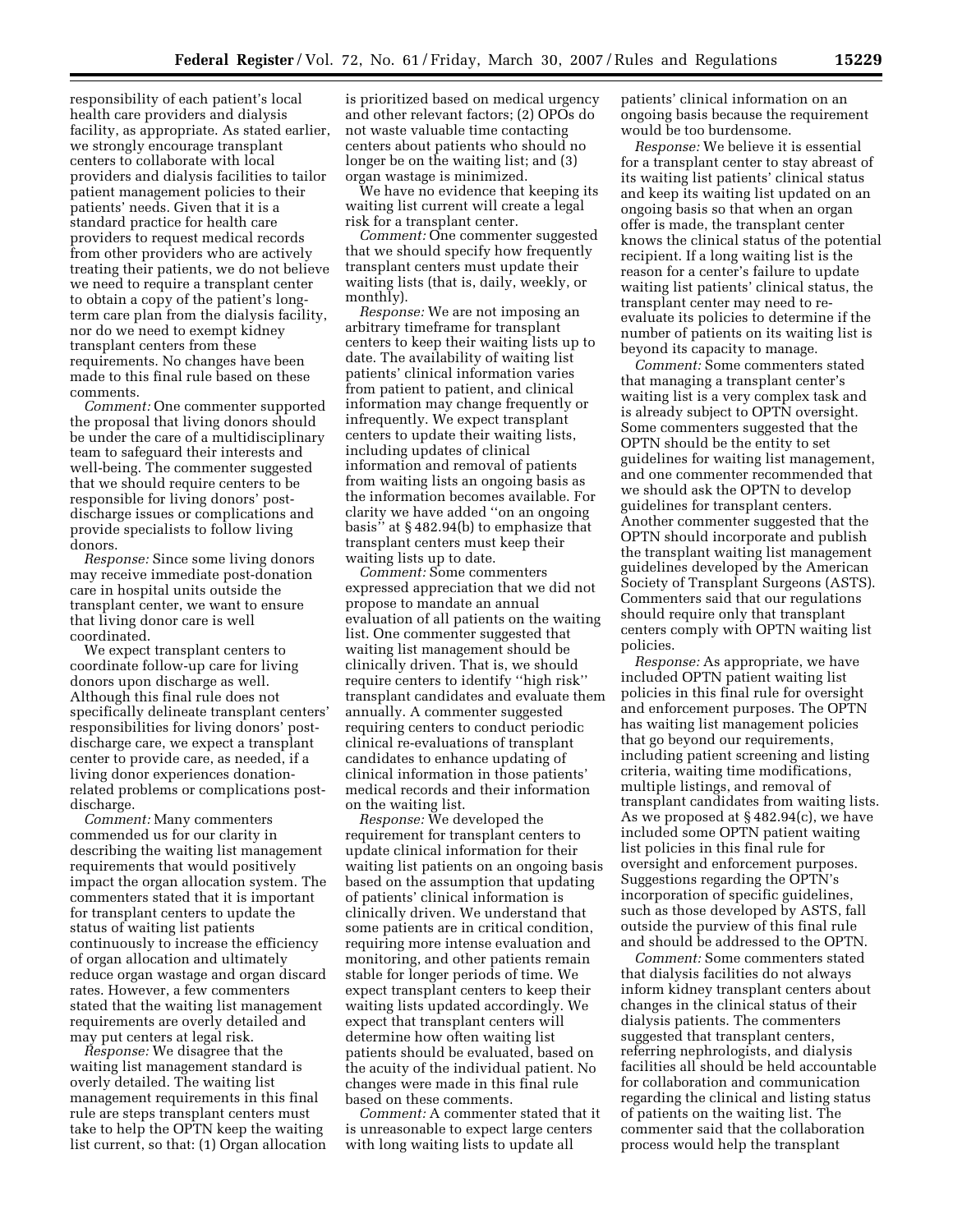center to keep patients' clinical information current.

*Response:* We agree. Based on public comments, we have added a requirement for kidney transplant centers to have written policies and procedures for ongoing communication with dialysis patients' local dialysis facilities. (See § 482.104(a).) We believe this requirement will resolve the commenters' concern about insufficient communication or lack of communication between transplant centers and dialysis facilities.

*Comment:* A commenter stated that the requirement to notify the United Network of Organ Sharing (UNOS) (i.e., the OPTN Contractor) within 24 hours after a patient's removal from the center's waiting list does not take into consideration the inaccessibility of the UNetSM over the weekend for on-call staff.

*Response:* UNetSM is available 24 hours a day, 7 days a week to the transplant community. Transplant centers need to provide access for oncall or weekend staff so that they can notify the OPTN timely outside of normal business hours.

*Comment:* A commenter stated that timely notification to the OPTN about patients' removal from the waiting list is affected by data provided by dialysis facilities and local clinicians. One commenter suggested that we purchase software to help centers interface with dialysis facilities timely.

*Response:* As we developed the proposed ESRD rule, we recognized the need for dialysis facilities to inform transplant centers about changes in the status of kidney transplant candidates.

Although currently there is no software available to provide an interface between transplant centers and dialysis facilities, we do not expect transplant centers to have difficulty communicating with dialysis facilities.

*Comment:* Some commenters supported the requirement for centers to notify each patient who is evaluated for transplant of his or her transplant status. However, some commenters stated that our patient notification requirements would be duplicative of OPTN policies.

*Response:* Current OPTN bylaws for transplant hospitals include notification of patients in writing within 10 business days of: (1) A patient's placement on the waiting list, including the date the patient was listed; (2) completion of a patient's evaluation as a candidate for transplantation, if the evaluation has been completed and the patient will not be placed on the waiting list; or (3) removal from the waiting list as a transplant candidate for reasons other than transplantation or death. Further,

transplant hospitals are expected to maintain documentation of these notifications and make the documentation available to the OPTN. As we proposed at  $§ 482.94(c)(2)$ , we have incorporated similar notification policies into this final rule for purposes of oversight and enforcement. In addition, as proposed at § 482.94(c)(3), this final rule requires a transplant center to document that it has notified the patient and dialysis facility, if applicable, if the transplant center is unable to make a decision whether to place the patient on the waiting list because further clinical testing or documentation is needed, as required by § 482.94(c)(1)(iii).

*Comment:* A commenter stated that communicating waiting list status to patients via mail is too labor-intensive. A few commenters stated that our impact analysis in the proposed rule underestimated the cost of notifying patients and dialysis facilities. One commenter stated that the cost quoted to notify patients and dialysis facilities does not include management oversight time and expenses. Another commenter suggested that centers should use a letter to notify patients whether they will be placed on the waiting list and use phone calls for other types of communication.

*Response:* As we proposed, the patient notification requirements in this final rule do not mandate how transplant centers will notify patients and dialysis facilities about patients' waiting list status. Transplant centers have the flexibility to determine how they will communicate such information to patients and dialysis facilities. Further discussion of the paperwork and the economic impact of these requirements are found in the Collection of Information and Impact Analysis sections of this preamble.

*Comment:* Some commenters stated that the yearly requirement to notify transplant patients goes beyond the OPTN requirement and is unreasonable, costly, prescriptive, burdensome, and impractical.

*Response:* We have carefully evaluated all the public comments we received on this issue and concluded that annual notification to patients would be unduly burdensome for transplant centers and is not necessary, as long as transplant centers can document that they notified transplant candidates, as appropriate, about the transplant candidate's placement status in accordance with § 482.94(c) in this final rule. Therefore, we are not adopting the yearly notification requirement we proposed at § 482.94(c)(2)(i).

However, as we proposed at § 482.94(c), we are requiring that if a transplant center evaluates a patient for placement on the waiting list, the center must document in the patient's record that the patient is informed of his or her transplant status, including notification of: (1) The patient's placement on the center's waiting list; or (2) the center's decision not to place the patient on its waiting list. Furthermore, as we proposed, once a patient is placed on a center's waiting list, the center must document in the patient's record that the patient is notified of his or her removal from the waiting list for reasons other than transplantation or death no later than 10 days after the patient's removal from the center's waiting list.

To clarify that the requirement for notifying patients of their status after they have been evaluated for transplantation is the same for all patients but that a kidney patient's usual dialysis facility also must be notified, we have removed proposed section 482.94(c)(3) and added language to sections  $482.94(c)(1)$  and  $(2)$ . Section  $482.94(c)(1)$  now reads in part, "For each patient who receives an evaluation for placement on a center's waiting list, the center must document in the patient's record that the patient (and in the case of a kidney patient, the patient's usual dialysis facility) has been informed of his or her transplant status, including notification of  $* \cdot *$ ." Section 482.94(c)(2) now reads in part, '' If a patient on the waiting list is removed from the waiting list for any reason other than death or transplantation, the transplant center must document in the patient's record that the patient (and in the case of a kidney patient, the patient's usual dialysis facility) was notified \* \* \*.''

*Comment:* A commenter stated that patients should take some responsibility for waiting list accuracy. Another commenter suggested that transplant patients should be given the ''Patient Bill of Rights and Responsibilities'' package in which the patient acknowledges in writing that he or she has the responsibility to keep the transplant center informed of his/her whereabouts.

*Response:* We agree that waiting list patients should keep the center or centers where they are listed informed of their whereabouts and informed of any other relevant information. We encourage transplant centers to educate potential transplant candidates about their responsibilities. However, we have made no changes based on this comment.

*Comment:* A commenter suggested that a center should be found in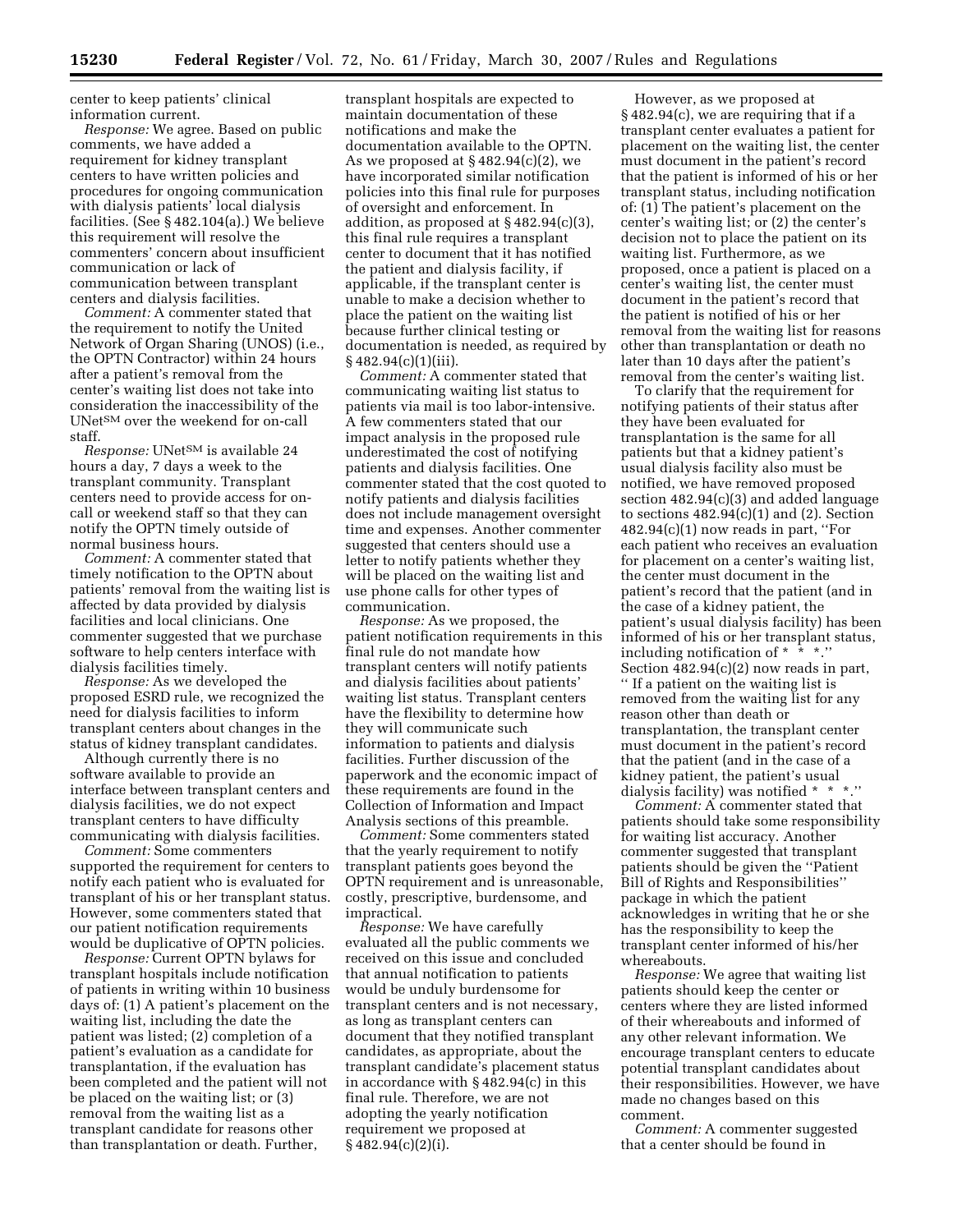compliance if it documents that it made a reasonable attempt to notify a patient without actually succeeding.

*Response:* When notification of a waiting list patient or a prospective waiting list patient is required under this final rule, we expect the transplant center to make a concerted effort to locate and notify the patient. Nevertheless, we understand there may be circumstances in which the patient cannot be found. At a minimum, a transplant center should maintain documentation in the medical record that it made several attempts to contact the patient.

*Comment:* Some individuals who commented on the ESRD proposed rule stated that dialysis facilities should relinquish transplantation referral tracking responsibility once the referral has been made. Commenters expressed concerns that some transplant centers do not communicate with dialysis facilities regularly. One commenter stated that transplant centers should provide dialysis facilities with the information they need to monitor transplantation status.

*Response:* As we proposed, and as adopted in this final rule, a kidney transplant center bears considerable responsibility for patient tracking once a dialysis facility has referred a patient for evaluation. Section 482.94(c)(1) requires documentation of notification of the patient of his or her placement on the center's waiting list, the center's decision not to place the patient on its waiting list, or the center's inability to make a determination regarding the patient's placement on its waiting list because further clinical testing or documentation is needed. Under § 482.94(c)(3), transplant centers must document in the patient's medical record that both the patient and the patient's local dialysis facility have been notified of the patient's transplant status and of any changes in the patient's transplant status (in accordance with § 482.94(c)(1)).

*Comment:* Many commenters supported the requirement that transplant centers must make social services furnished by qualified social workers available to transplant patients, living donors, and their families. Some commenters recommended that transplant centers should be required to provide transplant patients and living donors with ongoing access to qualified transplant social workers for continuity of care after discharge. One commenter inquired about the time frame for posttransplant social services provided by transplant centers and the potential for Medicare reimbursement for the services.

*Response:* Under the final rule and as we proposed, transplant centers are responsible for making social services furnished by a qualified social worker available to all transplant patients, living donors, and their families while a transplant patient or living donor is hospitalized. For Medicare beneficiaries (and their living donors), the services are often reimbursed. We did not propose requiring, nor does this final rule require, transplant centers to provide post-discharge social services to all transplant recipients or living donors. Nonetheless, we expect any social services needed post-discharge would be arranged through the discharge planning process. Some centers may choose to continue to provide such services to patients and living donors even though they may not be Medicare reimbursable. Medicare reimbursement for post-transplant social services outside the hospital setting falls outside the purview of this rule.

*Comment:* Many commenters supported the proposed definition of a qualified social worker as an individual with a master's degree in social work (MSW). Commenters noted that the MSW degree requires an additional 900 hours of specialized training beyond a baccalaureate degree in social work, which prepares the individual with an MSW to work independently in the transplant setting where supervision and peer support is not always readily available.

Many commenters recommended that we not allow social work experience to substitute for an MSW, as we proposed. We proposed permitting social workers to qualify if they served for at least 2 years as a social worker, 1 year of which was in a transplantation program, and had established a consultative relationship with a social worker who qualified under our requirements for social workers with a master's degree. (See proposed § 482.94(d)(2).) Conversely, in the ESRD proposed rule (70 FR 6184), we proposed eliminating a provision found in the current ESRD regulations at § 405.2102 (which applies both to dialysis facilities and to kidney transplant centers), which defines a social worker, in part, as an individual who, "\* \* \* Has served for at least 2 years as a social worker, 1 year of which was in a dialysis unit or transplantation program prior to September 1, 1976 \*\*\*''

Many who commented on the ESRD proposed rule said that we should retain this ''grandfather clause'' for non-MSWs so that currently employed non-MSWs working as social workers do not lose their jobs. Some commenters said that experienced non-MSW social workers

are competent and have a lot to offer, and they recommended that we continue the grandfather clause.

*Response:* In general, we agree with commenters who stated that a social worker with an MSW degree is the best qualified individual to evaluate and assess transplant candidates, recipients, families, and living donors who are facing multiple psychosocial stressors. However, we also agree with commenters who said that non-MSW social workers who were employed as such prior to September 1, 1976 have much to offer patients and families. We also believe that there should be one standard for all transplant centers.

To reconcile the conflicting viewpoints of commenters opposed to non-MSW social workers providing social services in transplant centers and commenters who urged us to retain the grandfather clause in the ESRD final rule, we have finalized the requirements for an individual to be a qualified social worker in any transplant center (not just a kidney transplant center) as follows. This final rule states that a qualified social worker is an individual who meets licensing requirements in the State in which he or she practices and: (1) Has completed a course of study with specialization in clinical practice and holds a masters degree from a graduate school of social work accredited by the Council on Social Work Education; or (2) is working as a social worker in a transplant center as of the effective date of this final rule and has served for at least 2 years as a social worker, 1 year of which was in a transplantation program, and has established a consultative relationship with a social worker who is qualified under § 482.94(d)(1).

This grandfather clause applies only to individuals who are currently employed as social workers in a transplant center as of the effective date of this final rule. Although we believe the number of these individuals to be small, we do not intend that these employees should lose their jobs because of the deletion of the ''grandfather clause.''

*Comment:* A commenter suggested that we adopt the OPTN policies for the psychosocial services that transplant centers should offer without defining the required qualifications for a social worker.

*Response:* We do not agree that adopting OPTN policies without establishing requirements for social worker qualifications would serve the best interests of patients and living donors. As commenters overwhelmingly agreed, master's degree-prepared social workers are best qualified to provide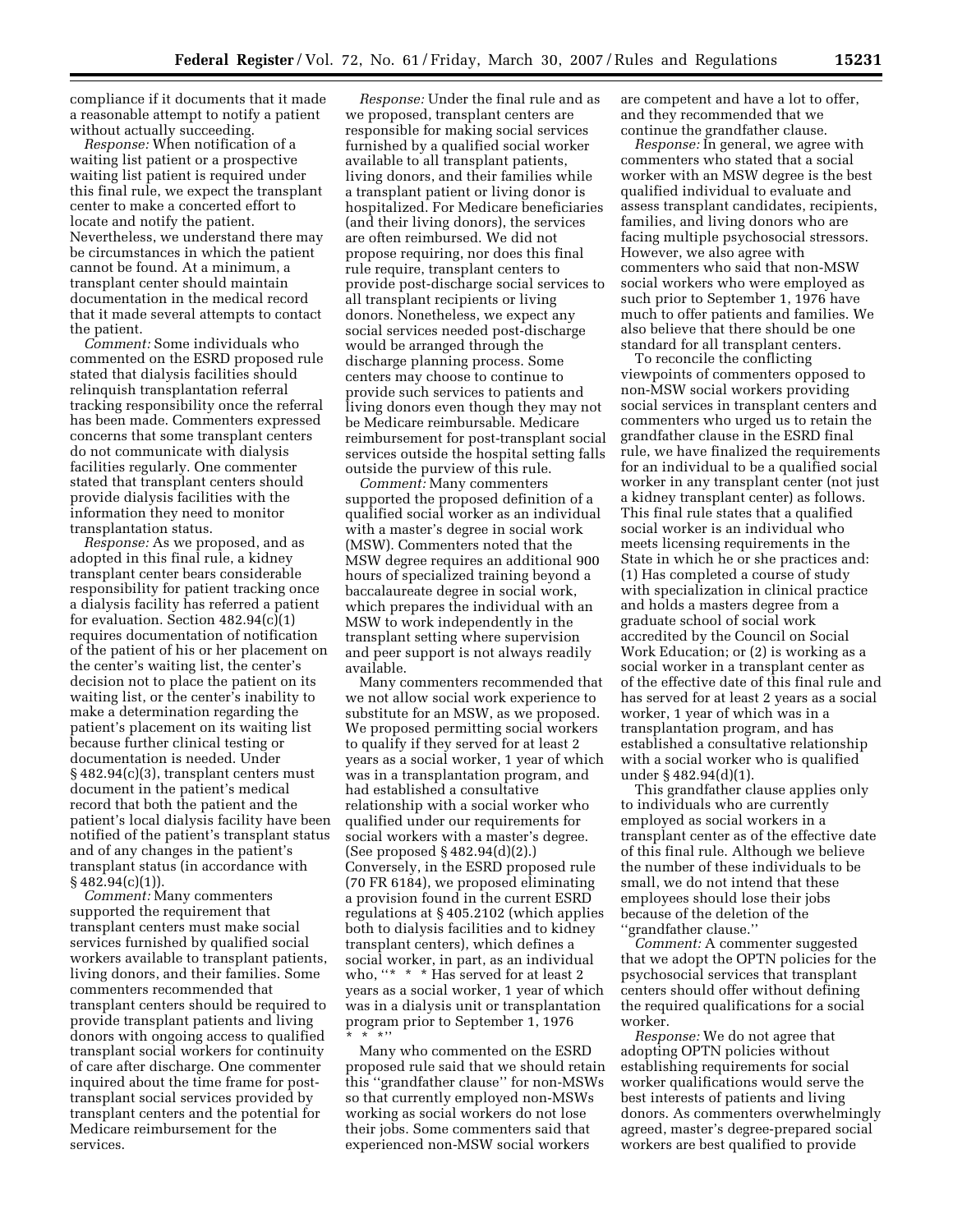social services to transplant candidates and recipients, as well as living donors. Social workers often perform psychosocial evaluations of prospective transplant candidates and prospective living donors, and social workers provide critical services to transplant recipients and living donors during the inpatient and discharge phases of donation and transplantation. For example, prior to discharge, social workers provide counseling services to transplant recipients to assist them in maintaining the resolve they need to remain compliant with their immunosuppressive and other medications, which are necessary to prevent graft failure. We made no changes based on this comment.

*Comment:* A commenter recommended that a qualified social worker should have training in, and knowledge of, pediatric transplant issues.

*Response:* We agree that qualified social workers should have transplant training and knowledge of pediatric transplant issues, which can be achieved through on-the-job training or continuing education, if they are providing services in a pediatric center. We expect transplant centers to ensure that qualified social workers working in pediatric transplant programs receive ongoing staff development training to better handle issues that are unique to pediatric transplantation. We made no changes based on this comment.

*Comment:* Some commenters supported the requirement for transplant centers to have nutritional assessments and diet counseling services furnished by a qualified dietitian available to all transplant patients and living donors. One commenter stated that medical nutrition therapy is important for patients and living donors. However, some commenters stated that transplant centers should not be responsible for transplant candidates' pre-transplant nutritional care or care during the evaluation phase for transplant, which is usually provided by candidates' local providers. A few commenters stated that transplant centers should not be required to provide ongoing posttransplant nutritional services to patients and living donors. The commenters requested clarification of the time frame for nutritional services provided to post-transplant patients, and stated that Medicare should reimburse for such services.

*Response:* We agree that pre- and post-transplant nutritional care is usually provided by transplant patients' and living donors' local health care providers. This final rule requires

transplant centers to provide nutrition services to transplant recipients and living donors only during their inpatient stay. For example, a transplant recipient may need to be counseled on the modification of his or her dietary regimen after organ transplant or a living donor may need to be counseled for his or her temporary adjustment in nutritional intake after living organ donation. These services are part of the hospital inpatient services reimbursed by Medicare for beneficiaries and often for their living donors.

*Comment:* Some commenters suggested that living donors, particularly living kidney donors, should be exempt from nutritional services since they are healthy individuals.

*Response:* Although living donors are usually healthy individuals, we believe they should receive the same care provided to transplant recipients. Under the final rule and as proposed, transplant centers are responsible for making nutritional assessment and dietary counseling services furnished by a qualified dietitian available to all living donors while they are hospitalized for organ donation.

*Comment:* A commenter suggested that we should adopt the OPTN policy for nutritional services without defining the qualifications for a qualified dietitian.

*Response:* Currently, the OPTN does not have a policy for nutritional services furnished by transplant centers.

*Comment:* One commenter suggested adopting the Medical Nutrition Therapy (MNT) regulation definition of ''qualified dietitian.'' A few commenters suggested that the definition of a qualified dietitian in the transplant center rule and the ESRD rule should be consistent.

*Response:* We have not used the MNT definition for registered dietitian in this final rule because it includes both registered dietitians and other nutritional professionals, and we believe this may cause confusion. However, we have revised the proposed requirements at § 482.94(e).

In this final rule, we require that a qualified dietitian must be a registered dietitian with the Commission on Dietetic Registration (CDR), who meets the practice requirements in the State in which he or she is employed. (See § 482.94(e).) For the most part, these requirements are similar to those included in the proposed rule for new conditions for coverage for ESRD facilities published February 4, 2005 (70 FR 6184). To date, the ESRD facility final rule has not yet been published.

#### *Condition of Participation: Quality Assessment and Performance Improvement (QAPI) (Proposed § 482.96)*

We proposed that every transplant center must develop, implement, and maintain a written, comprehensive, data-driven QAPI program designed to monitor and evaluate the performance of all transplantation services, including services provided under contract or arrangement.

We proposed requiring a transplant center's QAPI program to use objective measures to evaluate the center's performance with regard to transplant activities and outcomes. We proposed that these activities and outcomes may include, but would not be limited to, patient and donor selection criteria, accuracy of the waiting list in accordance with the OPTN waiting list, accuracy of donor-recipient matching, patient and donor management, techniques for organ recovery, consent practices, patient satisfaction, and patient rights. We proposed that the transplant center must take actions that result in performance improvements and track performance to ensure that improvements are sustained.

We proposed that transplant centers must establish and implement written policies to address and document any adverse events that occur during any phase of an organ transplantation case. We proposed that a transplant center must have policies to address, at a minimum, the process for identification, reporting, analysis, and prevention of adverse events. We also proposed that a transplant center must conduct a thorough analysis of, and document, any adverse event and must utilize the analysis to effect changes in the transplant center's policies and practices to prevent repeat incidents. Following are summaries of the comments we received and our responses.

*Comment:* Some commenters supported the proposed requirement for a transplant center to have a defined QAPI process. Commenters said the proposed objective measures and adverse events standards were reasonable and would provide impetus for transplant centers to scrutinize and improve performance. A commenter stated that QAPI programs should be quality-driven and not complaintdriven.

*Response:* We appreciate the commenters' support of the proposed QAPI requirements. We anticipate that transplant centers will take advantage of their own transplant data as well as the wealth of transplant data available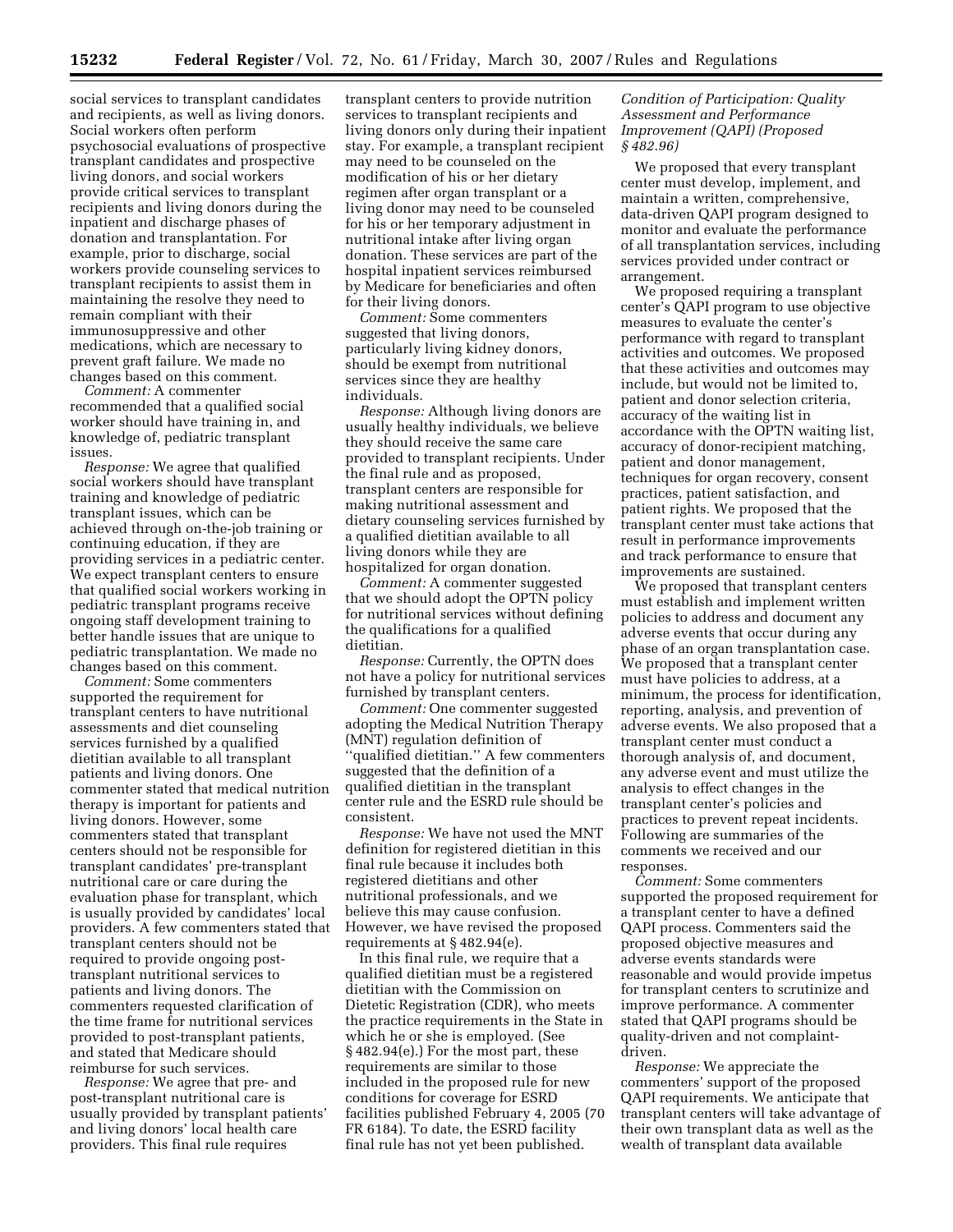through the OPTN and the SRTR and utilize them effectively to evaluate their own performance and effect positive changes.

*Comment:* Some commenters stated that the proposed requirement for a transplant center to develop, implement, and maintain a QAPI program would not contribute to improving patient outcomes.

*Response:* We disagree with the commenters. The effectiveness of QAPI programs in improving the delivery of health care is widely accepted throughout the health care community. An effective QAPI program uses objective data to study and make improvements to all patient care processes on a continuing basis. We expect transplant centers to focus on areas of sub-optimal performance and prioritize outcome measures for improvement. Using this approach, a transplant center can: (1) Identify areas where outcomes indicate a need for improvement; (2) define systematic changes needed to improve outcomes; (3) review implementation of improvement actions; and (4) determine the success of the actions to improve performance.

*Comment:* Some commenters stated that the QAPI program of a JCAHO accredited hospital and the OPTN oversight of transplant centers should eliminate the need for a separate transplant center-based QAPI program. Some commenters were concerned about the extra resources needed for a transplant center to have a separate QAPI program. Commenters suggested using the OPTN and SRTR as surrogates for transplant centers' QAPI programs. Some commenters recommended that transplant centers should be given the choice of using the hospital QAPI program or establishing a transplantcenter-based QAPI program. A few commenters suggested using a formal QAPI program as part of a remediation process for centers that failed to comply with outcome measures.

*Response:* It is a common practice to use QAPI programs to improve the delivery of health care to patients. The intent of the QAPI requirement in this final rule is to develop a structured process for transplant centers to analyze and evaluate transplant patient outcomes data and transplant center processes continuously and effect changes accordingly. Hospitals have the flexibility to incorporate a transplant center's QAPI program into the hospital QAPI process. However, given the complexity and the uniqueness of some transplant issues, we disagree that a general hospital QAPI program or OPTN oversight alone could adequately

substitute for a transplant center-based QAPI program. Further, we disagree that the OPTN and the SRTR should serve as surrogates for transplant centers' QAPI programs. Every transplant center should tailor its QAPI program to meet its needs and its patient population to better serve the best interests of its patients.

*Comment:* A commenter recommended expanding the components of the QAPI program to include adverse events, electronic prescribing, clinical decision support, bar coding, and provider and patient education.

*Response:* We thank the commenter for the suggestions. We agree that it is appropriate to include patient education as part of the QAPI components, and we have included this requirement in the regulation text at § 482.96(a) in this final rule.

As we proposed, this final rule includes a separate QAPI standard at § 486.92(b) that requires transplant centers to establish and implement written policies to address and document adverse events. Therefore, we do not believe it is necessary to list adverse events as one of the specific components of a QAPI program at § 482.96(a).

We believe the other components suggested by the commenter belong in the hospital's overall QAPI program because they affect patient care and other functions throughout the organization. Therefore, no other changes have been made based on this comment.

*Comment:* A few commenters supported the proposed standard for transplant centers to address transplantrelated adverse events. A commenter noted that we should specify the frequency of internal and external audits of the adverse events reporting and analysis.

*Response:* We expect transplant centers to analyze adverse events as they occur and to make systemic and other changes promptly, as necessary, based on their analysis. However, this final rule does not specify the frequency of internal audits or external audits of adverse events. The frequency of adverse events reporting and analysis should be contained in a transplant center's QAPI adverse events policies.

*Comment:* Some commenters stated that JCAHO survey standards require hospitals to have QAPI policies and sentinel events reporting and investigation. The commenters were concerned that the proposed adverse event standard is redundant and resource-intensive.

*Response:* As stated earlier, to reduce redundancy, a transplant-oriented QAPI program can be integrated into a hospital's QAPI program for accreditation purposes. Therefore, we do not believe the adverse events requirement, which is one of the QAPI standards in this final rule, will be excessively resource-intensive.

*Comment:* A few commenters requested the exclusion of nontransplantation-related end-stage organ disease in the adverse events definition.

*Response:* We did not propose including non-transplantation-related end-stage organ disease in the definition of ''adverse events.'' The examples of adverse events provided in the definition of adverse events in both the proposed rule and this final rule relate only to donation by living donors and to transplantation.

## *Condition of Participation: Human Resources (Proposed § 482.98)*

We proposed that transplant centers must ensure that all individuals who provide services and/or supervise services at the center, including individuals furnishing services under contract or arrangement, are qualified to provide or supervise such services.

We proposed that each transplant center must be under the general supervision of a qualified transplant surgeon or a qualified physiciandirector with designated responsibilities. We proposed that the director of a transplant center need not serve full-time and may also serve as a center's primary transplant surgeon or transplant physician in accordance with § 482.98(b).

We proposed that the director would be responsible for planning, organizing, conducting and directing the transplant center and must devote sufficient time to carrying out these responsibilities, which include, but are not limited to, ensuring:

(1) Adequate training of nursing staff in the care of transplant patients;

(2) That tissue typing and organ procurement services are available;

(3) That transplantation surgery is performed under the direct supervision of a qualified transplant surgeon in accordance with § 482.98(b).

We proposed that transplant centers must identify to the OPTN both a primary transplant surgeon and a primary transplant physician with the appropriate training and experience to provide transplantation services. We proposed that the transplant surgeon is responsible for providing surgical services related to transplantation, and the transplant physician is responsible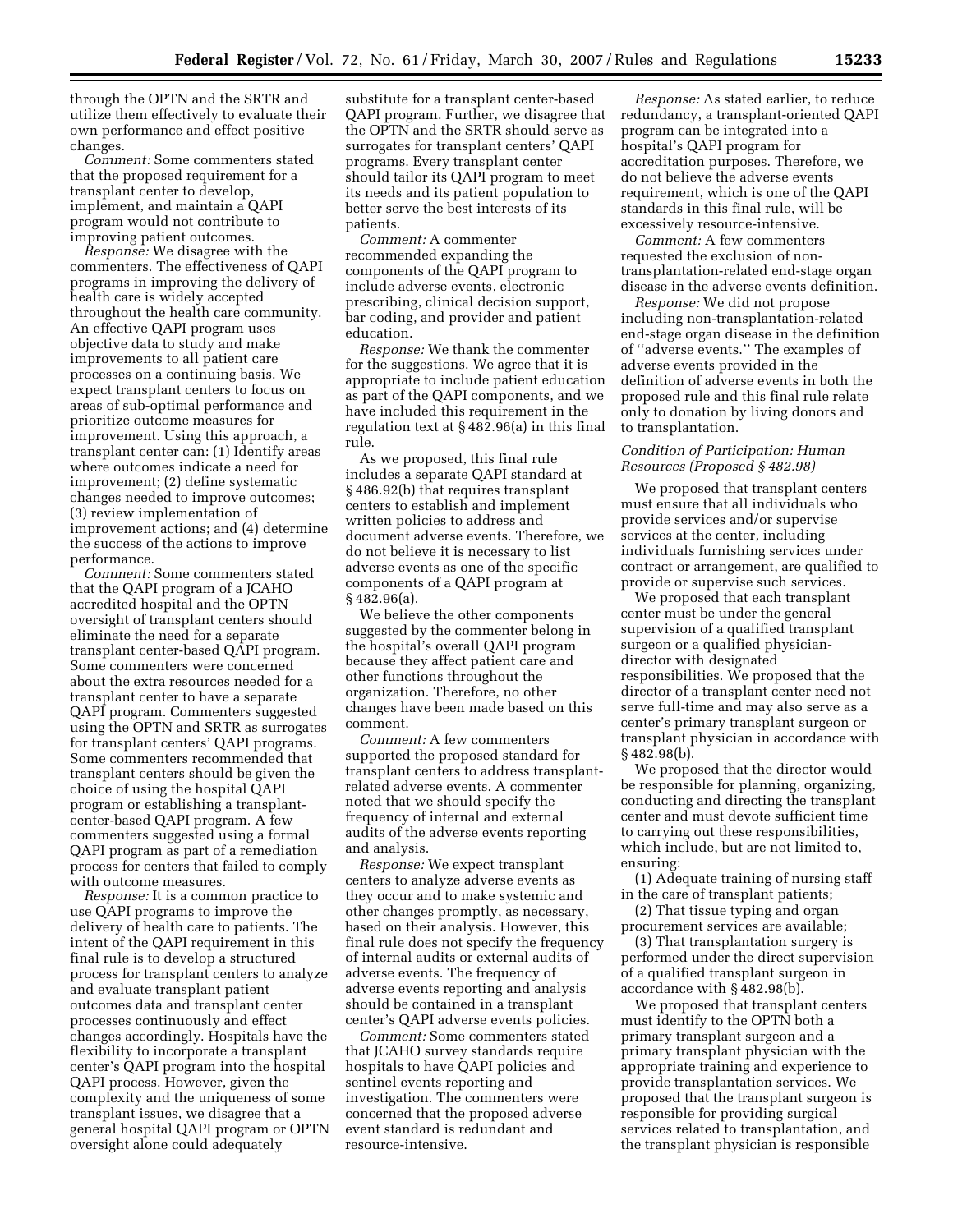for providing and coordinating transplantation care.

We proposed that transplant centers must have a qualified clinical transplant coordinator to ensure the continuity of care of patients and living donors during the pre-transplant, transplant, and discharge phases of transplantation and the donor evaluation, donation, and discharge phases of donation. We proposed requiring that a qualified clinical transplant coordinator must be certified by the American Board of Transplant Coordinators (ABTC).

We proposed that a transplant center must identify a multidisciplinary transplant team and describe the responsibilities of each member of the team. We also proposed that the team must be composed of individuals with the appropriate qualifications, training, and experience in the relevant areas of medicine, nursing, nutrition, social services, transplant coordination, and pharmacology.

We proposed that a transplant center must demonstrate the availability of expertise in internal medicine, surgery, anesthesiology, immunology, infectious disease control, pathology, radiology, and blood banking as related to the provision of transplantation services. Following are summaries of the comments we received and our responses.

*Comment:* Although some commenters supported the proposal that transplant centers must ensure that all individuals providing transplant services are qualified, one commenter stated that transplant centers should have the flexibility to determine their own personnel needs. The commenter voiced concern that the cost of meeting the proposed staffing requirements would increase costs to such an extent that facilities would no longer be able to contract with managed care companies because managed care reimbursement would be insufficient to cover costs.

*Response:* We believe the staffing requirements in this final rule are critical for the protection of the health and safety of living donors and transplant recipients. Based on public comments, we have eliminated our proposed requirement for ABTC certification for clinical transplant coordinators, and we have added a requirement in this final rule for a living donor advocate or advocate team, which may increase overhead costs for some transplant centers. However, as we discuss in more detail in the Impact Analysis Section of this preamble, we do not expect the donor advocate or donor advocate team requirement in this final rule to increase costs substantially. In fact, we expect an average increase of

less than \$18,500 per transplant center annually.

*Comment:* Some commenters stated that the OPTN policies for transplant personnel are industry gold standards and that they should be adopted by us and monitored by the OPTN. One commenter stated that the OPTN and CMS human resources requirements should be consistent.

*Response:* We believe our requirements are consistent with OPTN policies and bylaws. Section 482.72 of this final rule requires transplant centers to be OPTN members. While the final rule governing the operation of the OPTN does not require transplant programs within OPTN member hospitals that receive their designation by virtue of their Medicare approval to meet the OPTN's on-site primary transplant surgeon and transplant physician requirements, such programs are reviewed by the OPTN, on a voluntary basis, for compliance with such requirements. We expect that transplant centers, as members of the OPTN, will have no difficulty meeting these regulatory requirements, as the OPTN requirements are more extensive than our requirements.

*Comment:* One commenter suggested that we should add a ''grandfather clause'' for transplant staff to § 482.98, Human resources, as a transition to the new human resources requirements. That is, transplant centers should be permitted to continue to employ their current staff, even if some staff do not meet specific education, training, or licensure requirements in the final rule.

*Response:* As we stated in our previous response, we expect that transplant centers who are OPTN members will have no difficulty meeting our requirements. Our requirements for transplant surgeons and physicians are congruent with OPTN requirements. Furthermore, we have eliminated the proposed requirement for ABTC certification for transplant coordinators based on public comments, and we replaced it with a requirement for a clinical transplant coordinator to be an RN or clinician licensed in the State in which the coordinator practices and to have specific job-related skills. We expect that all or nearly all currentlyemployed clinical transplant coordinators already have these qualifications. We are requiring a donor advocate or donor advocate team to have certain knowledge and abilities but not specialized education or training.

*Comment:* A commenter recommended that we require transplant centers to have a transplant pharmacist on the transplant team.

*Response:* Section 482.98(e) of this final rule states that the multidisciplinary transplant team must be composed of individuals with the appropriate qualifications, training, and experience in the relevant areas of medicine, nursing, nutrition, social services, transplant coordination, and pharmacology. Therefore, we expect that the team will include an individual with expertise in transplant pharmacotherapy. We have not made any changes in this final rule based on this comment.

### *Director of a Transplant Center*

*Comment:* Some commenters supported the proposal that a transplant center be under the general supervision of a qualified transplant surgeon or a qualified transplant physician director. However, one commenter suggested that we clarify the requirements for a qualified director of a transplant center. The commenter suggested that we permit a surgeon or a physician who meets the OPTN requirements for a designated surgeon or physician to be a transplant center director. Other commenters suggested that we crossreference the OPTN definition for transplant surgeon or transplant physician qualification in the final rule. Some commenters recommended that we require the qualified transplant center director to be a certified surgeon or physician who has completed an approved American Society of Transplant Surgeons (ASTS) training/ fellowship and who has been certified for all transplant programs.

*Response:* We did not define the qualifications for a transplant center director, so that transplant centers will have the flexibility to recruit an OPTNqualified transplant surgeon or physician for the position. The ASTS training/fellowship is one of the options for transplant surgeons to meet the OPTN training program requirement. However, there are other options surgeons can choose to meet the OPTN training requirement. We do not believe it is necessary to require transplant surgeons to participate in a specific organization's training program to be qualified to provide transplantation services in a Medicare-approved transplant center.

As we have stated in some of our previous responses, we are not incorporating OPTN policies and bylaws into regulations by cross reference because we would be required to go through notice and comment rulemaking every time the policies and bylaws changed. OPTN policies for transplant surgeons and physicians are very detailed and subject to frequent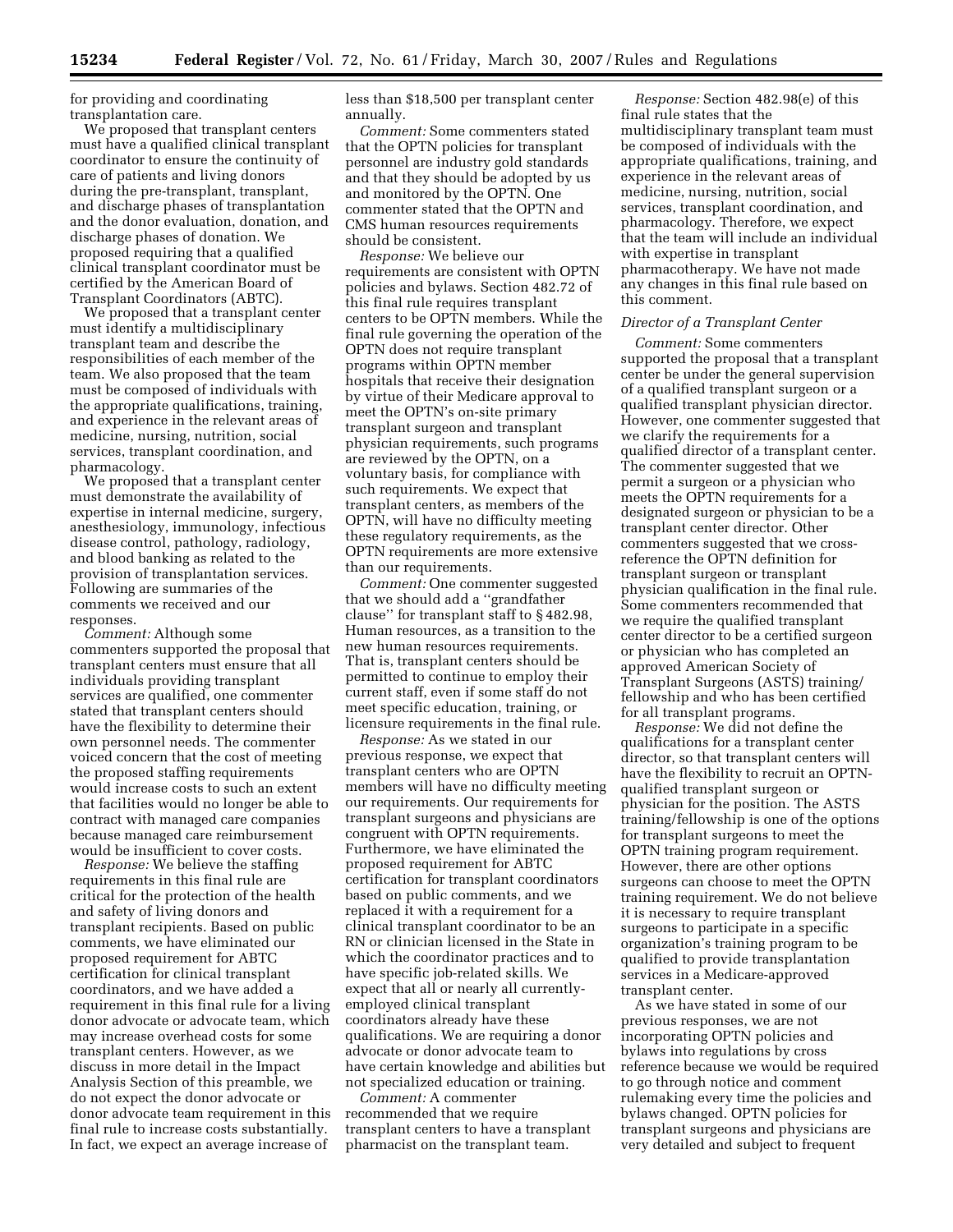changes. We believe that such changes will occur too often for us to incorporate them expeditiously into our regulations. We will provide guidance regarding the definitions of qualified transplant center directors, surgeons, and transplant physicians in the Interpretive Guidelines. However, we can assure transplant centers that transplant surgeons and physicians who meet current OPTN requirements will meet the requirements in this final rule.

*Comment:* One commenter pointed out that nurses do not routinely report to physicians in hospital settings. The commenter suggested that instead of holding the director of a transplant center responsible for ensuring adequate training of nursing staff in the care of transplant patients, we should require the hospital in which the transplant center is located to be responsible for the training of nursing staff.

*Response:* The commenter was correct in stating that nursing staff do not usually report to physicians in a hospital setting. Therefore, we have modified our proposed language at § 482.98(a)(1) in this final rule, to state that the director of a transplant center must collaborate with the transplant hospital in which the transplant center is located to ensure adequate training of nursing staff and clinical transplant coordinators in the care of transplant patients and living donors.

### *Transplant Surgeon and Physician*

*Comment:* Some commenters recommended grandfathering all currently active transplant surgeons who have not completed an ASTS fellowship. They also recommended that we require an ASTS fellowship for all new transplant surgeons.

*Response:* Given that the OPTN gives transplant surgeons different options toward meeting the OPTN qualification requirements, we do not believe a grandfather clause is advisable. As stated previously, the ASTS training/ fellowship is just one of the options for transplant surgeons to fulfill the OPTN training program requirements. Requiring all new transplant surgeons to complete an ASTS fellowship would be far too prescriptive and would be inconsistent with the OPTN bylaws.

## *Availability of Primary Transplant Surgeon and Physician*

We received many comments urging us to conform our requirements to the OPTN policies and bylaws for transplant surgeons and physicians, and we believe that we should be consistent with the OPTN rules in this regard. Under OPTN bylaws, a transplant center designated under 42 CFR 121.9(a)(2)

must have a primary transplant surgeon and a primary transplant physician onsite at all times. The immediate availability of a transplant surgeon is imperative to minimize time on the waiting list and mortality of transplant candidates. Recently, our surveyors discovered that the inability of a liver transplant center in California to retain a full-time transplant surgeon was a contributing factor to the center's high organ refusal rate, low numbers of transplants, and prolonged waiting time for transplant candidates.

Therefore, under the final rule, we require not only that a transplant center must identify to the OPTN a primary transplant surgeon and a transplant physician with the appropriate training and experience to provide transplantation services as proposed at § 482.98(b), but also that these individuals are immediately available to provide transplantation services when an organ is offered for transplantation. By ''immediately available,'' we mean that the transplant surgeon and transplant physician must be available to provide transplantation services within a time frame that ensures there is no compromise to the viability of the organ or the health of the organ transplant recipient.

### *Clinical Transplant Coordinator*

*Comment:* Most commenters supported the proposed requirement for a transplant center to have a clinical transplant coordinator.

*Response:* Clinical transplant coordinators are important links for transplant patients and living donors to transplant centers and dialysis facilities. We believe that clinical transplant coordinators are essential in coordinating the continuity of care of patients and living donors. They provide guidance to transplant recipients during the pre-transplant, transplant, and post-transplant phases and to living donors during the predonation, donation and post-donation phases.

*Comment:* Many commenters supported the proposed requirement for American Board of Transplant Coordinators (ABTC) certification for a qualified clinical transplant coordinator and stated that the ABTC certification would minimize medical errors associated with donation and transplantation. A commenter stated that the ABTC certification is the ''gold standard''.

However, many commenters strongly objected to our proposed requirement for ABTC certification. The commenters said that a requirement for ABTC certification would be arbitrary, given

that there are other agencies that certify coordinators. Many transplant center commenters attested that their clinical transplant coordinators are Advance Practice Nurses, have received in-house training, have received continuing education training, or are ABTCqualified but not ABTC certified, yet they perform their responsibilities well and provide excellent patient care. The commenters suggested accepting subspecialty certifications, such as critical care or case management, to qualify clinical transplant coordinators.

Some commenters stated that the ABTC requirement would create recruitment hardship, especially for pediatric centers, and eventually raise overhead expenses for transplant centers. A few commenters requested an extension for pediatric centers to meet the ABTC requirement. The commenters noted that pediatric transplant programs usually hire Pediatric Advanced Practice Nurses who then acquire pediatric transplant experience through on-the-job training. Some commenters estimated that it takes about 18 months for a clinical transplant coordinator to become ABTC certified. To ease the difficulty of recruiting ABTC certified transplant coordinators, especially pediatric clinical transplant coordinators, some commenters suggested that we should allow 2 years for a newly-hired transplant coordinator to obtain ABTC certification while he or she continues to work under the supervision of an ABTC-certified coordinator. One commenter suggested requiring ABTC certification for non-RN clinical transplant coordinators while allowing RNs to be certified by credentialing bodies other than the ABTC. Some commenters recommended grandfathering all clinical transplant coordinators with at least 5 years of work experience.

Some commenters did not believe that ABTC certification would improve the care of transplant patients. Other commenters suggested requiring the transplant director to be responsible for ensuring that clinical transplant coordinators receive adequate education and training. Several commenters recommended eliminating the ABTC certification requirement in the final rule.

*Response:* Since the publication of the proposed rule, we have further examined the education, training, and experience of individuals who serve as clinical transplant coordinators. Although the ABTC certification examination is a valuable avenue to demonstrate transplant knowledge and skill, we found that many clinical transplant coordinators are RNs, clinical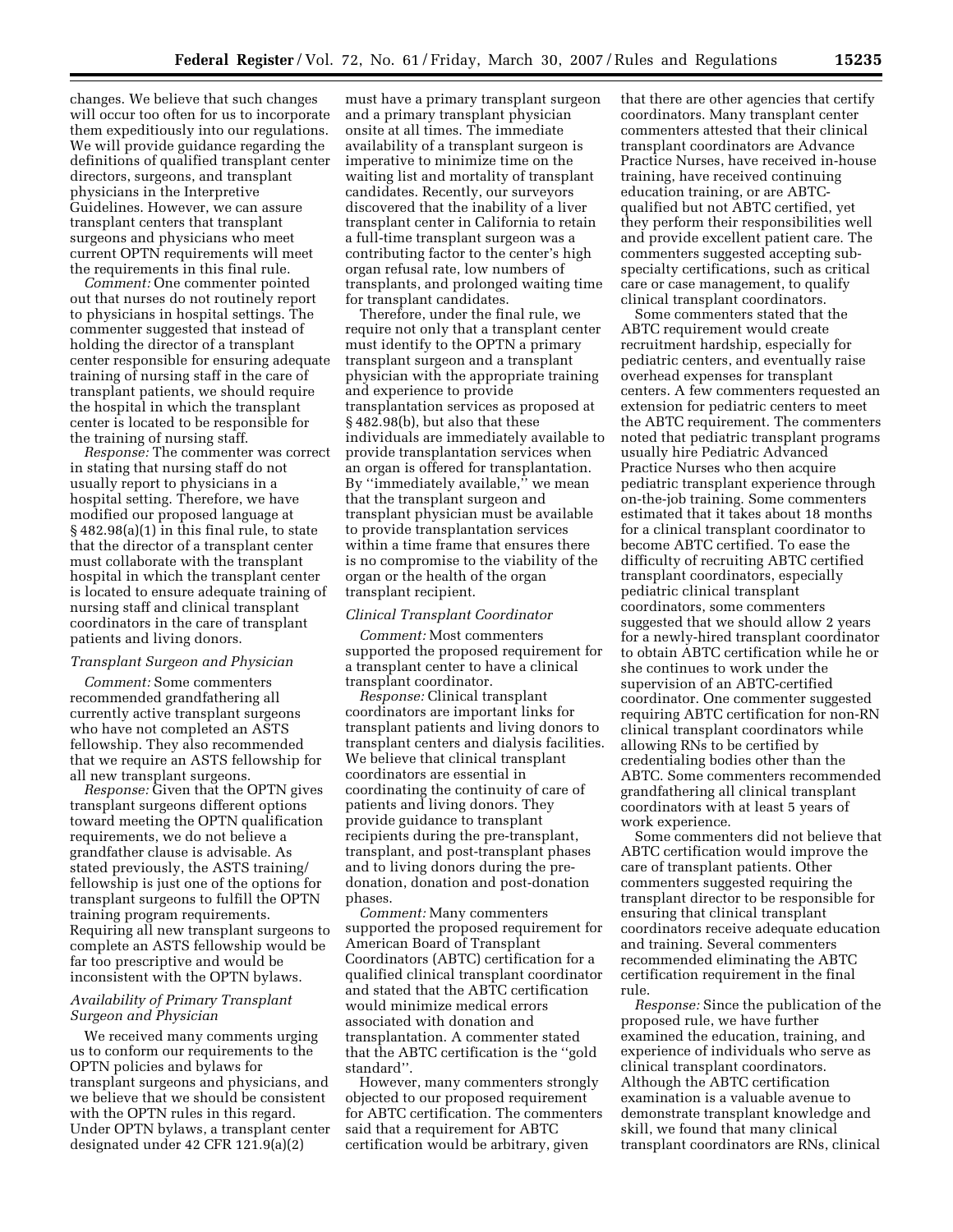nurse specialists, and nurse practitioners who have acquired transplant knowledge and practice experience in a variety of roles and settings. In recent decades, alternative health care practice models have provided the opportunity for nurses and clinicians to take on an expanded role in transplantation. Therefore, we have concluded that commenters were correct that there is more than one way to acquire the necessary knowledge and skill to be a clinical transplant coordinator. Furthermore, we agree with the commenters that limiting certification to a single organization is not appropriate. Therefore, we have not included a requirement for ABTC certification for transplant coordinators, as we proposed at § 482.98(c).

However, we believe that clinical transplant coordinators should be registered nurses or have clinical experience, and we note that OPTN policies require the clinical transplant coordinator to be either a registered nurse or other licensed clinician. Therefore, in this final rule, we have added a requirement that the clinical transplant coordinator must be either a registered nurse or a clinician licensed by the State in which the clinical transplant coordinator practices, who has experience in and knowledge of, transplantation and living donation issues. (See § 482.98(c).) In addition, this final rule requires that the director of the transplant center must ensure that clinical transplant coordinators have adequate training in the care of transplant patients and living donors. (See § 482.98(a)(1).) Also, we have added language that describes the responsibilities of the clinical transplant coordinator, which include, but are not limited to: (1) Ensuring the coordination of the clinical aspects of transplant patient and living donor care; and (2) acting as a liaison between a kidney transplant center and dialysis facilities, where applicable. (See § 482.98(c).)

*Comment:* Some commenters asked how many ABTC-certified coordinators are required, that is, whether one coordinator per transplant hospital or organ-specific transplant center is sufficient or whether all coordinators would need to be ABTC certified. A commenter suggested requiring only one ABTC-certified coordinator on site to provide overall supervision to other non-ABTC certified coordinators. A commenter recommended requiring a transplant center to have either an ABTC-certified clinical transplant coordinator or a State-licensed nurse with proficiency in complex professional and administrative transplant skills.

*Response:* Although this final rule does not require ABTC certification, each organ-specific transplant center must have at least one clinical transplant coordinator who meets the requirements at § 482.98(c) of this final rule. Small transplant centers may share one clinical transplant coordinator.

# *Donor Advocate or Donor Advocate Team*

*Comment:* The majority of commenters supported our proposed requirement for an independent living donor advocate or a multidisciplinary advocate team. The commenters stated that a living donor advocate or multidisciplinary advocate team can ensure continuity of care of living donors during the pre-donation, donation and post-donation phases.

Only one commenter said that the services of a donor advocate or donor advocate team would not add value to the process of living donation. A few commenters stated that the requirement for a living donor advocacy team would cause hardship for small transplant programs.

*Response:* We agree with the commenters who said that this requirement will serve the best interests of living donors. We expect that donor advocates and donor advocate teams will educate potential living donors about living donation, ensure that living donors have comprehensive medical and psychosocial evaluations, and make recommendations to the transplant team regarding prospective donors' suitability for donation. The presence of either a living donor advocate or an advocate team will encourage accountability for the protection of living donors' health and safety and ensure that principles of medical ethics and informed consent standards are applied to the practice of living donation.

Under this final rule at § 482.98, we state that a transplant center may choose to have either a living donor advocate or a donor advocate team. These individuals may be in-house hospital staff members who perform other duties in addition to their living donor advocate responsibilities. We believe this flexible approach will minimize the burden of providing donor advocacy services.

*Comment:* Some commenters stated that transplant centers should be given the flexibility to define their own policies for a living donor advocate program. A few commenters stated that it is unnecessary to require a transplant center to designate a living donor advocate or an advocate team as long as there is an independent process to assess a living donor's risks and the

benefits of donation. One commenter suggested that transplant centers should be required only to offer the consulting services of an in-house transplanteducated health care worker not directly involved in transplant procedures.

*Response:* This final rule provides transplant centers with great flexibility in providing either a living donor advocate or donor advocate team. We do not specify requirements for a donor advocate's background, education, or training or the donor advocate team's composition. Instead, we specify their duties and the skills they must be able to demonstrate, specifically: (1) Knowledge of living organ donation, transplantation, medical ethics, and informed consent; and (2) understanding of the potential impact of family and other external pressures on the prospective living donor's decision whether to donate and the ability to discuss these issues with the donor. The independent living donor advocate or living donor advocate team is responsible for: (1) Representing and advising the donor; (2) protecting and promoting the interests of the donor; and (3) respecting the donor's decision and ensuring that the donor's decision is informed and free from coercion. A transplant center must identify either an independent living donor advocate or an independent living donor advocate team to ensure protection of the rights of living donors and prospective living donors. The living donor advocate or living donor advocate team must not be involved in transplantation activities on a routine basis.

*Comment:* Many commenters suggested that the donor advocate team should include a qualified social worker as described in the proposed rule or a medical social worker (a social worker working in a medical setting). One commenter suggested that a multidisciplinary advocate team should include an internal medicine physician, a transplant coordinator/nurse clinician, a licensed social worker with a master's degree, a psychiatrist, and an ethicist. Some commenters suggested that either the living donor advocate or advocate team members should be educated in organ transplants.

*Response:* We appreciate the commenters' suggestions for the composition of the multidisciplinary donor advocate team, and we agree that all the named professionals would be an asset to a donor advocate team. Transplant centers that choose to have a multidisciplinary donor advocate team may want to consider these suggestions in selecting appropriate team members to meet their needs. However, we believe it would be unnecessarily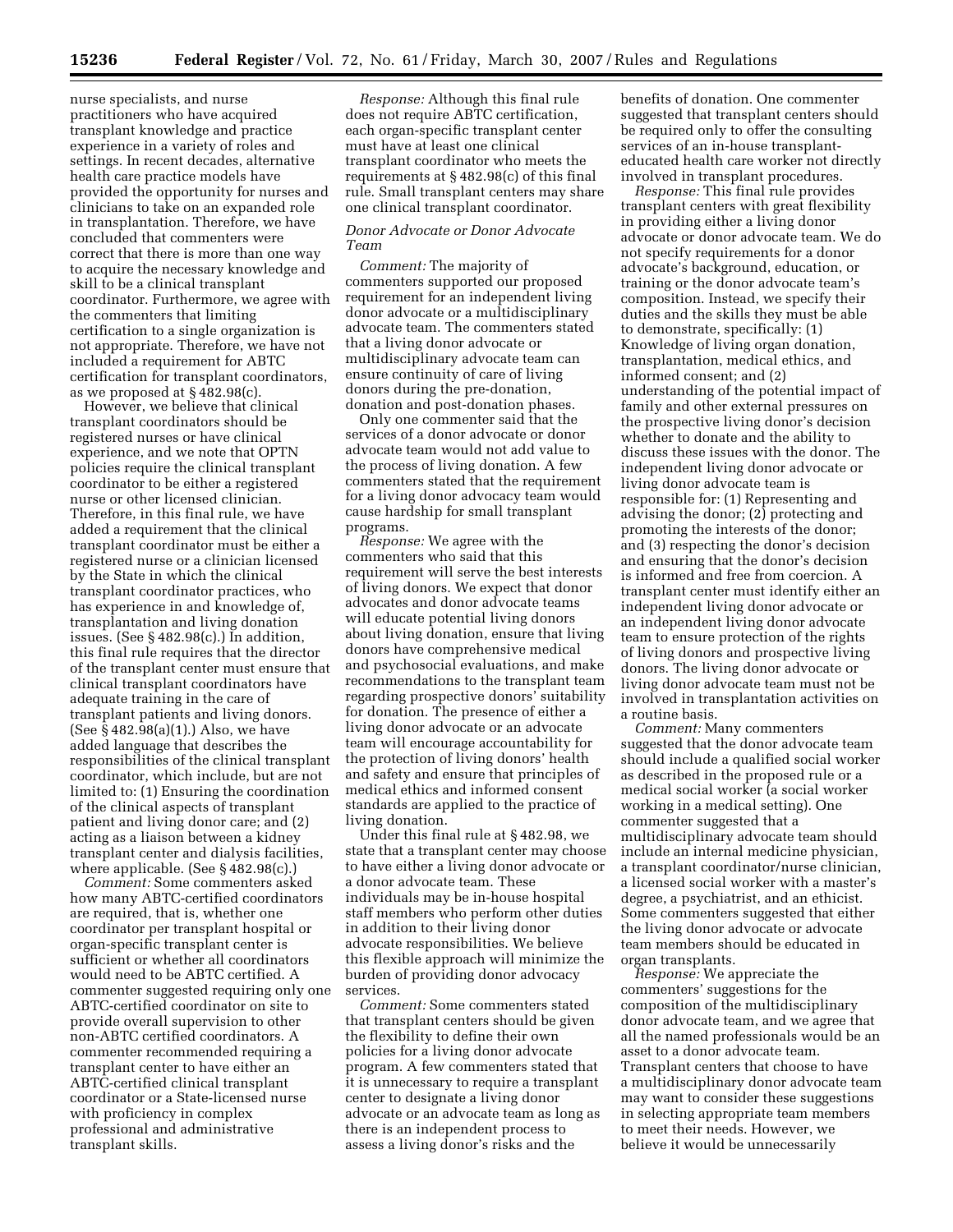prescriptive to require that donor advocate teams be composed of individuals from specific professions.

*Comment:* Many commenters stated that the living donor advocate or the advocate team should be independent from the transplant team. That is, transplant centers should use different physicians and social workers to work with transplant patients and living donors. A commenter stated that it is difficult for a hospital-employed living donor advocate to stay independent.

*Response:* We agree that the living donor advocate or donor advocate team should function independently from the transplant team to avoid conflicts of interest. Therefore, as stated earlier, this final rule at  $\S 482.98$  (d)(1) requires that the living donor advocate or living donor advocate team not be involved routinely in transplantation.

*Comment:* A commenter suggested that we designate the United Network for Organ Sharing (UNOS) as the gatekeeper for living donor rights and establish an Ombudsman as a resource for all donors nationwide.

*Response:* UNOS functions as a contractor for the OPTN to collect and track all transplant data, including living donor transplants. CMS does not have the authority to designate UNOS as the gatekeeper for living donor rights. Such suggestions should be referred to UNOS and HRSA. The suggestion that we establish an Ombudsman as a resource for all donors nationwide falls outside the purview of this regulation. Therefore, no changes have been made based on this comment.

## *Multidisciplinary Transplant Team and Resource Commitment*

*Comment:* A few commenters stated that the OPTN policies already stipulate personnel requirements for transplant centers and that our proposed requirements either duplicated or were inconsistent with OPTN policies.

*Response:* We proposed that a transplant center must identify a multidisciplinary transplant team and describe the responsibilities of each member of the team. The team must be composed of individuals with the appropriate qualifications, training, and experience in the relevant areas of medicine, nursing, nutrition, social services, transplant coordination, and pharmacology. The OPTN has personnel requirements for certain personnel, such as a clinical transplant coordinator, transplant pharmacist, and financial coordinator. However, the OPTN does not have the transplant team requirements that we proposed and that we have finalized in this rule.

*Comment:* Many commenters suggested changing the term ''social services'' to ''social work'' (because there is ambiguity about who provides such services), and the term ''pharmacology'' to ''pharmacist'' because not all centers have pharmacologists but all centers have pharmacists.

*Response:* This final rule requires transplant centers to employ individuals with expertise in different relevant areas. We do not believe the terms ''social services'' or ''pharmacology'' need to be changed or clarified because this standard addresses the expertise of the individual transplant team members, and not the profession of these individuals. We made no changes based on this comment.

*Comment:* A commenter recommended changing ''immunology'' to ''immunology and immunosuppression management''.

*Response:* One facet of immunology as a science is the study of organ transplantation and immunosuppression. We expect that to comply with the requirement in this final rule to demonstrate resource commitment in immunology, a transplant center will demonstrate resource commitment and availability of expertise in both immunology and immunosuppression. We have made no changes based on this comment.

*Comment:* A commenter requested that we require pediatric transplant centers to demonstrate availability of expertise in ''pediatric medicine, pediatric surgery, pediatric urology, pediatric nursing, pediatric dialysis and pediatric intensive care.''

*Response:* To be in compliance with the requirements in this final rule, a transplant center must provide services appropriate to its patient population. For example, § 482.98(e) requires a transplant center to identify a multidisciplinary transplant team composed of individuals with the appropriate qualifications, training, and experience in the relevant areas of medicine, nursing, nutrition, social services, transplant coordination, and pharmacology. This means that the individuals who are part of a transplant team at a pediatric transplant center must have the qualifications, training, and experience to provide transplantation services to pediatric patients. Section 482.98(f) requires a transplant center to demonstrate availability of expertise in internal medicine, surgery, anesthesiology, immunology, infectious disease control, pathology, radiology, blood banking, and patient education as related to the provision of transplantation services. To meet this requirement, a pediatric transplant center must ensure that the expertise is commensurate with the needs of pediatric patients. Furthermore, the Department's OPTN regulations at 42 CFR 121.9 require transplant programs in OPTN member hospitals designated under OPTN criteria in  $\S 121.9(a)(2)(v)$  to show evidence of collaborative involvement with experts in the fields of, among other disciplines, pediatrics as appropriate.

*Comment:* One commenter anticipated the rule will increase demand for nursing staff and suggested that we should recognize that Advanced Practice Registered Nurses (APRN) can play a role in transplant patient care.

*Response:* We agree with the commenter that APRNs play an important role in health care. Transplant centers certainly have the discretion to recruit APRNs for their transplant teams as they believe necessary.

*Comment:* One commenter said that the proposed resource commitment requirements would enhance patient's self-care management and positive patient outcomes. The commenter suggested that we add patient education.

*Response:* We agree that patient education enhances patient's self-care management and positive patient outcomes. In fact, most transplant centers provide ongoing patient education, which is provided by the transplant center staff, including transplant surgeons, physicians, nurses, transplant coordinators, dietitians, pharmacists, and social workers. We have adopted the comment to include patient education in this final rule as a required resource commitment for transplant centers at § 482.98(f).

## *Condition of Participation: Organ Procurement (Proposed § 482.100)*

We proposed requiring transplant centers to ensure that the hospital in which the center operates has a written agreement for the receipt of organs with an OPO designated by the Secretary.

We proposed that the transplant center would be required to ensure that the transplant hospital's agreement with the OPO identifies specific responsibilities for the hospital and for the OPO with respect to organ recovery and organ allocation.

We proposed that the transplant center must notify us in writing no later than 30 days after the termination of any agreement between the hospital and the OPO. Following is a summary of the comments we received on our proposed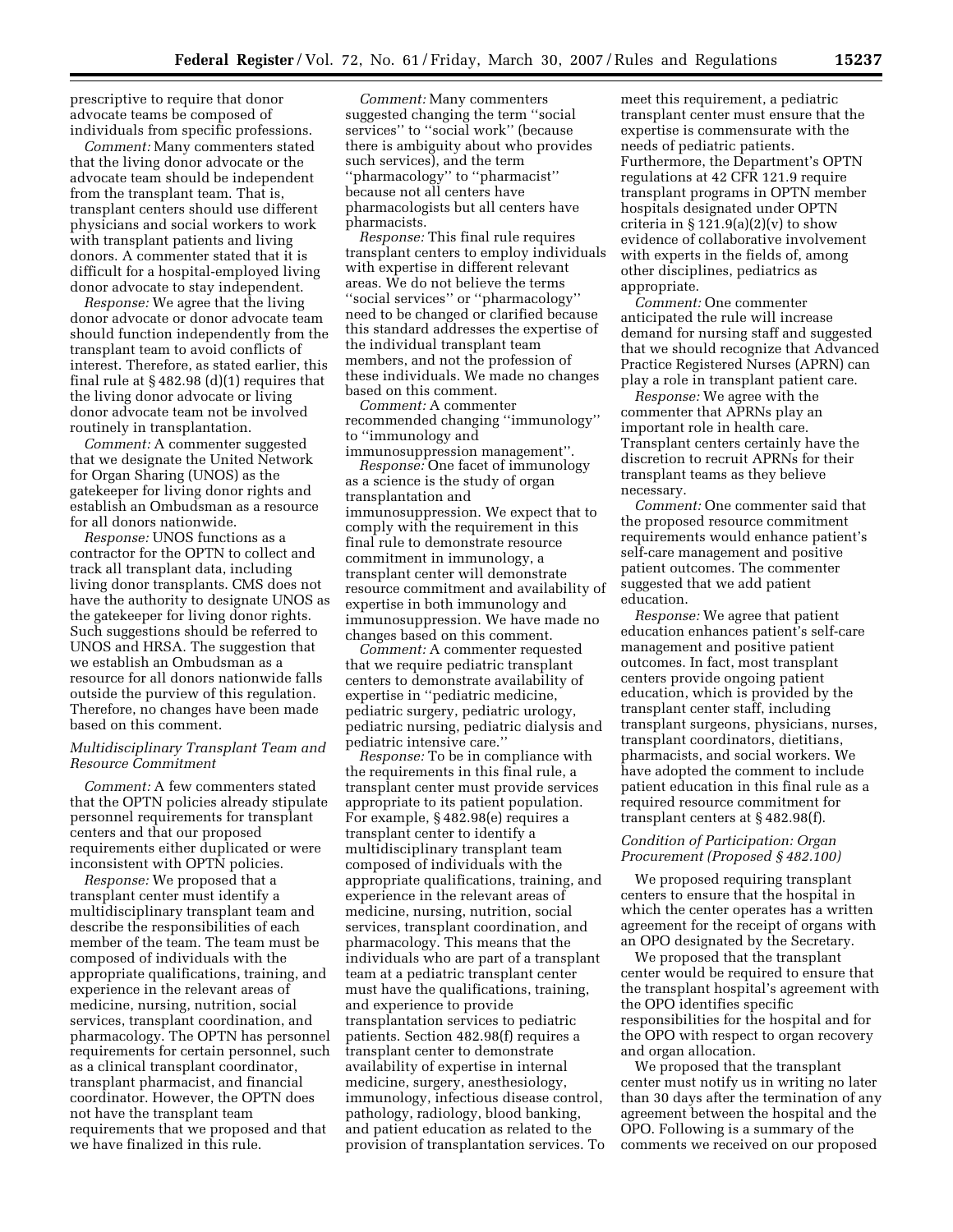provisions and our responses to the comments.

*Comment:* A commenter stated that the proposed organ procurement provision is duplicative of 42 CFR 121.9(a)(2)(i).

*Response:* The commenter was correct in identifying similarities between this provision and the designated transplant program requirements in the Department's regulations for the OPTN at 42 CFR 121.9(a)(2)(i). Including the organ procurement requirements in this final rule provides us with oversight and enforcement authority and imposes the requirements on transplant programs that received their designation by virtue of their approval for reimbursement for Medicare.

*Comment:* A few commenters suggested requiring a center to notify the OPTN if its hospital's agreement with an OPO has been terminated.

*Response:* We do not believe terminating an agreement with an OPO is a step a hospital would take without the knowledge of the OPTN. Thus, we do not believe it is necessary for us to require a transplant center to notify the OPTN if the hospital in which it is located terminates its agreement with an OPO. We have made no change in this final rule based on this comment.

Note that for the sake of consistency and to facilitate transplant centers' use of the regulations, we have moved the requirement to notify us if the hospital in which a transplant center is located terminates its agreement with an OPO for organ recovery and receipt from § 482.100 to § 482.74(a)(3), Notification to CMS. This change locates all events that must be reported to us within the same condition of participation and results in consistent time frames for notification. The requirement for notifying us if the hospital in which a transplant center is located terminates its agreement with an OPO for organ recovery and receipt is changed from 30 days to ''immediately,'' to facilitate monitoring of waiting list patients' access to organs.

## *Condition of Participation: Patient and Living Donor Rights (Proposed § 482.102)*

In our discussion of patient rights in the preamble to the proposed rule, we said that we believed a living donor advocate or advocate team would ensure that the informed consent standards meet ethical principles as applied to the practice of living donor organ transplantation. Thus, we requested comments on whether we should include a requirement in the final rule for transplant centers performing living donor transplants to provide the

services of an independent living donor advocate or advocate team, as well as recommendations for individual or team credentials. Based on public comments, we have added a requirement in this final rule, at § 482.98(d) CoP: Human resources, for an independent living donor advocate or living donor advocate team. The preamble discussion of an independent living donor advocate or living donor advocate team is located under the Human resources section of this final rule.

We proposed that in addition to meeting the general hospital requirements for patients' rights in the hospital CoPs at § 482.13, a transplant center must protect and promote each transplant patient's and living donor's rights.

We proposed that the transplant center must have a written informed transplant patient consent process that informs each patient of: (1) The evaluation process; (2) the surgical procedure; (3) alternative treatments; (4) potential medical and psychosocial risks; (5) national and transplant centerspecific outcomes; (6) the fact that future health problems related to the transplantation may not be covered by the recipient's insurance and that the recipient's ability to obtain health, disability, or life insurance may be affected; (7) organ donor risk factors that could affect the success of the graft or the health of the patient, including, but not limited to, the donor's history, condition or age of the organs used or the patient's potential risk of contracting the human immunodeficiency virus and other infectious diseases if the disease cannot be detected in an infected donor; and (8) his or her right to refuse transplantation.

We proposed that transplant centers must implement a written living donor informed consent process that informs prospective living donors of all aspects of living donation and potential outcomes from living donation. We proposed that transplant centers must ensure that prospective living donors are fully informed about the following: (1) The fact that communication between the donor and the transplant center will remain confidential in accordance with the requirements at 45 CFR parts 160 and 164; (2) the evaluation process; (3) the surgical procedure, including post-operative treatment; (4) availability of alternative treatments for the transplant recipient; (5) potential medical and psychosocial risks to the donor; (6) national and transplant center-specific outcomes for both donors and recipients; (7) the possibility that future health problems related to the donation may not be

covered by the donor's insurance, and that the donor's ability to obtain health, disability, or life insurance may be affected; and(8) the donor's right to opt out of donation at any time during the donation process.

We proposed that a transplant center must notify its waiting list patients of information about the center that could impact the patient's ability to receive a transplant should an organ become available, and the procedures that are in place to ensure the availability of a transplant team.

We proposed that a transplant center served by a single transplant surgeon or physician would be required to inform its waiting list patients of the potential unavailability of the transplant surgeon or physician and whether the center had a mechanism to provide an alternate transplant surgeon or transplant physician that meets the hospital's credentialing policies.

We proposed that at least 30 days before a center's Medicare approval was terminated, whether voluntarily or involuntarily, the center would have to inform the patients on the waiting list of this fact, and must provide assistance to patients who choose to transfer to another Medicare-approved center, without loss of the patient's time accrued on the waiting list.

We also proposed that if a transplant center were terminated, such transplant center would have to inform Medicare beneficiaries on the center's waiting list that Medicare would no longer pay for transplants performed at the center after the effective date of the center's loss of approval.

We requested comments on the proposed requirement for a transplant center to inform patients of potential organ donor risk factors that could affect the success of the graft or the health of the patient, including, but not limited to, the donor's history; condition or age of the organs used; or the patient's possible risk of contracting the human immunodeficiency virus and other infectious diseases if the disease could not be detected in an infected donor. We also solicited comments regarding our proposed informed consent requirements for living donors, including those requirements we proposed adopting from the Secretary's Advisory Committee on Transplantation (ACOT) recommendations, and whether we would need to establish additional criteria for transplant centers performing living donor transplants.

Following are summaries of the comments we received and our responses.

*Comment:* Some commenters said that all kidney transplant centers should be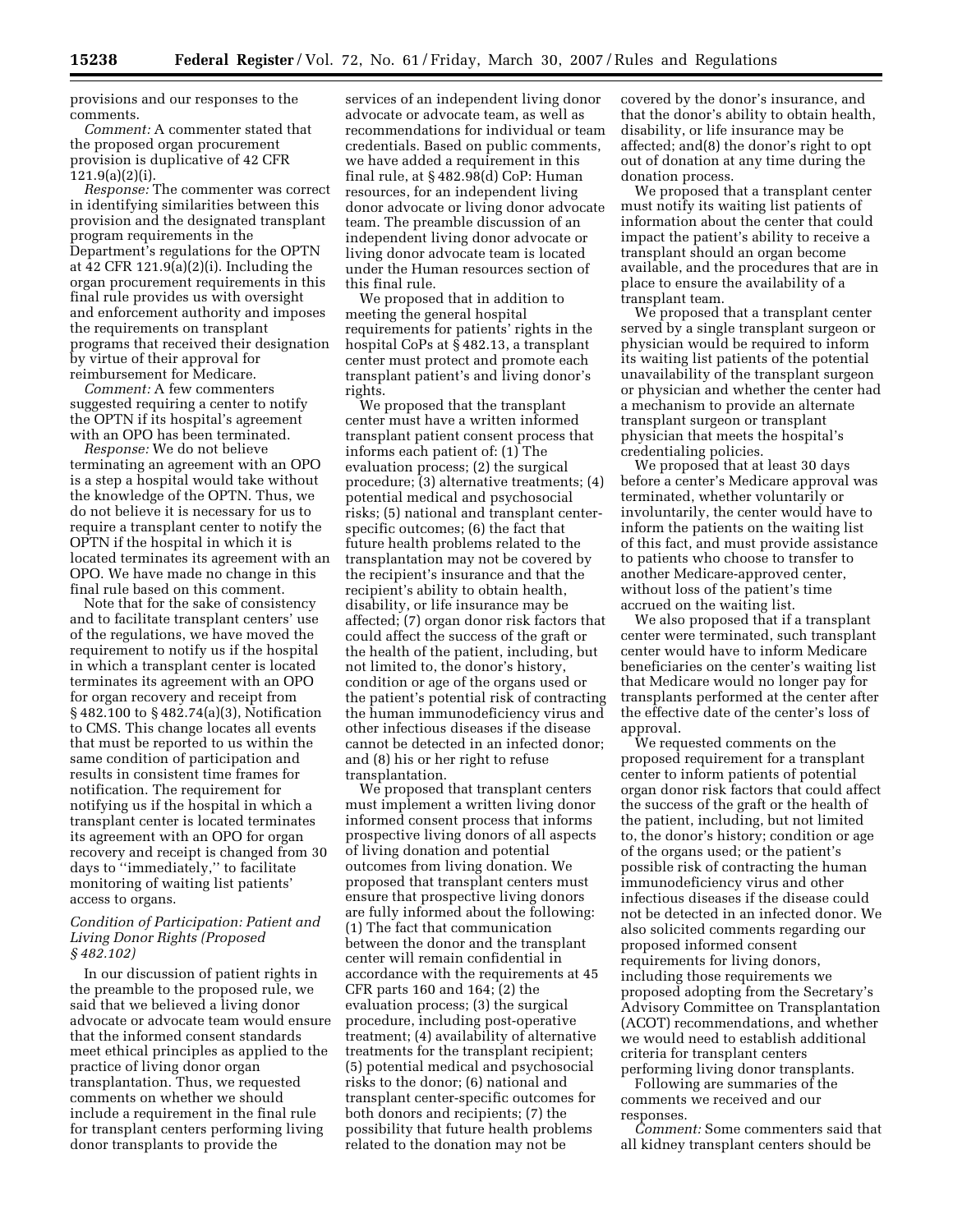exempt from initial approval requirements (such as the requirement to perform 9 transplants) because a lengthy initial approval process would delay access to the new kidney center's transplantation services for Medicare beneficiaries.

*Response:* We share the commenters' concern that a lengthy approval process for kidney centers, particularly a requirement to perform 10 transplants prior to approval, may disadvantage Medicare beneficiaries who need kidney transplants by limiting their access to transplantation services at new kidney transplant centers. Under section 1861(s)(2)(J) of the Act, almost all ESRD transplant candidates must have their transplant surgery and follow-up care provided by a center that is already Medicare-certified in order for their immunosuppressant drugs to be paid for under Part B of Medicare as part of the Medicare transplantation services. Therefore, we are concerned that some new kidney centers may offer to provide free kidney transplants to Medicare beneficiaries in order to meet the Medicare clinical experience requirements and thus obtain Medicare approval expeditiously. These prospective kidney transplant candidates may not be aware of the implications for such free transplants that Medicare only pays for prescription drugs used in immunosuppressive therapy under Medicare Part B if the transplant was performed in a Medicareapproved facility.

Therefore, we have added a requirement under the CoP for Patient and Living Donor Rights at §§ 482.102(a)(8) and 482.102(b)(9) that a transplant center must inform Medicare beneficiaries who are prospective transplant recipients and their living donors that receiving a transplant that is not provided in a Medicare-approved transplant center could affect the transplant recipient's ability to have his or her immunosuppressive drugs paid for under Medicare Part B. See further discussion of this requirement in this preamble under ''Centers With Current Medicare Approval.''

*Comment:* A commenter recommended that the OPTN incorporate ACOT recommendations on transplant patient and living donor rights into its policies and monitor transplant center compliance. Another commenter suggested that we or the OPTN should provide transplant centers with sample education materials to educate donors about their rights.

*Response:* The OPTN has published a variety of transplant education brochures for centers to distribute to patients and living donors; the list of

resources is available at *[www.transplantliving.org](http://www.transplantliving.org)*. Although the OPTN does not have any publications specific to living donation (with the exception of some limited information published in the booklet titled ''What Every Patient Needs to Know'') it has posted extensive living donation information on its Web site. Suggestions that the OPTN adopt ACOT recommendations are beyond the scope of this rule.

## *Informed Consent*

We are removing the proposed requirement that transplant centers inform transplant candidates of ''the fact that future health problems related to the transplantation may not be covered by the recipient's insurance, and that the recipient's ability to obtain health, disability, or life insurance may be affected.'' This language was included in the proposed rule in the standard for informed consent for transplant patients at § 482.102(a)(6); similar language was included in the standard for informed consent for living donors at § 482.102(b)(7). It was intended to apply only to living donors. Thus, it has been removed at § 482.102(a)(6).

*Comment:* Many commenters supported the requirement for informed consent to protect patient rights. However, some commenters supported the adoption of the ACOT recommendations in their entirety, rather than the limited number of specific informed consent elements that we proposed. One commenter recommended that we require a standardized informed consent process for all transplant centers.

*Response:* We have chosen not to adopt the ACOT recommendations in their entirety because they are extensively detailed and go beyond what we perceive as necessary for Medicare approval. Instead, we have adopted the ACOT recommendations that are directly related to transplant patient and living donor rights. We have not included other recommendations that address organ donation, organ allocation, and organ procurement organizations. This final rule does not require a standardized informed consent process because such a requirement would deprive transplant centers of the flexibility we believe they need to develop informed consent policies that best serve their needs.

*Comment:* A few commenters stated that the proposed informed consent provisions for transplant patients and living donors are too prescriptive and not a standard practice in medicine. The commenters said that a transplant center's only legal obligation is to

provide patients and living donors with sufficient information to make an informed decision. A few commenters said that the requirement for a written informed consent process is burdensome and unnecessary since hospitals already have informed consent policies that may be applicable to transplants.

*Response:* As a standard practice for any type of surgical procedure, a hospital has the obligation to provide patients with sufficient information to make informed decisions. We believe the elements of informed consent that we proposed and that we require under this final rule are the minimum necessary to ensure transplant patients and living donors can make an informed decision. (See § 482.102(a).) We believe this basic information should be provided to patients and living donors by all transplant centers.

We recognize that a transplant center's informed consent process may overlap with the hospital's informed consent process. A transplant center may choose to integrate the required elements for the transplant center informed consent process into the hospital informed consent process. We note, however, that transplant patients and living donors are uniquely vulnerable patients. Prospective transplant recipients desperately need scarce, life-saving organs, and many of them will die waiting. Prospective living donors are healthy individuals who are contemplating undergoing surgery, at some risk to themselves, to provide a life-saving transplant to another individual. These patients and prospective living donors must absorb a great deal of information in order to provide a truly informed consent.

In their recommendation, ACOT endorsed two ethical principles: (1) Equipoise; that is, the benefits to both the donor and the recipient outweigh the risks associated with the donation and transplantation of the live donor organ; and (2) that the potential donor's participation is completely voluntary and may be withdrawn at any time. We believe transplant centers should base their informed consent policies and procedures on these principles and implement them scrupulously. We made no changes based on these comments.

*Comment:* A commenter stated that once a transplant center documents in medical records that a patient's informed consent was obtained (including the specifics that were discussed), it should be sufficient evidence that an informed consent policy exists.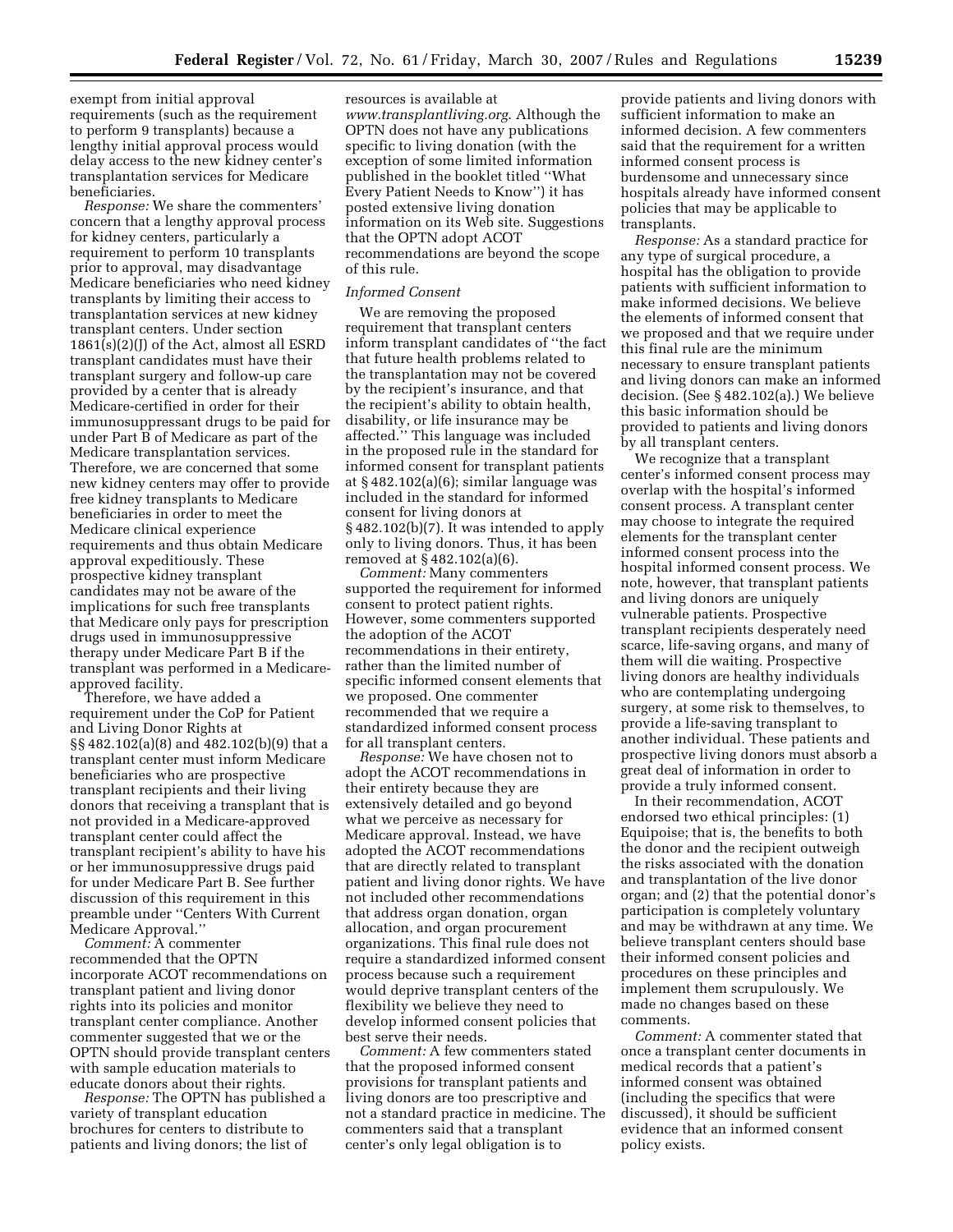*Response:* We disagree. We expect a transplant center to have informed consent policies that include a written informed consent process and documentation that informed consent was given. Therefore, the documentation of informed consent alone would not be sufficient to substitute for a written informed consent policy.

*Comment:* Some commenters suggested eliminating the prescriptive informed consent language. One commenter stated that the requirement for a transplant center to inform patients about the patient evaluation process is too prescriptive.

*Response:* We believe the information in the elements of informed consent that we proposed and that are set forth in this final rule are necessary for patients to make an informed decision about transplantation. We also believe it is important for transplant candidates to understand how they will be evaluated for placement on the waiting list, how their readiness for transplant will be ascertained while they are awaiting transplantation (for example, through periodic blood tests), and what factors could require their removal from the waiting list.

*Comment:* Some commenters said that a transplant center should be required to use a patient education checklist to educate patients about transplant risks. One commenter asked how patient informed consent should be documented to comply with this requirement.

*Response:* A transplant center may use any patient education tools, such as a patient education checklist, to educate patients about transplant risks, as long as the center includes the required elements. A transplant center may choose to document the discussion of informed consent in any format as long as the discussion is documented in the patient's medical record.

*Comment:* One commenter stated that a last-minute discussion of potential donor risk with a transplant recipient would be extremely difficult because the window of time between organ procurement and transplantation is very short. The commenter said that it is unrealistic to require centers to repeat the extensive informed consent process at the time of transplantation and suggested that the discussion with transplant candidates about potential risks should be done well before an actual organ offer takes place. The commenter recommended that the informed consent process be limited to the point in time when a patient is placed on a transplant waiting list.

*Response:* We agree with the commenter. Our expectation is that discussion of potential donor risk factors should occur well before an organ is offered, for example, when the patient is first placed on the waiting list, and the information should be reviewed with the patient from time to time. We agree with the commenters that the time period between organ procurement and the offer of an organ may be too short for a thorough discussion of informed consent with patients. We do not expect a transplant center to rush through a detailed discussion of potential donor risk factors with transplant candidates just prior to transplantation.

*Comment:* Some commenters expressed concern that it could be impossible for transplant centers to discuss all potential organ donor risk factors with transplant candidates. Another commenter stated that requiring a transplant center to provide a written explanation of organ-specific risk factors to patients would be burdensome.

*Response:* Although it may not be possible for transplant centers to discuss every single potential organ donor risk factor with patients on their waiting lists, we expect centers to cover, at a minimum, the factors listed in the text of this final rule, that is, donor history; condition or age of the organs used; and the patient's risk of contracting the human immunodeficiency virus and other infectious diseases if the disease cannot be detected in an infected donor. Providing this information should ensure that patients understand before they make transplant decisions that certain factors may affect the success of their transplant. Transplant centers certainly have the flexibility to discuss other risk factors beyond those we have delineated in this final rule.

The requirement for transplant centers to have a written informed consent process does not mean that centers must provide a written explanation of organ-specific risk factors to transplant patients. As proposed, this final rule requires only that a transplant center inform patients of organ and organ donor risk factors.

*Comment:* A commenter recommended that we require transplant centers to provide some minimal information for patients contemplating acceptance of an extended criteria donor (ECD) kidney as follows: (1) The increased likelihood of delayed graft function; (2) decreased graft survival compared to a non-ECD kidney; (3) increased longevity compared to remaining on dialysis; (4) the potential for decreased waiting time for a donated kidney; and (5) the benefit of receiving a transplant prior to beginning dialysis, which may cause related morbidity and mortality.

*Response:* We agree with the commenter that these factors should be discussed with patients contemplating acceptance of an ECD kidney. As discussed in our previous comment, the fact that transplantation of certain types of organs (such as ECD or DCD organs) may have an effect on patient or graft survival must be discussed with transplant candidates, as appropriate. Thus, if a kidney transplant center transplants organs from ECDs, they should include all relevant facts about ECD organs in their discussion of organ donor risk factors with patients who are candidates for transplantation with an ECD organ, especially information about patient morbidity and mortality on dialysis versus transplantation with an ECD organ.

*Comment:* A commenter suggested letting the transplant surgeon decide based on OPTN guidelines whether the organ donor risk factors are significant enough to warrant a discussion with a patient.

*Response:* We agree with the commenter that the transplant surgeon should be responsible for taking the lead in discussing potential organ donor risk factors with the patient. At a minimum, we expect the transplant surgeon to discuss the potential organ donor risk factors described at § 482.102(a). The transplant surgeon also should decide whether other factors should be discussed. Although currently, there are no universal guidelines for organ donor risk factors, we believe surgeons should be able to reference current practices in their discussions with patients.

*Comment:* Some commenters objected to the proposed requirement to inform patients of national and center-specific transplantation outcomes, as indicated in the SRTR reports. The commenters stated that expected survival rates indicated in the SRTR do not reflect the potential compromise of outcomes resulting from the use of ECD/DCD organs by some centers.

In addition, the commenters were concerned that some patients may not have adequate knowledge to interpret the expected survival data properly.

*Response:* The national and centerspecific outcomes as indicated in the SRTR reports are already publicly available at *http://* 

*[www.ustransplant.org](http://www.ustransplant.org)*. The SRTR has added ECD as one of the risk-adjustment factors used in calculating expected survival rates. The OPTN may consider including DCD organs as one of the riskadjustment factors when more data are available.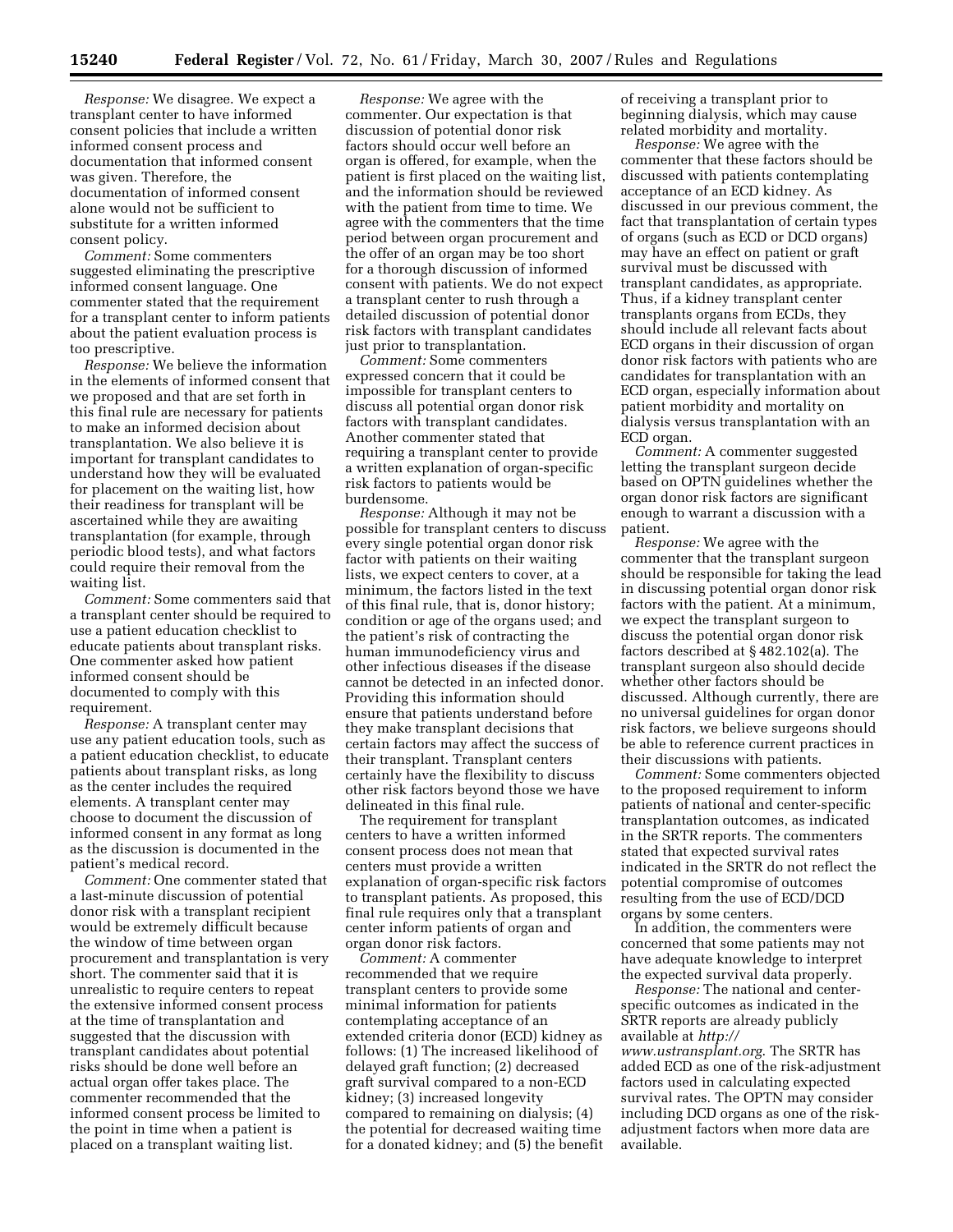Some patients may not be able to fully comprehend the SRTR reports. Nonetheless, we expect a transplant center to provide guidance to patients and families in finding and interpreting the SRTR reports in relation to the center's own patient outcomes. At a minimum, we expect a transplant center to provide prospective transplant recipients, their families, and prospective living donors with information from the most recent SRTR center-specific report, including (but not limited to) the transplant center's observed and expected 1-year patient and graft survival, national 1-year patient and graft survival, and notification about all Medicare outcome requirements not being met by the transplant center.

*Comment:* Many commenters supported establishing requirements for an informed consent process for living donors. Some commenters noted that informed consent for living donors protects the donor and reduces legal liability for the transplant team. Many commenters said that they specifically supported incorporating the ACOT recommendations into Medicare requirements. In fact, one commenter was concerned that we had not adopted all of ACOT's initial recommendations related to living donation.

*Response:* We agree that protections for living donors are essential. Therefore, as proposed, we are adopting the ACOT recommendations that address the health and safety of living donors.

Although we have not adopted the ACOT recommendations for living donors in this final rule in their entirety, because some of them fall outside the purview of this rule, we recommend that transplant centers that perform living donor transplants consider them when developing informed consent policies for living donors.

*Comment:* A commenter stated that there is no compelling reason why the proposed informed consent process for living donors should go beyond the OPTN requirements.

*Response:* Currently, the OPTN Living Donor Committee workgroup has identified living donor safety promotion as a major focus of the OPTN. However, standardized OPTN informed consent language for living donors has yet to be developed. In light of the fact that living donation is becoming more common, there is an increasing need to protect the health and safety of living donors. Further, as we have stated in our responses to previous comments including these requirements in regulations provides us with the authority for oversight and enforcement.

*Comment:* A commenter stated that the requirement for transplant centers to model the ACOT recommendations for informed consent for living liver donors is overbearing and noted that it should not apply to living kidney donors as living kidney donation is a more simplified procedure requiring fewer informed consent details.

*Response:* We did not propose requiring hospitals to adopt the ACOT recommendations for informed consent for living liver or kidney donors. We cited the documents in the preamble to the proposed rule only to provide guidance for transplant centers developing informed consent polices for living donors. However, all living donors deserve the same level of protection. Although individuals contemplating living donation of different organ types may need different information, all living donors should be provided with sufficient information on which to make a fully informed decision.

*Comment:* A commenter requested clarification on the requirement for documentation of informed consent for living donors, and the commenter asked if separate informed consent forms are needed for living donors.

*Response:* A transplant center may choose to document the discussion of informed consent with living donors in any manner it chooses. The center may document every discussion in detail or use a checklist or any other tool of its choice to indicate that all the core components were covered. We expect that transplant centers will use different informed consent forms for living donors since the informed consent components are slightly different than for transplant recipients.

*Comment:* A commenter noted that the presentation of the elements of informed consent to potential recipients and living donors should be easy to understand and consistent with each patient's native language and educational level. The commenter said that adequate time should be given to donors to make a donation decision that is free from coercion and noted that New York State law gives living donors 2 weeks to make a decision.

*Response:* We agree with the commenter's observations. Nevertheless, we have not specified requirements in this final rule for educational level or language for informed consent documents, nor have we specified a standard period of time prospective living donors be given to make a donation decision. We have avoided such prescriptive requirements throughout this final rule to provide transplant centers with the maximum

flexibility to implement the rule's requirements according to their needs and the needs of their patient populations. Although we have not incorporated the commenter's suggestions into this final rule, we would urge transplant centers to consider the suggestions as they develop their informed consent process.

*Comment:* Some commenters supported the concept of informing living donors of short and long-term risks but suggested eliminating the requirement because providing this information would require the availability of a living donor registry that tracks these risks. A commenter recommended that the Secretary pursue action to establish a living donor registry.

*Response:* Currently, there is no official living donor registry. However, collection of living donor outcome metrics by the OPTN is ongoing, and the follow-up data period for live donors has been extended from 1 year to 2 years post-transplant. The OPTN is reevaluating living donor follow-up forms, developing strategies to improve their completeness, and considering the development of a living donor registry. Once data for national and transplant center-specific outcomes for living donors are readily available to transplant centers, centers must begin providing the data to living donors to assist them in making a decision whether to donate. In the interim, each center must provide whatever data are available on its own living donor outcomes to prospective living donors. Should national living donor data become available in the future, transplant centers must provide this information to prospective living donors. Thus, we have added language at § 482.102(b)(6) that specifies living donors must be informed about national and center-specific outcomes for living donors, as data are available.

#### *Notification to Patients*

Note that we have removed the phrase ''that meets the hospital's credentialing policies'' from the end of the sentence ''whether or not the center has a mechanism to provide an alternate transplant surgeon or transplant physician that meets the hospital's credentialing policies'' in  $\S 482.102(c)(1)(ii)$  of the proposed rule. A hospital where a transplant center is located should have a process for credentialing of its staff as required by § 482.22. Therefore, a requirement for an alternate transplant surgeon or transplant physician ''that meets the hospital's credentialing policies'' is unnecessary.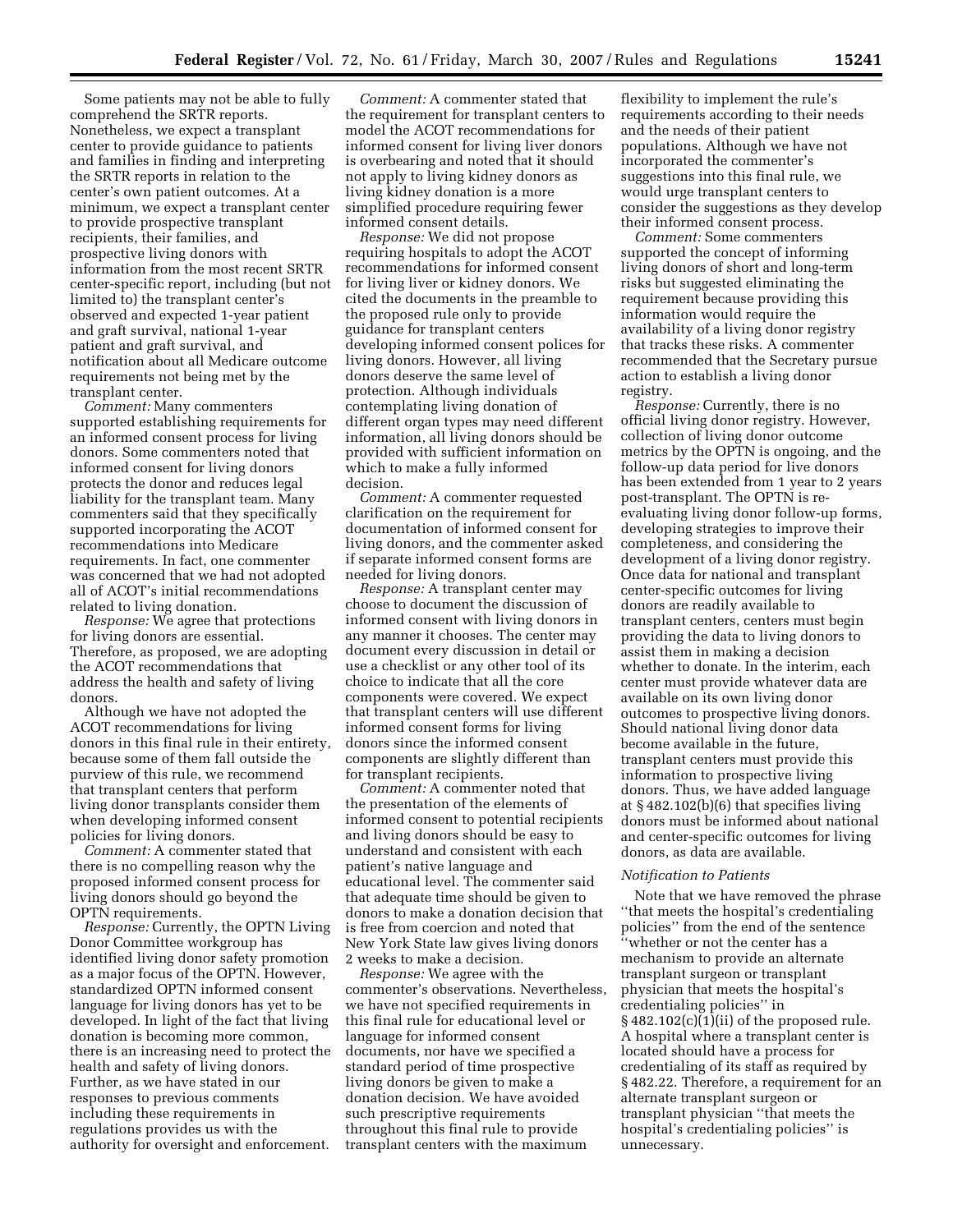*Comment:* Some commenters supported the requirement for a transplant center to notify patients of information that could impact the patients' ability to receive an organ. Such information would include informing patients of the possibility that a center's sole transplant team might be unavailable when an organ becomes available and whether the center has a mechanism to provide an alternate transplant surgeon or transplant physician. However, other commenters said that the requirement would be burdensome. They stated that a requirement to notify patients about short-term absences (for example, sickness, vacation, and conferences) would be unrealistic. The commenters suggested that a requirement to notify waiting list patients of the unavailability of the transplant surgeon or physician for more than 30 days would be realistic.

*Response:* We did not propose nor do we require in this final rule that transplant centers notify waiting list patients about specific absences as they occur. Instead, we are requiring a transplant center served by a single transplant surgeon or physician to inform each waiting list patient of the possibility that the center's transplant surgeon(s) or physician(s) may not be available at the time an organ becomes available. We also require a transplant center to tell each waiting list patient whether the center has a mechanism to provide an alternate transplant surgeon or physician.

*Comment:* A commenter suggested that in the context of termination under  $§$  482.102(c)(2), which requires a transplant center whose Medicare approval is terminated to inform waiting list patients at least 30 days prior to the termination, we should modify the 30 day requirement by adding ''and following the exhaustion of all appeals provided pursuant to [part]  $498 \times 10^{-10}$  \* \*.''

*Response:* The general provisions under 42 CFR part 498 provide for an administrative judicial review of administrative determinations, for providers facing termination of Medicare approval. Thus, if a transplant center appeals a termination of Medicare approval under 42 CFR, part 498, the termination will not occur until the appeals process, if any, is completed. Therefore, there is no need to incorporate the commenter's suggested language.

*Comment:* A commenter stated that the proposed rule does not address how care would be provided for patients on the waiting list of a transplant center whose Medicare approval was terminated.

*Response:* We disagree. Sections 482.102(c)(2)(i) and (ii) of both the proposed rule and this final rule provide that at least 30 days before a center's Medicare approval is terminated, whether voluntarily or involuntarily, the center must inform patients on the center's waiting list. The transplant center also must provide assistance to waiting list patients who choose to transfer to the waiting list of another Medicare-approved transplant center without loss of time accrued on the waiting list. Further, the transplant center must inform Medicare beneficiaries on the center's waiting list that Medicare will no longer pay for transplants performed at the center after the effective date of the center's loss of Medicare approval.

This final rule adds a requirement at § 482.102(c)(3) for patient notification if a transplant center voluntarily inactivates. We require that as soon as possible, prior to a transplant center's inactivation, the center must inform patients on the center's waiting list and, as directed by the Secretary, provide assistance to waiting list patients who choose to transfer to the waiting list of another Medicare-approved transplant center without loss of time accrued on the waiting list. As we stated earlier, we intend to monitor transplant center inactivity closely.

## *Condition of Participation: Additional Requirements for Kidney Transplant Centers (Proposed § 482.104)*

We proposed to delete some sections from part 405, subpart U and move some of the sections in subpart U to this final rule.

We proposed that kidney transplant centers be required to furnish: (a) Transplantation and other medical and surgical specialty services required for the care of ESRD patients; and (b) inpatient dialysis services, directly or under arrangement. We proposed that such kidney dialysis centers or units must meet the conditions for coverage of suppliers of ESRD services contained in part 405, subpart U.

We proposed that kidney transplant centers would be required to cooperate with the ESRD Network designated for its geographic area in fulfilling the terms of the network's current statement of work.

Following are summaries of the comments we received and our responses. Note that based on public comments summarized earlier in this preamble, we have added a requirement at § 482.104(a) that a kidney transplant center must have written policies and procedures for ongoing communication

with dialysis patients' local dialysis facilities.

*Comment:* A commenter requested clarification about the extent to which a dialysis facility providing acute services to transplant recipients must meet the requirements of a chronic dialysis facility under the ESRD rule. Another commenter suggested deleting the proposed requirement for transplant centers that furnish inpatient dialysis services to meet the conditions for coverage for suppliers of ESRD Services contained in part 405 Subpart U. A commenter recommended that we add a new condition of participation for inpatient dialysis units to provide regulatory guidance for providers of inpatient dialysis services in acute care settings.

*Response:* Based on these comments and further analysis of our proposal, we have concluded that it is unnecessary to require transplant centers that provide inpatient dialysis services to kidney transplant patients to comply with the Conditions for Coverage for Suppliers of ESRD Services in part 405 subpart U. Kidney transplant centers are located inside hospitals that must comply with the Medicare hospital CoPs, which include quality standards that apply to all services provided by hospitals. Since inpatient dialysis services furnished either directly by kidney transplant centers or under arrangement are subject to the requirements in the hospital CoPs, we see no need to regulate inpatient dialysis services separately.

Therefore, we have removed the proposed requirement at § 482.104(b) that inpatient kidney dialysis centers or units must meet the Conditions for Coverage, part 405, subpart U for suppliers of ESRD services. We have retained in this final rule only the requirement that kidney transplant centers must furnish inpatient dialysis services directly or under arrangement. However, a kidney transplant center that furnishes outpatient dialysis services directly or under arrangement in dialysis centers or units is required to meet the Conditions for Coverage for Suppliers of ESRD Services contained in part 405, subpart U.

*Comment:* A commenter suggested requiring transplant centers performing pediatric kidney transplants to provide inpatient pediatric dialysis services with appropriate pediatric equipment and nursing expertise.

*Response:* We expect both pediatric and adult transplant centers to provide staffing, equipment, and other resources appropriate to the needs of their specific patient population. Since providing inpatient dialysis services to pediatric patients may require specialized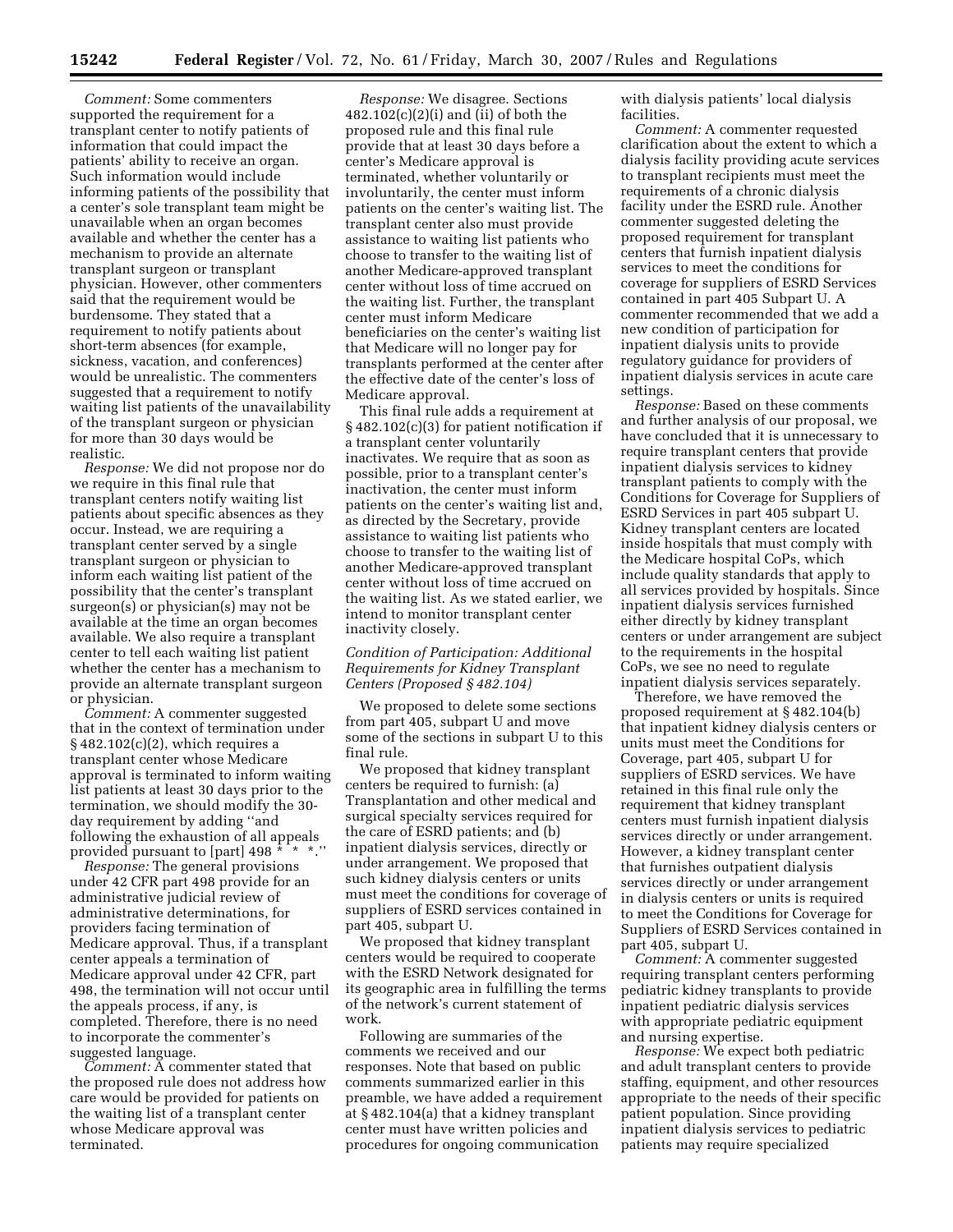pediatric equipment and specific pediatric nursing expertise, we believe transplant centers should have the flexibility to determine how they will provide these services. We have made no changes in this final rule based on this comment.

*Comment:* A few commenters supported the requirement for kidney transplant centers to remain associated with the ESRD Network. However, one commenter stated that the proposed requirement for participation in network activities is duplicative of 42 CFR part 405, subpart U and requested clarification.

*Response:* Existing §§ 405.2110 through 405.2112 contain provisions that relate to the designation and functions of the ESRD networks. These provisions focus primarily on the role and responsibilities of the ESRD networks. Although we do not believe the role and responsibilities of the networks need to be included in this final rule, we believe that kidney transplant centers must continue to share information and collaborate with the networks. Thus, under § 482.104(c), we are finalizing our proposal that kidney transplant centers must cooperate with the ESRD network designated for their geographical area in fulfilling the terms of the network's current statement of work.

#### *Deeming Authority (§ 488.6)*

Under § 1865 of the Act and § 488.5 of the regulations, hospitals that are accredited by the Joint Commission on Accreditation of Healthcare Organizations (JCAHO) or the American Osteopathic Association (AOA) are not routinely surveyed by the State survey agencies for compliance with the CoPs. Instead, they are deemed to meet the requirements based on either their JCAHO or AOA accreditation. In order to receive this deemed status, hospitals as well as other providers and suppliers, which are accredited by JCAHO, AOA, or other national accreditation programs with deeming authority under § 488.6 of the regulations (see part 488, Survey and Certification Procedures), must meet requirements that are at least as stringent as the Medicare CoPs. Therefore, an accreditation organization could apply for and receive approval of deeming authority for the transplant center CoPs if the accreditation organization demonstrates that its requirements for transplant centers are at least as stringent as those in this final rule. In this final rule, we are amending § 488.6, as described at 42 CFR part 488, subpart A, to include transplant centers, except for kidney transplant centers, among those providers and suppliers

that are eligible to receive deemed status based on such an accreditation. A transplant center can choose to meet the requirements through the accreditation process or through a State survey. As a designee of CMS, an accrediting organization or a State survey agency must survey each transplant center's compliance with the clinical experience, outcome, data submission, and process requirements. In either case, the special procedures for transplant centers, as described under § 488.61, will ultimately guide the survey process.

## *Special Procedures for Approval and Re-Approval of Organ Transplant Centers (Proposed § 488.61)*

We proposed utilizing the survey, certification, and enforcement procedures described at 42 CFR part 488, subpart A, including the periodic review of compliance and approval contained in § 488.20. We would retain § 488.60 to apply exclusively to ESRD facilities. Following are summaries of the comments we received and our responses.

### (a) Initial Approval Procedures

We proposed that a transplant center would be permitted to submit a letter of request to us for Medicare approval at any time. We proposed that the letter, signed by a person authorized to represent the center, would have to include the hospital's Medicare provider I.D. number, name(s) of the designated primary transplant surgeon and primary physician, and a statement from the OPTN that the center had complied with all data submission requirements.

We proposed that we or our designee would determine a transplant center's compliance with the data submission and outcome requirements proposed at § 482.80(b) and (c). We or our designee would review the 1-year patient and graft survival data contained in the SRTR's most recent center-specific reports.

We proposed that, if both of the conditions in § 482.80(b)(4) applied, the center could ask the SRTR to prepare a customized report of the center's 1 month patient and graft survival data for the previous 1-year period. We or our designee would determine compliance with the outcome requirements contained at § 482.80(b) using the data contained in these customized reports.

We proposed that if we or our designee determined that a transplant center met the data submission and outcome requirements of § 482.80, we or our designee would conduct a survey and review the center's compliance with the conditions of participation contained at § 482.68 through § 482.76 and § 482.90 through § 482.104, using the procedures described at 42 CFR part 488, subpart A.

We proposed that if a transplant center seeking Medicare approval was found to be in compliance with all conditions of participation at § 482.68 through § 482.104, except for § 482.82 (Re-approval requirements), we would notify the transplant center in writing of the effective date of its Medicare approval or notify the transplant center in writing if it were not approved. We proposed that we would grant initial approval to a transplant center for 3 years.

### (b) Re-Approval Procedures

We proposed that once Medicareapproved, a transplant center would have to be in compliance with all conditions of participation for transplant centers at § 482.68 through § 482.104, except for § 482.80 (Initial approval requirements) throughout the 3-year approval period.

We proposed that at least 180 days before the end of the 3-year approval period, we or our designee would review the transplant center's data in making re-approval determinations.

We proposed that: (1) To determine compliance with the data submission requirements at § 482.82(a), we or our designee would request data submission data from the OPTN for the previous 3 calendar years; and (2) to determine compliance with the outcome requirements at § 482.82(c), we or our designee would review the data contained in the most recent SRTR center-specific reports.

We proposed that if we or our designee determined that a transplant center met the data submission and outcome requirements at § 482.82, the transplant center would be re-approved for 3 years.

We proposed that if we or our designee determined that a transplant center failed to meet the data submission or outcome requirements contained at § 482.82, the transplant center would be surveyed for compliance with § 482.68 through § 482.76 and § 482.90 through § 482.104, using the procedures described at 42 CFR part 488, subpart A.

We proposed that we or our designee would notify the transplant center in writing if it were re-approved or if its approval were being revoked. If reapproved, we or our designee would notify the transplant center of the effective date of the re-approval.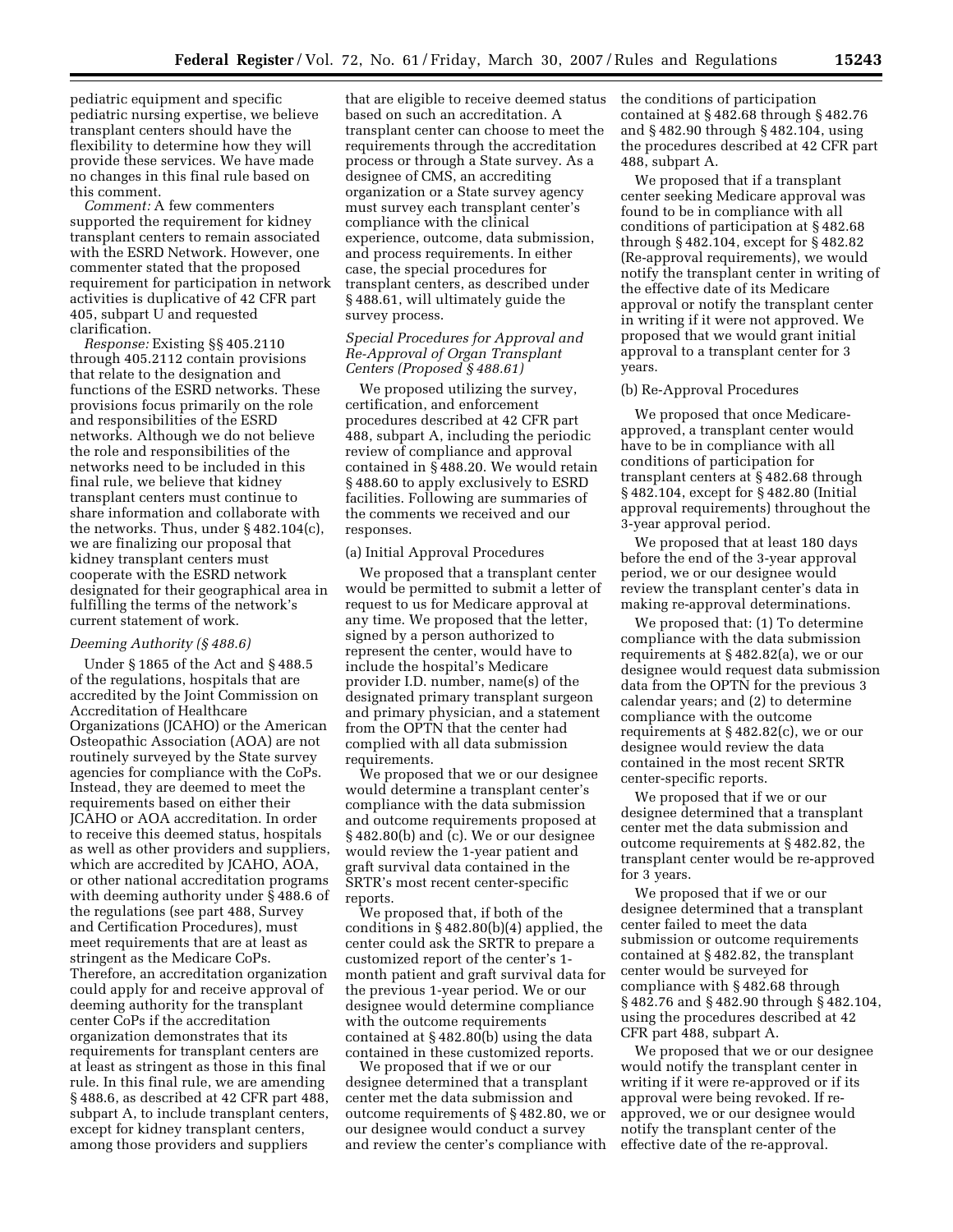#### (c) Loss of Medicare Approval

We proposed that centers that lost their Medicare approval would be permitted to seek re-entry into the program at any time, using the procedures described at § 488.61(a). We proposed that a center that lost its Medicare approval would be required to be in compliance with §§ 482.68 through 482.104, except for § 482.82 (Re-approval procedures), at the time of the request for Medicare approval. We proposed that a center seeking to reenter the Medicare program would be required to submit a report documenting any changes or corrective actions the center took as a result of the loss of its Medicare approval status.

We proposed that transplant centers with current Medicare approval would be permitted to continue to provide transplant services until we notified them whether they were approved under the new CoPs for transplant centers. For clarity we are adding the words ''OPTN Data Report'' to the regulation text for this section to describe the source of the data we will review to determine compliance with the clinical experience requirements. Following are summaries of the comments we received and our responses.

## *Initial Approval Procedures for New Transplant Centers*

*Comment:* Some commenters disagreed with the proposed process for initial approval of transplant centers, specifically, that if a center did not meet the data submission and/or outcome requirements, the center would not be considered for approval. Some commenters stated that data submission and outcome measures should be used only as indicators and not as pass/fail tests to approve centers. Other commenters suggested that the initial approval procedures should be similar to the proposed re-approval procedures, so that centers failing to meet the data and outcome requirements would not be denied Medicare approval automatically but would be surveyed to determine whether they should be approved.

*Response:* In view of the public comments, as well as the potential disruption for Medicare beneficiaries if a large number of currently approved centers are denied initial approval under the requirements of this final rule, we will not deny initial approval to a transplant center automatically as we proposed at § 488.61, if it fails to meet the data, clinical experience, or outcome requirements at § 482.80. Instead, we will take a flexible approach to our initial approval of transplant

centers, as described at § 488.61 in this final rule. For the initial approval process, we will conduct a follow-up survey in all instances at currently Medicare-approved transplant centers if the center has not met the clinical experience and/or outcome requirements. We will exercise our discretion for new applications to the Medicare program. CMS will prioritize the scheduling of follow-up surveys based on the center's volume and outcome measurements and the program's history. CMS will survey these centers for the remaining conditions of participation and develop plans of correction for any condition or standard that is not met. If a center has ''failed'' the outcome measures, we will expect the plans of correction to include steps to improve these outcomes within a reasonable time frame (for example, by the next release of outcomes in the center-specific report).

Thus, under this final rule at 488.61(a)(3), if we determine that a transplant center, including a kidney transplant center, applying for initial approval has not met the data submission, clinical experience, or outcome requirements, we may deny the request for approval or we may review the center's compliance with the conditions of participation at § 482.72 through § 482.76 and § 482.90 through § 482.104, using the procedures described at 42 CFR part 488, subpart A, to determine whether the center's request should be approved. Our review may include a survey of the transplant center. We will notify the transplant center in writing whether its request has been approved and, if approved, the effective date of its approval.

However, we will not grant initial approval unless: (1) The center has met or has come very close to meeting the data, clinical experience, and outcome requirements; and (2) the center is in compliance with all other conditions of participation. In the initial approval process, we will give the center an opportunity to correct any areas that do not meet the Conditions of Participation in a reasonable time period through a Plan of Correction that is developed by the Center, and approved and monitored by CMS.

Following are examples of situations in which a transplant center applying for initial approval fails to meet the data submission, clinical experience, or outcome requirements and, for each example, an explanation of why we would or would not approve the center.

*Example 1:* A large heart transplant center that is currently Medicare approved under the NCDs applies for initial approval under the new CoPs. The center consistently

performs a large number of heart transplants annually and demonstrates superior performance on the outcome requirements. However, the transplant center has not met the data submission requirement by submitting 95 percent of the required data to the OPTN within 90 days of the due date. In fact, in the preceding 12 months, the transplant center submitted less than 90 percent of its transplant data within 90 days of the due date.

Because of the transplant center's extensive clinical experience and superior outcomes, we perform a review of the center and determine that the center meets all conditions of participation other than the standard for data submission. The transplant center submits a plan of correction to us, demonstrating how it plans to come into compliance with the data submission requirement by hiring additional staff to collect transplant data and report it to the OPTN. We review and accept the plan of correction and approve the center.

*Example 2:* A small, currently-approved liver transplant center applies for initial approval under the new CoPs. The center is the only liver center in a large western state that is primarily rural. The center meets the data submission requirement and its outcomes are acceptable. However, the center performed only 7 transplants in the preceding 12 months. Because the transplant center meets the data submission and outcome requirements and because it is the only liver transplant center in a largely rural state, we perform a review of the center and determine that it meets all the standards other than the clinical experience requirement. The center submits a plan of correction, detailing how it will attempt to meet the clinical experience requirement in the future (for example, by accepting more extended criteria organs for its patients). We accept the plan of correction and approve the center.

*Example 3:* A small kidney center that is currently approved under the ESRD CfCs applies for approval under the new CoPs. The kidney center meets the data submission requirement. The center performed 2 of the 10 transplants in the preceding 12 months and its outcomes are slightly below what is required under the CoPs. Although the center failed to meet both the clinical experience and the outcome requirements, we will review the transplant center's compliance with the other conditions of participation before making a decision on its request for approval. However, it is unlikely that we will grant approval under such conditions.

*Example 4:* A lung center located in a large city in the northeastern United States applies for Medicare approval under the requirements in the final rule. The lung center is currently Medicare approved. The center meets the data submission and clinical experience requirements. However, the center's 1-year observed patient and 1-year observed graft survival has been considerably below its expected 1-year expected patient and 1-year expected graft survival for the entire 2.5 year cohort. The center's outcomes show no sign of trending upward. We deny the center's request for approval. The center is free to re-apply at any time.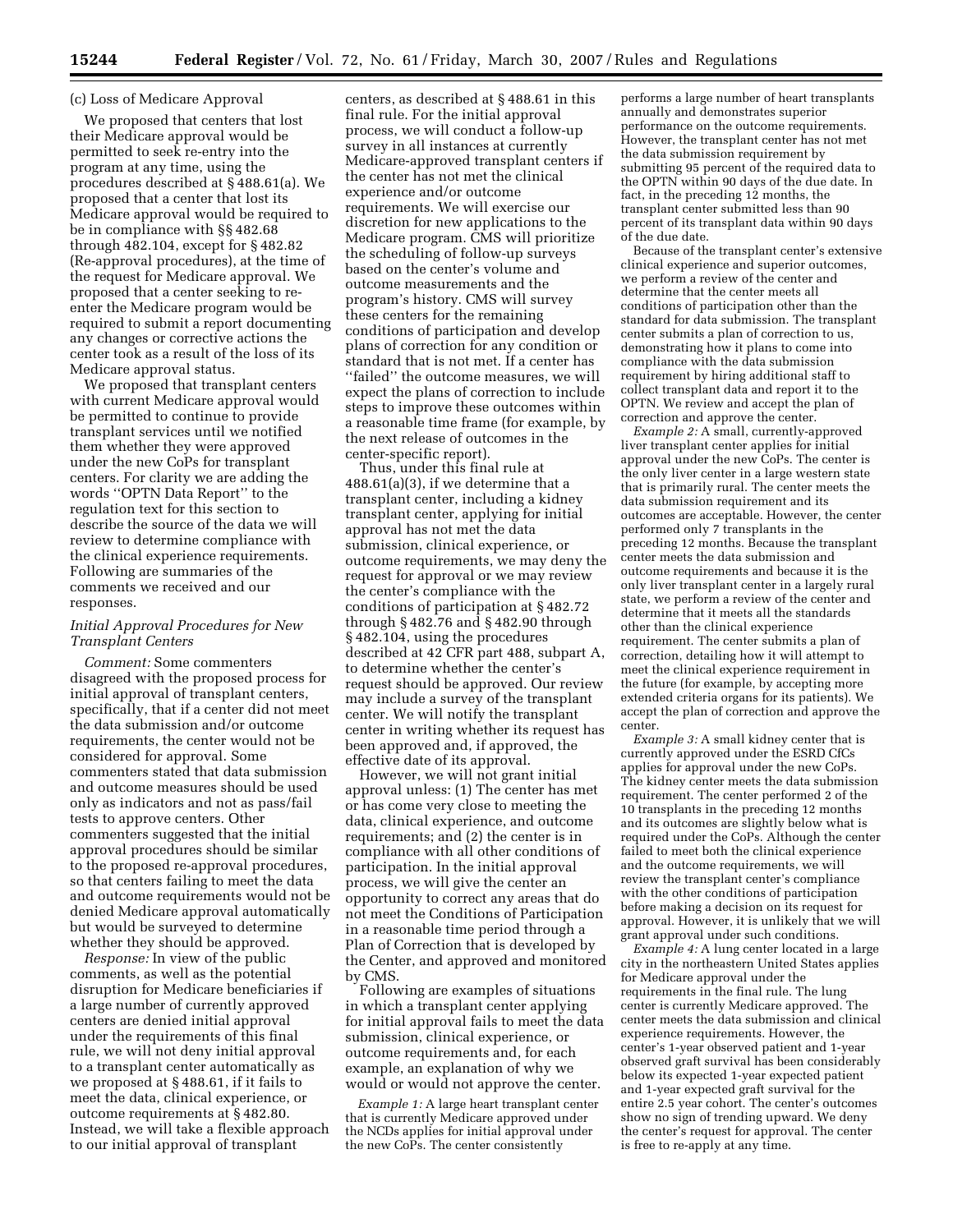In summary, the flexibility of the initial approval process in this final rule will permit us to survey and possibly approve transplant centers that fail to meet the data submission, clinical experience, or outcome requirements when there are mitigating circumstances or when a transplant center's reported outcomes do not reflect the general high quality of its transplantation services. Based on the comments we received, § 488.61(a)(3) has been revised to read ''If CMS determines that a transplant center has not met the data submission, clinical experience, and outcome requirements, CMS may deny the request for approval or may review the center's compliance with the conditions of participation at § 482.72 through § 482.76 and § 482.90 through § 482.104, using the procedures described at 42 CFR part 488, subpart A, to determine whether the center's request will be approved. CMS will notify the transplant center in writing whether it is approved and, if approved, the effective date of its approval.''

## *Initial Approval Procedures For Centers With Current Medicare Approval*

*Comment:* Commenters objected to the proposed requirement that all transplant centers with current Medicare approval must apply for initial approval under the CoPs.

*Response:* We do not believe it would be in the best interests of Medicare beneficiaries awaiting organ transplants to automatically approve centers with current Medicare approval because these centers were approved under NCDs for heart, liver, lung, and intestine centers or the ESRD CfCs for kidney transplant centers, which are different in many aspects from the CoPs in this final rule. For example, there are no outcome requirements for kidney transplant centers in the ESRD CfCs. Further, we know that some extra-renal transplant centers that were approved based on NCD criteria no longer meet those criteria. Therefore, automatically approving centers with current Medicare approval has the potential to permit a number of poor or marginal performers to continue to participate in Medicare. Based on these considerations, prior to approving currently approved transplant centers under our new requirements, we must first verify that they meet the CoPs in this final rule. The requirement for all currently-approved transplant centers to re-apply for initial approval under these new standards is consistent with our goals to increase transparency in the approval process and strengthen our oversight authority.

We expect all transplant centers, including kidney transplant centers, that are Medicare approved as of the effective date of this final rule that wish to continue to provide services to Medicare beneficiaries to be in compliance with the CoPs at §§ 482.72 through 482.104, as of the effective date of this final rule. Such transplant centers have 180 days from the effective date of this final rule to submit a request for Medicare approval under the CoPs at §§ 482.72 through 482.104, using the process described at § 488.61(b).

CMS will consider mitigating factors, including (but not limited to) the following in considering approval of a transplant center that does not meet the conditions of participation: the extent to which outcome measures are met or exceeded, availability of Medicareapproved transplant centers in the area, and extenuating circumstances (e.g., natural disaster) that may have a temporary effect on meeting the conditions of participation. In addition, the transplant center must submit to CMS and implement a plan of correction to meet the conditions of participation.

We will determine whether to approve the transplant center using the procedures described in paragraphs § 488.61(a)(2) through (a)(5). Until we make a determination whether to approve the transplant center's request for approval, the transplant center will continue to be approved under the ESRD CfCs (for kidney transplant centers) or the pertinent NCDs (for extra-renal transplant centers), as applicable. The transplant center will continue to be reimbursed for services provided to Medicare beneficiaries.

Once we approve a kidney transplant center under the CoPs, the ESRD CFCs will no longer apply to the transplant center as of the date of its approval. Once we approve an extra-renal transplant center under the conditions of participation, the NCDs will no longer apply to the transplant center as of the date of its approval. (See § 488.61(b).) Until we approve a currently approved transplant center under the CoPs in this final rule, the transplant center must continue to comply with the requirements in the NCDs or the ESRD CFCs, as applicable.

If a transplant center that is Medicare approved as of the effective date of this final rule does not submit a request to us for Medicare approval under the CoPs at §§ 482.72 through 482.104 within 180 days after the effective date of the final rule, or if the transplant center applies timely, but we do not approve the transplant center under the CoPs in this final rule, we will revoke

the transplant center's approval under the CfCs for kidney transplant centers or the NCDs for extra-renal transplant centers, as applicable, and the transplant center will no longer be reimbursed for services provided to Medicare beneficiaries. CMS will notify the transplant center in writing of the effective date of its loss of Medicare approval.

#### *Re-Approval Procedures*

We asked the public and the five peer reviewers to comment on the following re-approval issues: (1) The feasibility and utility of the alternative approach to re-approve transplant centers based on random surveys; (2) methodology for selecting a random sample for surveys; (3) the necessity of surveying all centers every 3 years, regardless of their compliance with data submission and outcome measure requirements; and (4) the appropriateness of making reapproval survey decisions based on OPTN information (that is desk review, on-site audits and action(s) taken since last Medicare approval).

Following are the comments we received and our responses.

(1) The Feasibility and Utility of the Alternative Approach To Re-Approve Transplant Centers Based on Random Surveys

*Comment:* A peer reviewer agreed that a transplant center's compliance with data submission and outcome measure requirements by itself is not sufficient evidence for CMS to grant Medicare reapproval. However, two peer reviewers did not agree with using random surveys to identify transplant programs with deficiencies and stated that random surveys would miss many programs whose performance may warrant a survey. One peer reviewer supported using random surveys to reapprove transplant centers and believed it to be a systematic approach to assess transplant centers. One peer reviewer stated that Medicare's re-approval process should rely on the OPTN's monitoring and oversight process for transplant centers.

Many public commenters also agreed with our concern that a center's compliance with data submission and outcome requirements may not necessarily indicate a center is also in compliance with the process requirements. These commenters supported targeted or random surveys to determine re-approval decisions. However, one commenter said that random surveys for re-approval are unnecessary if a center has demonstrated consistent compliance with the requirements.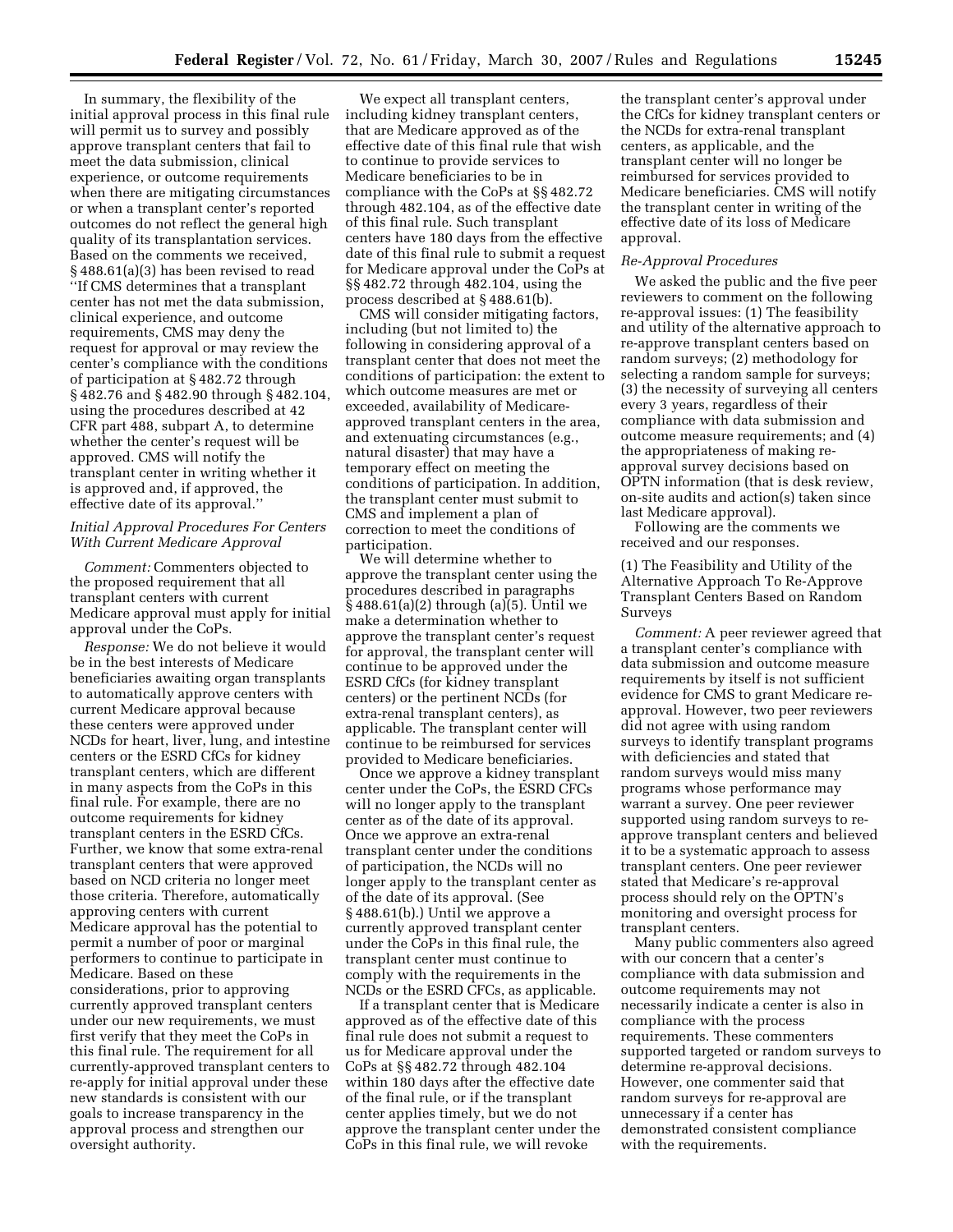*Response:* We recognize that transplant center performance varies greatly and random surveys of centers may not be able to identify all poor performers. After carefully evaluating all the comments and taking into consideration the results of our recent survey of transplant centers, we believe finite resources are best used to survey the poorest performers and centers with significant deficiencies. Therefore, we will not perform random surveys as part of the re-approval process for transplant centers. Instead, we will review centers that do not meet the data submission, clinical experience, and outcome requirements for compliance with the CoPs before making our re-approval decision. The review may include an on-site visit. Under the final rule at  $§$  488.61(c)(2), if we determine that a transplant center has not met the data submission, clinical experience, or outcome requirements at § 482.82, the transplant center will be reviewed for compliance with the conditions of participation at § 482.72 through § 482.76 and § 482.90 through § 482.104, using the procedures described at 42 CFR part 488, subpart A. Under the final rule at § 488.61(c)(3), if we determine that a transplant center has met the data submission, clinical experience, and outcome requirements at § 482.82, we may choose to review the transplant center for compliance with the conditions of participation at § 482.72 through § 482.76 and § 482.90 through § 482.104, using the procedures described at 42 CFR part 488, subpart A.

CMS will consider mitigating factors, including (but not limited to) the following in considering approval of a transplant center that does not meet the conditions of participation: The extent to which outcome measures are met or exceeded, availability of Medicareapproved transplant centers in the area, and extenuating circumstances (e.g., natural disaster) that may have a temporary effect on meeting the conditions of participation. In addition, the transplant center must submit to CMS and implement a plan of correction to meet the conditions of participation.

During the Medicare approval cycle, a transplant center will be reviewed at some point to ensure it is in compliance with the CoPs. The existing complaint investigation process and the use of relevant data, including the OPTN data, are good tools to identify centers with deficiencies.

As stated earlier, the OPTN and CMS oversight have a different focus, and they compliment each other. Therefore, we disagree with the commenter that OPTN oversight can substitute for CMS

oversight. Further, we do not have the statutory authority to delegate regulatory authority to the OPTN to regulate transplant centers. No changes have been made in this final rule based on this comment.

(2) Methodology To Select a Random Sample for Surveys

*Comment:* Most peer reviewers had no comments on this issue. One peer reviewer suggested that 5–10% of small and large organ-specific centers should be selected for random surveys.

*Response:* We thank the peer reviewer for his suggestions. However, as stated in our responses earlier, we are not using random surveys to make reapproval decisions in this final rule. No changes have been made based on this comment.

(3) Whether Centers Should Be Surveyed Once Every 3 Years, Regardless of Their Compliance With Data Submission and Outcome Measure Requirements

*Comment:* A few commenters recommended surveying only centers that fail to comply with data submission and outcome measure requirements every 3 years. A commenter stated that all centers should be surveyed for compliance with the process requirements every 3 years, regardless of whether they are in compliance with data and outcome requirements. The commenter suggested allowing a plan of correction if a center is out of compliance with one or more conditions for coverage. Another commenter recommended that re-approval surveys be conducted only when a center has become an OPTN ''member not in good standing'' and only after exhaustion of all OPTN appeals processes and remedies. A commenter recommended that transplant centers be subject to only one survey every 3 years by either the OPTN or CMS but not both because surveys are burdensome, bureaucratic, and costly.

Two peer reviewers supported routine periodic survey of transplant centers for the purposes of: (1) Validating the timeliness and accuracy of data submission, (2) enhancing transplant centers' self-assessment process, and (3) sharing best practices to improve performance. A peer reviewer recommended surveying only centers that fail to comply with data submission and outcome measure requirements every 3 years. One peer reviewer stated that routine surveys are burdensome for centers that are performing well.

*Response:* We agree with the commenters and peer reviewers that transplant centers' data submission and outcome performance should be reviewed regularly to ensure they are in compliance with all of our requirements, even if they are consistently in compliance with data submission and clinical experience requirements. Nonetheless, we are also mindful of the potential burden on centers that are in compliance with the CoPs. Therefore, we will minimize the burden for transplant centers by conducting targeted re-approval surveys. For example, a center that barely meets the outcome requirements may be surveyed every 3 years, while a center that consistently has superior outcomes may be surveyed less often.

As stated previously, transplant centers will be subject to the same remediation process, including plans of correction, used for nearly all other Medicare providers and suppliers.

Also, we disagree with the commenter's suggestion to use the OPTN membership status of ''not in good standing'' as a trigger for surveys because the OPTN may designate a member as ''not in good standing'' for reasons that have nothing to do with the center's compliance with CMS's regulatory requirements (for example, OPTN organ allocation policies). If a transplant center were to become an OPTN ''member not in good standing,'' we most likely would treat the member's status with the OPTN as a complaint and conduct a survey of the center to determine its compliance with our regulatory requirements. If a Medicare provider is substantially out of compliance with our conditions of participation, we must take independent action promptly to oversee the provider's development and implementation of a plan of correction. We must base our decision whether to review or survey a center on issues that directly relate to the requirements in this final rule. Therefore, no changes have been made based on this comment.

*Comment:* Some commenters supported the re-approval procedures for Medicare-approved transplant centers and the 3-year re-approval cycle. However, some commenters suggested extending the approval cycle to 5 or 6 years.

*Response:* We agree with the commenters that centers should be monitored and re-approved every 3 years. Ongoing evaluation is critical to ensure that after Medicare approval, a center continues to meet Medicare requirements. Frequent, active oversight of transplants centers helps to ensure that Medicare beneficiaries continue to receive high quality transplantation services. We disagree that 5 or 6 years is an appropriate time period for re-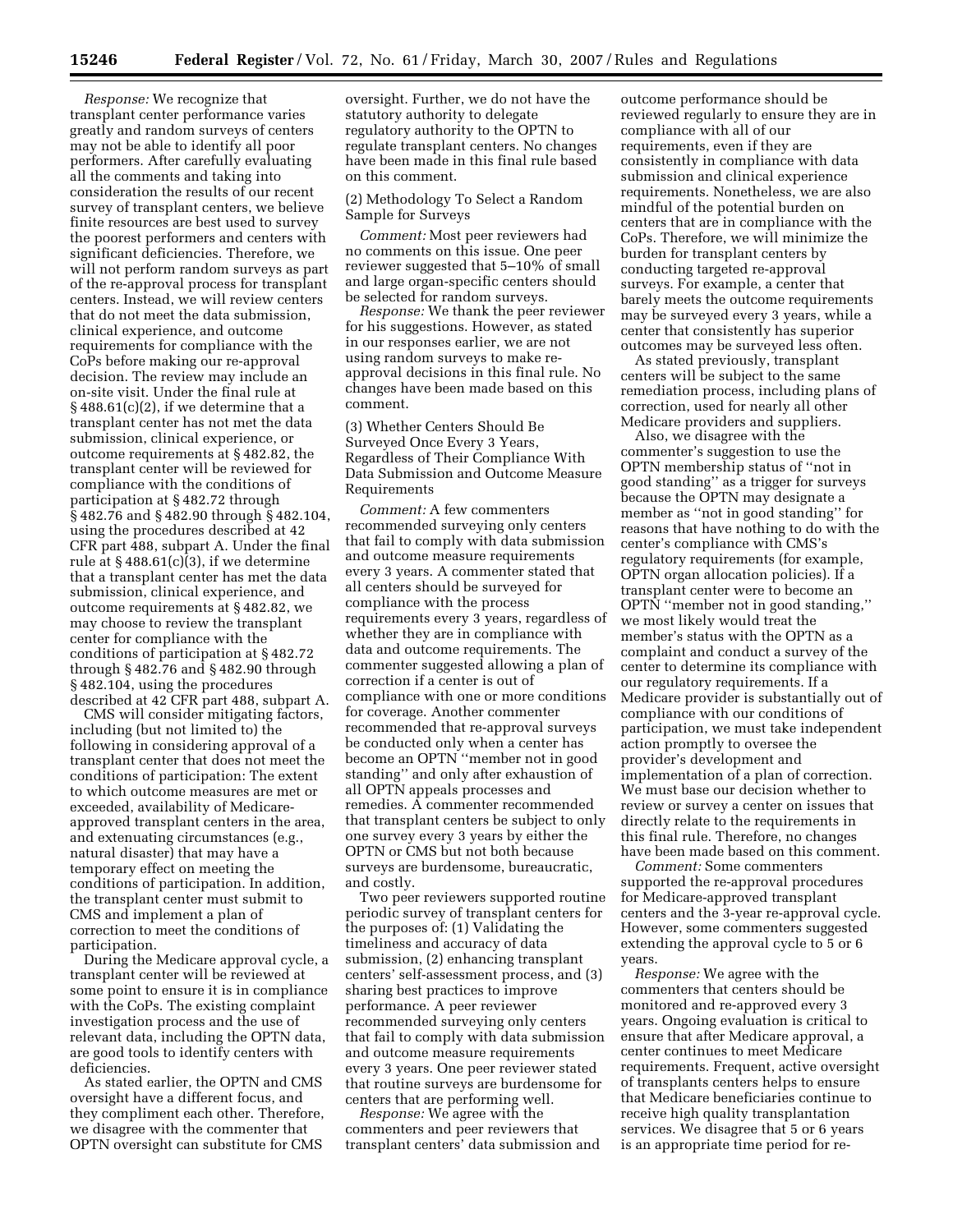approval. Given rapid changes in the field of transplantation, a center's performance may change radically in 5 or 6 years from its initial Medicare approval.

*Comment:* A peer reviewer requested clarification on whether CMS will rely on the OPTN's Membership and Professional Standards Committee's (MPSC) extensive method to flag centers for further review or develop a similar method for this scrutiny.

*Response:* We plan to convene a technical expert panel to develop a similar methodology for targeting transplant centers for survey. However, we expect to minimize burden for transplant centers by conducting targeted re-approval surveys.

*Comment:* A peer reviewer favored a periodic ''self-study'' report by all programs regarding the state of their compliance with process requirements. A robust self-study process could potentially eliminate the need for, or reduce the frequency of, on-site surveys.

*Response:* We welcome the idea of transplant centers performing periodic ''self-study'' to assess their compliance with the process requirements. We urge transplant centers to consider incorporating a robust self-study process to enhance their preparedness for surveys. No changes have been made based on this comment.

(4) Use of OPTN Information To Identify Centers That Need To Be Surveyed

*Comment:* Many commenters agreed that it would be appropriate to make survey decisions based on OPTN information since it is widely accepted by U.S. health care payers. Nonetheless, a peer reviewer cautioned that routine use of OPTN information may alter the generally collegial responses that the OPTN receives from transplant programs. Transplant centers may become less open, less responsive, and more guarded. The peer reviewer said that this possibility should be carefully considered if the OPTN informationbased survey approach is taken. The peer reviewer also recommended that we clearly define the thresholds for passing OPTN information to CMS.

Another peer reviewer was concerned that the sharing of OPTN data with CMS jeopardizes the confidentiality of transplant centers' data submissions to the OPTN under applicable laws and regulations protecting peer review processes employed by the OPTN committees. The reviewer recommended adding language to note that nothing in the final rule changes existing OPTN rules and policies with respect to confidentiality of data

obtained from centers, as part of its oversight and compliance obligations.

*Response:* We agree that the use of OPTN information for survey decisions is appropriate since it is transparent, acceptable to the transplant community, and is publicly available. We will use relevant information such as OPTN data to prioritize survey decisions.

We do not believe the sharing of OPTN data with us jeopardizes the confidentiality of transplant centers' data under applicable laws and regulations because the OPTN final rule at 42 CFR part 121, states in § 121.11(b)(1)(iii) that the OPTN and the SRTR, as appropriate, shall provide to the Secretary any data that the Secretary requests. Because of the language in part 121, we do not see a need to add clarifying language with respect to confidentiality of data obtained from centers. We expect the OPTN/MPSC to continue its review process to flag centers for further review and we expect that centers will continue to maintain their collegial relationships with the OPTN.

*Comment:* A public commenter asked whether CMS or some other agency or organization will monitor transplant center's compliance with the outcome requirements. One commenter recommended that CMS consult with the OPTN.

A peer reviewer stated that we need to delineate the methodology we will use to survey transplant centers, identify the designated organization that will perform the surveys, and provide assurance that the organization has the experience and expertise to perform transplant center surveys.

*Response:* Although we have not yet determined which entity will monitor extra-renal transplant centers, we will inform them as soon as possible. Kidney transplant centers will not be monitored by any of the national accrediting bodies. Pursuant to sections 1865(b)(1) and 1881(b) of the Act, kidney transplant centers cannot be deemed by a national accreditation body to meet the Medicare conditions of participation. If a national accrediting organization applies for deeming authority for any of the extra-renal transplant centers, we will assess its expertise and review its application. If an accrediting organization is approved for deeming authority the transplant centers will be routinely reviewed (which could include surveys) by the accrediting organization. We will continue to have oversight responsibility for complaint surveys and validation surveys and will work closely with the accrediting organization on an ongoing basis. Most transplant centers

are located in accredited hospitals and surveys of the transplant center may be combined with the routine survey of the hospital which may allow for a more efficient review since some of the transplant center documentation and records will be combined with the hospital records. We will include information about how transplant center surveys will be performed in the Interpretive Guidelines that we will develop following publication of the final rule. Under this final rule, we will monitor transplant center compliance with the clinical experience and outcome requirements. We will continue to work with the OPTN through HRSA on transplant center issues.

## *Accreditation, Corrective Actions, Appeal Process and Loss of Medicare Approval*

We requested comments on whether transplant centers should be regarded as providers or as suppliers for the purpose of appealing adverse approval and reapproval decisions.

*Comment:* A commenter suggested that transplant centers should be identified as a provider in the regulations for accreditation and appeals purposes. One commenter suggested that the part 498 appeals process is an appropriate mechanism for transplant center appeals. Another commenter requested that we state clearly that the denial of initial approval and re-approval is a determination that triggers appeal rights under part 498.

*Response:* We agree with the commenter that transplant centers should have provider status for accreditation and appeals purposes because transplant centers are located within hospitals, which are considered providers under the Medicare program. Therefore, we have added transplant centers to the list of providers in 42 CFR 498.2 that have the right to appeal decisions that affect their participation in the Medicare program. Additionally, we have added transplant centers to the list of providers and suppliers in 42 CFR 488.6 that can receive deemed status through an accrediting organization. Transplant centers that apply for and are denied Medicare approval, as well as Medicare-approved transplant centers that are terminated from the Medicare program may appeal these decisions under part 498.

*Comment:* A few commenters recommended that a center should be allowed to continue Medicare participation pending exhaustion of any appeals, provided that its treatment of Medicare beneficiaries does not jeopardize their health and safety.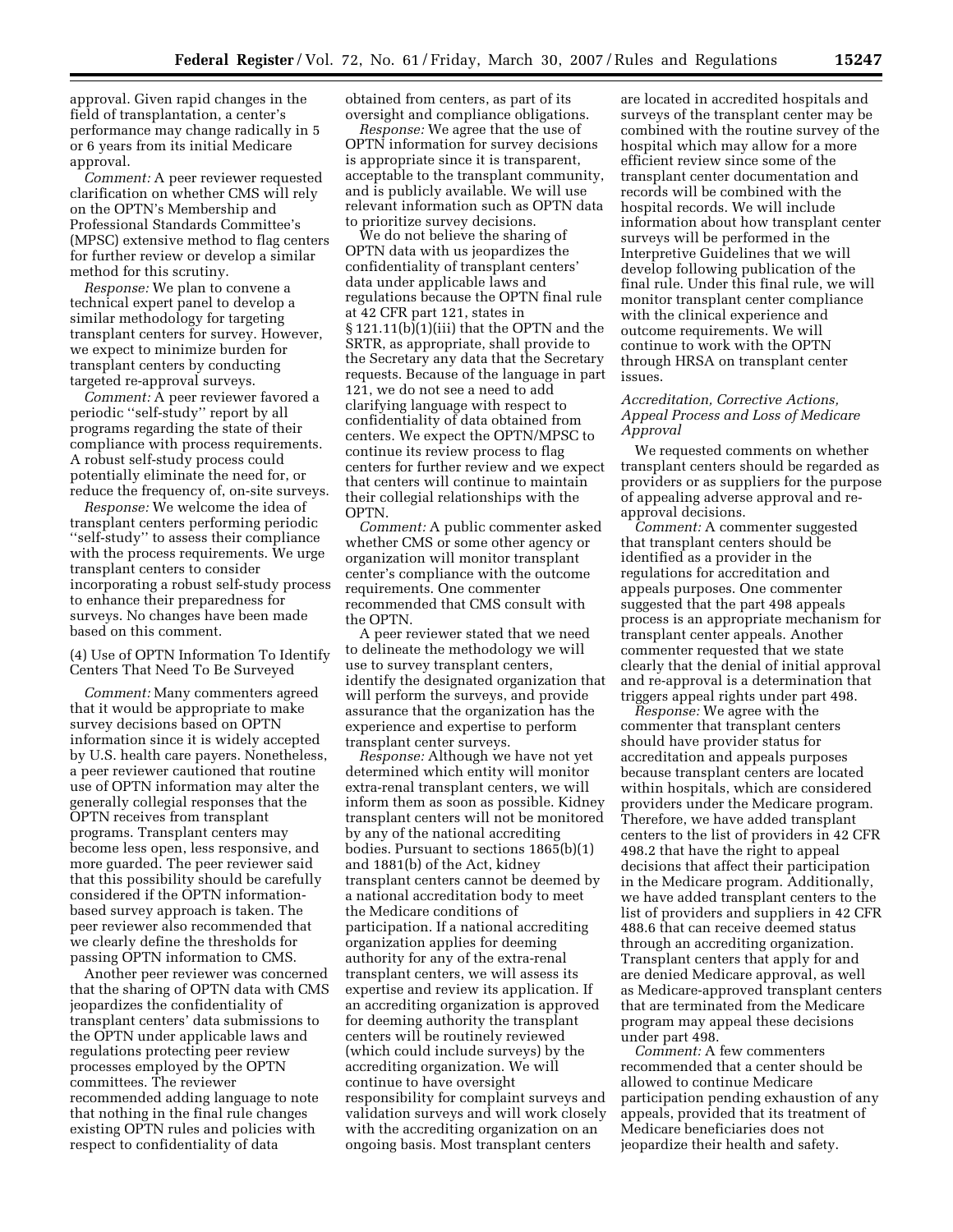*Response:* In most cases, Medicare providers and suppliers are permitted to continue to participate in Medicare while an appeal is pending, unless the deficiency is such that the health and safety of patients is in immediate jeopardy.

*Comment:* Many commenters asked us to clarify whether transplant centers that do not meet the data and outcome requirements in the initial approval and re-approval process will have an opportunity for corrective action. A commenter suggested that we should provide a process of remediation and corrective actions for centers that fail to comply with the data submission and outcome requirements that is like the process for hospitals that face termination from the Medicare program. A commenter recommended 180 days for centers to submit acceptable plans of correction and correct deficiencies through the use of an acceptable QAPI program. Another commenter stated that we should consult with the OPTN before denying re-approval of Medicareapproved centers. A commenter suggested that we should review a center for potential termination of Medicare approval only when the Secretary has been notified of an OPTN decision to take adverse action against the center. A commenter recommended that we adopt the OPTN remediation process for centers failing to meet outcome requirements.

*Response:* Once approved under the requirements of this final rule, transplant centers will be subject to the same remediation process used for nearly all other Medicare providers and suppliers. Under the process for reapproval, a transplant center found to be out of compliance with one or more CoPs, including the CoP for data submission, clinical experience, and outcome requirements, will have an opportunity to come back into compliance once it has submitted an acceptable plan of correction. Generally, the transplant center will be permitted to continue to provide services to Medicare beneficiaries while we monitor implementation of the plan of correction. We also will use this process if we find, during a complaint investigation, that a transplant center is out of compliance with one or more conditions of participation. We do not have a remediation or corrective action process for entities that apply for initial Medicare certification or approval under this final rule and fail to meet the requirements. However, a transplant center that is not approved may re-apply for initial approval at any time.

We will include additional details about the processes for initial approval

and re-approval, plans of correction, and other matters related to survey and certification of transplant centers in Interpretive Guidelines for surveyors and manual instructions that will be published following the effective date of this final rule.

#### **III. Provisions of the Final Rule**

In the final rule, we are adopting the provisions as set forth in the February 4, 2005 proposed rule with the following revisions:

Amend § 482.70, ''Definitions,'' by— • Revising the term ''adverse event.'' The proposed definition listed two examples of adverse events related to living donors: ''living donor death due to mismanagement of the donor'' and ''avoidable loss of a healthy living donor.'' We have replaced these two examples with ''serious medical complications or death caused by living donation'' to clarify that the death or serious medical complications due to living donation of any living donor should be investigated as an adverse event. The proposed definition also listed another example of an adverse event as ''transplantation of organs of mismatched blood types due to failure to validate the donor and recipient's vital information.'' We have revised this example to now read ''unintentional transplantation of organs of mismatched blood types'' in order to further clarify this term.

• Removing the term "intestinal" wherever it appears, when referring to such transplants and transplant centers, and adding in its place the term ''intestine.''

Amend § 482.72, ''Condition of participation: OPTN membership,'' by—

• Revising the beginning of the last sentence in the condition statement by changing it from ''No transplant hospital \* \* \*" to "No hospital that provides transplantation services \* \*

Amend § 482.74, ''Condition of participation: Notification to CMS,'' by—

• Redesignating the proposed introductory text as paragraph (a) and proposed paragraphs (a) and (b) as paragraphs (a)(1) and (a)(2) respectively.

• Revising the newly redesignated paragraph (a) to read ''A transplant center must notify CMS immediately of any significant changes related to the center's transplant program or changes that could affect its compliance with the conditions of participation. Instances in which CMS should receive information for follow up, as appropriate, include, but are not limited to: \* \* \*

• Redesignating § 482.100(b) as § 482.74(a)(3) and revising newly designated paragraph (a)(3).

• Adding a new paragraph (a)(4) to clarify that a transplant center must notify CMS immediately of its inactivation.

• Adding a new paragraph (b) to specify the actions CMS will take to follow-up with a transplant center that notifies us of significant changes in their program.

Amend § 482.76, ''Condition of participation: Pediatric transplants,'' by—

• Removing the word ''wishes'' and adding in its place ''seeks Medicare approval'' in the condition statement to clarify that it is only those centers seeking Medicare approval to perform pediatric transplants that must submit a request for this specific purpose.

• Adding the phrase "in a 12-month" period'' after ''A center that performs 50 percent or more of its transplants,'' at proposed § 482.76(b) to clarify that a center that performs predominately adult transplants must be approved to perform adult transplants in order to be approved to perform pediatric transplants.

• Adding the phrase "in a 12-month" period'' after ''A center that performs 50 percent or more of its transplants'' at proposed § 482.76(c) to clarify that a center that performs predominately pediatric transplants must be approved to perform pediatric transplants in order to be approved to perform adult transplants.

• Revising proposed § 482.76(c)(3) to read ''A center that performs 50 percent or more of its transplants on pediatric patients in a 12-month period is not required to meet the clinical experience requirements prior to its request for approval as a pediatric transplant center.

• Adding the citation of ''Omnibus Budget and Reconciliation Act (OBRA) 1987 criteria in section 4009(b) (Pub. L. 100–203)'' at paragraph (d) to clarify that the alternate criteria for Medicare approval of heart transplant centers providing transplantation services to pediatric heart patients are mandated by statute, and in paragraph (d)(1) changing the word ''center'' to ''hospital'' to conform with the language in OBRA 1987.

Amend § 482.80, ''Condition of participation: Data submission and outcome requirements for initial approval of transplant centers,'' by—

• Adding the phrase "clinical" experience'' to the CoP section heading and to the condition statement to clarify that there is a clinical experience requirement, and so that the heading now reads ''Data submission, clinical experience, and outcome requirements for initial approval of transplant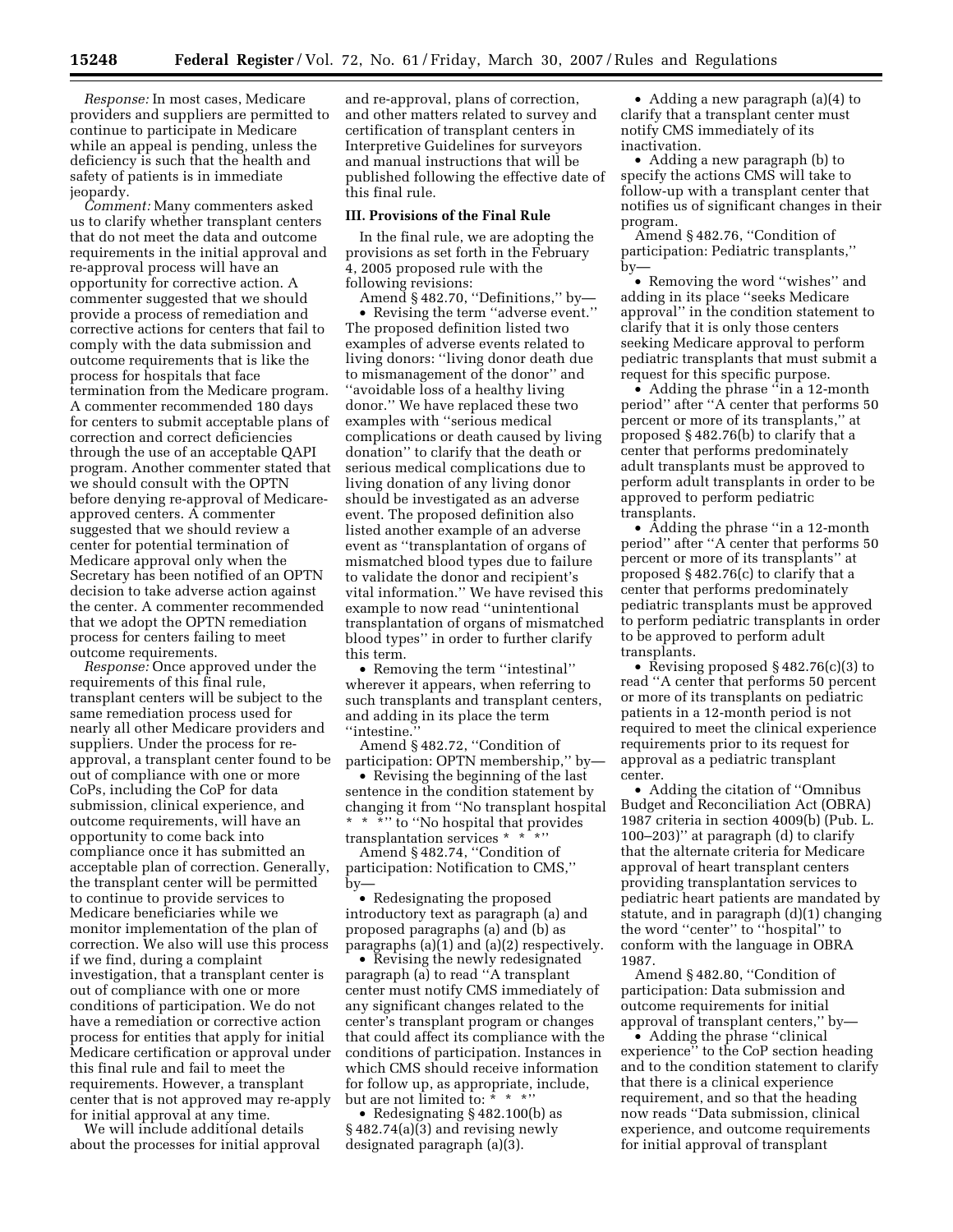centers.'' (The appropriate revisions regarding the clinical experience requirements for approval and reapproval, including the special procedures for approval and re-approval described at § 488.61, have been made throughout the final rule.)

• Revising the condition statement. Throughout the proposed rule the terms ''outcome measure'' and ''outcome measure standards'' are used. We have replaced both terms with ''outcome requirements'' here and throughout the final rule in order to clarify, through the use of a uniform term throughout, that these are requirements and not measures or standards. We have done this, along with our removal of the reference to waivers in the proposed rule, in order to further clarify that centers not meeting the data submission, clinical experience, and outcome requirements may be reviewed to augment CMS's approval decisions.

• Removing in paragraph (a) ''transplant recipient registration, and recipient follow-up'' and adding in its place the words ''transplant recipient registration and follow-up.'' In addition, adding at the end of paragraph (a) ''and living donor registration and follow-up'' to clarify that they are part of the required data submissions.

• Adding a new paragraph (b), Standard: Clinical Experience requirements. An organ-specific transplant center generally must perform 10 transplants over a 12-month period.

• Re-designating proposed § 482.80 paragraph (b) as paragraph (c) and revising the paragraph heading to now read ''(c) Standard: Outcome requirements.'' All references to this paragraph have been amended accordingly.

• Revising proposed § 482.80 paragraph  $(b)(1)$  (now  $(c)(1)$ ) by removing the words '' as long as the center has 1-year post-transplant followup on at least 9 transplants of the appropriate organ type.''

• Revising proposed § 482.80 paragraph (b)(2) (now (c)(2)) by removing the words ''The 9'' and adding in its place the words ''The required number of'' so that the paragraph now reads: ''The required number of transplants must have been performed during the time frame reported in the most recent SRTR center-specific report.''

• Removing proposed §482.80 paragraphs  $(b)(4)$ ,  $(b)(5)$ , and  $(b)(6)$  to clarify that a center may not request CMS to review its 1-month patient and graft survival outcomes for all transplants performed in the previous 1-year period in lieu of 1-year patient

and graft survival outcomes if certain conditions are met. We are not finalizing the proposed review of 1-month post-transplant data of new centers seeking Medicare approval.

• Re-designating proposed § 482.80 paragraph (c) as paragraph (d) with the heading continuing to read ''Exceptions.'' All references to this paragraph have been amended accordingly.

• Revising newly re-designated paragraph (d)(1) to clarify that heartlung transplant centers are not required to meet the clinical experience requirements or the outcome requirements for heart-lung transplants performed at the center.

• Revising newly re-designated paragraph (d)(2) to clarify that intestine transplant centers are not required to meet the outcome requirements for intestine, combined liver-intestine, or multivisceral transplants performed at the center.

• Revising newly re-designated paragraph (d)(3) to clarify that pancreas transplant centers are not required to meet the clinical experience requirements or the outcome requirements for pancreas and kidneypancreas transplants performed at the center.

• Removing in newly re-designated paragraph (d)(4) the words ''perform a minimum number of pediatric transplants'' and adding in its place the words ''comply with the clinical experience requirements in paragraph (b)'' to clarify that a center requesting initial Medicare approval to perform pediatric transplants does not have to comply with the clinical experience requirements prior to its request for approval as a pediatric transplant center.

• Adding paragraph (d)(5) to state that ''a kidney transplant center that is not Medicare-approved on the effective date of this final rule is required to perform at least 3 transplants over a 12 month period prior to its request for initial approval.''

Amend § 482.82 ''Condition of participation: Data submission and outcome requirements for re-approval of transplant centers'' by—

• Adding the phrase "clinical experience'' to the CoP section heading and to the condition statement to clarify that there is a clinical experience requirement, and so that the heading now reads ''Data submission, clinical experience, and outcome requirements for re-approval of transplant centers.''

• In paragraph (a), revising ''transplant recipient registration, and recipient follow-up'' to read ''transplant recipient registration and follow-up.'' In addition, adding the words ''and living donor registration and follow-up'' at the end of paragraph (a) to clarify that they are part of the required data submission.

• Adding a new paragraph (b), Standard: Clinical experience requirements. An organ-specific transplant center must generally perform an average of 10 transplants per year during the re-approval period.

• Re-designating proposed paragraph (b) as paragraph (c) and revising the paragraph heading to now read ''(c) Standard: Outcome requirements.'' All references to this paragraph have been amended accordingly.

• Revising proposed paragraph (b)(1) (now (c)(1)) by removing the phrase ''as long as the center has 1-year posttransplant follow-up on at least 9 transplants of the appropriate organ type.''

• Revising proposed §482.82 paragraph  $(b)(2)$  (now  $(c)(2)$ ) by removing the words ''The 9'' and adding in its place the words ''The required number of'' so that it now reads: ''The required number of transplants must have been performed during the time frame reported in the most recent SRTR center-specific report.''

• Re-designating proposed § 482.82 paragraph (c) as paragraph (d) with the paragraph heading continuing to read ''Exceptions.'' All references to this paragraph have been amended accordingly.

• Revising newly re-designated paragraph (d)(1) to clarify that heartlung transplant centers are not required to meet the clinical experience requirements or the outcome requirements for heart-lung transplants performed at the center.

• Revising newly re-designated paragraph (d)(2) to clarify that intestine transplant centers are not required to meet the outcome requirements for intestine, combined liver-intestine, or multivisceral transplants performed at the center.

• Revising newly re-designated paragraph (d)(3) to clarify that pancreas transplant centers are not required to meet the clinical experience requirements or the outcome requirements for pancreas and kidneypancreas transplants performed at the center.

• Revising newly re-designated paragraph (d)(4) by removing the phrase 'perform a minimum number of pediatric transplants'' and adding in its place the words ''comply with the clinical experience requirements in paragraph (b)'' in order to clarify that a center does not have to comply with the clinical experience requirements to be re-approved.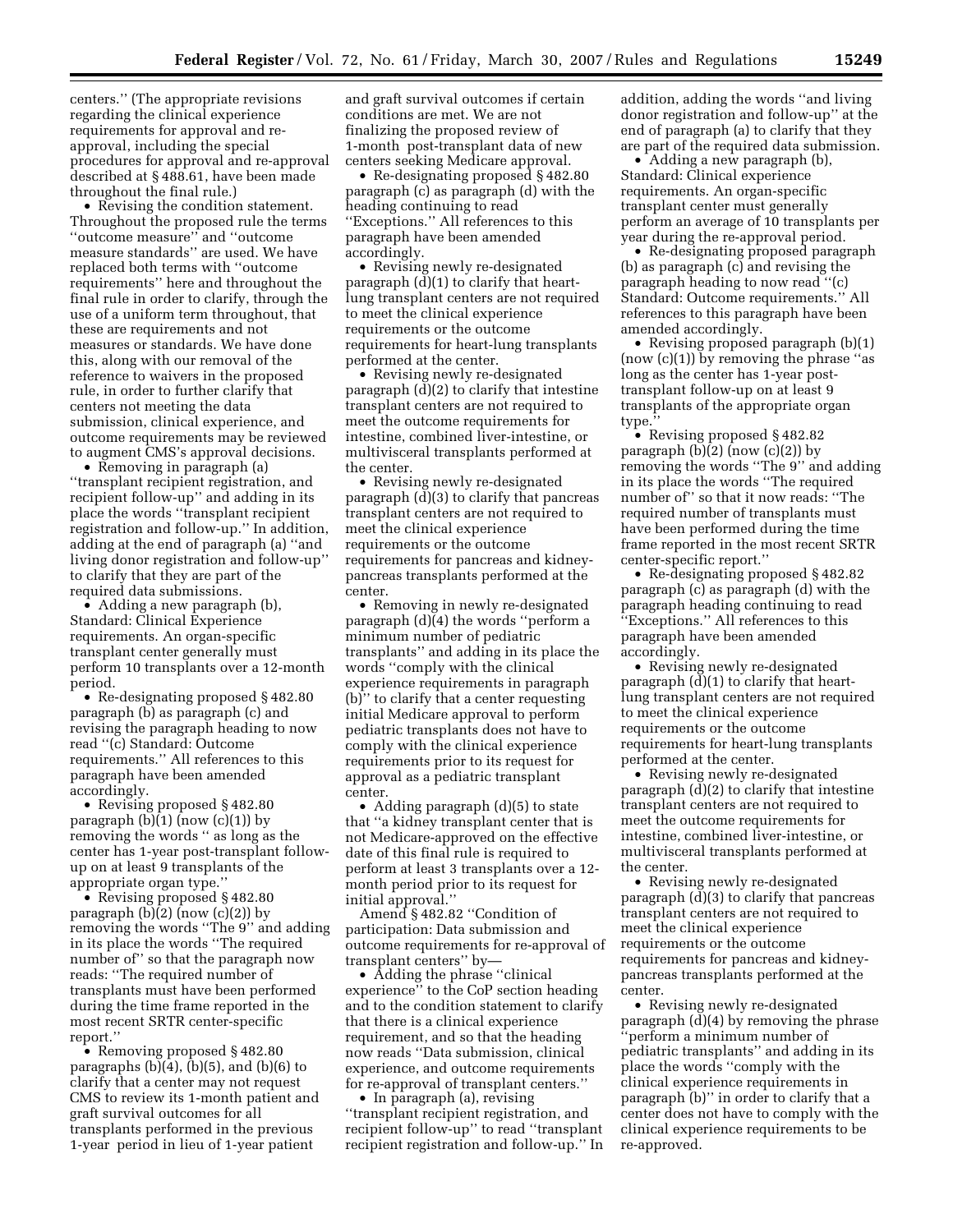Amend § 482.90 ''Condition of participation: Patient and living donor selection'' by—

• Removing the word ''waitlist'' and adding in its place the words ''waiting list'' in the condition statement and throughout the requirements where applicable.

• Removing proposed paragraph (a)(1) and re-designating paragraphs  $(a)(2)$ ,  $(a)(3)$ , and  $(a)(4)$  as paragraphs (a)(1), (a)(2), and (a)(3).

• Revising newly re-designated paragraph (a)(1) by adding the words, ''if possible'' at the end of the sentence to allow transplant centers the discretion to give psychosocial evaluation to prospective transplant candidates.

• Adding the words "transplant" patient'' to paragraph (a)(4) which reads 'A transplant center must provide a copy of its patient selection criteria to a transplant patient or dialysis facility, if requested by such transplant patient or facility.''

• Removing the words ''transplant candidate's'' in proposed paragraph (b)(2) so that the transplant center is only required to document the living donor's suitability for donation in the living donor's medical record.

Revise § 482.92 ''Condition of participation: Organ recovery and receipt'' by—

• Revising the first line of the condition statement to read ''Transplant centers must have written protocols for validation of donor-recipient blood type and other vital data for the deceased organ recovery, organ receipt, and living donor organ transplantation process.''

• Adding the phrase ''When the identity of an intended transplant recipient is known and the transplant center sends a team to recover organ(s),'' at the beginning of paragraph (a) to clarify that if the intended recipient for the organ being recovered is known, the transplant center's recovery team must review and compare the donor data with the recipient blood type and other vital data before organ recovery takes place.

• Adding the phrase "a licensed" health care professional'' to paragraph (b) to clarify that this individual must be present for the verification of donor's blood type and vital data when an organ arrives at the transplant center.

Amend § 482.94 ''Condition of participation: Patient and living donor management'' by—

• Removing the word ''pretransplant'' in the condition statement and in paragraph (a)(1) to clarify that a transplant center is not required to provide the care of a multidisciplinary patient care team coordinated by a

physician in the pre-transplant phase of transplantation.

• Removing the words ''on an ongoing basis'' in paragraph (b)(1) and adding them to paragraph (b) introductory text to clarify that transplant centers must keep their waiting lists up to date on an ongoing basis.

• Adding the phrase ''(and in the case of a kidney patient, the patient's usual dialysis facility)'' in paragraph (c)(1) to clarify that the dialysis facility of the kidney transplant patients must also be notified of the patient's transplant status''.

• Adding the phrase ''(and in the case of a kidney patient, the patient's usual dialysis facility)'' in paragraph (c)(2) to clarify that the dialysis facility of the kidney transplant patients must also be notified of the kidney patient's removal from the waiting list for any reason other than death or transplantation no later than 10 days after the date the patient was removed from the waiting list.

• Removing the requirement in proposed (c)(2)(i)that once a patient is placed on a center's waiting list, the center must document in the patient's record that the patient is notified of his or her placement status at least once a year, even if there is no change in the patient's placement status. We are not finalizing this proposed requirement.

• Re-designating the proposed paragraph (c)(2)(ii) as paragraph (c)(2).

• Removing proposed paragraph (c)(3).

• Revising proposed paragraph (c)(4)(i) to replace the word ''pretransplant'' with ''transplant.''

• Re-designating proposed paragraph  $(c)(4)$  as paragraph  $(c)(3)$ .

• Revising proposed paragraph (d) to now define a qualified social worker as ''an individual who meets licensing requirements in the State in which he or she practices; and (1) Has completed a course of study with specialization in clinical practice, and holds a masters degree from a graduate school of social work accredited by the Council on Social Work Education; or (2) Is working as a social worker in a transplant center as of the effective date of this final rule and has served for at least 2 years as a social worker, 1 year of which was in a transplantation program, and has established a consultative relationship with a social worker who is qualified under § 482.94(d)(1) of this paragraph.

• Revising proposed paragraph (e) by removing paragraphs (e)(1) and (e)(2), and now defining a qualified dietitian as an individual who meets practice requirements in the State in which he/ she practices and who is a registered

dietitian with the Commission on Dietetic Registration.

Amend § 482.96 ''Condition of participation: Quality assessment and performance improvement (QAPI)" by-

• Adding in paragraph (a) the word ''requirements'' after the words ''OPTN waitlist (now waiting list)'' in order to further clarify this example of a QAPI program activity.

• Adding in paragraph (a) the words ''patient education'' to clarify that this is one of the included QAPI activities and outcomes.

Amend § 482.98 ''Condition of participation: Human resources'' by—

• Revising proposed paragraph (a)(1) to read: ''Coordinating with the hospital in which the transplant center is located to ensure adequate training of nursing staff and clinical transplant coordinators in the care of transplant patients and living donors' to further clarify the responsibilities of the Director of a transplant center.

• Revising paragraph (a)(3), to clarify that the director of the transplant center is responsible for ensuring that surgery is performed ''by, or under the direct supervision of, a qualified transplant surgeon.''

• Adding the phrase "and who are immediately available to provide transplantation services when an organ is offered for transplantation'' at the end of the sentence at paragraph (b) to clarify that a transplant surgeon and physician must be immediately available to perform a transplant when an organ is offered.

• Removing in paragraph (c), the portion of the definition of a qualified clinical transplant coordinator, which requires an individual to be certified by the American Board of Transplant Coordinators, and adding in its place an expanded one that states ''The clinical transplant coordinator must be a registered nurse or other licensed clinician who has experience and knowledge of transplantation and living donation issues. The clinical transplant coordinator's responsibilities must include, but are not limited to, the following: (1) Ensuring the coordination of the clinical aspects of transplant patient and living donor care; and (2) Acting as a liaison between a kidney transplant center and dialysis facilities, as applicable.''

• Adding a new standard at paragraph (d) titled ''Independent living donor advocate or living donor advocate team.'' This new requirement states ''The transplant center that performs living donor transplantation must identify either an independent living donor advocate or an independent living donor advocate team to ensure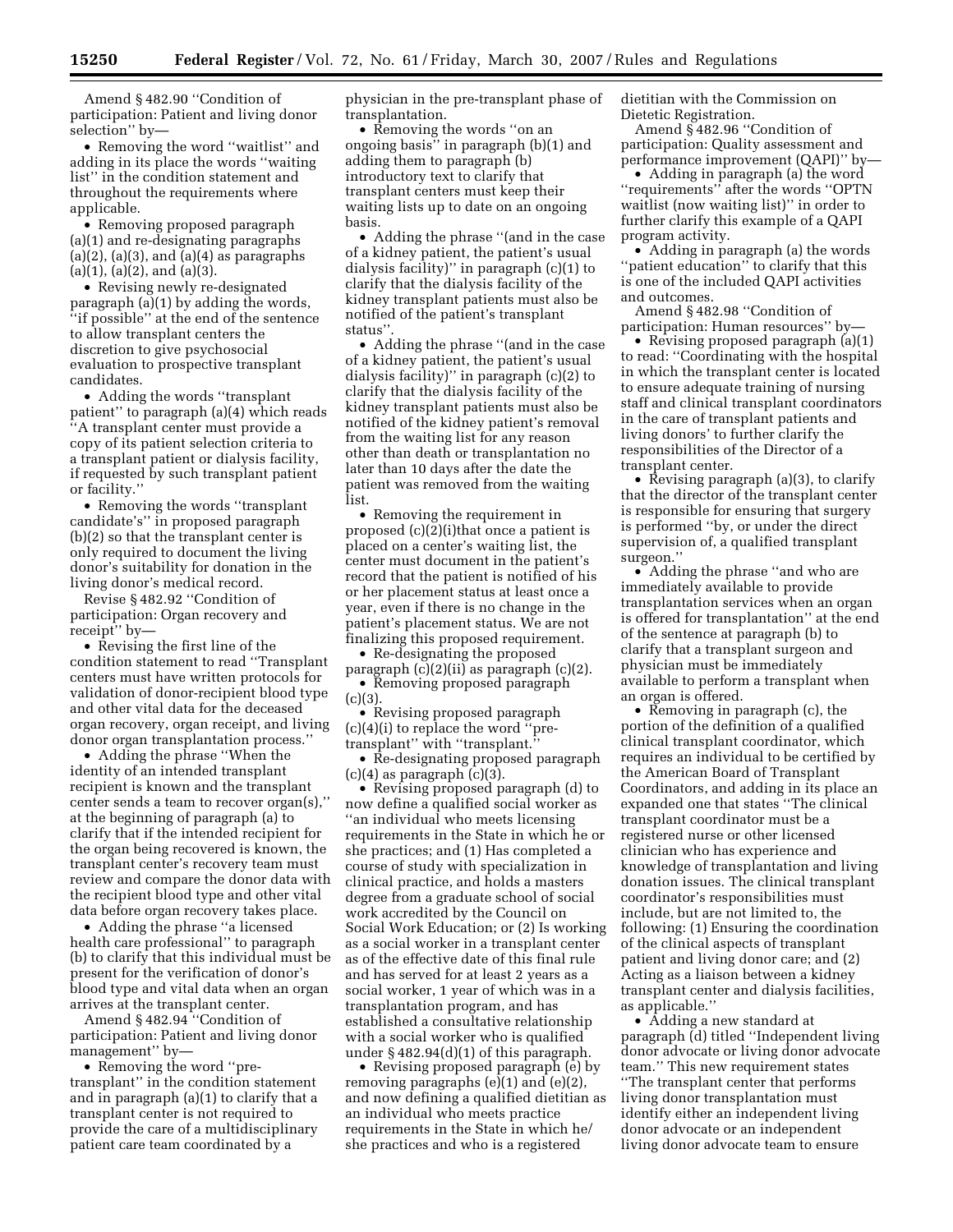protection of the rights of living donors and prospective living donors.'' As noted below, this new standard also has three new provisions contained within it.

• Requiring under the new paragraph (d)(1) that the living donor advocate or living donor advocate team must not be involved in transplantation activities on a routine basis.

• Requiring under the new paragraph (d)(2) that these independent advocates or advocate teams must demonstrate: (i) Knowledge of living organ donation, transplantation, medical ethics, and informed consent; and (ii) understanding of the potential impact of family and other external pressures on the prospective living donor's decision whether to donate and the ability to discuss these issues with the donor.

• Requiring under the new paragraph (d)(3) that the independent living donor advocate's or living donor advocate team's responsibilities include: (i) Representing and advising the donor; (ii) protecting and promoting the interests of the donor; and (iii) respecting the donor's decision and ensuring that the donor's decision is informed and free from coercion.

• Re-designating proposed § 482.98 paragraph (d) as paragraph (e) with heading continuing to read ''Standard: Transplant team.'' All references to this paragraph have been amended accordingly.

• Re-designating proposed § 482.98 paragraph (e) as paragraph (f) with heading continuing to read ''Standard: Resource commitment.'' All references to this paragraph have been amended accordingly.

• Adding the words ''patient education'' in newly re-designated paragraph (f) to clarify that this is one of the areas of expertise that a transplant center is required to have available under its resources.

Amend § 482.100 ''Condition of Participation: Organ procurement'' by—

• Removing the paragraph designation ''(a)'' and combining the text with the condition statement.

• Re-designating proposed paragraph (b) as  $\S 482.74(a)(3)$  and revising newly designated § 482.74(a)(3) to read ''Termination of an agreement between the hospital in which the transplant center is located and an OPO for the recovery and receipt of organs;''.

Amend § 482.102 ''Condition of participation: Patient and living donor rights'' by—

• Adding the words "Patient rights" to the condition statement to clarify that § 482.13 is the Patients rights CoP.

• Revising proposed § 482.102 paragraph (a) to read ''Transplant centers must implement written transplant patient informed consent policies that inform each patient of:  $*$  \*''

• Amending paragraph (a)(5) to specify that information provided to patients includes (but is not limited to) information from the most recent SRTR center-specific report, including (but not limited to) the transplant center's observed and expected 1-year patient and graft survival, national 1-year patient and graft survival, and notification about all Medicare outcome requirements not being met by the transplant center.

• Removing the text of proposed paragraph (a)(6);

• Re-designating the proposed (a)(7) as (a)(6).

• Re-designating the proposed (a)(8) as (a)(7).

• Adding a new paragraph (a)(8) to read ''The fact that if his or her transplant is not provided in a Medicare-approved transplant center, it could affect the transplant recipient's ability to have his or her immunosuppressive drugs paid for under Medicare Part B.''

• Revising proposed § 482.102 paragraph (b) to read ''Transplant centers must implement written living donor informed consent policies that inform  $* * *$ ."

• Adding paragraph (b)(9) to read ''The fact that if a transplant is not provided in a Medicare-approved transplant center, it could affect the transplant recipient's ability to have his or her immunosuppressive drugs paid under Medicare Part B.''

• Deleting the phrase ''that meets the hospital's credentialing policies'' from proposed § 482.102 paragraph (c)(1)(ii) in order to clarify this provision.

• Revising proposed § 482.102 paragraph (c)(2)(ii) to read: ''Inform Medicare beneficiaries on the center's waiting list that Medicare will no longer pay for transplants performed at the center after the effective date of the center's termination of approval.''

• Adding a new provision at § 482.102(c)(3) that reads ''As soon as possible prior to a transplant center's voluntary inactivation, the center must inform patients on the center's waiting list and, as directed by the Secretary, provide assistance to waiting list patients who choose to transfer to the waiting list of another Medicareapproved transplant center without loss of time accrued on the waiting list.''

Amend § 482.104 ''Condition of participation: Additional requirements for kidney transplant centers'' by—

• Revising proposed § 482.104 paragraph (a) by adding a new line that reads ''A kidney transplant center must have written policies and procedures for ongoing communications with dialysis patients' local dialysis facilities.''

• Removing the requirement at proposed § 482.104 paragraph (b) that kidney dialysis centers or units in kidney transplant centers providing dialysis services to inpatients directly or under arrangement must meet the Conditions of Coverage of Suppliers of ESRD Services contained in part 405 subpart U of this chapter. We are not finalizing this proposed requirement in the final rule.

Amend § 488.6 ''Other national accreditation programs for hospitals'' by—

• Revising paragraph (a), first sentence, by inserting the words ''transplant centers except for kidney transplant centers;'' after the words ''psychiatric hospitals;''.

Amend § 488.61 ''Special procedures for approval and re-approval of organ transplant centers'' by—

• Revising the heading to paragraph (a) to read ''Initial approval procedures for transplant centers that are not Medicare-approved as of June 28, 2007.''

• Revising paragraph (a) to clarify that a transplant center, including kidney transplant centers, may submit a request to CMS for Medicare approval at any time.

• Revising proposed § 488.61 paragraph (a)(2) to include provisions from proposed paragraph (a)(3) to read ''To determine compliance with the clinical experience and outcome requirements at § 482.80(b) and (c), CMS will review the data contained in the most recent OPTN Data Report and 1 year patient and graft survival data contained in the most recent Scientific Registry of Transplant Recipient (SRTR) center-specific report.''

• Deleting proposed paragraph (a)(3) and redesignating proposed paragraph  $(a)(4)$  as  $(a)(3)$ . We revised proposed paragraph  $(a)(4)$ , now  $(a)(3)$  to read: If CMS determines that a transplant center has not met the data submission, clinical experience, or outcome requirements, CMS may deny the request for approval or may review the center's compliance with the conditions of participation at § 482.72 through § 482.76 and § 482.90 through § 482.104 of this chapter, using the procedures described at 42 CFR part 488, subpart A, to determine whether the center's request will be approved. CMS will notify the transplant center in writing whether it is approved and, if approved, of the effective date of its approval.

• Adding a new paragraph (a)(4) to describe mitigating factors CMS will consider in determining initial approval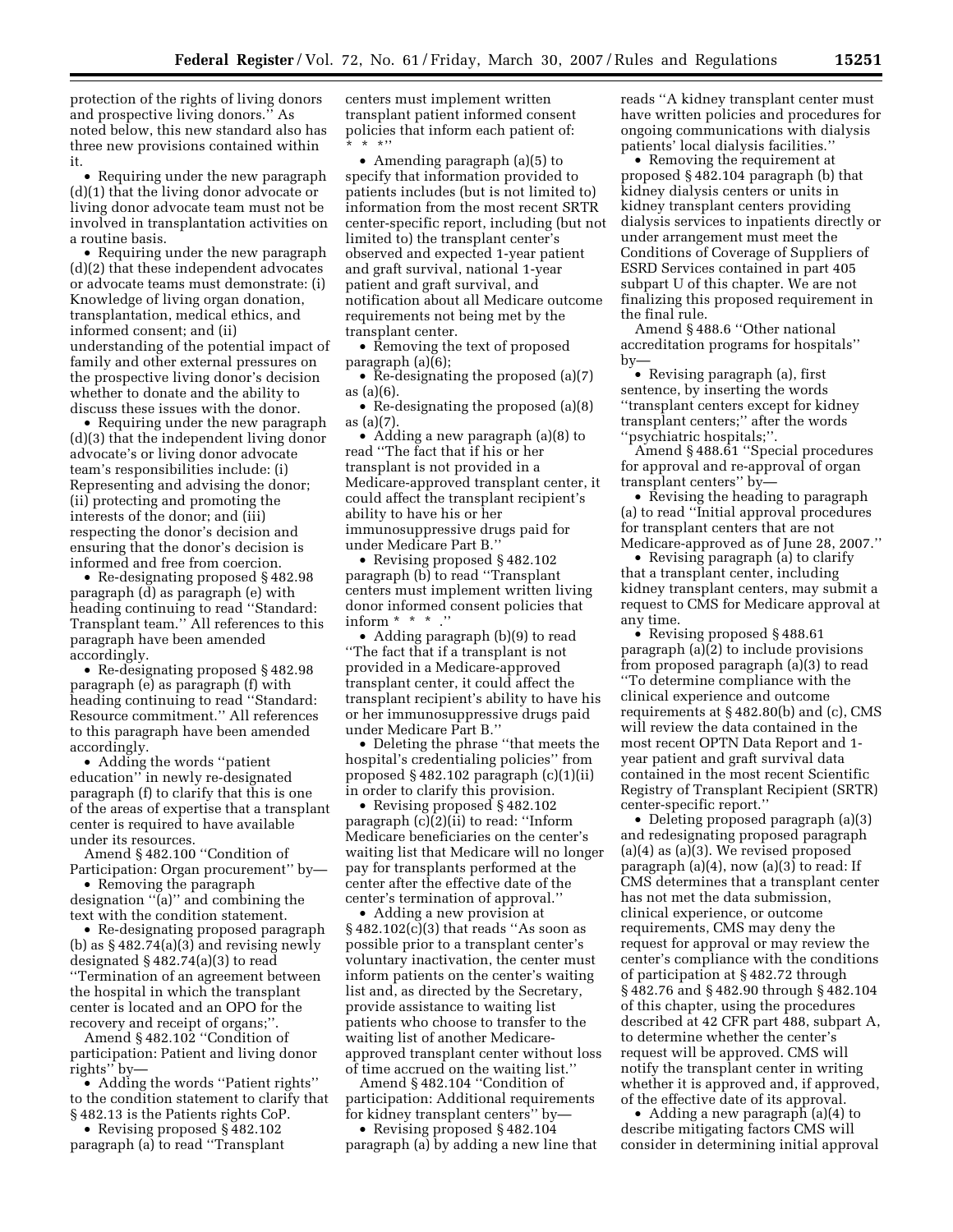or re-approval of a transplant center that does not meet the data submission, clinical experience, outcome requirements and other conditions of participation.

• Revising paragraph (a)(5) to outline the initial Medicare approval review process and approval period, and to specify how transplant centers will be notified of approval.

• Deleting proposed paragraph (a)(6) and including its content in proposed paragraph  $(a)(4)$  (now  $(a)(3)$ ).

• Adding a new paragraph (a)(6) to state that a kidney center may submit a request for initial approval after performing at lease 3 transplants over a 12-month period.

• Revising proposed paragraph (a)(7) for clarity.

All references to these paragraphs have been amended accordingly.

• Redesignating proposed paragraph (b) as paragraph (c).

• Adding a new paragraph (b) to clarify that all transplant centers, including kidney transplant centers, approved as of the effective date of this final rule that want to continue to be Medicare approved must submit a request to CMS for Medicare approval under the conditions of participation by December 26, 2007, using the process described in paragraph (a)(1) of the section. CMS will determine whether to approve a transplant center using the procedures described in paragraphs  $(a)(2)$  through  $(a)(5)$  of the section.

• Revising proposed paragraph (b) (now (c)), for clarity.

• Revising proposed § 488.61 paragraph  $(b)(1)(ii)$  (now  $(c)(1)(ii)$ ) to read ''To determine compliance with the clinical experience and outcome requirements at § 482.82(b) and (c), CMS will review the data contained in the most recent OPTN Data Report and 1 year patient and graft survival data contained in the most recent Scientific Registry of Transplant Recipient (SRTR) center-specific report.''

• Revising proposed 488.61 paragraph (b)(4) (now (c)(1)) to read ''Prior to the end of the 3-year approval period, CMS will review the transplant center's data in making re-approval determinations.''

• Adding a new paragraph (c)(4) to describe mitigating factors CMS will consider in determining re-approval of a transplant center that does not meet the data submission, clinical experience, outcome requirements and other conditions of participation.

• Revising proposed §488.61 paragraph  $(b)(4)$  (now  $(c)(5)$ ) to read: ''CMS will notify the transplant center in writing if its approval is being

revoked and of the effective date of the revocation.''

• Adding the phrase "including" kidney transplant centers'' to paragraph (c) to clarify that all transplant centers must be in compliance with all the CoPs for transplant center at § 482.72 through § 482.104, except for § 482.80 (Initial approval requirements) throughout the 3 year approval period.

• Adding a new transplant center inactivity requirement at paragraph (e) to state that a transplant center may inactivate its program for a period not to exceed 12 months during the 3-year approval cycle. A transplant center must notify CMS upon its voluntary inactivation as required by  $§ 482.74(a)(4).$ 

## **IV. Collection of Information Requirements**

Under the Paperwork Reduction Act (PRA) of 1995, we are required to provide 30-day notice in the **Federal Register** and solicit public comment before a collection of information requirement is submitted to the Office of Management and Budget (OMB) for review and approval. In order to fairly evaluate whether an information collection should be approved by OMB, section 3506(c)(2)(A) of the PRA of 1995 requires that we solicit comments on the following issues:

• The need for the information collection and its usefulness in carrying out the proper functions of our agency.

• The accuracy of our estimate of the information collection burden.

• The quality, utility, and clarity of the information to be collected.

• Recommendations to minimize the information collection burden on the affected public, including automated collection techniques.

We solicited public comments on each of these issues for the sections of this document that contain information collection requirements (ICRs).

### *General Comments*

*Comment:* Some commenters said they were concerned that CMS generally underestimated the total burden hours and/or total estimated costs that this regulation would impose on transplant centers. Other commenters felt that some of the data used in the proposed rule were inaccurate.

*Response:* After further analysis of the tasks needed for the paperwork requirements in this final rule and review of more recent financial data, we agree with the commenters that for certain requirements, we underestimated the total burden hours (and in the economic impact analysis, the total estimated costs) associated

with the paperwork requirements in the proposed rule. Therefore, we have increased our estimate of total burden hours and/or total costs for some of the conditions of participation. These changes are discussed below for each relevant condition of participation.

*Comment:* Some commenters said that many of the requirements in the proposed rule would be unnecessary because some of the proposed requirements are similar or identical to either current OPTN or JCAHO requirements.

*Response:* The commenters are correct; however, we disagree that these requirements are unnecessary. For these requirements to be enforceable by us through our oversight and survey and certification process, they must be promulgated as regulations.

Also, some commenters stated that the regulation would increase posttransplant health care costs. However, this final rule regulates only inpatient transplant services and will not increase the cost of providing post-transplant care once patients are discharged from the hospital.

## *Section 482.74 Condition of Participation: Notification to CMS*

Section 482.74 requires a transplant center to notify us immediately of any significant changes related to the center's transplant program or changes that could affect its compliance with the CoPs. The instances in which a transplant center must notify us include, but are not limited to: any change in key staff members of the transplant team; a decrease in the number of the center's transplants or survival rates that could result in the center being out of compliance with § 482.82, Condition of participation: Data submission, clinical experience, and outcome requirements for reapproval of transplant centers; termination of an agreement between the hospital in which the transplant center is located and an OPO for the recovery and receipt of organs; and inactivation of the transplant center.

In the proposed rule, we estimated that the burden associated with this section would be the time required to notify us of significant changes. We estimated that there would be three occasions annually per center requiring notification. For each occasion, we estimated that it would take 5 minutes to notify us. Therefore, we estimated that it would take no more than 15 minutes annually for each center to notify us of any significant changes. We said that since there were approximately 900 transplant centers, we estimated that the total burden hours for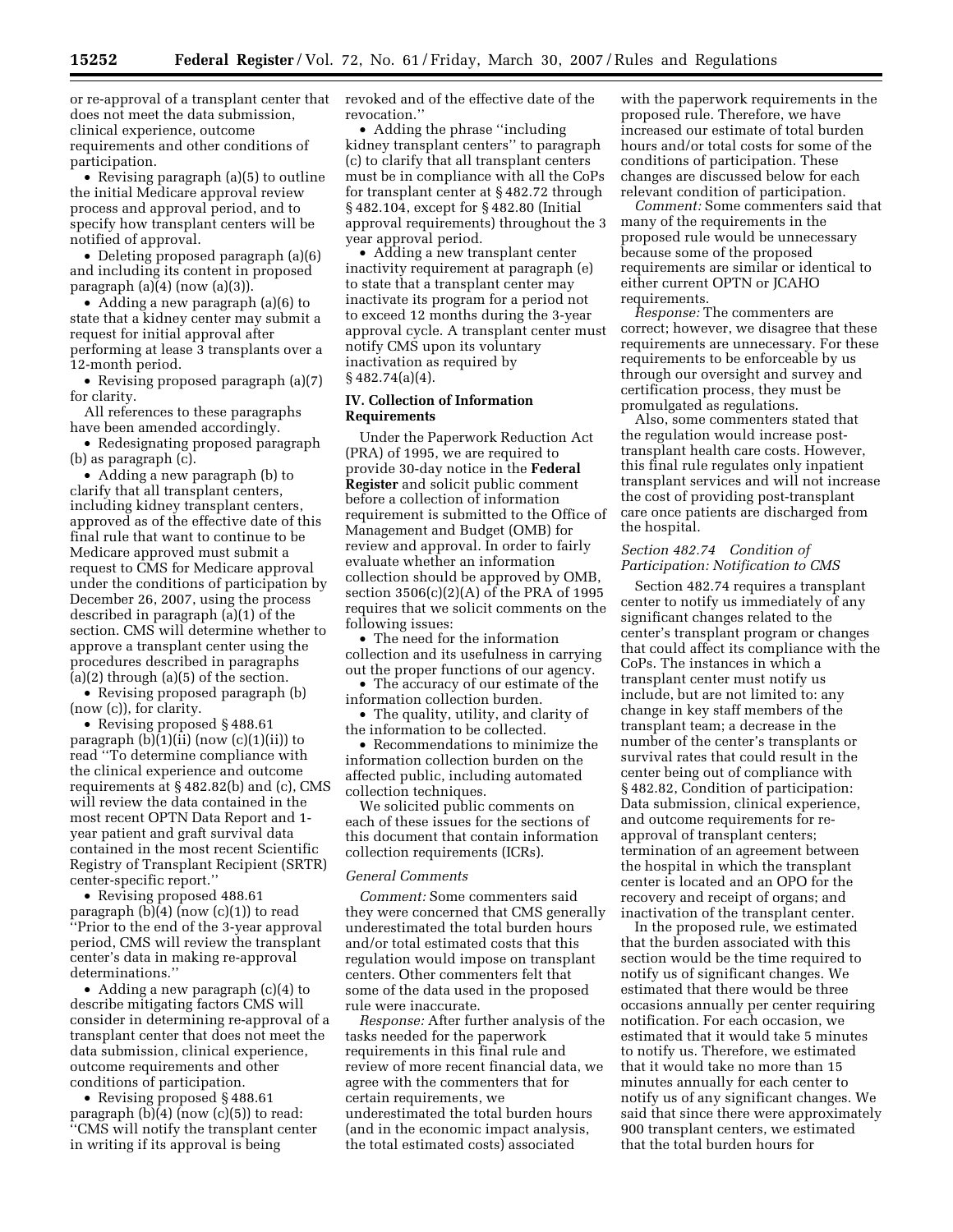complying with this section would be a total of 225 hours. The estimate of 900 transplant centers included non-Medicare approved transplant centers. However, our analysis will only concern Medicare-approved centers.

*Comment:* One commenter said that we significantly underestimated the burden required for transplant centers to comply with this requirement. The commenter noted that notifying us of

these changes required the involvement of the program's medical director, an administrator, and appropriate clerical/ support staff. The commenter opined that large centers would have a significant number of changes per year, perhaps as many as 6–12, and that each change would require 15–30 minutes of time for each of the individuals involved or approximately one and onehalf to two hours per change.

*Response:* We agree that we underestimated the burden of this requirement. We agree that reporting a significant change to us would require more than 5 minutes and would involve senior staff and management. After further analysis of the tasks involved in complying with this section and the personnel that generally would be involved.

TOTAL ANNUAL BURDEN HOURS AND TOTAL ANNUAL COST ESTIMATE FOR SUBMITTING SIGNIFICANT CHANGES TO CMS

| Position | Hourly wage | Hours required<br>per report | Total cost<br>estimate for<br>each report | Total annual<br>burden hours<br>per center<br>(for 3 reports) | Total annual<br>cost estimate<br>per center<br>(for 3 reports<br>per year per<br>center) |
|----------|-------------|------------------------------|-------------------------------------------|---------------------------------------------------------------|------------------------------------------------------------------------------------------|
|          | \$116.60    | .50                          | \$58.30                                   | 1.5                                                           | \$174.90                                                                                 |
|          | 92.31       | .50                          | 46.16                                     | $1.5\,$                                                       | 138.46                                                                                   |
|          | 43.87       | .75                          | 32.90                                     | 2.25                                                          | 98.71                                                                                    |
|          | 21.81       | .25                          | 5.45                                      | .75                                                           | 16.36                                                                                    |
| Totals   |             | 2.00                         | 142.81                                    | 6.0                                                           | 428.43                                                                                   |

All salary information is from the salary.com Web site at *[http://hrsalarycenter.salary.com.](http://hrsalarycenter.salary.com)* 

## *Section 482.76 Condition of Participation: Pediatric Transplants*

Section 482.76 states that a transplant center that seeks Medicare approval to provide transplantation services to pediatric patients must submit to CMS a request specifically for Medicare approval to perform pediatric transplants using the procedures at § 488.61, Special procedures for approval and re-approval of organ transplant centers. The center requesting Medicare approval to perform pediatric transplants must meet all the conditions of participation in §§ 482.72 through 482.74 and §§ 482.80 through 482.104, with respect to its pediatric patients.

The burden associated with this requirement would be the time required to prepare and submit the required information and data to us. Since pediatric centers must comply with the procedures at § 488.61, the burden for pediatric centers to request Medicare approval will be analyzed under that section.

In lieu of meeting all of the requirements in those sections noted above, § 482.76(d) provides that a heart transplant center that wishes to provide transplantation services to pediatric heart patients may be approved to perform pediatric heart transplant by meeting the OBRA 1987 criteria in section 4009(b) (Pub. L. 100–203) as follows:

(1) The center's pediatric transplant program must be operated jointly by the hospital and another facility that is Medicare-approved;

(2) The unified program shares the same transplant surgeons and quality improvement program (including oversight committee, patient protocol, and patient selection criteria); and

(3) The center must demonstrate to the satisfaction of the Secretary that it is able to provide specialized facilities, services, and personnel that are required by pediatric heart transplant patients.

The burden associated with this requirement is the time required for heart transplant centers that choose to use the alternative criteria under § 482.76(d) to prepare and submit the required information to us. We believe that it would require additional time to apply using the alternative criteria in this section. However, we also believe that the additional burden would be minimal.

In addition, we believe that fewer than 10 entities would choose to apply for Medicare approval using the alternative criteria in this section in any given year. There are currently seven Medicare-approved pediatric heart transplant centers. Even if we should receive requests for Medicare approval from the equivalent of 50 percent of the currently approved centers, we would receive only about 4 requests. Under 5 CFR 1320.3(c), a ''collection of information'' does not include requirements imposed on fewer than ten entities. Therefore, the requirements under § 482.76(d) are not subject to the PRA.

# *Section 482.80 Condition of Participation: Data Submission, Clinical Experience, and Outcome Measure Requirements for Initial Approval of Transplant Centers*

Section 482.80 requires that, except as specified in paragraph (d) of that section and at 488.61, transplant centers must generally meet all data submission, clinical experience, and outcome requirements to be granted initial approval by us. Section 482.80(a) requires transplant centers to submit to the OPTN at least 95 percent of the required data on all transplants (deceased and living donors) no later than 90 days after the date established by the OPTN. The required data submissions include, but are not limited to, submission of the appropriate OPTN forms for transplant candidate registration, transplant recipient registration and follow-up, and living donor registration and follow-up.

The burden associated with this requirement is the amount of time it would take the transplant center to submit the required data. In the proposed rule, we stated that we believed that these requirements reflected usual and customary business practice and would be followed even if there were no Medicare requirements. Thus, we said that the burden for these requirements would be exempt under 5 CFR 1320.3(b)(2).

*Comment:* A national organization that represents professionals in the transplant community commented that the data submission requirements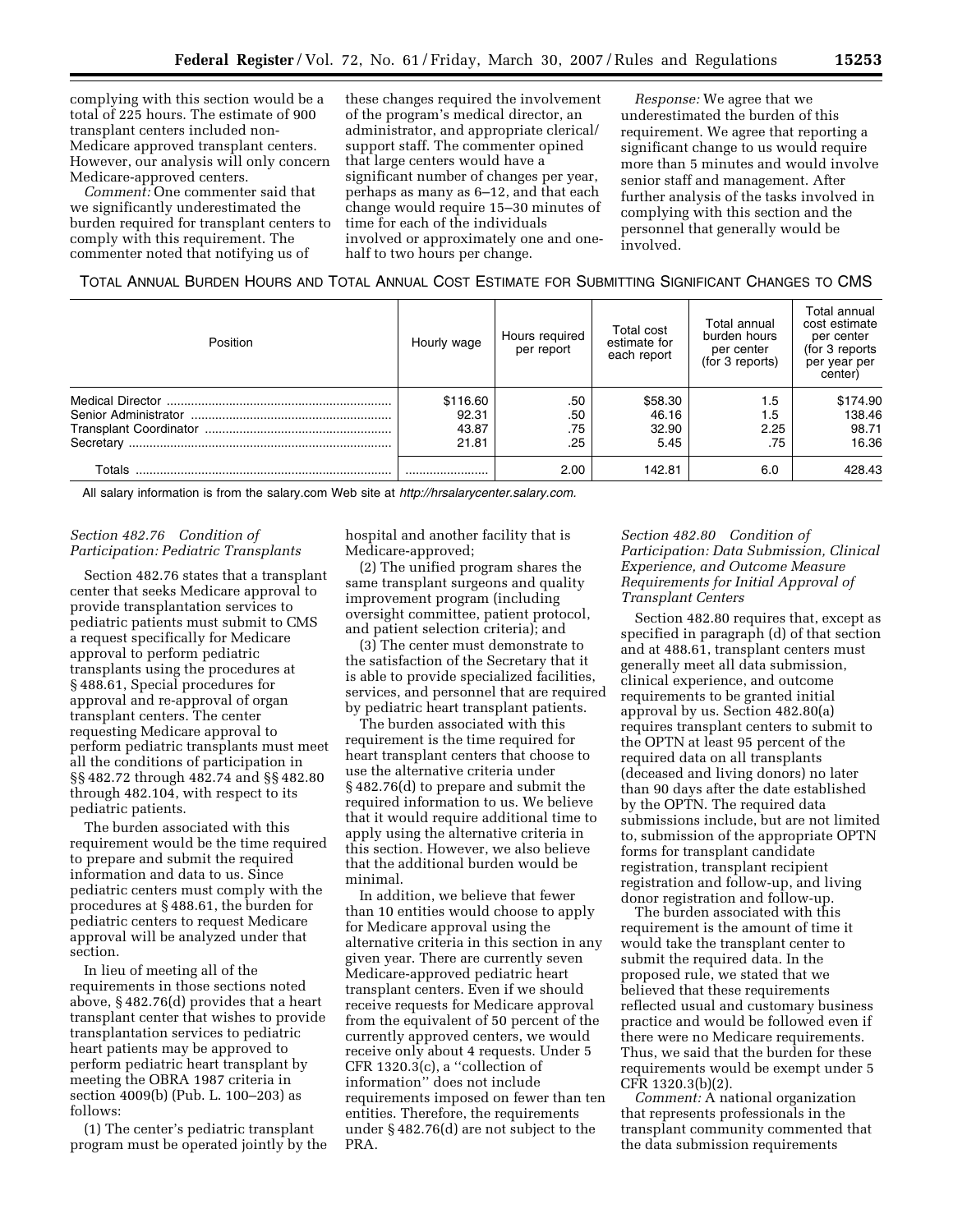necessary for OPTN compliance have had a huge financial impact on transplant centers. The commenter noted that multiple forms are required for each patient, from the time of registration on the OPTN waiting list to several years post-transplant. They noted that the analysis did not account for the additional resources needed to complete and submit these forms.

*Response:* Although we appreciate that the data submission requirements necessitate significant resources from the transplant centers, we would point out that OPTN policies require transplant hospitals as a condition of membership to submit these required data to the OPTN. The final rule governing the operation of the OPTN (42 CFR 121.11) also imposes this requirement by Federal regulation. Further, existing Medicare regulations require that if a hospital performs transplants, it must be a member of the OPTN and provide organ-transplantrelated data, as requested, to the OPTN, SRTR, and the OPOs. (See 42 CFR 482.45(b).) Therefore, complying with this section imposes little additional burden on the transplant centers and constitutes usual and customary business practice.

Under 5 CFR 1320.3(b)(2), if the activities that are needed to comply with an ICR constitute usual and customary business practices, those activities should be excluded from the burden analysis. Thus, these activities will not be included in the burden analysis for this final rule.

## *Section 482.82 Condition of Participation: Data Submission, Clinical Experience, and Outcome Measure Requirements for Re-Approval of Transplant Centers*

Section 482.82 provides that, except as specified in paragraph (d) of this section and at 488.61, transplant centers must meet all the data submission, clinical experience, and outcome requirements to be re-approved. Section 482.82(a) requires that no later than 90 days after the due date established by the OPTN, a transplant center must submit to the OPTN at least 95 percent of the required data submissions on all transplants (deceased and living donors) it has performed over the 3-year approval period. The required data submissions include, but are not limited to, submission of the appropriate OPTN forms for transplant candidate registration, transplant recipient registration and follow up, and living donor registration and follow up.

The burden associated with this requirement is the time it would take the transplant center to submit the

required data. As discussed above under § 482.80, we already require hospitals in which transplant centers are located to belong to the OPTN, and the OPTN requires that these hospitals submit data to the OPTN. (See § 482.45(b).)

Thus, complying with this section imposes little additional burden on the transplant centers and constitutes usual and customary business practice. Under 5 CFR 1320.3(b)(2), if the activities that are needed to comply with an ICR constitute usual and customary business practices, those activities should be excluded from the burden analysis. Therefore, these activities will not be included in this final rule's burden analysis.

## *Section 482.90 Condition of Participation: Patient and Living Donor Selection*

Section 482.90 requires transplant centers to use written patient selection criteria in determining a patient's suitability for placement on the waiting list or a patient's suitability for transplant. If a center performs living donor transplants, the center must also use written donor selection criteria in determining the suitability of candidates for donation.

Section 482.90(a) states that before a transplant center places a transplant candidate on its waiting list, the candidate's medical record must contain documentation that the candidate's blood type has been determined. When a patient is placed on a center's waiting list or is selected to receive a transplant, the center must document in the patient's medical record the patient selection criteria that were used. Section 482.90(b) states that a transplant center also must document in the living donor's medical records the living donor's suitability for donation and that the living donor has given informed consent, as required under § 482.102(b).

*Comment:* Some commenters said that the patient selection criteria requirements would be burdensome. For example, one commenter said that it would take at least 30 minutes of staff time to document the patient selection criteria in the file of each patient or living donor.

*Response:* We disagree. Each center has the flexibility to determine the most expedient way to satisfy this requirement. Centers should be able to reduce the resources needed to document individual potential transplant recipient and living donor medical records significantly by using electronic formats, forms, or checklists. Therefore, complying with this requirement constitutes a minimal burden to the transplant centers.

*Comment:* One commenter said that we did not address the recordkeeping burden for this requirement.

*Response:* For the reasons discussed immediately below, we do not believe a burden analysis of this requirement should be included in this PRA analysis.

The burden associated with complying with this section is the time to develop the transplant recipient and living donor selection criteria and document each potential transplant recipient's and living donor's medical record. We expect that all transplant centers have policies regarding selection criteria for potential transplant recipients and living donors (if they perform living donor transplants). In addition, it is standard medical practice to document in the medical record of a hospital patient undergoing surgery whether the patient meets the hospital's criteria for surgery. Thus, we believe that the activities required by this section constitute usual and customary business practices for transplant centers. Therefore, pursuant to 5 CFR 1320.3(b)(2), we will not include these activities in the burden analysis for this final rule.

## *Section 482.92 Condition of Participation: Organ Recovery and Receipt*

Transplant centers must have written protocols to validate donor-recipient matching of blood types and other vital data for deceased organ recovery, organ receipt, and living donor transplantation process.

The burden associated with this section is the time required to develop these written protocols. We believe that developing written protocols for critical functions such as those required by this section reflect usual and customary business practice for transplant centers. Therefore, the burden of these requirements is exempt under 5 CFR 1320.3(b)(2).

## *Section 482.94 Condition of Participation: Patient and Living Donor Management*

Transplant centers must have written patient management policies for the transplant and discharge phases of transplantation. If a transplant center performs living donor transplants, the center also must have written donor management policies for the donor evaluation, donation, and discharge phases of living organ donation.

The burden associated with these requirements is the time it takes to develop written patient management policies. We believe that it is usual and customary business practice for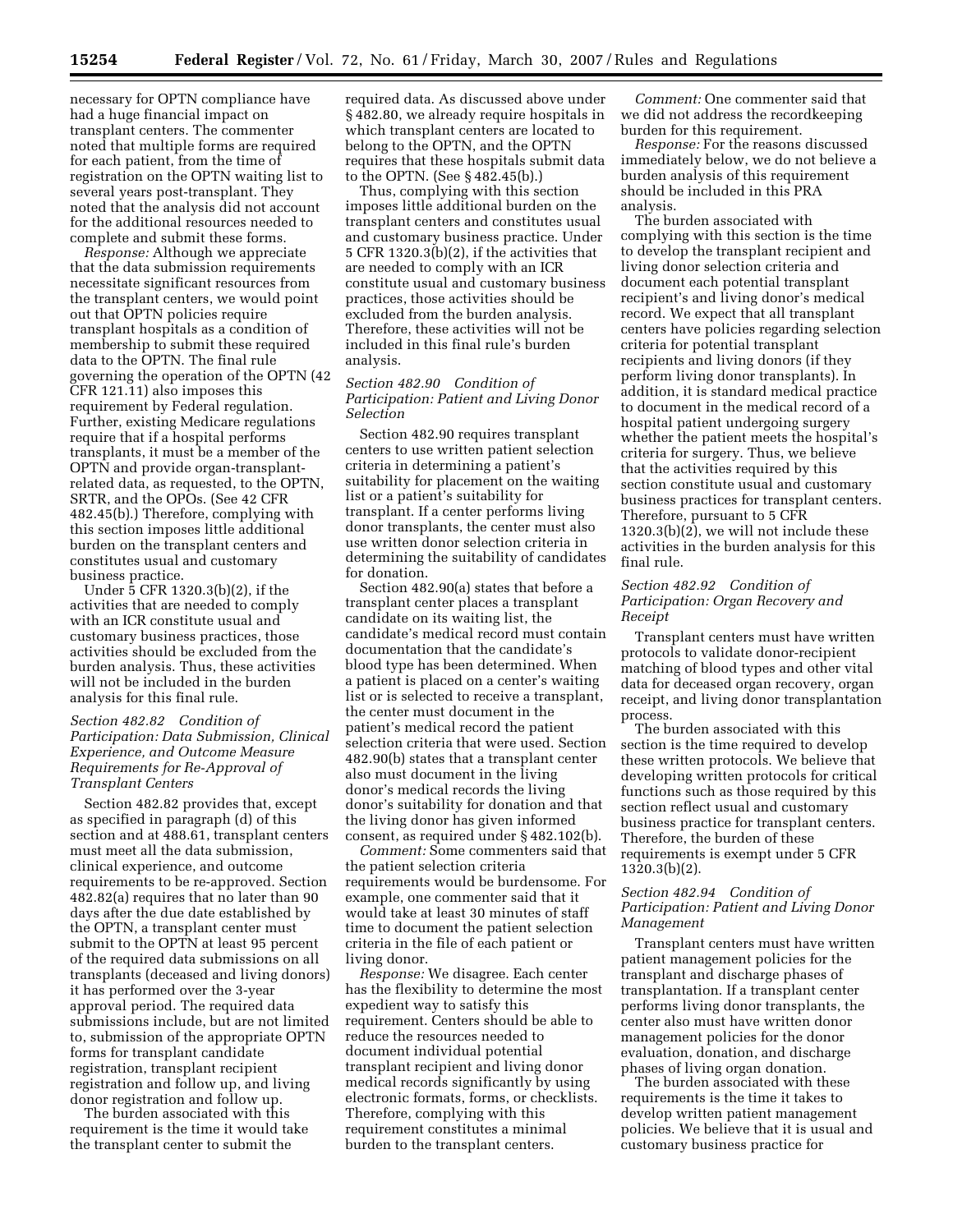transplant centers, as it would be for any major health care facility, to have written patient management policies. Thus, under 5 CFR 1320.3(b)(2), these activities should be excluded from any burden analysis.

In addition, § 482.94(b) requires that transplant centers must keep their waiting lists up to date on an ongoing basis, including:

(1) Updating of waiting list patients' clinical information;

(2) Removing patients from the center's waiting list if a patient receives a transplant or dies, or if there is any other reason that the patient should no longer be on a center's waiting list; and

(3) Notifying the OPTN no later than 24 hours after a patient's removal from the center's waiting list.

Section 482.94(c) requires transplant centers to maintain up-to-date and accurate patient management records for each patient who receives an evaluation for placement on a center's waiting list and who is admitted for organ transplantation.

Section 482.94(c)(1) states that for each patient who receives an evaluation for placement on a center's waiting list, the center must document in the patient's record that the patient (and in the case of a kidney patient, the patient's usual dialysis facility) has been informed of his or her transplant status, including notification of: (i) The patient's placement on the center's waiting list; (ii) The center's decision not to place the patient on its waiting list; or (iii) The center's inability to make a determination regarding the patient's placement on its waiting list because further clinical testing or documentation is needed.

Section  $482.94(c)(2)$  states that if a patient on the waiting list is removed from the waiting list for any reason other than death or transplantation, the transplant center must document in the patient's record that the patient (and in the case of a kidney patient, the patient's usual dialysis facility) was notified of his or her removal from the waiting list no later than 10 days after

the date the patient was removed from the center's waiting list.

Section 482.94(c)(3) states that in the case of patients admitted for organ transplants, transplant centers must maintain written records of multidisciplinary patient care planning during the transplant period and multidisciplinary discharge planning for post-transplant care.

The burden associated with this section, except for notifying dialysis facilities, is the time required for a transplant center to document all the necessary information and maintain the waiting list. As described above, all transplant centers must already follow OPTN requirements for notification of patients and maintenance of their waiting lists. We believe that most, if not all, transplant centers have business practices that already comply with this section. For the remainder of centers, compliance should require only a minimal burden.

Under 5 CFR 1320.3(b)(2), if the activities that are needed to comply with an ICR constitute usual and customary business practices, those activities should be excluded from the burden analysis. Since the activities that are required to satisfy this section constitute usual and customary business practices, the burden associated with them will not be included in our PRA analysis for this final rule.

Section  $482.94(c)(1)$  and  $(2)$  require kidney transplant centers, in the case of dialysis patients, to document in the patient's record that both the patient and the patient's usual dialysis facility have been notified of the patient's transplant status and all changes in the patient's transplant status as required under § 482.94(c)(1). Since this is not a requirement for OPTN members, we do not believe that all kidney transplant centers are currently notifying dialysis facilities.

The burden associated with this requirement is the time it would take for the transplant center to notify the various dialysis facilities of the status of their patients on the transplant center's waiting list. Rather than notifying

dialysis facilities on an individual basis, we believe that transplant centers would chose to periodically notify the dialysis centers about their patients' status. Thus, for the purposes of determining the burden for this requirement, we will assume quarterly notifications by the transplant centers to the dialysis facilities. Note that this final rule does not establish a time frame transplant centers must use to notify dialysis centers about patient status. We are using quarterly notification only to estimate an economic impact for this notification requirement.

According to UNOS, as of December 31, 2005, there were 64,848 individuals awaiting kidney transplants. Currently, there are approximately 4,649 dialysis facilities and approximately 243 Medicare-approved kidney transplant centers. Therefore, the average transplant center will have to notify 19 dialysis clinics about the waiting list status of their patients (4,649 dialysis facilities divided by 243 Medicareapproved kidney transplant centers = 19.13 dialysis centers). Since there are 64,848 patients waiting for kidney transplants and 4,649 dialysis facilities, there are an average of 14 patients on the waiting list for kidneys at each dialysis facility (64,848 patients divided by 4,649 dialysis facilities = 13.9). Thus, for each of the 243 kidney transplant centers, there are about 267 waiting list patients (64,848 patients divided by 243 transplant centers = 266.86 or 14 patients per dialysis facility  $\times$  19 dialysis facilities = 266). Therefore, on average, each transplant center would have to determine the status of about 267 patients and notify an average of 19 dialysis facilities about the status of these patients 4 times a year.

Based upon our past experience, we believe that this notification would require the involvement of the transplant coordinator and appropriate support/clerical staff. We would anticipate that the transplant centers would utilize modern technology to minimize the burden of satisfying this requirement.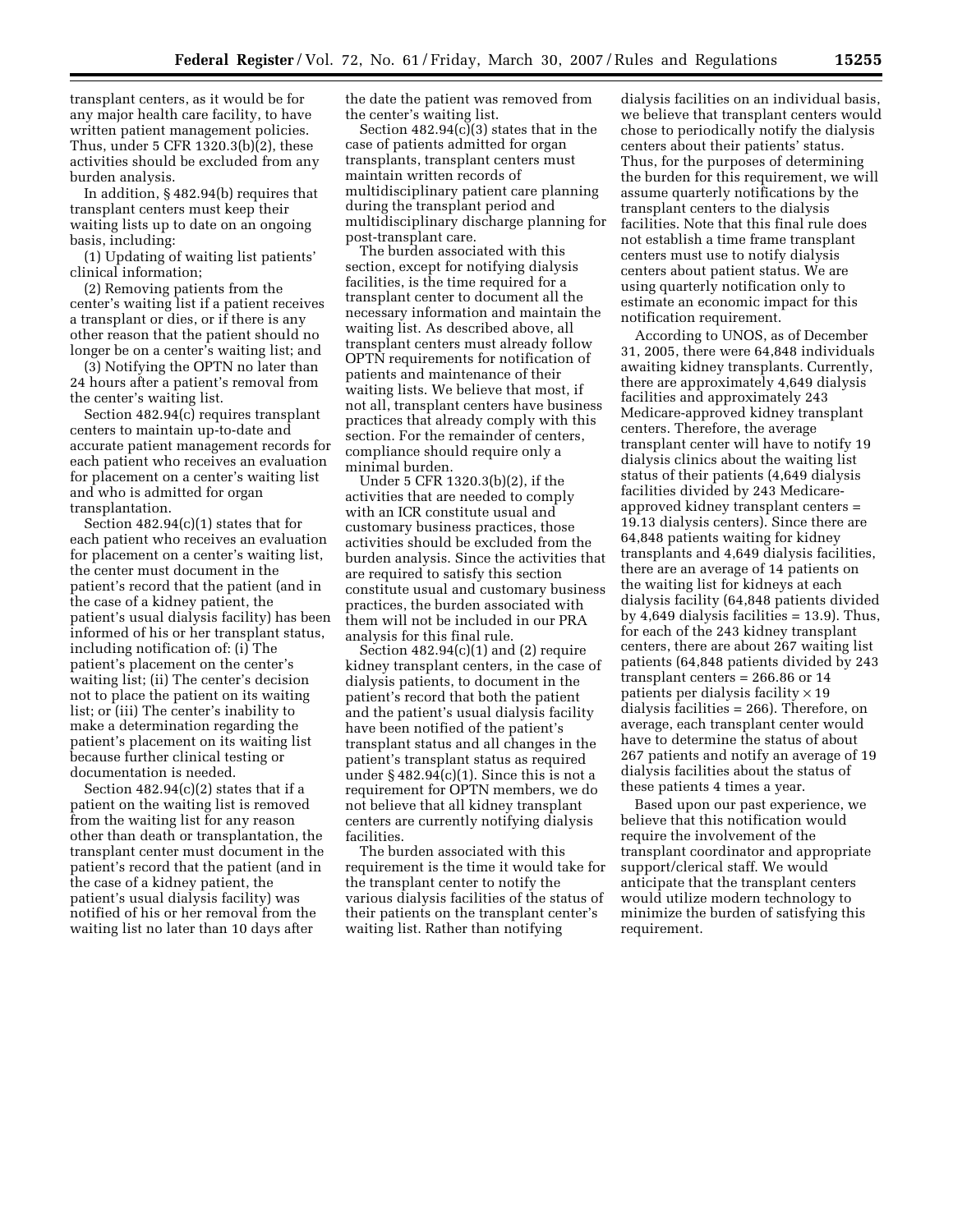# TOTAL ANNUAL BURDEN HOURS AND TOTAL ANNUAL COST ESTIMATE TO NOTIFY DIALYSIS FACILITIES OF THEIR PATIENTS' WAITING LIST STATUS

| Position  | Hourly wage      | Burden hours<br>per event* | Cost estimate<br>per event* | Total annual<br>hours required<br>(for 4 events) | Total annual<br>cost estimate<br>(for 4 events) |
|-----------|------------------|----------------------------|-----------------------------|--------------------------------------------------|-------------------------------------------------|
| Secretary | \$43.87<br>21.81 | 2.00<br>.50                | \$87.74<br>10.90            | 8.0<br>2.0                                       | \$350.96<br>43.62                               |
| Totals    |                  | 2.50                       | 98.64                       | 10.0                                             | 394.58                                          |

All salary information is from the salary.com Web site at *[http://hrsalarycenter.salary.com.](http://hrsalarycenter.salary.com)*  \*Each notification is an ''event.''

Thus, we anticipate that the burden hours for each time a transplant center notifies the relevant dialysis centers of the status of their patients on the center's waiting list would require 2.5 burden hours and the cost estimate would be \$98.64. With the transplant centers conducting these notifications on a quarterly basis, that is, 4 notifications per year for each kidney center, the total annual burden hours for each center would be 10 and the total annual cost estimate would be \$394.58. Since there are currently 243 current Medicare-approved kidney transplant centers, their total burden hours would be 2,430 (243 centers  $\times$  10 hours = 2,430) and the total cost complying with this ICR is \$95,882.94 (243 centers  $\times$  $$394.58 = $95,882.94$ .

### *Section 482.96 Condition of participation: Quality assessment and performance improvement (QAPI)*

Section 482.96 requires transplant centers to develop, implement, and maintain a written, comprehensive, data-driven QAPI program designed to monitor and evaluate performance of all transplantation services, including services provided under contract or arrangement.

Section 482.96(b) requires transplant centers to establish and implement written policies to address and document adverse events that occur during any phase of an organ transplantation case. These policies must address, at a minimum, the process for the identification, reporting, analysis, and prevention of adverse events. When an adverse event is identified, the transplant center must conduct a thorough analysis of and document any adverse event.

The burden associated with this rule is the time required to develop these policies and document each adverse event. In the proposed rule, we estimated that it would take 8 hours on a 1-time basis to comply with this requirement.

*Comment:* Some commenters disagreed with our analysis and said that we underestimated the time and

staff hours required to comply with this section. One commenter stated that a large center would require one full-time equivalent (FTE) to comply with this requirement. Another commenter indicated that it took 160 staff hours to develop and establish the QAPI program at his or her hospital and 1.25 FTEs to maintain the program. This commenter indicated that eight hours would only be a ''start'' in complying with this requirement.

*Response:* We agree with the commenters that 8 hours is insufficient to develop the policies necessary to comply with this section. However, since all transplant centers are located in Medicare hospitals and Medicare hospitals are required to have a QAPI program (see 42 CFR 482.21), we believe that each center will have sufficient resources available to develop its own QAPI program in considerably fewer than 160 burden hours.

We believe that the typical transplant center would already have established a QAPI program as part of its usual and customary business practices and, thus, would not incur any additional associated burden. Therefore, since the activities required to comply with this section constitute usual and customary business practices, any burden associated with this requirement is exempt from the burden analysis under 5 CFR 1320.3(b)(2).

### *Section 482.98 Condition of Participation: Human Resources*

Section 482.98(b) requires transplant centers to identify to the OPTN a primary transplant surgeon and a transplant physician with the appropriate training and experience to provide transplantation services who are immediately available to provide transplantation services when an organ is offered for transplantation.

The burden associated with this requirement is the time it will take to compile this information and forward it to the OPTN. Since this same information is required for the letter requesting initial approval for the transplant center at § 488.61(a), each

transplant center will only need to notify the OPTN of the two individuals it has designed as its primary transplant surgeon and transplant physician. This could be done electronically or by a simple form, depending upon OPTN requirements. Thus, notifying the OPTN of the same information should not result in any additional appreciable burden to the transplant centers.

### *Section 482.100 Condition of Participation: Organ Procurement*

Section 482.100 requires a transplant center to ensure that the hospital in which it operates has a written agreement for the receipt of organs with an OPO designated by the Secretary that identifies specific responsibilities for the hospital and for the OPO with respect to organ recovery and organ allocation.

The burden associated with this rule is the time required to draft a mutually acceptable agreement between the transplant center and the designated OPO for the receipt of organs. Section 121.9 of the Department's regulations governing the OPTN requires transplant centers to have letters of agreement or contracts with an OPO. However, such a letter of agreement or contract will not satisfy the requirements of this section if it does not identify specific responsibilities for the hospital and the OPO with respect to organ recovery and organ allocation. Thus, we believe that approximately 50 percent, or 252, transplant centers will need to re-draft the letters of agreement or contracts between themselves and their designated OPOs that identify specific responsibilities for the hospital and for the OPO with respect to organ recovery and organ allocation.

Based upon our experience with transplant centers, as well as other health care organizations, agreements of this type would require the involvement of the transplant center's attorney, medical director, administrator, transplant coordinator, and appropriate clerical/support staff. We believe that it would require a total of approximately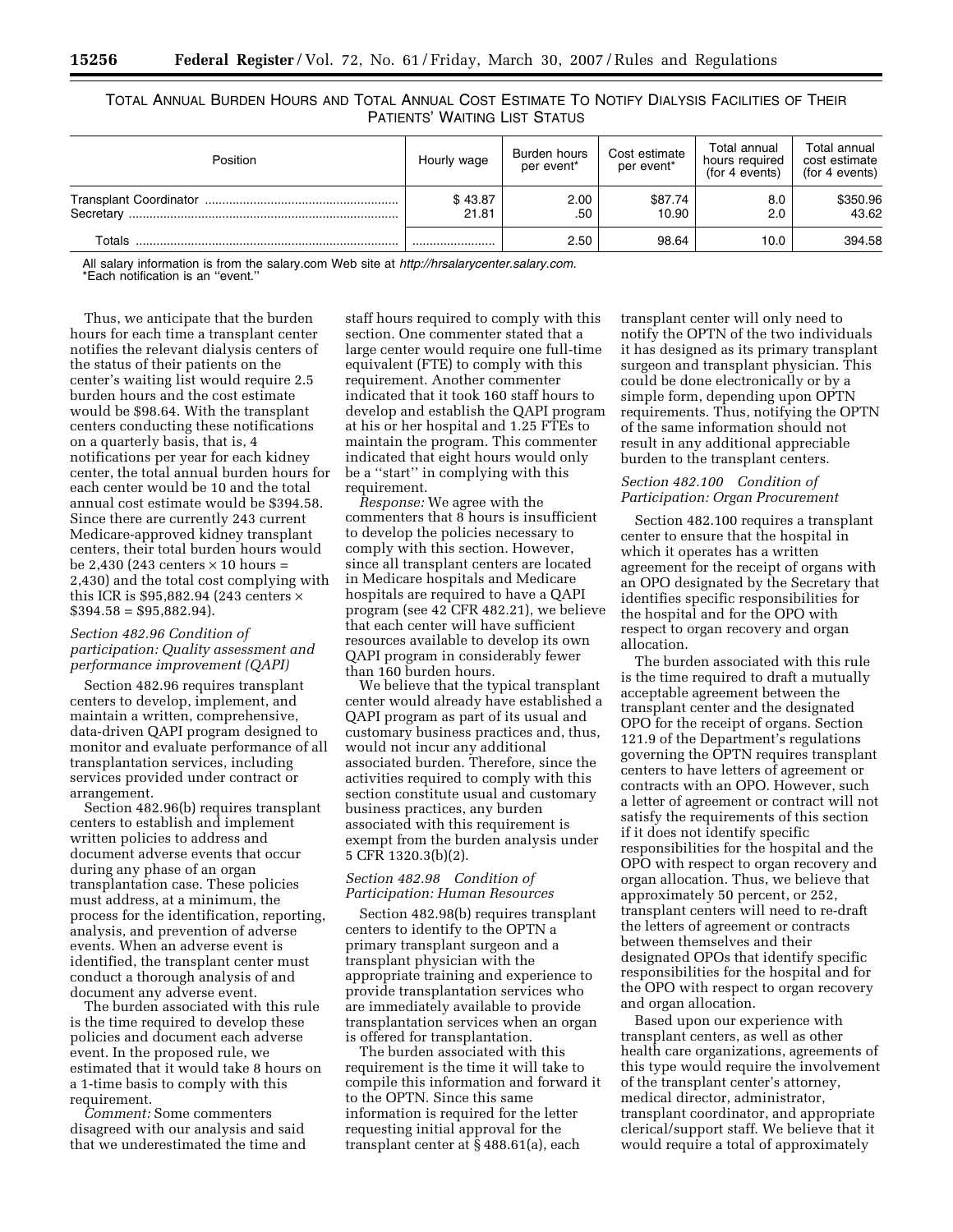11 hours to negotiate and draft a mutually acceptable agreement that would be signed by both the transplant center and OPO.

TOTAL ANNUAL BURDEN HOURS AND TOTAL ANNUAL COST ESTIMATE TO DEVELOP AN AGREEMENT BETWEEN A TRANSPLANT CENTER AND AN OPO CONCERNING ORGAN RECOVERY AND ORGAN ALLOCATION

| Position  | Hourly wage        | Total annual<br>hours required | Total annual<br>cost estimate |
|-----------|--------------------|--------------------------------|-------------------------------|
|           | \$176.86<br>116.60 | 4.0<br>2.0                     | \$707.44<br>233.20            |
|           | 92.31              | 2.0                            | 184.62                        |
| Secretary | 43.87<br>21.81     | 2.0                            | 87.74<br>21.81                |
| Totals    |                    | 11.00                          | .234.81                       |

All salary information is from the salary.com Web site at *<http://hrsalarycenter.salary.com>*.

Thus, for each transplant center to negotiate and draft an agreement with its designated OPO concerning organ recovery and organ allocation, the total annual burden hours would be 11 and the total cost estimate would be \$1,234.81. For 252 transplant centers to negotiate and draft these agreements, the total burden hours would be 2772 (11 annual burden hours  $\times$  252 transplant centers = 2,268) and the total cost estimate would be \$311.172.12 (252 transplant centers  $\times$  \$1,073.30).

### *Section 482.102 Condition of Participation: Patient and Living Donor Rights*

Section 482.102 requires transplant centers to implement written transplant patient informed consent policies. The policies must inform each patient of: (1) The evaluation process; (2) the surgical procedure; (3) alternative treatments; (4) potential medical or psychosocial risks; (5) national and transplant centerspecific outcomes; (6) organ donor risk factors that could affect the success of the graft or the health of the patient, including, but not limited to, the donor's history, condition or age of the organs used, or the patient's potential risk of contracting the human immunodeficiency virus and other infectious diseases if the disease cannot be detected in an infected donor; (7) his or her right to refuse transplantation; and (8) the fact that if his or her transplant is not provided in a Medicare-approved transplant center, it could affect the transplant recipient's ability to have his or her immunosuppressive drugs paid under Medicare Part B.

Section 482.102(b) also requires transplant centers to implement written living donor informed consent policies that inform the prospective living donor of all aspects of, and potential outcomes from, living donation. Each transplant center must ensure that the prospective living donor is fully informed about the

following: (1) The fact that communication between the donor and the transplant center will remain confidential; (2) the evaluation process; (3) the surgical procedure, including post-operative treatment; (4) the availability of alternative treatments for the transplant recipient; (5) the potential medical or psychosocial risk to the donor; (6) the national and transplant center-specific outcomes for recipients; and national and center-specific outcomes for living donors, as data are available; (7) the possibility that future health problems related to the donation may not be covered by the donor's insurance and that the donor's ability to obtain health, disability, or life insurance may be affected; (8) the donor's right to opt out of donation at any time during the donation process; and (9) the fact that if a transplant is not provided in a Medicare-approved transplant center, it could affect the transplant recipient's ability to have his or her immunosuppressive drugs paid under Medicare Part B.

We expect that nearly all transplant centers currently have written policies regarding informed consent. Therefore, there would be no additional burden on them, as these policies are usual and customary business practices. Therefore, the burden of these requirements is exempt under 5 CFR 1320.3(b)(2) and will not be included in our PRA analysis for this final rule.

Section 482.102(c) requires each transplant center to notify patients placed on its waiting list of information about the center that could impact the patient's ability to receive a transplant should an organ become available, and what procedures are in place to ensure the availability of a transplant team. Section 482.102(c)(1) specifically requires a transplant center served by a single transplant surgeon or physician to inform patients placed on the center's waiting list of the potential

unavailability of the transplant surgeon or physician and whether the center has a mechanism to provide an alternative transplant surgeon or transplant physician.

*Comment:* One commenter pointed out that complying with this requirement would entail the drafting of a letter by an administrator, approval by the surgeon, searching a database to identify appropriate patients, clerical or support resources to prepare and mail the letters, and the expense associated with actually mailing the letters. The commenter pointed out that this would be an extensive and unrealistic use of resources for short-term unavailability issues, such as the absence of the transplant surgeon.

*Response:* As discussed earlier in this preamble, this provision does not require transplant centers to inform waiting list patients on an ongoing basis about the short-term unavailability of a transplant surgeon, for example, when a transplant surgeon is on vacation. The provision simply requires that, at the time a patient is placed on the waiting list, the patient is informed about circumstances that could impact the patient's ability to receive a transplant should an organ become available and what procedures the transplant center has in place to address these circumstances. Clearly, this requirement is particularly important when a transplant center is served by a single transplant surgeon or transplant physician. We expect that most transplant centers already provide this information to patients when they are placed on the waiting list.

Therefore, the burden associated with this requirement is exempt under 5 CFR  $1320.3(b)(2)$ . The burden of these activities will not be included in our PRA analysis for this final rule.

Section 482.102(c)(2) states that at least 30 days before a transplant center's Medicare approval is terminated, whether voluntarily or involuntarily,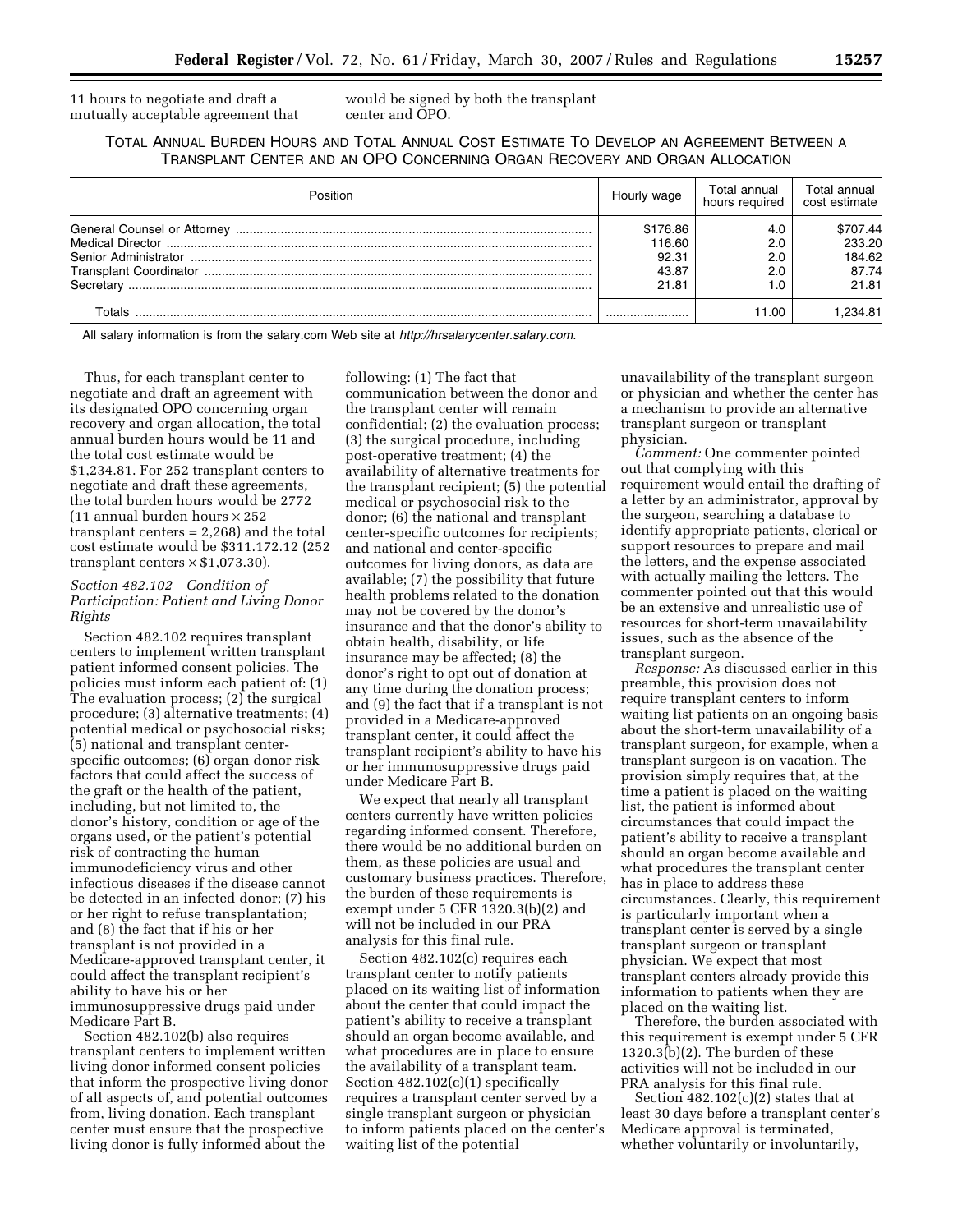the center must inform patients on the center's waiting list of this fact and provide assistance to waiting list patients who choose to transfer to the waiting list of another Medicareapproved transplant center without loss of time accrued on the waiting list. The transplant center must also inform Medicare beneficiaries on the center's waiting list that Medicare will no longer pay for transplants performed at the center after the effective date of the center's loss of Medicare approval at least 30 days before their Medicare

approval is terminated. In addition,  $§$  482.102(c)(3) requires that as soon as possible prior to a transplant center's voluntary inactivation, the center must inform patients on the center's waiting list and, as directed by the Secretary, provide assistance to waiting list patients who choose to transfer to the waiting list of another Medicareapproved transplant center without the loss of time accrued on the waiting list.

The burden associated with this section would be the time required of a transplant center to draft a letter notifying patients on its waiting list of

the loss of the program's Medicare approval status and, by mail or otherwise, provide the letter to all patients on the center's waiting list. We estimate that it would require an administrator approximately 30 minutes to draft the letter. It would then require a secretary or other support staff person 2.5 hours to copy and/or mail these letters to the individuals on the center's waiting list(s). Based on our estimate, complying with this section would require three burden hours and the total cost would be \$100.69.

TOTAL BURDEN HOURS AND TOTAL COST ESTIMATE FOR NOTIFYING PATIENTS ON A CENTER'S WAITING LIST OF A TRANSPLANT CENTER'S LOSS OF MEDICARE APPROVAL

| Position                          | Hourly wage      | Hours required | Total cost esti-<br>mate |
|-----------------------------------|------------------|----------------|--------------------------|
| Senior Administrator<br>Secretary | \$92.31<br>21.81 | .50<br>2.50    | \$46.16<br>54.53         |
| Totals                            |                  | 3.00           | 100.69                   |

All salary information is from the salary.com Web site at *<http://hrsalarycenter.salary.com>*.

As discussed in more detail below under section § 488.61, we believe that, based upon the requirements contained in this final rule, up to two percent of transplant centers or approximately 10 centers may lose their Medicareapproved status annually. If 10 centers annually lost their Medicare-approved status, either voluntarily or involuntarily, then the total annual burden hours would be 30 (10 transplant centers  $\times$  3 burden hours = 30 total burden hours) and the total annual cost estimate would be \$1,006.90  $$100.69$  cost estimate  $\times 10$  transplant centers = \$1,006.90).

## *Section 482.104 Condition of Participation: Additional Requirements for Kidney Transplant Services*

Section 482.104(a) states that a kidney transplant center must have written policies and procedures for ongoing communications with dialysis patients' local dialysis facilities.

The burden associated with this requirement is the time and effort it would take for a kidney transplant center to develop the written policies and procedures for such communication. Under this final rule, one of the responsibilities of the clinical transplant coordinator is to act as a liaison between a kidney transplant center and dialysis facilities. (See § 482.98(c)(2).) We believe that most centers currently use their clinical transport coordinators in this role. Most centers will be able to meet this requirement by putting their current

practice into writing. This will probably be done by the clinical transplant coordinators. Since they are memorializing their current practices, we believe it can be accomplished in a very short time. We believe that this communication policy and procedures will be straightforward and can be accomplished quickly by the coordinators. In addition, many centers may already have such policies and procedures in writing. Thus, complying with this requirement will constitute a minimal burden to the centers.

## *Section 488.61 Special Procedures for Approval And Re-Approval of Organ Transplant Centers*

Section 488.61(a) requires transplant centers that are not Medicare-approved as of June 28, 2007 to submit a request to CMS for Medicare approval. Section 488.61(b) requires transplant centers, including kidney transplant centers, that are Medicare approved as of June 28, 2007 to submit a request for Medicare approval no later than December 26, 2007. The process for making the request for Medicare approval is the same for both types of transplant centers. (See § 488.61(b)(1).) The request for Medicare approval must be signed by a person authorized to represent the center (for example, a chief executive officer). The request must include the hospital's Medicare provider identification (I.D.) number; the name(s) of the designated primary transplant surgeon and primary transplant physician; and a statement

from the OPTN that the center has complied with all data submission requirements.

The burden associated with this section would be the time required to prepare and submit this letter to us. In addition, the center would have to obtain a statement from the OPTN that the center had complied with all data submission requirements to submit with the letter.

In the proposed rule, we estimated that each hospital would spend approximately 15 minutes to prepare and submit the letter requesting Medicare approval to us. We did note that a hospital may have multiple transplant centers and, therefore, could be submitting more than one request for approval.

*Comment:* We received public comments on the proposed rule that said we had underestimated the time required for a transplant center to apply for Medicare approval. One commenter emphasized that transplantation centers take applying for Medicare approval very seriously. The commenter also indicated that the preparation, approval, and submission of the request for Medicare approval could take days at many large institutions.

*Response:* After further analysis of the tasks and the personnel that would be involved in applying for Medicare approval, we agree with the commenters that 15 minutes significantly underestimates the time required to prepare, obtain the required center approval(s), obtain the statement from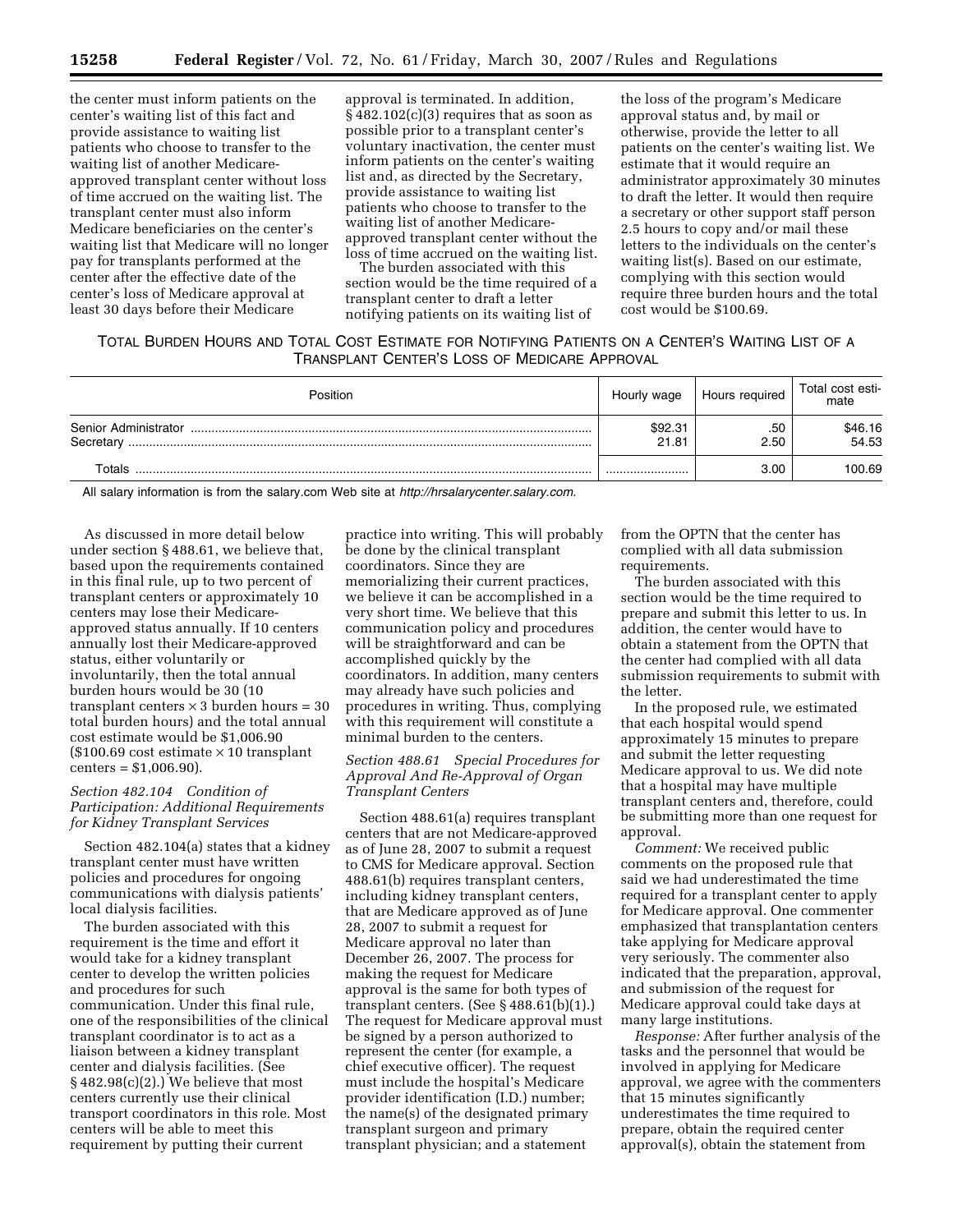the OPTN, and submit the request for Medicare approval to us. However, we disagree with the commenter that said it could take ''days'' to accomplish all of the required tasks. Our analysis of the total burden hours and total cost estimate are discussed in detail below.

We now believe that accomplishing all of the tasks necessary for complying with § 488.61(a) would involve the transplant program's medical director, an administrator, a transplant coordinator, and appropriate support/ administrative staff. We estimate that it

would take these individuals approximately the same amount of time as it would take the transplant center to notify us of a significant change in their program or approximately 2 burden hours.

TOTAL ANNUAL BURDEN HOURS AND TOTAL ANNUAL COST FOR A TRANSPLANT CENTER TO APPLY FOR MEDICARE APPROVAL

| Position                          | Hourly wage                         | Hours required           | Total cost<br>estimate            |
|-----------------------------------|-------------------------------------|--------------------------|-----------------------------------|
| Senior Administrator<br>Secretary | \$116.60<br>92.31<br>43.87<br>21.81 | .50<br>.50<br>.75<br>.25 | \$58.30<br>46.16<br>32.90<br>5.45 |
| Totals                            |                                     | 2.00                     | 142.81                            |

All salary information is from the salary.com Web site at*[http://hrsalarycenter.salary.com.](athttp://hrsalarycenter.salary.com)* 

This final rule requires all transplant centers that are currently Medicareapproved to apply for initial approval under the requirements in this final rule. There are currently approximately 504 Medicare-approved transplant centers. We believe that all 504 transplant centers will submit requests to us to retain their Medicare approval. In addition, based on our previous experience, we believe that approximately 10 new centers a year may apply for Medicare approval. Thus, we anticipate 514 transplant centers will be applying for Medicare approval of their transplant programs in the first year following the effective date of this final rule.

For the first year after the effective date of this final rule, the total burden hours would be 1,028 (514 transplant centers  $\times$  2 burden hours = 1,028 total burden hours), and the total cost estimate would be \$73,404.34 (514 transplant centers  $\times$  \$142.81 = \$73,404.34). For subsequent years, we anticipate that about 10 transplant centers will request initial Medicare approval. For those subsequent years, the total burden hours are 20 (10 transplant centers  $\times$  2 burden hours = 20 total burden hours) and the total cost estimate would be \$1,428.10 (10 transplant centers  $\times$  \$142.81 = \$1,428.10).

Section 488.61(d) allows transplant centers that have lost their Medicare approval to seek re-entry into the Medicare program at any time. A center that has lost its Medicare approval must:

(1) Request initial approval using the procedures at § 488.61(a);

(2) Be in compliance with §§ 482.72 through 482.104, except for § 482.82 (Re-approval Requirements), at the time of the request for Medicare approval; and

(3) Submit a report to us documenting any changes or corrective action(s) taken by the center as a result of the loss of its Medicare approval status.

The burden associated with this section would be the time required to prepare and submit the request for approval to us pursuant to § 488.61(a) and the time to prepare and submit a report to CMS documenting any changes or corrective actions taken by the center as a result of the loss of its Medicare approval status. After further analysis of the tasks that would be involved and the personnel that would be needed, we believe that developing and submitting the required plan would involve the transplant program's medical director, an administrator, a transplant coordinator, and appropriate support/ administrative staff.

In the proposed rule, we said that we believed no more than 9 entities would be affected by this requirement which made it exempt from the PRA, in accordance with 5 CFR 1320.3(c). This was based on our previous experience with transplant centers. Previously, only five centers had voluntarily terminated their Medicare approval.

However, this final rule has minimum clinical experience, outcome, and process requirements that transplant centers must meet to obtain initial

Medicare approval and to stay in the program. Considering these requirements, we anticipate that more centers may voluntarily terminate their Medicare approval status in order to give themselves time to correct any problems they may have in meeting these requirements. In addition, it may become more common for transplant centers to be involuntarily terminated. Therefore, we estimate that up to two percent or approximately 10 of the currently Medicare-approved centers may lose their status at some point in any given year and later seek to re-enter the program.

We believe that accomplishing all of the tasks necessary for complying with § 488.61(d) would require the same staff as needed for § 488.61(a) and (b). However, we also believe that the center requesting re-entry into the Medicare program will spend more time preparing the request due to the preparation of the report documenting any changes or corrective action taken by the center as a result of the loss of its Medicare approval status. Thus, we believe that a transplant center complying with this sub-section's requirements would require a total of 5 burden hours and have a total cost estimate of \$329.50. In any given year, we anticipate as many as 10 centers may seek to re-enter the Medicare program. For these 10 centers, the total burden hours would be 50 (10 centers  $\times$  5 burden hours to re-apply = 50 total burden hours) and the total cost estimate would be \$3,295.00(\$329.50 per center to re-apply  $\times$  10 centers = \$3,295.00).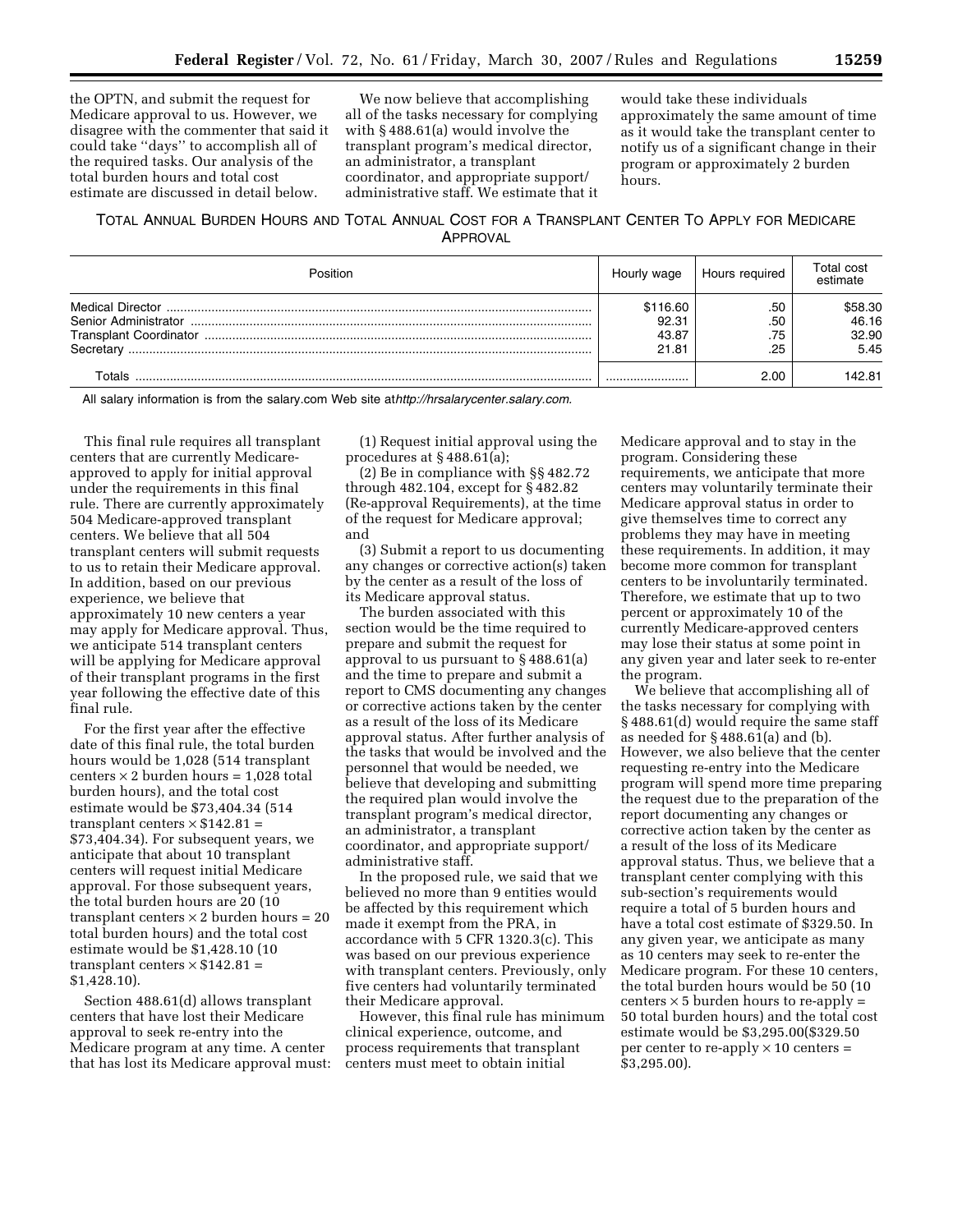# TOTAL ANNUAL BURDEN HOURS AND TOTAL ANNUAL COST FOR TRANSPLANT CENTERS SEEKING RE-ENTRY INTO THE MEDICARE PROGRAM AFTER LOSS OF MEDICARE APPROVAL

| Position  | Hourly wage | Hours required | Total cost<br>estimate |
|-----------|-------------|----------------|------------------------|
|           | \$116.60    | . .00          | \$116.60               |
|           | 92.31       | 00. ا          | 92.31                  |
|           | 43.87       | 2.50           | 109.68                 |
| Secretary | 21.81       | .50            | 10.91                  |
| Γ∩tals    |             | 5.00           | 329.50                 |

All salary information is from the salary.com Web site at *[http://hrsalarycenter.salary.com.](http://hrsalarycenter.salary.com)* 

Thus, for all of the PRA requirements in this rule, the total burden hours for the first year are 8,830, and the total cost estimate is \$659,989.50. For subsequent

years the total burden hours are 5,554 and the total cost estimate is \$317,541,66. The burden hours and cost estimate are detailed in the chart below.

All of the PRA requirements noted in this chart constitute new collections of information.

# SUMMARY OF PRA REQUIREMENTS FOR TRANSPLANT CENTERS (TCS) IN THE FIRST YEAR OF THIS FINAL RULE

| <b>PRA</b> requirement                                                                                          | <b>Total annual</b><br>cost estimate<br>per TC | Total annual<br>burden hours<br>(BHs)<br>per TC | Total annual cost estimate for "X"<br>TCs                                                                                                                                                                                                         | Total annual burden hours (BHs)<br>for "X" TCs                                                                                                                                                                                                  |
|-----------------------------------------------------------------------------------------------------------------|------------------------------------------------|-------------------------------------------------|---------------------------------------------------------------------------------------------------------------------------------------------------------------------------------------------------------------------------------------------------|-------------------------------------------------------------------------------------------------------------------------------------------------------------------------------------------------------------------------------------------------|
| §482.74-Notification to CMS of<br>Significant Changes.                                                          | \$428.43                                       | 6.0                                             | \$215,928.72 for 504 TCs (currently<br>there are 504 Medicare ap-<br>proved TCs).                                                                                                                                                                 | 3,024 BHs for 504 TCs (currently<br>there are 504 Medicare ap-<br>proved TCs).                                                                                                                                                                  |
| $\S$ 482.94(c)(3)—Notification to Di-<br>alysis Facilities of Patients' Wait-<br>ing List Status.               | 394.58                                         | 10.0                                            | \$95,882.94 for 243 TCs (currently<br>there are 243 Medicare-ap-<br>proved kidney TCs).                                                                                                                                                           | 2,430 BHs for 243 TCs (currently<br>there are 243 Medicare-ap-<br>proved kidney TCs).                                                                                                                                                           |
| §482.100-Development of Agree-<br>ment Between T.C. and Each<br>OPO on Organ Recovery and Al-<br>location $1$ . | 1,234.81                                       | 11.0                                            | \$311,172,12 for 252 TCs (we esti-<br>mate that about 50 percent, or<br>252, TCs will need to re-draft<br>letters of agreements of con-<br>tracts between themselves and<br>their designated OPOs).                                               | 2,772 BHs for 252 TCs (we esti-<br>mate that about 50 percent, or<br>252, TCs will need to re-draft<br>letters of agreements of con-<br>tracts between themselves and<br>their designated OPOs).                                                |
| $\S$ 482.102(c)(2)—Notification of Pa-<br>tients on Waiting List of Loss of<br>Medicare Approval.               | 100.69                                         | 3.0                                             | \$1,006.90 for 10 TCs (we estimate<br>that about 10 TCs would lose<br>their Medicare Approval each<br>year).                                                                                                                                      | 30 BHs for 10 TCs (we estimate<br>that about 10 TCs would lose<br>their Medicare Approval each<br>year).                                                                                                                                        |
| §488.61(a)-Application for Medi-<br>care Approval <sup>2</sup> .                                                | 142.81                                         | 2.0                                             | \$73,404.34 for 514 TCs (first<br>year-all 504 currently Medi-<br>care-approved TCs would need<br>to apply and we estimate that 10<br>new TCs would also apply for a<br>total of 514 TCs applying for<br>Medicare approval in the first<br>year). | 1,028 BHs for 514 TCs (first<br>year-all 504 currently Medi-<br>care-approved TCs would need<br>to apply and we estimate that 10<br>new TCs would also apply for a<br>total of 514 TCs applying for<br>Medicare approval in the first<br>year). |
| $§$ 488.61(d) — Application<br>Re-<br>to<br>Enter Medicare Program.                                             | 329.50                                         | 5.0                                             | \$3,295.00 for 10 TCs (we estimate<br>that 10 TCs who had lost their<br>Medicare approved status would<br>seek to re-enter the Medicare<br>Program each year)                                                                                     | 50 BHs for 10 TCs (we estimate<br>that 10 TCs who had lost their<br>Medicare approved status would<br>seek to re-enter the Medicare<br>Program each year).                                                                                      |
|                                                                                                                 | 2,630.82                                       | 37.0                                            |                                                                                                                                                                                                                                                   | 9.334 BHs.                                                                                                                                                                                                                                      |

1These estimates are for the first year of implementation only. After the first year, we estimate that fewer than 10 transplant centers will need

to comply with this requirement. Therefore, in subsequent years, this requirement would not be subject to the PRA.<br>This estimate is for the first year only. In subsequent years, we estimate that only 10 new transplant cent each year. Thus, for subsequent years, the estimated burden hours will be 20 (2 BHs × 10 TCs) and the cost estimate will be \$1,428.10  $($142.81 \times 10$  TCs).

If you comment on these information collection and record keeping requirements, please mail copies directly to the following:

Centers for Medicare & Medicaid Services, Office of Strategic Operations and Regulatory Affairs, Division of Regulations Development, Attn.: Melissa Musotto, CMS–3835–F, Room C5–14–03, 7500 Security Boulevard, Baltimore, MD 21244– 1850.

Office of Information and Regulatory Affairs, Office of Management and Budget, Room 10235, New Executive Office Building, Washington, DC 20503, Attn: Carolyn Lovett, CMS Desk Officer, CMS–3835–F,

*carolyn*\_*[lovett@omb.eop.gov.](mailto:carolyn_lovett@omb.eop.gov)* Fax (202) 395–6974.

## **V. Regulatory Impact Statement**

## *A. Overall Impact*

We have examined the impact of this final rule as required by Executive Order 12866 (September 1993, Regulatory Planning and Review), the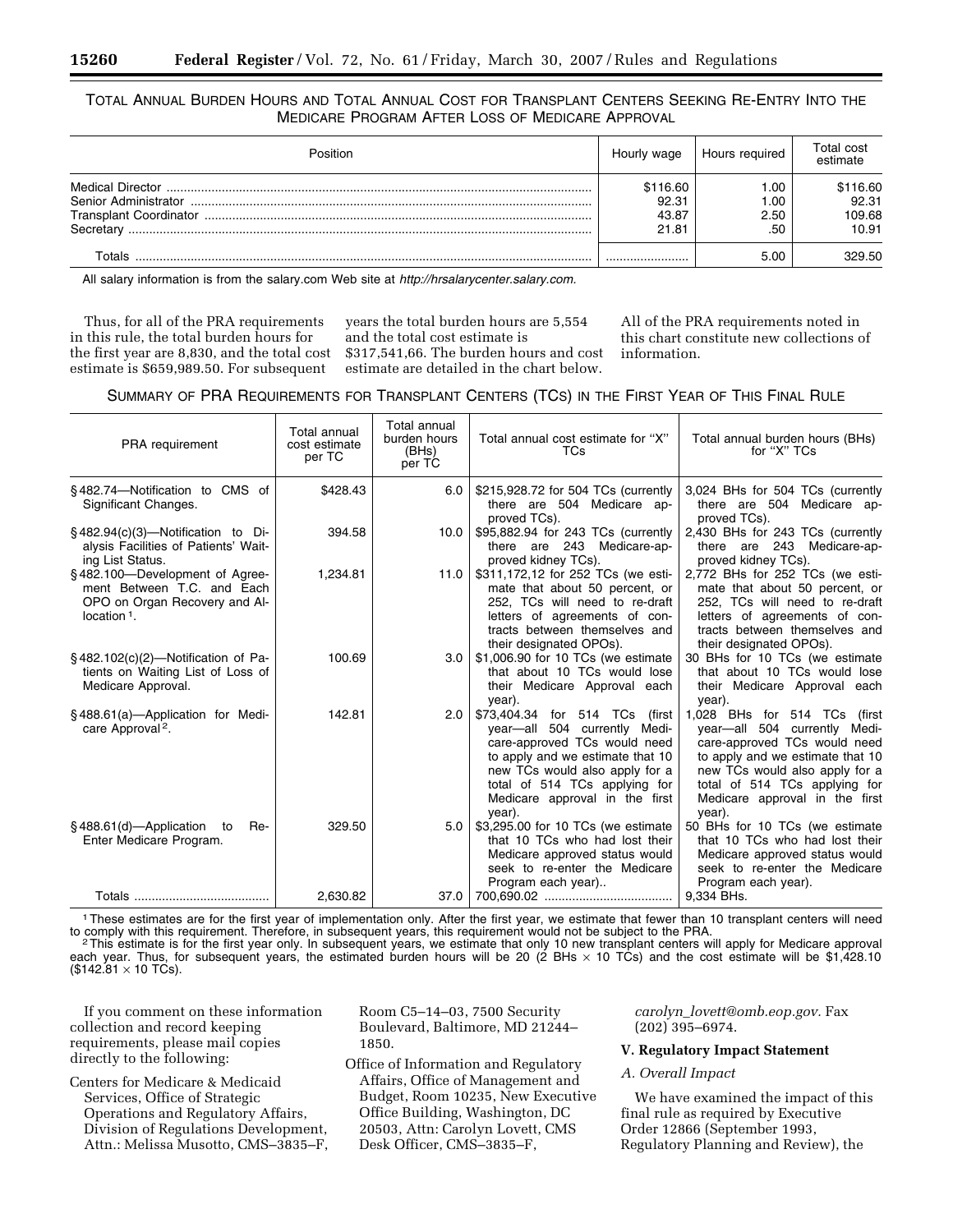Regulatory Flexibility Act (RFA) (September 16, 1980 Public Law 96– 354), Section 1102(b) of the Social Security Act, the Unfunded Mandates Reform Act of 1995 (Pub. L. 104–4), and Executive Order 13132.

Executive Order 12866 (as amended by Executive Order 13258, which merely reassigns responsibilities of duties) directs agencies to assess all costs and benefits of available regulatory alternatives and, if new regulation is necessary, to select regulatory approaches that maximize net benefits (including potential economic, environmental, public health and safety effects, distributive impacts, and equity). A regulatory impact analysis (RIA) must be prepared for major rules with economically significant effects (\$100 million or more in any 1 year). We estimate the overall economic impact of this final rule to be a cost of \$28,420,259 and a benefit of \$1,257,516 in the first year. The social benefits that should result from implementation of this final rule are significant. However, we have no reasonably accurate method of quantifying those social benefits. Thus, we do not believe that this final rule is economically significant.

The RFA requires agencies to analyze options for regulatory relief of small entities. For purposes of the RFA, small entities include small businesses, nonprofit organizations, government agencies, and small governmental jurisdictions. Most hospitals and most other providers and suppliers are small entities, either by non-profit status or by having revenues of \$29 million or less in any 1 year (65 FR 69432). Individuals and states are not included in the definition of a small entity. We believe this rule will not have a significant impact on a substantial number of small businesses because most of the requirements in this final rule are already part of the transplant centers' standard practices.

In addition, section 1102(b) of the Act requires us to prepare a regulatory impact analysis if a rule may have a significant impact on the operations of a substantial number of small rural hospitals. This analysis must conform to the provisions of section 604 of the RFA. For purposes of section 1102(b) of the Act, we define a small rural hospital as a hospital that is located outside of a Metropolitan Statistical Area (superseded by Core Based Statistical Areas) and has fewer than 100 beds. We believe this final rule will not have a significant impact on small rural hospitals since small rural hospitals do not have the resources to perform organ transplants.

Section 202 of the Unfunded Mandates Reform Act of 1995 also requires that agencies assess anticipated costs and benefits before issuing any rule that may result in expenditure in any 1 year by state, local or tribal governments, in the aggregate, or by the private sector, of \$110 million or more. We do not believe that this rule will have an effect on state, local or tribal governments, or the private sector, that could create an unfunded mandate greater than \$110 million annually.

Executive Order 13132 establishes certain requirements that an agency must meet when it promulgates a final rule that imposes substantial direct requirement costs on state and local governments, preempts state law, or otherwise has Federalism implications. This rule does not impose substantial direct requirement costs on state or local governments and does not preempt state law or have other Federalism implications. We have determined that this final rule will not significantly affect the rights, roles, and responsibilities of states.

This final rule will affect all facilities that perform, or are planning to perform, organ transplants and may have an effect on the ability of those facilities to compete. Thus, while we do not believe the requirements will have a significant economic impact on these facilities, we believe it is desirable to inform the public of the likely effect of this final rule on those facilities. Thus, we have prepared the following analysis, which in combination with the other sections of this final rule, is intended to conform to the objectives of the RFA and section 1102(b) of the Act.

### *B. Anticipated Effects*

Our intent in developing and implementing these CoPs for transplant centers is to ensure Medicare-covered transplants are performed in an effective, efficient manner and that high quality transplantation services are provided to Medicare beneficiaries. This is critical due to the scarcity of transplantable organs for the individuals on organ transplant waiting lists. This final rule also serves to keep Medicare requirements current with the best practices in transplantation. We believe that adherence to these outcomes and process requirements will result in reduced organ wastage and, as a consequence, fewer graft failures and retransplantations. We do not anticipate that the changes in our requirements for transplant centers will affect the number of organ transplants performed because this final rule will have no effect on the number of organs available for transplantation.

This final rule will establish CoPs for transplant centers that perform organ transplants. The final rule will maintain many of the same requirements that are in the current National Coverage Decisions (NCDs) for heart, liver, lung, and intestine transplants, and conditions for coverage (CfCs) for kidney transplant centers in 42 CFR, Part 405, subpart U. Some of the requirements in this final rule could result in additional costs for some centers. Although we do not believe the requirements in this final rule will have a substantial economic impact on a significant number of transplant centers, we believe it is desirable to inform the public of our projections of the likely effects of this final rule. There are two reasons this final rule will have a minimal economic effect.

As of October 1, 2006, 504 Medicareapproved transplant centers potentially will be affected by the requirements in this final rule to a greater or lesser degree. However, we believe the majority of the transplant centers have already put into practice most of the process requirements contained in this final rule. Since these requirements, for the most part, reflect advances in transplantation technology, we believe they are routine or standard practices for most transplant centers. Furthermore, although this final rule requires a large amount of data to be submitted, transplant centers are already submitting these data to the OPTN.

### **General Comments**

In the public comments to the proposed rule, some commenters said that CMS had underestimated the impact the requirements in the proposed rule would have on transplant centers. They stated that the number of hours and the costs associated with some requirements were either inaccurate or were underestimated.

We agree with the commenters that in certain instances the economic impact was underestimated in the proposed rule. We have performed further analysis of the tasks and resources required to satisfy the CoPs in this final rule, and we have reviewed more recent economic data. Based on this further analysis, we have adjusted our estimate of the economic impact for the final rule. These adjustments are discussed below for each relevant condition of participation.

Some commenters said that some of the CoPs in the proposed rule were unnecessary because some of the requirements are similar or even identical to either current OPTN or JCAHO requirements. We agree that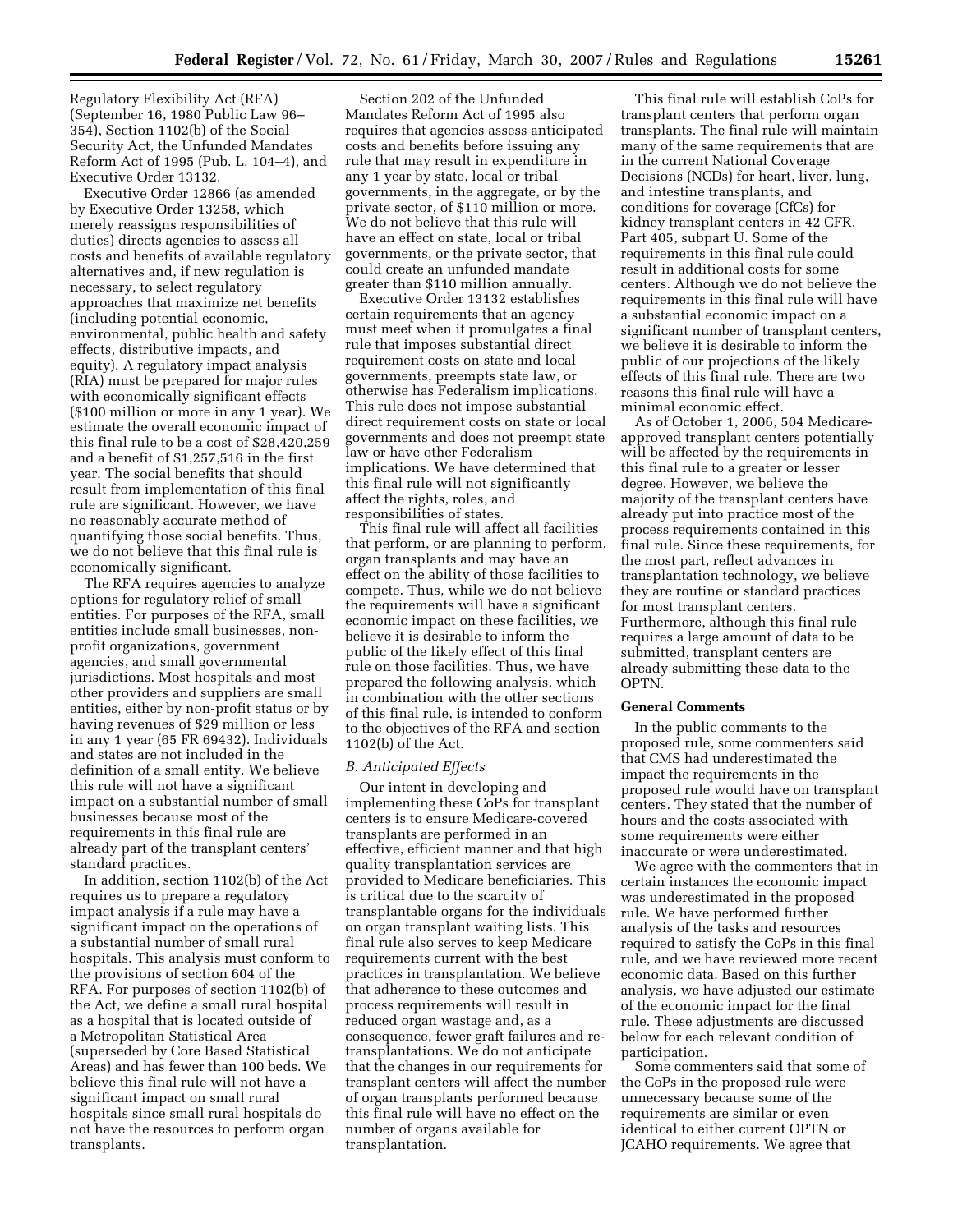some of the CoPs are similar or perhaps even identical to OPTN or JCAHO requirements. However, for these requirements to be mandatory and enforceable by CMS through our survey and certification process, they must be promulgated as regulations.

Some commenters expressed concern that these new requirements would increase costs. One commenter noted that increased costs could result in increased organ acquisition fees and subsequent increased expenses to the Medicare program and could also reduce access to transplantation services for some individuals. The commenter speculated that hospitals could have difficulty contracting with managed care organizations due to the increased costs.

As we stated above, we do not believe this rule will have a significant economic impact on most transplant centers because most of the requirements are routine practice in the majority of centers. In addition, all transplant centers are located in hospitals and thus, already have access to resources that should minimize the additional costs needed to satisfy the requirements in this final rule. Only the costs associated with the donor advocate or donor advocate team requirements will affect organ acquisition fees. We estimate that in the first year of its implementation, the requirements in this final rule will increase the cost of a transplant by approximately \$1,071 per transplant  $($28,420,256$$  total first year costs divided by 26,539 total transplants in 2004 = \$1,070.88 or about \$1,071). However, in subsequent years, the increase will drop to approximately \$360 per transplant (about 9,566,291 implementation costs in subsequent years divided by 26,539 total transplants in  $2004 = $360.46$  or approximately \$360). In light of the fact that the total first-year cost of an organ transplant (including both hospital and physician charges) varies from about \$175,000 for a kidney transplant to nearly \$400,000 for a heart transplant, the impact of this rule will be negligible. Thus, hospitals should have no difficulty contracting with managed care organizations due to the requirements in this final rule.

### *Section 482.72 Condition of Participation: OPTN Membership*

Section 482.72 requires each transplant center to be located in a transplant hospital that is a member of and abides by the rules and requirements of the Organ Procurement and Transplantation Network (OPTN). Under § 482.45(b)(1) of the hospital CoPs, all transplant centers that are currently Medicare-approved are

required to be located in hospitals that are members of the OPTN and that abide by the OPTN's rules. Thus, there is no additional burden or economic impact associated with this condition to centers that currently have Medicare approval. Since this final rule requires centers to perform a certain number of transplants prior to applying for Medicare approval, new centers also will be members of the OPTN. Thus, there is no economic impact from this requirement to centers that will be applying for Medicare approval after the effective date of this rule.

## *Section 482.74 Condition of Participation: Notification to CMS*

Section 482.74 requires a transplant center to notify us immediately of any significant changes related to the center's transplant program or changes that could affect its compliance with the applicable CoPs. Instances in which CMS should be notified include, but are not limited to, changes in key staff members of the transplant team; a decrease in the center's number of transplants or survival rates that could result in the center being out of compliance with § 482.82; termination of an agreement between the hospital in which the transplant center is located and an OPO for the recovery and receipt of organs; and inactivation of the transplant center.

We believe that satisfying this requirement would require the involvement of the program's medical director, an administrator, a transplant coordinator, and appropriate support or administrative staff. Based upon our previous experience with transplant centers, we believe that three significant changes per year per center is an appropriate estimate. We also believe that it would take the above described personnel approximately 2 hours to comply with this section.

Thus, each time a transplant center is required to report a significant change to us, the total economic impact or cost estimate is \$142.81. For the estimated three significant changes per transplant center per year, the total cost estimate would be \$428.43. Since there are currently approximately 504 Medicareapproved transplant centers, the total annual cost estimate for complying with this section is \$215,928.72 (\$428.43 annual cost estimate per center  $\times\,504$ transplant centers  $=$  \$215,928.72).

# *Section 482.76 Condition of Participation: Pediatric Transplants*

Section 482.76 requires transplant centers that want Medicare approval to provide transplant services to pediatric patients to submit to us a request

specifically for Medicare approval to perform pediatric transplants using the procedures described in § 488.61, Special procedures for approval and reapproval of organ transplant centers. Section 482.76(d) allows heart transplant centers that want to provide transplantation services to pediatric heart patients to be approved to perform pediatric heart transplants by meeting the OBRA 1987 criteria in section 4009(b) (Pub. L. 100–203) as follows: (1) The center's pediatric transplant program must be operated jointly by the hospital and another facility that is Medicare-approved; (2) the unified program shares the same transplant surgeons and quality improvement program (including oversight committee, patient protocol, and patient selection criteria); and (3) the center demonstrates to the satisfaction of the Secretary that it is able to provide specialized facilities, services, and personnel that are required by pediatric heart transplant patients.

We believe that most transplant centers that want to obtain Medicare approval to do pediatric transplants will use the procedures at § 488.61. Therefore, the economic impact for centers requesting approval to do pediatric transplants will be discussed under that section. For those centers that want to request approval using the alternative criteria, we believe there will be some impact, but it will be minimal and should affect very few centers. Currently, there are approximately 13 pediatric heart centers; 6 of these centers are Medicare approved. Based on these figures, we expect that no more than one pediatric heart center will apply for Medicare approval per year.

## *Section 482.80 Condition of Participation: Data Submission, Clinical Experience, and Outcome Requirements for Initial Approval of Transplant Centers*

Section 482.80 requires that transplant centers must generally meet all data submission, clinical experience, and outcome requirements to be granted initial approval by CMS. Section 482.80(a) states that no later than 90 days after the due date established by the OPTN, a transplant center must submit to the OPTN at least 95 percent of the required data on all transplants, (deceased and living donors) it has performed. The required data submissions include, but are not limited to, submission of the appropriate OPTN forms for transplant candidate registration, transplant recipient registration and follow-up, and living donor registration and follow-up. However, transplant centers already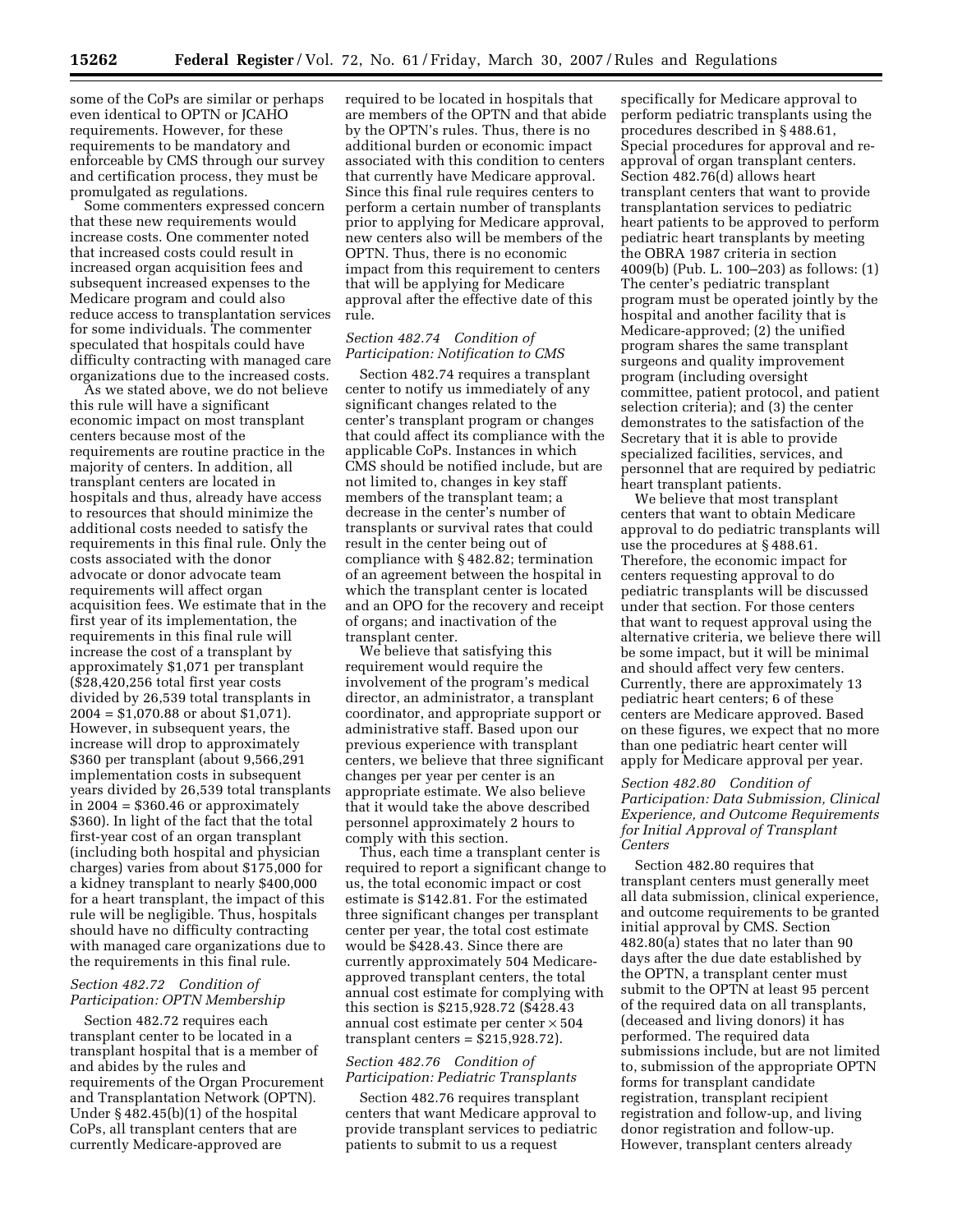submit these data to the OPTN, using the time frame specified by the OPTN, as required by 42 CFR 121.11, which regulates transplant hospitals' submission of data to the OPTN. Therefore, there is no additional cost to transplant centers from the data submission requirement in this final rule. Section 482.80(b) establishes a clinical experience requirement of 10 transplants in a 12-month period for initial Medicare approval for heart, intestine, kidney, liver, and lung transplant centers. The clinical experience requirement for initial approval for kidney centers is 3 transplants in a 12-month period. (See § 482.80(d)(5).)

Current national coverage decisions require 10 transplants for intestine and lung centers and 12 transplants for liver and heart centers. Current conditions for coverage for kidney transplant centers require 15 or more kidney transplants annually for a center to have unconditional status. Thus, all currently approved transplant centers should be performing the minimum number of transplants required.

Furthermore, even if a center does not meet the clinical experience requirements, we may grant the center initial Medicare approval based on a review of the center's compliance with the relevant conditions of participation at § 482.72 through § 482.76 and § 482.90 through § 482.104. (See § 488.61(a)(3).)

Nevertheless, some centers may not be granted Medicare approval due to their failure to satisfy the clinical experience requirements. Loss of Medicare approval is likely to result in the center losing patients. If a center with current Medicare approval applies for and is denied Medicare approval under this final rule, it has the option to leave the Medicare program voluntarily until it can satisfy the requirements.

Although we believe the economic impact of the clinical experience requirements will be minimal, we are not aware of any research that quantifies the cost or benefit to a hospital of having a transplant center. Anecdotal information indicates that some hospitals with a transplant center lose money or break even but that some hospitals experience a financial benefit. Whether a transplant center is a benefit or a cost to a hospital may depend at least in part on the type of organ transplanted, the volume of transplants performed, and the center's operational efficiency.

We also recognize that there may be benefits and/or costs to Medicare beneficiaries and other patients on the waiting lists of centers that lose Medicare approval, although we do not believe it is possible to quantify the benefits or costs. Benefits would include improved patient safety and better outcomes for patients who transfer to the waiting lists of transplant centers that furnish higher quality transplantation services. Costs could include increased cost for transportation to a center that is farther from a waiting list patient's home and an increase in the time until an organ becomes available, with the potential for increased morbidity and mortality.

Section 482.80(c) states that CMS will review outcomes for all transplants performed at a center, including outcomes for living donor transplants, if applicable. Except for lung transplants, CMS will review adult and pediatric outcomes separately when a center requests Medicare approval to perform both adult and pediatric transplants. Outcome data must be available for review. CMS will compare each transplant center's observed number of patient deaths and graft failures 1 year post-transplant to the center's expected number of patient deaths and graft failures 1-year post-transplant using the data contained in the most recent SRTR center-specific reports. (See § 488.61(d)(1).) The required number of transplants must have been performed during the time frame reported in the most recent SRTR center-specific report. (See § 488.61(c)(2).) CMS will not consider a center's patient and graft survival rates to be acceptable if: (1) A center's observed patient survival rate or observed graft survival rate is lower than its expected patient survival rate or expected graft survival rate; and (2) all three of the following thresholds are crossed over: (A) the one-sided p-value is less than 0.05, (B) the number of observed events (patient deaths or graft failures) minus the number of expected events is greater than 3, and (C) the number of observed events divided by the number of expected events is greater than 1.5. (See § 488.61(c)(3).)

Current national coverage decisions for heart, liver, lung, and intestine transplants already contain outcome requirements. However, those outcome requirements only concern patient (not graft) survival rates. The outcome requirements associated with § 482.80(c) are more comprehensive because they include graft survival. We believe that more centers may have difficulty in meeting these new standards. However, under  $\S 488.61(a)(3)$ , CMS, as an option, may approve a center that does not meet the patient and graft survival if a survey of the center demonstrates that the center was in compliance with § 482.72

through § 482.76 and § 482.90 through § 482.104. In addition, a center also may choose to withdraw voluntarily from the Medicare program and seek re-entry after it has corrected any problems. (See 42 CFR § 488.61(d).) Thus, we believe the economic impact from the new outcome measures will be minimal.

## *Section 482.82 Condition of Participation: Data Submission, Clinical Experience, and Outcome Measure Requirements for Re-Approval of Transplant Centers*

Section 482.82 provides that transplant centers must generally meet all data submission, clinical experience, and outcome requirements in order to be re-approved. The data submission, clinical experience, and outcome requirements and exceptions to those requirements generally are identical to those in § 482.80, which contains the requirements for initial approval. However, in this section, the review will cover the 3-year approval period.

The economic impact of this section is the same as the economic impact of § 482.80, except that transplant centers will have to comply with these requirements for the entire time they have Medicare approval. Thus, the economic impact associated with this section constitutes an annual economic impact for all of the centers with Medicare approval. However, we believe the economic impact will be minimal.

# *Section 482.90 Condition of Participation: Patient and Living Donor Selection*

Section 482.90 requires transplant centers to use written patient selection criteria in determining a patient's suitability for placement on the waiting list or a patient's suitability for transplant. If a center performs living donor transplants, the center also must use written donor selection criteria in determining the suitability of candidates for donation.

Section 482.90(a) requires that before a prospective transplant candidate is placed on a center's waiting list, each prospective transplant candidate shall receive a psychosocial evaluation, if possible. In addition, the candidate's medical record must contain documentation that the candidate's blood type has been determined. When a patient is placed on a center's waiting list or is selected to receive a transplant, the center must document in the patient's medical record the patient selection criteria used. A transplant center must provide a copy of its patient selection criteria to a transplant patient,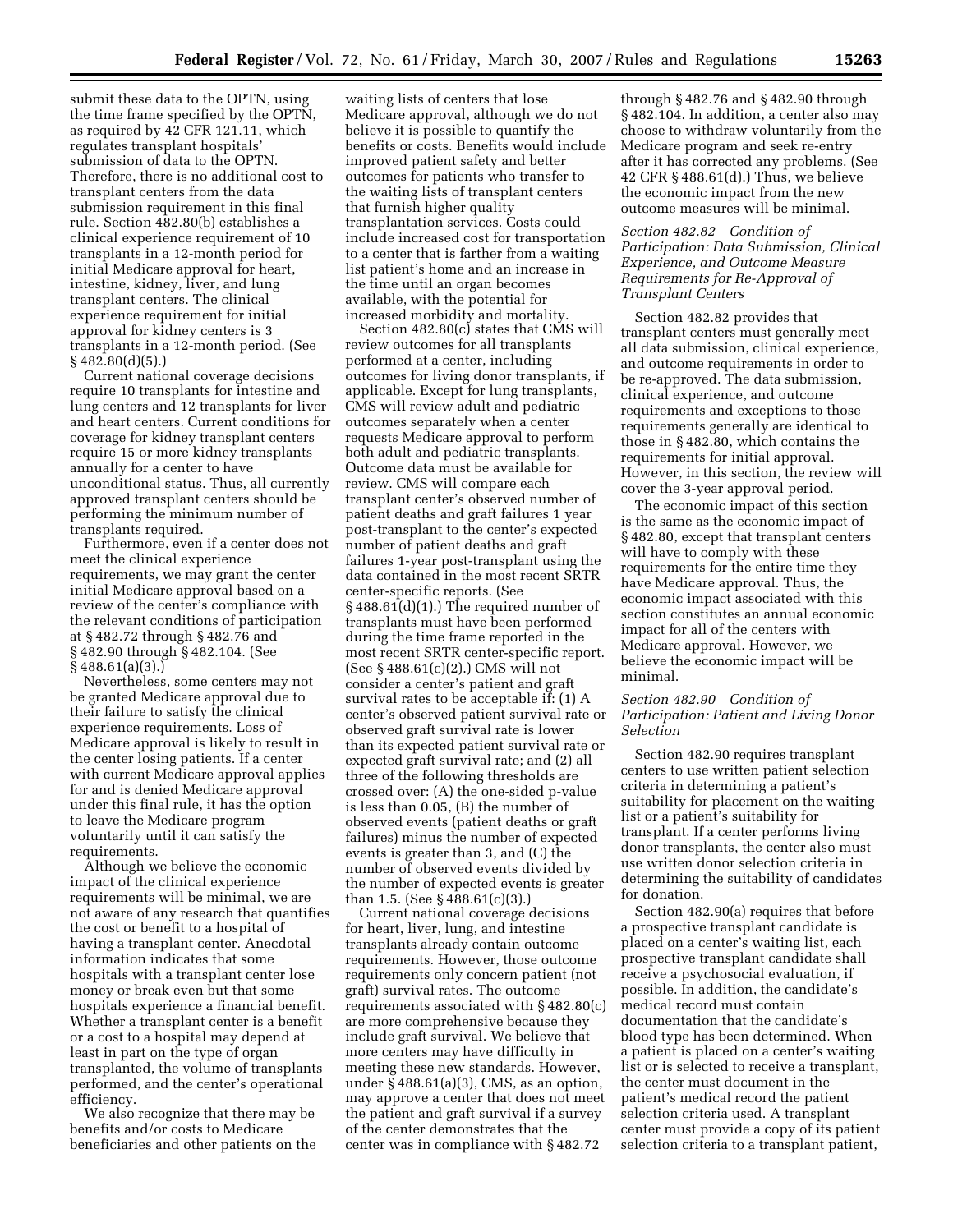or a dialysis facility, as requested by the patient or the dialysis facility.

In our experience, all or nearly all transplant centers conduct psychosocial evaluations of transplant candidates. Such evaluations are performed routinely so that centers can evaluate how well a prospective candidate will do after transplantation (for example, whether the patient is likely to be compliant with the immunosuppressive medications needed to prevent graft failure). Thus, we expect no economic impact from this requirement for most transplant centers.

In the public comments we received on the proposed rule, some commenters said that the patient selection criteria requirements would be burdensome. For example, one commenter said that it would take at least 30 minutes of staff time to document the patient selection criteria in the file of each patient or living donor. Some commenters indicated that the patient selection criteria would need constant updating. They also noted that the proposed rule did not contain an analysis of the economic impact for this requirement.

We disagree that the requirement to have written patient selection criteria would have a significant impact on transplant centers. We expect that heart, liver, and lung transplant centers already have patient selection criteria because current NCDs require these centers to have such criteria. Further, Medicare coverage of pancreas and intestine transplants is based on specific clinical indicators. Although there are no current requirements for kidney transplant centers to have patient selection criteria, based on our experience, we expect that all or nearly all centers already have such criteria because many kidney transplant centers provide their patient selection criteria to local dialysis facilities. Therefore, complying with this requirement should have no additional impact on heart, liver, and lung centers and only a minimal impact on other transplant centers.

We believe that transplant centers should be able to document the patient selection criteria in a patient's medical record in considerably less than 30 minutes. Generally, documenting the patient selection criteria in a patient's medical record should involve no more than tracking the patient's primary diagnosis and any co-morbid conditions to the appropriate patient selection criteria. Under this final rule, each center has the flexibility to determine the most expedient way to satisfy this requirement. Centers should be able to significantly reduce the resources needed to document the required

information in the potential transplant recipient and living donor medical records by using electronic formats, forms, or checklists.

In addition, it is standard medical practice to document in the medical record of a hospital patient undergoing surgery whether the patient meets the hospital's criteria for surgery. Although we do not know how many prospective transplant candidates would be interested in requesting a copy of a transplant center's patient selection criteria, we believe that the activities required by this section would have a minimal economic impact on transplant centers. Supplying a copy of patient selection criteria to a dialysis facility at its request can be done electronically and should require only minimal effort. Thus, we believe that the activities required by this section would require no additional staff and have only a minimal economic impact on transplant centers.

Section 482.90(b) provides that transplant centers performing living donor transplants must ensure that each prospective living donor receives a medical and psychosocial evaluation prior to donation and must document in the living donor's medical records both the living donor's suitability for donation and that the living donor has given informed consent, as required under § 482.102.

We expect the economic impact of these living donor requirements to be minimal, as they are similar to the requirements for transplant patients discussed previously. Due to the potential risks associated with donation, we expect that every transplant center that performs living donor transplants already has criteria for the selection of living donors, as well as protocols that require a medical and psychosocial evaluation of the donor. In addition, as with any other surgical procedure, documenting a living donor's informed consent should be standard practice for any transplant center. Thus, we believe that these activities would constitute a minimal economic burden to centers that perform living donor transplants.

## *Section 482.92 Condition of Participation: Organ Recovery and Receipt*

Transplant centers must have written protocols for validation of donorrecipient blood type and other vital data for the deceased organ recovery, organ receipt, and living donor organ transplantation processes. There are also specific requirements related to each of these processes, such as a requirement that the transplanting surgeon and another licensed health care

professional at the transplant center must verify that the donor's blood type and other vital data are compatible with transplantation of the intended recipient prior to transplantation. (See § 482.90(b).)

We expect that all transplant centers already have written protocols for critical functions addressed within this section. Although some centers' protocols may need to be reviewed and revised so that they satisfy the requirements in this section, the economic impact will be negligible.

## *Section 482.94 Condition of Participation: Patient and Living Donor Management*

Transplant centers must have written patient management policies for the transplant and discharge phases of transplantation. If a transplant center performs living donor transplants, the center also must have written donor management policies for the donor evaluation, donation, and discharge phases of living organ donation.

We expect that it is standard practice for transplant centers to have written policies for the evaluation, transplant, and discharge phases of transplantation. Thus, developing written policies for these areas should have no economic impact on most transplant centers. However, we acknowledge that some of the centers' written policies may need to be revised to satisfy the individual standards in this section. Thus, the economic impact of individual standards will be discussed below.

Section 482.94(a) states that a transplant center's patient and donor management policies must ensure that each transplant patient is under the care of a multidisciplinary patient care team coordinated by a physician throughout the transplant and discharge phases of transplantation. If the center performs living donor transplants, the same patient care requirement applies for living donors throughout the donor evaluation, donation, and discharge phases of donation.

We believe that it is a standard practice for hospitals to have patient management policies that cover both the in-patient stay and discharge planning. Thus, we expect that transplant centers already have patient and donor management policies for the transplant and the discharge phases of transplantation. Due to the potential risks to living donors, we expect that every transplant center that performs living donor transplants already has written policies that cover the evaluation of living donors. We acknowledge that publication of this final rule may cause some centers to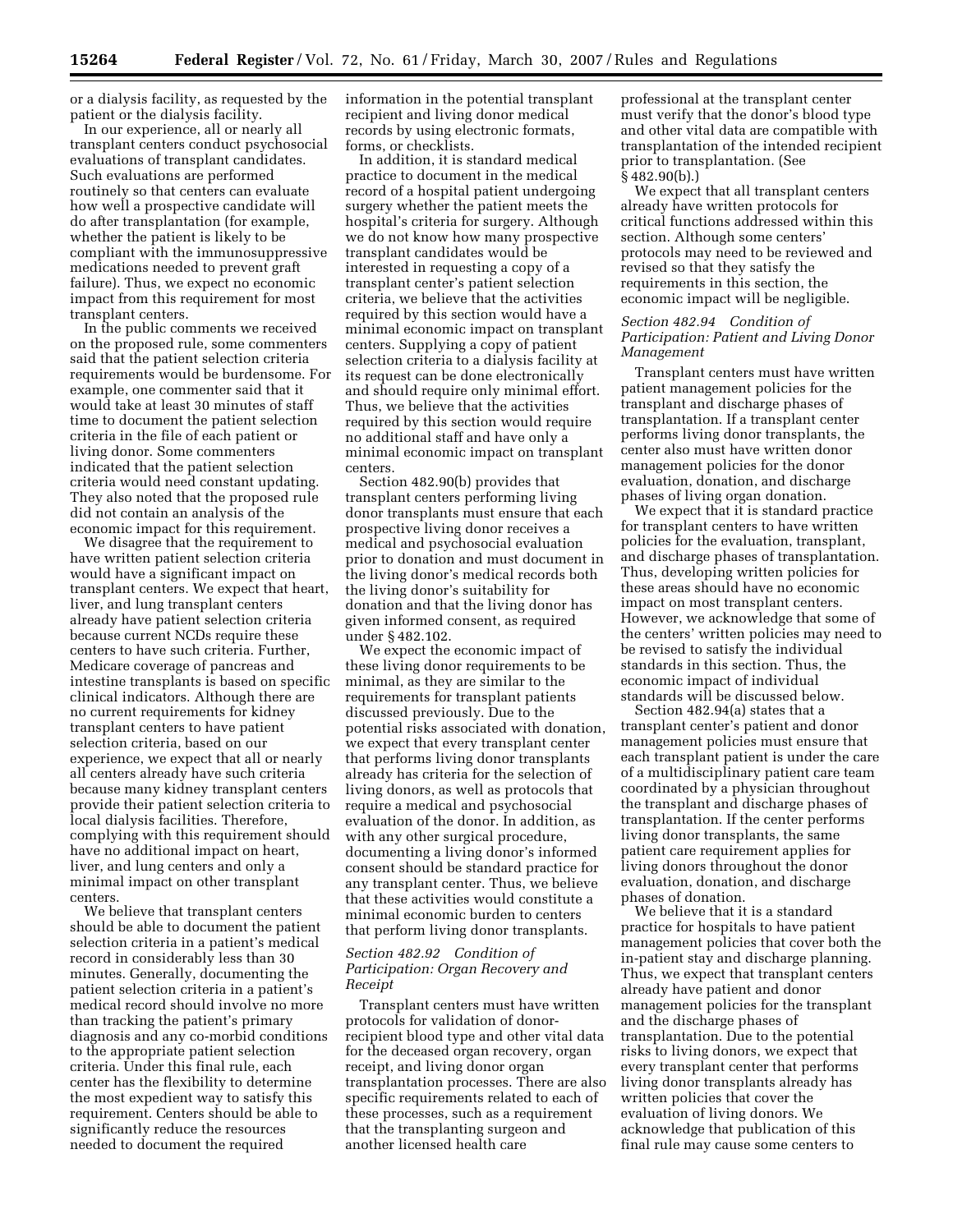review or revise their policies to ensure that they are in compliance. However, the economic impact on these transplant centers will be minimal.

Section 482.94(b) requires that transplant centers must keep their waiting lists up to date on an ongoing basis, including: (1) Updating of waiting list patients' clinical information; (2) removing patients from the center's waiting list if a patient receives a transplant or dies, or if there is any other reason why the patient should no longer be on a center's waiting list; and (3) notifying the OPTN no later than 24 hours after a patient's removal from the center's waiting list.

We believe these activities are standard practice for most transplant centers. Transplant centers must keep their patients' clinical information updated to ensure that organ offers are made for patients appropriately, based on their clinical status. Further, the OPTN requires transplant centers to: (1) Remove a patient from the waiting list if the patient receives a transplant or dies; and (2) notify the OPTN within 24 hours of the patient's transplantation or death. Thus, there should be no economic impact on transplant centers from this requirement.

Section 482.94(c) requires transplant centers to maintain up-to-date and accurate patient management records for each patient who receives an evaluation for placement on a center's waiting list and who is admitted for organ transplantation.

Section 482.94(c)(1) states that for each patient who receives an evaluation for placement on a center's waiting list, the center must document in the patient's record that the patient has been informed of his or her transplant status, including notification of the patient's placement on the center's waiting list, the center's decision not to place the patient on its waiting list, or the center's inability to make a determination regarding the patient's placement on its waiting list because further clinical testing or documentation is needed.

Section  $482.94(c)(2)$  states that if a patient on the center's waiting list is removed for any reason other than death

or transplantation, the center must document in the patient's record that the patient was notified no later than 10 days after the date the patient was removed from the center's waiting list.

Section 482.94(c)(4) states that in the case of patients admitted for organ transplants, transplant centers must maintain written records of multidisciplinary patient care planning during the transplant period and multidisciplinary discharge planning for post-transplant care.

All transplant centers must follow OPTN requirements regarding notification of patients and maintenance of their waiting lists. If a patient on the waiting list is removed from the waiting list for any reason other than death or transplantation, § 482.94(c)(2) requires the transplant center to document in the patient's record that the patient was notified not later than 10 days after the date the patient was removed from the waiting list. The OPTN already requires this notification, and documentation of the patient's record would be usual and customary business practice. Since we expect that all transplant centers are already complying with this requirement, there should be no economic impact on transplant centers from this requirement of the final rule. Thus, we believe that transplant centers already comply with the requirements in § 482.94(c), with the exception of the requirement for notification of dialysis facilities. Therefore, there is no economic impact on transplant centers from these requirements.

Sections 482.94(c)(1) and (2) require kidney transplant centers, in the case of dialysis patients, to notify the patients' usual dialysis facility. Since this is not an OPTN requirement, we do not believe that all transplant centers currently notify dialysis facilities about this information. When a kidney transplant center must notify a patient within 10 days about a change in status, the transplant center could choose to inform the dialysis facility at the same time it notifies the patient. If it did, we believe the burden of complying with this requirement would be minimal. However, the transplant center also could choose to notify the dialysis

facilities periodically about other changes in status.

For the purpose of estimating the economic impact, we will assume that rather than notifying dialysis facilities on a flow basis for each patient, transplant centers will update dialysis centers periodically about the status of all patients. Thus, for the purposes of determining the burden for this requirement, we will assume quarterly notifications by transplant centers to dialysis facilities.

According to the OPTN, as of December 31, 2005, there were 64,848 individuals awaiting kidney transplants. Currently, there are 4,649 dialysis facilities in the United States. Since the number of patients at these facilities varies greatly, the following analysis will use the average number of dialysis patients at a facility. There are currently approximately 243 Medicare-approved kidney transplant centers. Therefore, each transplant center has patients on its kidney transplant waiting list from an average of 19 (4,649 dialysis facilities divided by 243 Medicare-approved kidney transplant centers = 19.13) dialysis centers. Since there are 64,848 patients waiting for kidney transplants and 4,649 dialysis facilities, each transplant center has an average of 14 kidney waiting list patients at each dialysis facility (64,848 patients divided by 4,649 dialysis facilities = 13.9). For each of the 243 kidney transplant centers, there are about 267 patients (64,848 patients divided by 243 transplant centers = 266.86 or 14 patients per dialysis facility  $\times$  19 dialysis facilities = 266). Thus, on average, each transplant center will have to determine the status of about 267 patients and notify an average of 19 dialysis facilities about the status of these patients 4 times per year.

Based upon our past experience, we believe that this notification will require the involvement of the transplant coordinator and appropriate support/ clerical staff. We anticipate that transplant centers will utilize modern technology to minimize the burden of satisfying this requirement.

TOTAL ANNUAL BURDEN HOURS AND TOTAL ANNUAL COST ESTIMATE TO NOTIFY DIALYSIS FACILITIES OF THEIR PATIENTS' WAITING LIST STATUS

| Position               | Hourly wage | Burden hours<br>per event | Cost estimate<br>per event | Total annual<br>hours required<br>(for 4 events) | Total annual<br>cost estimate<br>for 4 events) |
|------------------------|-------------|---------------------------|----------------------------|--------------------------------------------------|------------------------------------------------|
| Transplant coordinator | \$43.87     | 2.00                      | \$87.74                    | 8.0                                              | \$350.96                                       |
| Secretary              | 21.81       | .50                       | 10.90                      | 2.0                                              | 43.62                                          |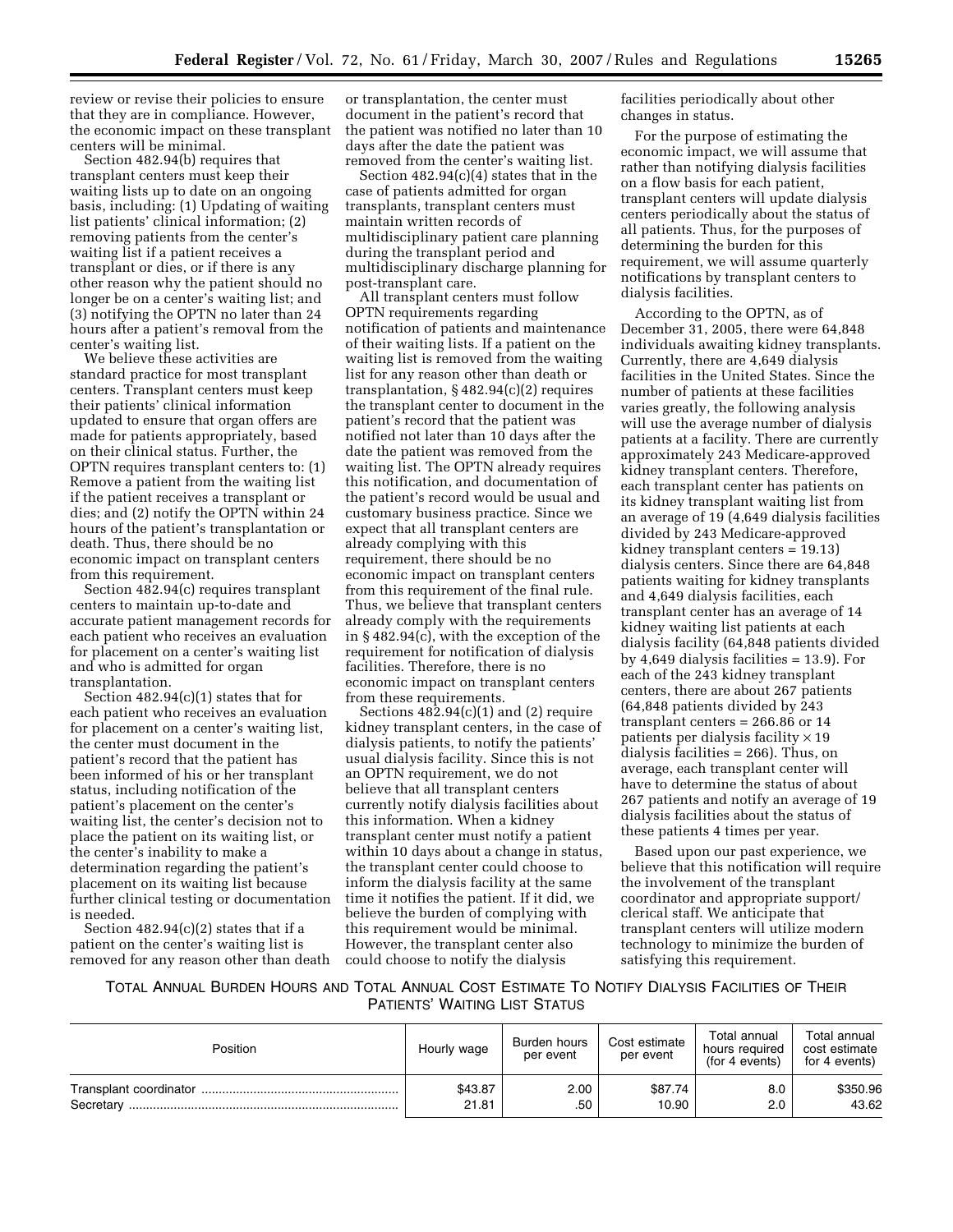# TOTAL ANNUAL BURDEN HOURS AND TOTAL ANNUAL COST ESTIMATE TO NOTIFY DIALYSIS FACILITIES OF THEIR PATIENTS' WAITING LIST STATUS—Continued

| Position   | Hourly wage | Burden hours<br>per event | Cost estimate<br>per event | Total annual<br>hours required<br>(for 4 events) | Total annual<br>cost estimate<br>for 4 events) |
|------------|-------------|---------------------------|----------------------------|--------------------------------------------------|------------------------------------------------|
| Total<br>. |             | 2.50                      | 98.64                      | 10.00                                            | 394.58                                         |

All salary information is from the salary.com Web site at *[http://hrsalarycenter.salary.com.](http://hrsalarycenter.salary.com)* 

Thus, we anticipate that each quarterly notification will cost about \$98.64. With the transplant centers conducting these notifications on a quarterly basis (that is, 4 notifications per year for each kidney center), the total annual economic impact to each kidney transplant center would be \$394.58. Since there are currently about 243 Medicare-approved kidney transplant centers, the total economic impact from this requirement will be \$95,882.94 annually (243 transplant centers  $\times$  \$394.58 = \$95.882.94).

Section 482.94(d) states that a transplant center must make social services, furnished by qualified social workers, available to transplant patients, living donors, and their families. A qualified social worker is an individual who meets licensing requirements in the State in which he or she practices and (1) has completed a course of study with specialization in clinical practice and holds a masters degree from a graduate school of social work accredited by the Council on Social Work Education, or, (2) is working as a social worker in a transplant center as of the effective date of this final rule and has served for at least 2 years as a social worker, 1 year of which was in a transplantation program, and has established a consultative relationship with a social worker who is qualified under  $§$ 482.94(d)(1)

Current policies for heart, liver, and lung transplants require facility commitment at all levels, including social service resources. We believe nearly all transplant centers already have a qualified social worker to provide social services. Further, we have been careful to retain an exception for bachelor's-prepared social workers so that transplant centers that employ these social workers do not have to replace them with master's-prepared social workers, if they were employed as social workers in the transplant center as of the effective date of this final rule and served for at least 2 years as a social worker, 1 year of which was in a transplantation program, and has established a consultative relationship with a social worker who is qualified under  $§$  482.94(d)(1). Thus, satisfying this requirement would constitute a

minimal economic impact for most, if not all, centers.

Section 482.94(e) states that transplant centers must make nutritional assessments and diet counseling services, furnished by a qualified dietician, available to all transplant patients and living donors. A qualified dietician is an individual who meets practice requirements in the State in which he or she practices, and is a registered dietician with the Commission on Dietetic Registration.

Some commenters said that this requirement was too expensive and burdensome. We disagree. Kidney transplant centers are required by ESRD CfCs at § 405.2171(c) to ensure patients receive nutritional services from a qualified dietician. Thus, all kidney centers currently should be providing these services to transplant patients and living donors. We expect that most extra-renal transplant centers provide nutritional services to transplant patients, because these patients have very specific nutritional needs. Some liver, lung, and intestine centers that transplant organs from living donors may need to obtain a dietician's services for their living donors if they do not already provide these services. However, since the number of living liver, lung, and intestine donors in 2004 totaled fewer than 400, we believe liver, lung, and intestine centers can obtain nutritional services for their living donors from dieticians already employed by the hospitals in which the centers are located at little cost to the center. Thus, we expect the economic impact to be minimal.

## *Section 482.96 Condition of Participation: Quality Assessment and Performance Improvement (QAPI)*

Section 482.96 requires transplant centers to develop, implement, and maintain a written, comprehensive, data-driven QAPI program designed to monitor and evaluate performance of all transplantation services, including services provided under contract or arrangement.

Section 482.96(a) states that the transplant center's QAPI program must use objective measures to evaluate the center's performance with regard to

transplantation activities and outcomes. Outcomes may include, but are not limited to, patient and donor selection criteria, accuracy of the waiting list in accordance with the OPTN waiting list requirements, accuracy of donor and recipient matching, patient and donor management, techniques for organ recovery, consent practices, patient education, patient satisfaction, and patient rights. The transplant center must take actions that result in performance improvements and track performance to ensure that improvements are sustained.

Section 482.96(b) requires transplant centers to establish and implement written policies to address and document adverse events that occur during any phase of an organ transplantation case. These policies must address, at a minimum, the process for identification, reporting, analysis, and prevention of adverse events. When an adverse event is identified, the transplant center must conduct a thorough analysis of and document any adverse event. The center must then use this analysis to effect changes in its policies and practices in order to prevent repeat incidents.

In the proposed rule, we estimated that only a minority of centers did not already have a data-driven QAPI program. For those centers that would need to develop a QAPI program that would satisfy this requirement, we estimated that a center would likely utilize an experienced individual from its hospital QAPI staff. We used the salary of a registered nurse (RN) to estimate the economic impact, since many QAPI coordinators are RNs. We noted that the 2002 mean annual income of an RN was \$42,730 and requested comments addressing whether transplant centers would be able to utilize individuals from the hospital's existing QAPI staff to develop and implement a QAPI program specific to the transplant center or whether transplant centers would need to hire additional staff in order to comply with this proposed requirement. We did not make a specific estimate of the economic burden; however, we estimated the PRA burden to be 8 hours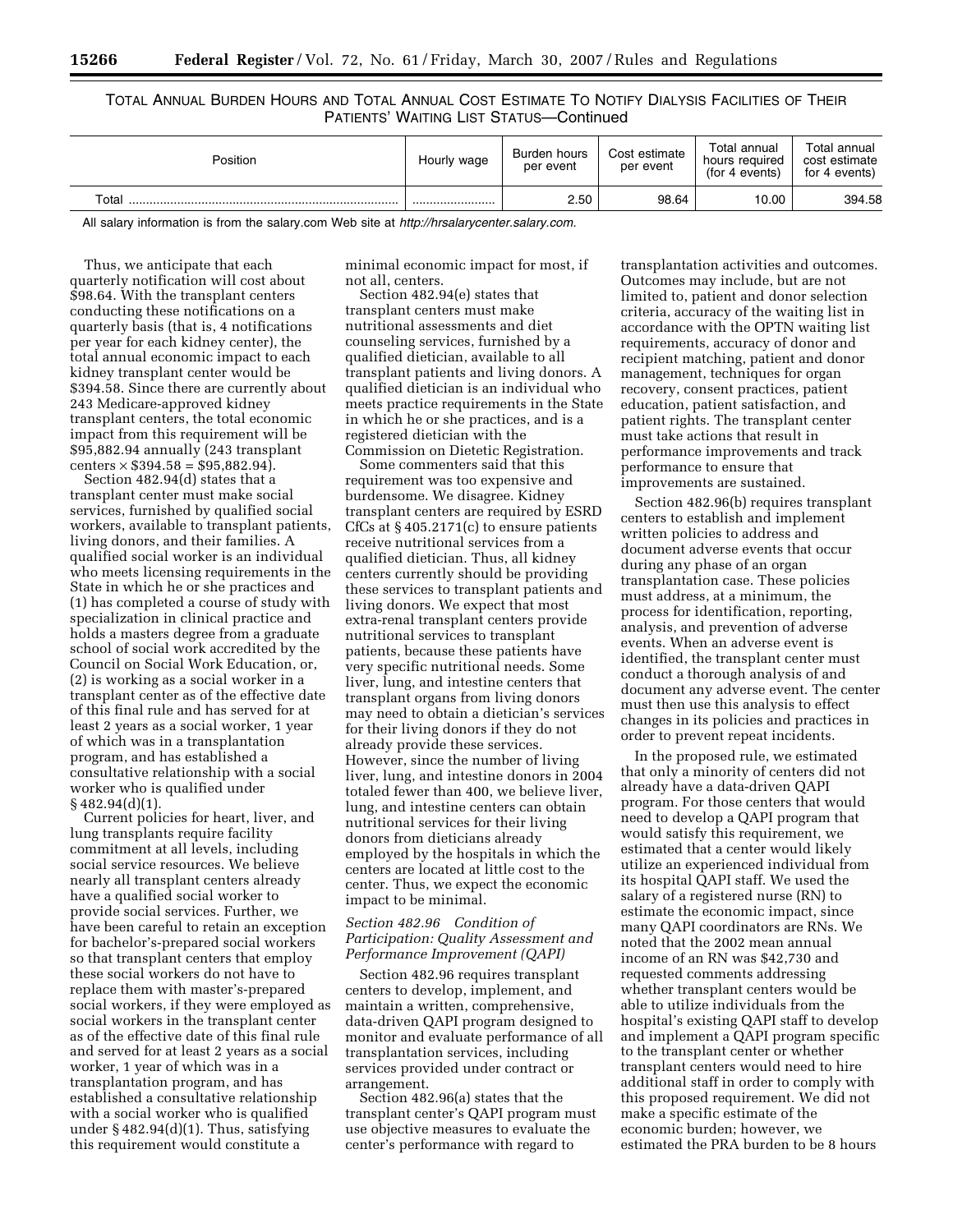on a one-time basis to comply with this requirement.

*Comment:* Some commenters disagreed with the resources we believed would be required to satisfy this requirement. One commenter stated that a large center would require one FTE to comply with this requirement. Another commenter indicated that it took 160 staff hours to develop and establish the QAPI program at their hospital and 1.25 FTEs to maintain the program. This commenter indicated that 8 hours would be only a ''start'' in complying with this requirement. Others noted that the establishment, implementation, and maintenance of such a QAPI program would be much more complex and would require more resources.

Other commenters disagreed with our use of the 2002 mean annual RN salary of \$42,730. One commenter noted that a budget of \$42,000 would not cover their projected expenses to satisfy this requirement. Another commenter also noted that this was insufficient. They noted the nursing shortage and that most of the clinical coordinators who would be doing this work were generally both highly experienced and trained, and held either a bachelor's or master's degree. One commenter explicitly said that the average annual national RN salary was not the appropriate salary to use in estimating the burden associated with the QAPI requirement.

Another commenter cautioned us about assuming that the hospital's QAPI program would satisfy this requirement. The commenter stated that although a hospital QAPI program may be able to support a single transplant center, the scope and complexity of multiple transplant centers would require more resources.

*Response:* We acknowledge that we underestimated the economic impact of the QAPI requirement in the proposed rule. It clearly will take more than 8 hours to develop and implement the policies necessary to comply with this section. We also agree that the use of the 2002 mean annual national RN salary is inadequate. However, while we agree that a hospital QAPI program may be inadequate to fully support its transplant center, particularly if a hospital has multiple transplant centers, we believe that the hospital's QAPI program would be a substantial resource for the staff responsible for the transplant center's QAPI program.

We believe that many centers have already established and implemented a QAPI program that satisfies this final rule's QAPI requirement. However, some of the centers may need to review

and revise their programs. We believe this will constitute only a minimal economic impact to those centers.

Some centers may need to develop and implement a QAPI program. Beginning in 2003, hospitals are required to have hospital-wide QAPI programs that involve all hospital departments. (See 42 CFR 482.20.) Therefore, we believe that no more than 20 percent of the 504 currently Medicare-approved centers (101 centers) will need either to develop and implement a QAPI program or substantially revise an existing program. We also believe that no more than 40 percent of the centers (202 centers) will need to perform moderate revisions to their programs so that they will satisfy the QAPI requirements in this final rule. However, since each center is located in a hospital, we believe that centers will have substantial resources to draw upon in developing their QAPI programs.

Based on our past experience, we believe it is likely that centers will utilize an experienced staff person, possibly an experienced RN with some knowledge of the transplant program. An individual with this experience would likely be paid approximately the same as a transplant nurse coordinator or about \$91,456 annually. We have considerable experience providing guidance to OPOs in developing comprehensive QAPI programs, which has provided us with knowledge of how many staff resources are needed to implement or modify a data-driven QAPI program. We believe it will require 1 FTE for each one of the 101 centers that will need either to develop a QAPI program or perform substantial revision to an existing QAPI program. We believe it will require half of an FTE for each one of the 202 centers that will need to perform at least moderate revisions to their programs. The cost to the 101 centers that need 1 FTE would be \$9,237,056 (\$91,456  $\times$  101 = \$9,237,056), and the cost to the 202 centers that need a half FTE would be \$9,237,056 (\$91,456 divided by 2 = \$45,728 and \$45,728  $\times$  202 centers = \$9,237,056). The total economic impact of this requirement on the transplant centers would be \$18,474,112  $($9,237,056 + $9,237,056 =$ \$18,474,112).

This section also requires the centers to maintain their QAPI programs. We believe that having and maintaining a QAPI program should be considered standard practice by the transplant centers. Once the center's QAPI program is developed and implemented, we believe that maintaining it would have a minimal economic impact on the transplant centers.

# *Section 482.98 Condition of Participation: Human Resources*

Section 482.98 states that transplant centers must ensure that all individuals who provide services and/or supervise services at the center, including individuals furnishing services under contract or arrangement, are qualified to provide or supervise such services. Section 482.98(a) requires each transplant center to be under the general supervision of a qualified transplant surgeon or qualified physician-director. This director need not serve full time and may also serve as the center's primary transplant surgeon or transplant physician. Section 482.98(b) requires transplant centers to identify to the OPTN a primary transplant surgeon and a transplant physician with appropriate training and experience to provide transplantation services, who are immediately available to provide transplantation services when an organ is offered for transplantation.

Any economic impact associated with these requirements should be minimal. The current regulations for kidney transplant centers already require renal transplant centers to be supervised by a qualified transplantation surgeon or qualified physician-director, and we expect most extra-renal transplant centers have a director who would be considered qualified under this final rule. The OPTN requires transplant centers to have transplant surgeons and physicians with specific qualifications, training, and experience, and we believe that in most transplant centers, the primary transplant surgeon and transplant physician are immediately available to provide transplantation services when an organ is offered for a patient.

Section 482.98(c) requires transplant centers to have a clinical transplant coordinator who is either a registered nurse or other licensed clinician who has experience and knowledge of transplantation and living donation issues. Based on our experience with transplant centers, we believe that all or nearly all centers already have a clinical transplant coordinator on staff to coordinate all patient care and management activities. Therefore, we do not believe that this requirement will constitute any additional burden for transplant centers.

Section 482.98(d) states that transplant centers that perform living donor transplantation must identify either an independent living donor advocate or an independent living donor advocate team to ensure the protection of the rights of living donors and prospective living donors. This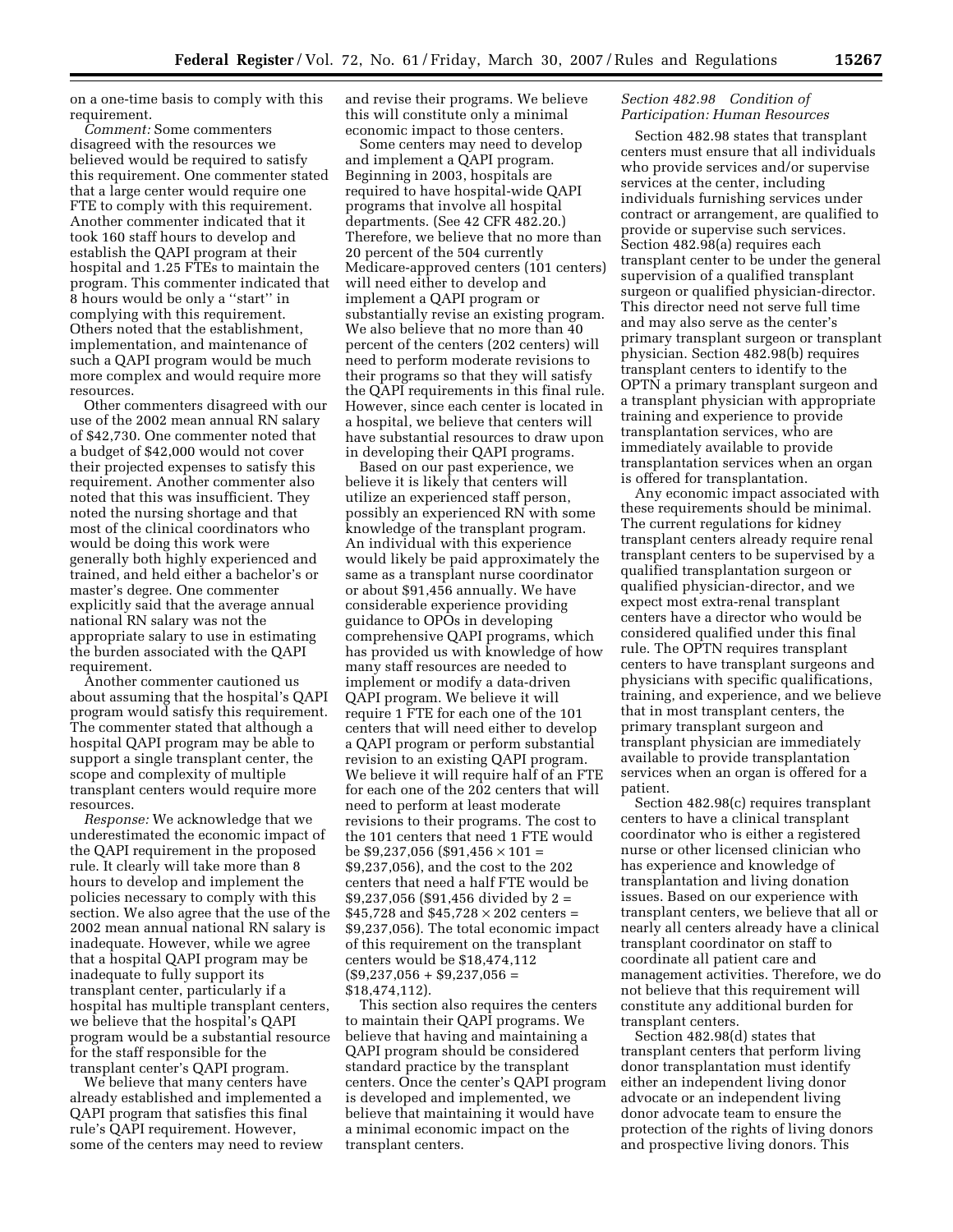individual(s) must not be involved in transplantation activities on a routine basis.

Due to the potential risks living donors face, we believe it is crucial that living donors have an independent living donor advocate or advocate team. In addition, due to their growing numbers, there is an urgent need to provide this type of service for these living donors. According to the 2005 OPTN/SRTR Annual Report, in 2003, there were a total of 6,820 living donors. In 2004, there were a total of 7,002 living donors, of which 6,645 were living kidney donors, 323 were living liver donors, 28 were living lung donors, and 6 were living intestine donors.

In determining an economic impact for this requirement, it is important to note that the number of living donors at a particular transplant center varies greatly. In order to estimate the economic impact, we have determined the annual average number of living donors per center, based on the annual number of living kidney and living liver donors. Since there are so few living lung and intestine donors, we have not estimated the impact of this requirement on lung or intestine transplant centers.

There are currently about 243 Medicare-approved kidney transplant programs. However, 31 of those centers perform only pediatric kidney transplants. Based on our review of data from the SRTR, pediatric kidney centers transplant very few kidneys from living donors. However, nearly all of the 212 adult kidney transplant centers perform living kidney transplants. There are currently 90 Medicare-approved liver transplant centers. However, in 2005 only about 36 percent or about 32 of those centers performed living liver transplants. We expect that at least half of the kidney and liver centers that perform living donor transplants already have a donor advocate or donor advocate team that fulfills the requirements of this final rule. Thus, we will determine an estimate of the economic impact for this requirement

based on 106 kidney transplant centers (half the number of currently Medicareapproved kidney transplant centers) and 16 liver transplant centers (half the number of currently Medicare-approved liver transplant centers that perform living transplants).

Although some centers may choose to develop an independent living donor advocate team, we believe that most centers will choose to have an independent living donor advocate. Most centers will probably choose either an RN or a social worker to fill this position. We believe that the total annual compensation for this position would be approximately \$81,124, which is the median annual total compensation for a renal dialysis staff nurse. Due to the number of living kidney donors, we believe that on average each center will need to have 1 FTE for the independent living donor advocate position. Thus, the total annual economic impact to kidney transplant centers would be \$8,599,144  $($81,124 \times 106$  transplant centers = \$8,599,144). However, there are far fewer living liver transplants performed per transplant center. Although each center will vary in the number of transplants performed, we estimate that on average each center will need about half FTE for an independent living donor advocate. Thus, the total annual economic impact to the liver transplant centers will be \$648,992 (\$81,124  $\times$  .5 =  $$40,562 \times 16 \text{ centers} = $648,992$ . Thus, the total economic impact for this requirement is \$9,248,136 (\$8,599.144 +  $$648,992 = $9,248,136$ .

Section 482.98(e) states that transplant centers must identify a multidisciplinary transplant team and describe the responsibilities of each member of the team. The team must be composed of individuals with the appropriate qualifications, training, and experience in the relevant areas of medicine, nursing, nutrition, social services, transplant coordination, and pharmacology.

Current NCDs for heart, liver, and lung transplant centers require them to

have multi-disciplinary transplant teams, and current CfCs for kidney transplant centers require them to have both social workers and dieticians. We believe that all transplant centers have identified their multidisciplinary transplant teams and described the responsibilities of each member of that team. Thus, we do not anticipate that this requirement will have any economic impact on centers.

Section 482.98(f) states that each transplant center must demonstrate availability of expertise in internal medicine, surgery, anesthesiology, immunology, infectious disease control, pathology, radiology, blood banking, and patient education as related to the provision of transplantation services. Current NCDs for heart, liver, and lung transplant centers have similar requirements. Since every transplant center is part of a larger hospital, we expect that all transplant centers already have access to expertise in all of these areas. Therefore, this requirement will result in no additional economic impact.

# *Section 482.100 Condition of Participation: Organ Procurement*

Section 482.100 requires a transplant center to ensure that the hospital in which it operates has a written agreement for the receipt of organs with an OPO designated by the Secretary that identifies specific responsibilities for the hospital and for the OPO with respect to organ recovery and organ allocation.

Therefore, we expect that all centers have some type of written agreement or contract with an OPO. However, these agreements may not satisfy the requirements of this section. Thus, we believe that approximately 50 percent of the 504 centers or 252 centers would need to revise the agreements between themselves and their designated OPOs for the receipt of organs that identify specific responsibilities for the hospital and for the OPO with respect to organ recovery and organ allocation.

# TOTAL ANNUAL BURDEN HOURS AND TOTAL ANNUAL COST ESTIMATE TO DEVELOP AN AGREEMENT BETWEEN A TRANSPLANT CENTER AND AN OPO CONCERNING ORGAN RECOVERY AND ORGAN ALLOCATION

| <b>Position</b> | Hourly wage | Total annual<br>hours required | Total annual<br>cost estimate |
|-----------------|-------------|--------------------------------|-------------------------------|
|                 | \$176.86    | 4.C                            | \$707.44                      |
|                 | 116.60      | 2. <sub>C</sub>                | 233.20                        |
|                 | 92.31       | 2.0                            | 184.62                        |
|                 | 43.87       | 2.0                            | 87.74                         |
| Secretary       | 21.81       |                                | 21.81                         |
| Γ∩tals          |             | 11.00                          | .234.81                       |

All salary information is from the salary.com Web site at *<http://hrsalarycenter.salary.com>*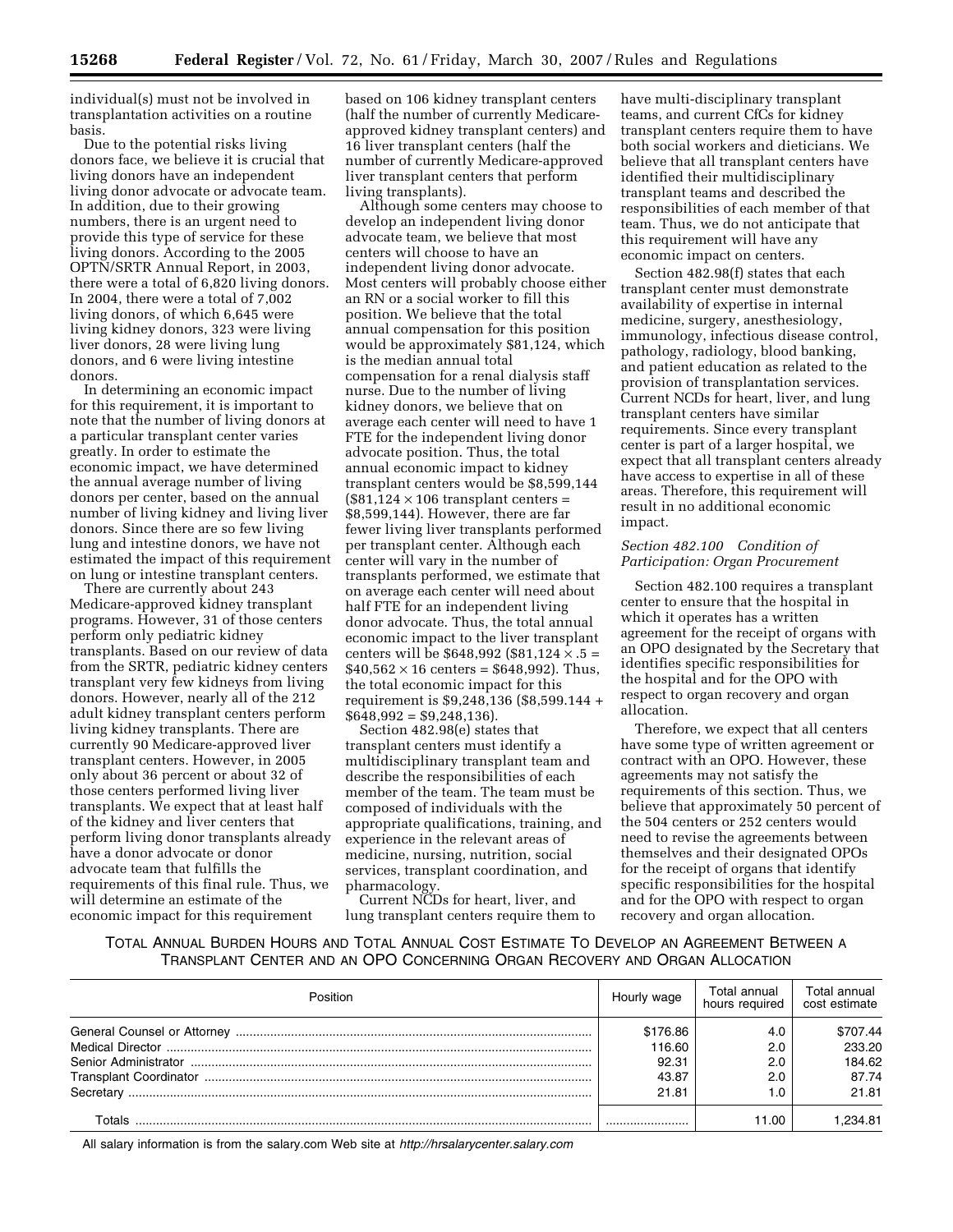Based on our experience with health care organizations, agreements of this type would require the involvement of the hospital's attorney and an administrator. It would also involve the transplant center's director, transplant coordinator, and appropriate clerical/ support staff. We believe that it would require a total of approximately 11 hours to negotiate and draft a mutually acceptable agreement that would be signed by both the transplant center and the OPO.

For each hospital in which one of the 252 transplant centers is located, the total cost estimate to negotiate and draft an organ recovery and organ allocation agreement with its designated OPO is \$1,234.81. The total cost estimate is \$311,172.12 (252 transplant centers  $\times$  $$1,234.81 = $311,172.12$ .

## *Section 482.102 Condition of Participation: Patient and Living Donor Rights*

Section 482.102 requires transplant centers to implement written transplant patient informed consent policies that inform each patient about: (1) The evaluation process; (2) the surgical procedure; (3) alternative treatments; (4) potential medical or psychosocial risks; (5) national and transplant centerspecific outcomes; (6) organ donor risk factors that could affect the success of the graft or the health of the patient, including, but not limited to, the donor's history, condition or age of the organs used, or the patient's potential risk of contracting the human immunodeficiency virus and other infectious diseases if the disease cannot be detected in an infected donor; (7) his or her right to refuse transplantation; and (8) the fact that if a transplant is not provided in a Medicare-approved transplant center, it could affect the transplant recipient's ability to have his or her immunosuppressive drugs paid under Medicare Part B.

Section 482.102(b) also requires transplant centers to implement written living donor informed consent policies that inform the prospective living donor of all aspects of, and potential outcomes from, living donation. The centers must ensure that the prospective living donor is fully informed about: (1) The fact that communication between the donor and the transplant center will remain confidential; (2) the evaluation process; (3) the surgical procedure, including post-operative treatment; (4) the

availability of alternative treatments for the transplant recipient; (5) the potential medical or psychosocial risk to the donor; (6) the national and transplant center-specific outcomes for recipients; and the national and center-specific outcomes for living donors, as data are available; (7) the possibility that future health problems related to the donation may not be covered by the donor's insurance and that the donor's ability to obtain health, disability, or life insurance may be affected; and (8) the donor's right to opt out of donation at any time during the donation process; and (9) the fact that if a transplant is not provided in a Medicare-approved transplant center, it could affect the transplant recipient's ability to have his or her immunosuppressive drugs paid under Medicare Part B.

We believe that all transplant centers currently have policies regarding informed consent. Although we acknowledge that some centers may need to review and revise their informed consent policies to satisfy the requirements for this section, we believe that the economic impact will be minimal.

Section 482.102(c) requires a transplant center to notify patients placed on the center's waiting list of information about the center that could impact the patient's ability to receive a transplant should an organ become available, and what procedures are in place to ensure the availability of a transplant team. Section 482.102(c)(1) specifically requires a transplant center served by a single transplant surgeon or physician to inform patients placed on the center's waiting list of the potential unavailability of the transplant surgeon or physician and to indicate whether or not the center has a mechanism to provide an alternate transplant surgeon or transplant physician.

In the public comments we received to the proposed rule, one commenter pointed out that complying with this requirement would entail the drafting of a letter by an administrator, approval by the surgeon, searching a database to identify appropriate patients, clerical or support resources to prepare and mail the letters, and the expense associated with actually mailing the letters. The commenter pointed out that this would be an extensive and unrealistic use of resources for short-term unavailability issues, such as the absence of the transplant surgeon.

As discussed earlier in this preamble, this provision does not require that transplant centers inform waiting list patients on an ongoing basis about the short-term unavailability of a transplant surgeon, such as, when a transplant surgeon is on vacation. The provision simply requires that at the time a patient is placed on the waiting list, the patient must be informed about circumstances that could impact the patient's ability to receive a transplant and what procedures the transplant center has in place to address these circumstances. Clearly, this requirement is particularly important when a transplant center is served by a single surgeon. We expect that most transplant centers already provide this information to patients when they are placed on the waiting list. Thus, the economic impact for this requirement is minimal.

Section  $482.102(c)(2)$  requires that, at least 30 days before a transplant center's Medicare approval is terminated, either voluntarily or involuntarily, the center must inform patients on its waiting list of this fact and provide assistance to waiting list patients who choose to transfer to the waiting list of another Medicare-approved transplant center without loss of time accrued on the waiting list. The transplant center must also inform Medicare beneficiaries on the center's waiting list that Medicare will no longer pay for transplants performed at the center after the effective date of the center's loss of Medicare approval.

Section  $482.102(c)(3)$  requires that as soon as possible prior to a transplant center's voluntary inactivation, the center must inform patients on its waiting list and, as directed by the Secretary, provide assistance to waiting list patients who choose to transfer to the waiting list of another Medicareapproved transplant center without loss of time accrued on the waiting list as soon as possible.

We expect that transplant centers would inform waiting list patients by mail. We estimate that it would require an administrator approximately 30 minutes to draft a letter. A secretary or other support staff person would copy and mail these letters to the individuals on the center's waiting list. Based on our estimate, the economic impact of performing these tasks would be \$100.69 for each center.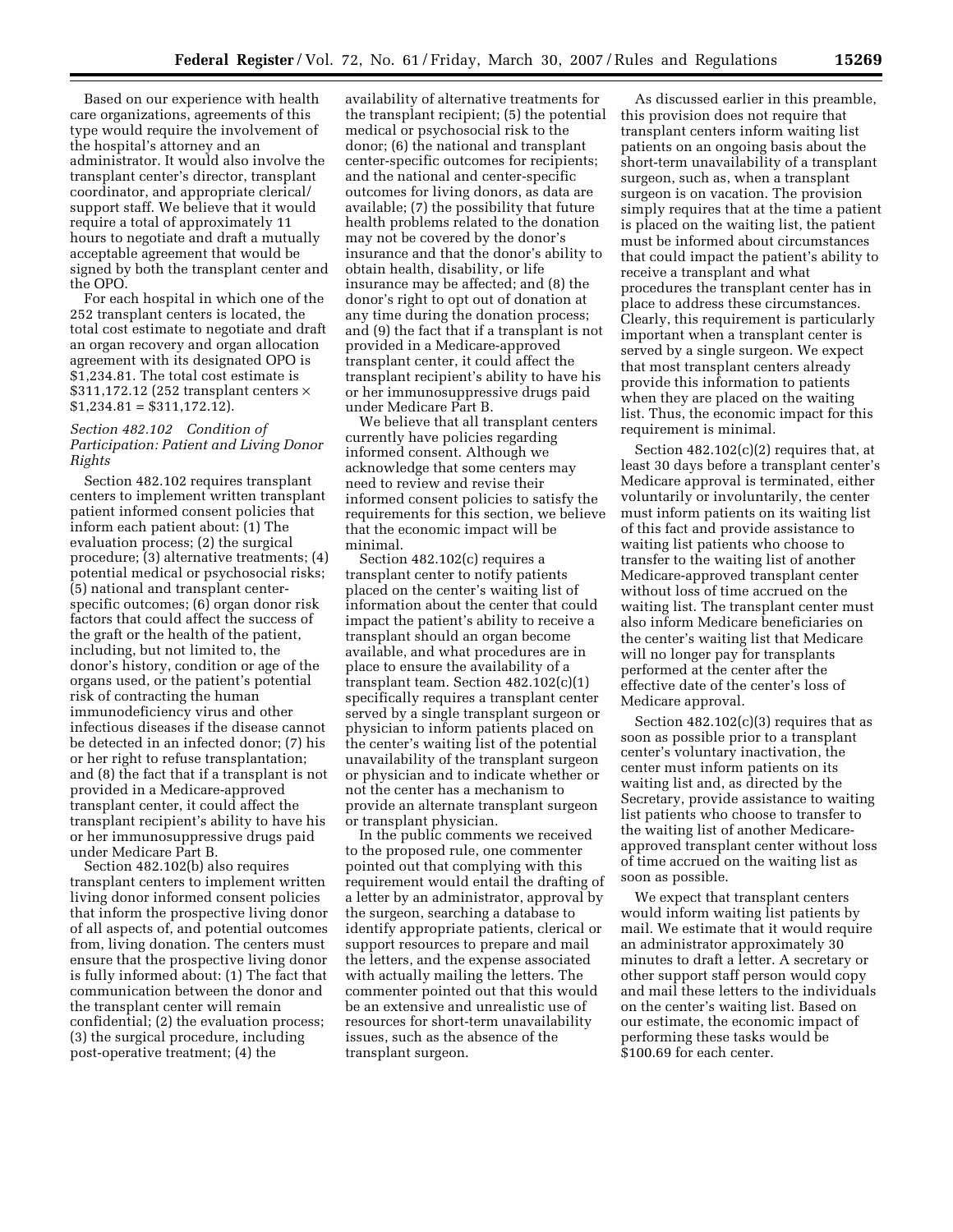TOTAL BURDEN HOURS AND TOTAL COST ESTIMATE FOR NOTIFYING PATIENTS ON A CENTER'S WAITING LIST OF A TRANSPLANT CENTER'S LOSS OF MEDICARE APPROVAL

| Position                          | Hourly wage      | Hours reguired | Total cost<br>estimate |
|-----------------------------------|------------------|----------------|------------------------|
| Senior Administrator<br>Secretary | \$92.31<br>21.81 | .50<br>2.50    | \$46.16<br>54.53       |
| Totals                            |                  | 3.00           | 100.69                 |

All salary information is from the salary.com Web site at *<http://hrsalarycenter.salary.com>*

In addition, the transplant center would incur costs for paper, envelopes, and postage. We estimate these costs to total \$.55 per mailing. On average, each transplant center has 112 patients, so the total cost of mailing the letter to each waiting list patient would be approximately \$61.60 (112 patients ×  $$.55 = $61.60$ ).

As discussed in more detail below under § 488.61, we believe that based upon the requirements contained in this final rule, up to two percent of transplant centers or approximately 10 centers may lose their Medicare approved status annually. If 10 centers annually lost their Medicare approved status, either voluntarily or involuntarily, the total cost estimate would be \$1,622.90 (\$100.69 salary cost estimate + \$61.60 materials/postage cost estimate x 10 transplant centers = \$1,622.90).

## *Section 482.104 Condition of Participation: Additional Requirements for Kidney Transplant Centers*

Section 482.104(a) requires kidney transplant centers to directly furnish transplantation and other medical and surgical specialty services required for the care of ESRD patients. The centers must have written policies and procedures for ongoing communications with the dialysis patients' local dialysis facilities. Section 482.104(b) states that the kidney transplant centers must also furnish inpatient dialysis services directly or under arrangement. In addition, Section 482.104(c) states that the centers must cooperate with the ESRD network designated for their

geographic area, in fulfilling the terms of the Network's current statement of work.

We believe that these requirements constitute standard practice for transplant centers. Thus, the activities required to comply with this section constitute a minimal economic impact.

# *Section 488.61 Special Procedures for Approval and Re-Approval of Organ Transplant Centers*

Section 488.61(a) requires transplant centers that are not Medicare-approved as of June 28, 2007 to submit a request to CMS for Medicare approval. Section 488.61(b) requires transplant centers, including kidney transplant centers, that are Medicare approved as of June 28, 2007 to submit a request for Medicare approval no later than December 26, 2007. The process for making the request for Medicare approval is the same for both types of transplant centers. (See § 488.61(b)(1).) The request for Medicare approval must be signed by a person authorized to represent the center (for example, a chief executive officer). The request must include the hospital's Medicare provider identification (I.D.) number; the name(s) of the designated primary transplant surgeon and primary transplant physician; and a statement from the OPTN that the center has complied with all data submission requirements.

In the proposed rule, we estimated that each hospital would spend approximately 15 minutes to prepare and submit the request for Medicare approval to CMS. We did note that a

hospital may have multiple transplant centers and, therefore, could be submitting more than one request for approval.

We received public comments on the proposed rule that said we had underestimated the time required for a transplant center to apply for Medicare approval. One commenter emphasized that transplant centers regard applying for Medicare approval very seriously. The commenter also indicated that the preparation, approval, and submission of the request for Medicare approval could take days at many large institutions. After further analysis of the tasks and the personnel that would be involved in applying for Medicare approval, we agree with the commenters that 15 minutes significantly underestimates the time required to prepare the request, obtain the required center approval(s), and submit the request for Medicare approval to CMS. However, we disagree with the commenter that said it could take ''days'' to accomplish all of the required tasks. Our analysis of the total cost estimate is discussed in detail below.

We believe that accomplishing all of the tasks necessary for complying with Section 488.61(a) would involve the transplant program's medical director, an administrator, a transplant coordinator, and appropriate support/ administrative staff. We estimate that it would take these individuals approximately the same amount of time as it would take the transplant center to notify CMS of a significant change in their program or approximately 2 burden hours.

TOTAL ANNUAL BURDEN HOURS AND TOTAL ANNUAL COST FOR A TRANSPLANT CENTER TO APPLY FOR MEDICARE APPROVAL

| Position  | Hourly wage | Hours required | <b>Total cost</b><br>estimate |
|-----------|-------------|----------------|-------------------------------|
|           | \$116.60    | .50            | \$58.30                       |
|           | 92.31       | .50            | 46.16                         |
|           | 43.87       | .75            | 32.90                         |
| Secretary | \$21.81     | .25            | \$5.45                        |
| ⊺otals    |             | 2.00           | 142.81                        |

All salary information is from the salary.com Web site at *<http://hrsalarycenter.salary.com>*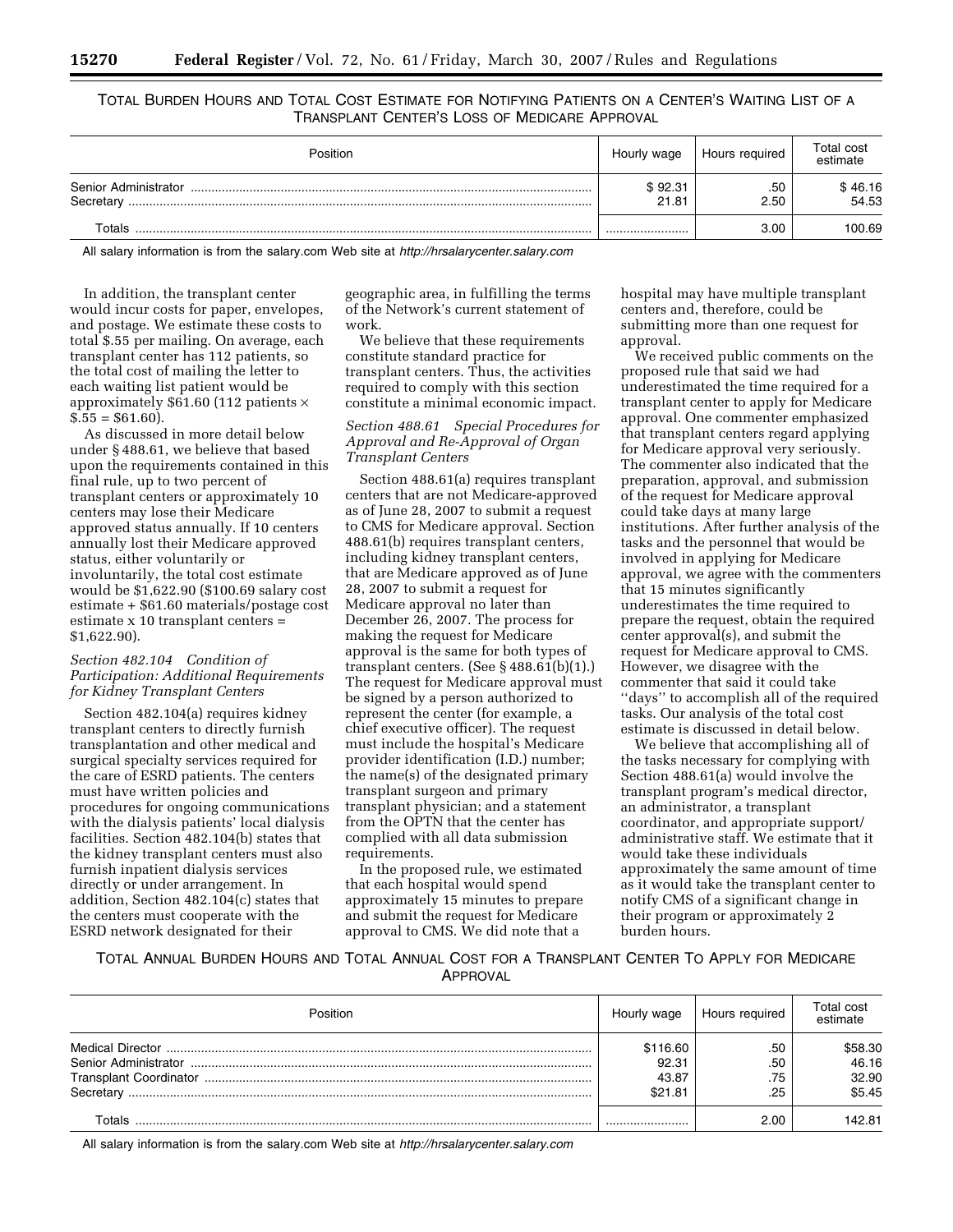This final rule requires all currentlyapproved transplant centers that want to continue to provide services to Medicare beneficiaries to apply for initial approval. There are currently approximately 504 Medicare-approved transplant centers. We believe that all 504 transplant centers will submit letters requesting initial approval under the requirements of this final rule. In addition, based on our experience, we believe that approximately 10 new centers a year may apply for Medicare approval. Thus, we anticipate that 514 transplant centers will apply for Medicare in the first year following the effective date of this final rule.

For the first year after the effective date of this final rule, the total cost estimate would be \$73,404.34 (514 transplant centers  $\times$  \$142.81 = \$73,404.34). For subsequent years, we anticipate that about 10 transplant centers will request initial Medicare approval. For those subsequent years, the total cost estimate would be \$1,428.10 (10 transplant centers  $\times$  $$142.81 = $1,428.10$ .

Section 488.61(d) allows transplant centers that have lost their Medicare approval to seek re-entry into the Medicare program at any time. If a center chooses to seek Medicare approval after losing it, the center must: (1) request initial approval using the

procedures at § 488.61(a); (2) be in compliance with §§ 482.72 through 482.104, except for § 482.82 (Reapproval Requirements), at the time of the request for Medicare approval; and (3) submit a report to CMS documenting any changes or corrective action taken by the center as a result of the loss of its Medicare approval status.

A transplant center would utilize resources to prepare and submit a request for approval to CMS pursuant to § 488.61(a) and to prepare and submit a report to CMS documenting any changes or corrective action taken by the center as a result of the loss of its Medicare approval status. After further analysis of the tasks that would be involved and the personnel that would be needed, developing and submitting the requests and the report would involve the transplant program's medical director, an administrator, a transplant coordinator, and appropriate support or administrative staff. We also believe that it will require more time to request reentry into the Medicare program due to the development of the report documenting any changes or corrective action taken by the center as a result of the loss of its Medicare approval status.

During 2005 and 2006, only six centers voluntarily terminated their Medicare approval. Transplant centers have rarely had their Medicare approval

status revoked involuntarily. However, this final rule has outcome requirements, clinical experience requirements, and process requirements that transplant centers must generally meet to obtain initial Medicare approval and to retain their approval. Considering these requirements, we anticipate that more centers may voluntarily terminate their Medicare approval status in order to give themselves time to correct any problems they may have in meeting these requirements. In addition, it may become more common for transplant centers to be involuntarily terminated from the Medicare program. Therefore, we estimate that, in any given year, up to two percent, or approximately 10, of the currently 504 Medicare-approved centers may lose their status annually and later seek to re-enter the program.

Based on the above, we estimate that a transplant center complying with the requirements to apply for initial approval would incur a total cost of \$329.50. In any given year, we anticipate that as many as 10 centers may seek to re-enter the Medicare program. For these 10 centers, the total cost estimate would be \$ 3,295.00  $($329.50 \text{ per center to re-apply} \times 10$ centers = \$ 3,295.00).

TOTAL ANNUAL BURDEN HOURS AND TOTAL ANNUAL COST FOR TRANSPLANT CENTERS SEEKING RE-ENTRY INTO THE MEDICARE PROGRAM AFTER LOSS OF MEDICARE APPROVAL

| Position  | Hourly wage | Hours reguired | Total cost<br>estimate |
|-----------|-------------|----------------|------------------------|
|           | \$116.60    | .00            | \$116.60               |
|           | 92.31       | 00. I          | 92.31                  |
|           | 43.87       | 2.50           | 109.68                 |
| Secretary | 21.81       | .50            | 10.91                  |
| Γ∩tals    |             | 5.00           | 329.50                 |

All salary information is from the salary.com Web site at *<http://hrsalarycenter.salary.com>*

Thus, the estimated total economic impact for this section in the first year after this final rule becomes effective is  $$73,404.34$  (514 transplant centers  $\times$  $$142.81 = $73,404.34$ . For subsequent years, the estimated annual total economic impact is \$4,723.10  $($1,428.10 + $3,295.00 = $4,723.10).$ 

Our estimate of the first-year economic impact on transplant centers to meet the requirements in this final rule are as follows:

• \$215,928 for notification to CMS of significant changes to the center's transplant program.

• \$95,882 annually for kidney transplant centers to notify dialysis facilities' of their patients' waiting list status.

• \$311,172 to revise agreements with OPOs.

• \$18,474,112 to develop and implement a QAPI program.

• \$9,248,136 to provide a living donor advocate in those centers that perform living donor transplantations.

• \$1,622 for centers that have lost their Medicare approval status to notify the patients on their waiting list.

• \$73,404 in the first year of implementation of this final rule to apply for Medicare approval.

#### *Summary of Direct Cost*

The overall first year economic impact of implementing the requirements in this final rule will be approximately \$28,420,256, and the first year cost to each of the transplant centers will be an average of about \$56,389 per transplant center. This figure includes the total compensation for all of the staff hours that were calculated.

#### *Benefits and Effects of This Final Rule*

The primary economic benefit of this final rule lies with its potential to improve Medicare-approved transplant centers' effectiveness and efficiency and thus reduce the number of patient deaths and graft failures for patients who receive transplants at Medicareapproved facilities. We believe that implementing the requirements in this final rule will result in a decrease in patient deaths and graft failures.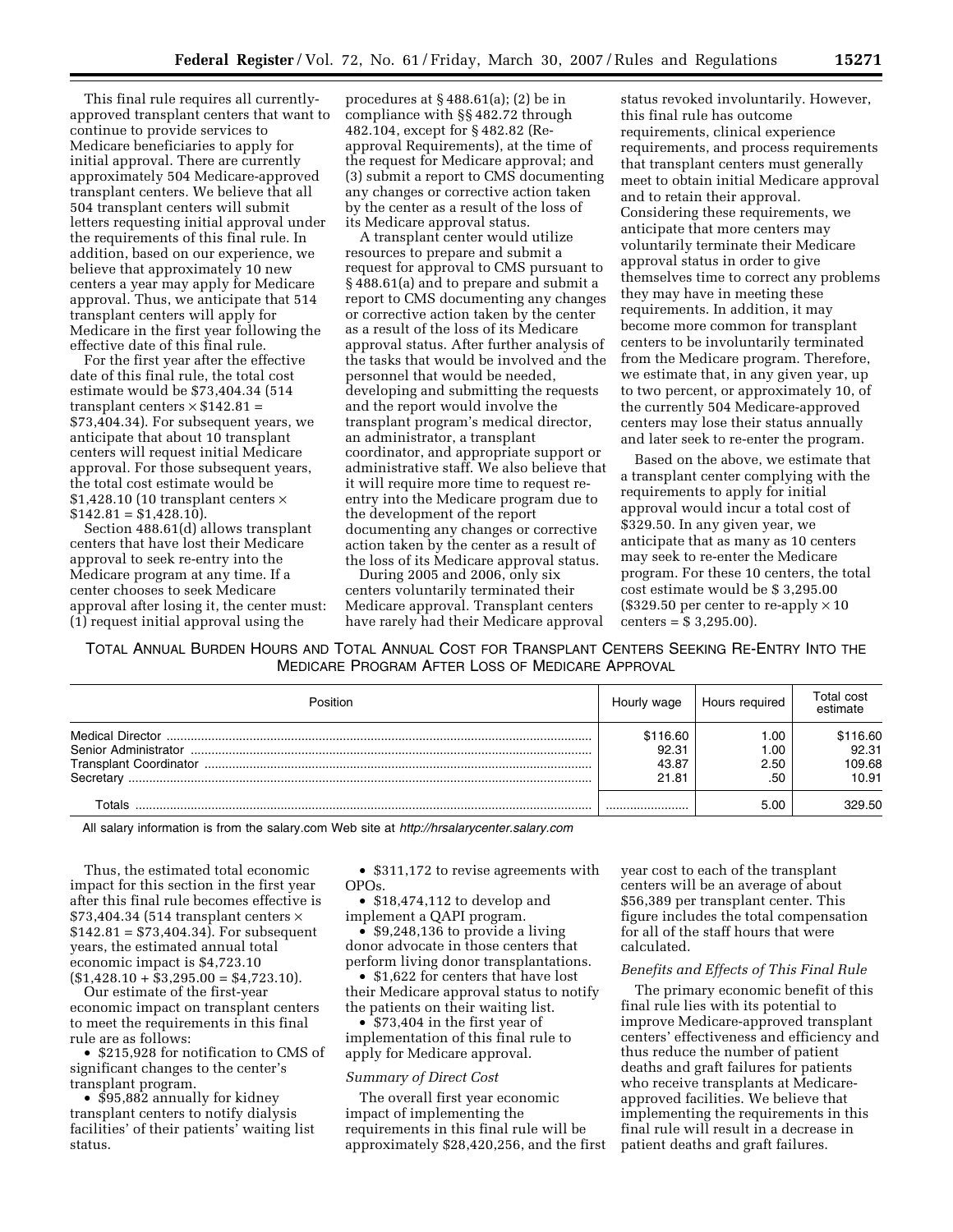However, it is difficult to estimate the percentage of that decrease. For some transplant centers, most of the requirements in this final rule are already standard practice. Other centers will need to make only minor improvements to their current processes and practices. And, some transplant centers will need to make substantial modifications to their processes and practices to be in compliance. In addition, while some requirements will probably have only a minor, if any, effect on patient outcomes, there are certain requirements that we believe have the potential to substantially improve patient outcomes. For example, § 482.72(a) requires transplant centers to submit to the OPTN at least 95 percent of the required data on all transplants it has performed no later than 90 days after the due date established by the OPTN. Since this is already a requirement of the OPTN and the hospitals in which transplant centers are located must already belong to the OPTN, we do not anticipate that this requirement in the final rule will have any effect on patient outcomes. However, other requirements could have a substantial effect. Section 482.96 requires that transplant centers must develop, implement, and maintain a written, comprehensive, data-driven quality assessment and performance improvement (QAPI) program designed to monitor and evaluate performance of all transplantation services. These types of QAPI programs have the potential to substantially improve patient outcomes. Centers that do not have such QAPI programs currently could experience substantial improvements in their patient outcomes. However, since some centers are already complying with the QAPI requirement, as well as the other requirements in the final rule, we do not believe that the increase in improvement for all transplant centers will be substantial. Due to the current diversity in processes and procedures existing in transplant centers, we cannot calculate any percentage of decrease in patient deaths or graft failures to any degree of reasonable certainty. Thus, we will not be able to quantify the social benefits we believe will result from implementation of this final rule.

The social benefits from the implementation of this regulation will result from both the lives saved and the decrease in graft failures. Organ failure is usually fatal within a short period of time. Patients with ESRD are an exception. Some ESRD patients can survive for many years on dialysis and many of those patients can do quite well. However, dialysis is quite

demanding and requires a substantial commitment on the part of these patients and their families. Therefore, kidney transplantation offers these patients a substantially increased quality of life. In addition, graft failures for very seriously ill patients often require re-transplantation for the patient to survive for more than a short length of time. And, considering the significant shortage of transplantable organs, it is crucial for transplant centers to operate efficiently and provide the best quality of care to transplant recipients to optimize the use of the transplantable organs that are available.

In addition to a decrease in patient deaths and graft failures, many of the requirements in this regulation should contribute to a higher quality of care for both transplant recipients and living donors. This increase in the quality of care will result in substantial social benefits. For example, the requirements for informed consent, donor management, a living donor advocate or living donor advocate team, and psychosocial evaluations of both potential transplant recipients and living donors should all lead to an improvement in the quality of care received by both transplant recipients and living donors. Based upon the above, we believe that the social benefits from the implementation of this final rule include:

• Increase in years of life gained.

• Improvements in quality of life, particularly for chronic kidney disease patients who can terminate dialysis.

• Resumption of work/volunteerism/ productivity for some patients.

• An increase in the number of taxpayers (patients who return to work).

• An increase in family stability due to the life saved and improved health of a family member.

• An increase in access to dialysis as more patients receive kidney transplants.

• An increase in the number of patients who are transplanted due to the reduction in patients who need to be retransplanted due to graft failures.

• Improved quality of care for both potential and actual transplant recipients and living donors.

## *Effects on the Medicare Program*

In addition to the social benefits discussed above, we can estimate a monetary benefit from a reduction in the number of kidney graft failures, which forces kidney transplant patients to return to dialysis for treatment. Medicare pays for kidney dialysis for the vast majority of dialysis patients in the United States.

In 2003 (the most recent year for which complete data are available), there were 15,722 kidney (deceased or living donor) and kidney-pancreas transplants. Of the approximately 15,722 patients who received these transplants, 1-year graft survival data show that 1288 (less than 10 percent) of kidney grafts failed. We do not have data to show how many of the transplants were performed at Medicareapproved facilities, but since all or nearly all kidney transplant centers are Medicare approved, we will assume that all 2003 kidney and kidney-pancreas transplants were performed at Medicareapproved transplant centers. As stated above, we believe that the improvement in the number of graft failures will be modest. We estimate that the improvement could be from 1 to 3 percent. A 1 to 3 percent decrease in kidney graft failures would result in approximately 13 to 39 fewer graft failures in the first year after implementation of this regulation. Based on the median decrease of 2 percent, we can estimate that there could be as many as 26 fewer kidney graft failures.

The 2003 average per person per year primary payer cost for dialysis patients was \$63,723, while the cost for endstage renal disease patients with a functioning kidney graft was \$15,357 (United States Renal Data System (USRDS): 2005 Annual Data Report: Atlas of End-Stage Renal Disease in the United States pages 674 and 680). Therefore, net health care cost savings would be \$48,366 annually per patient and the cost savings for 26 patients would be  $$1,257,516$  (26 patients  $\times$ \$48,366 cost savings per patient = \$1,257,516).

It is important to note that retransplantation of a kidney patient who experiences graft failure prevents a patient on the kidney waiting list from receiving a kidney and, thus, ending dialysis treatment. It is also important to note that while fewer graft failures will result in more patients receiving a first transplant (rather than a re-transplant), we estimate that the number of organs available for transplantation will remain the same. Thus, we do not anticipate that Medicare will face increased costs because the number of transplants should remain approximately the same.

We expect that the procedures for approval and re-approval contained in this final rule will have some economic impact on the Medicare program because CMS will need to survey all 504 transplant centers that are currently approved by Medicare if they wish to continue to provide services to Medicare beneficiaries. Furthermore,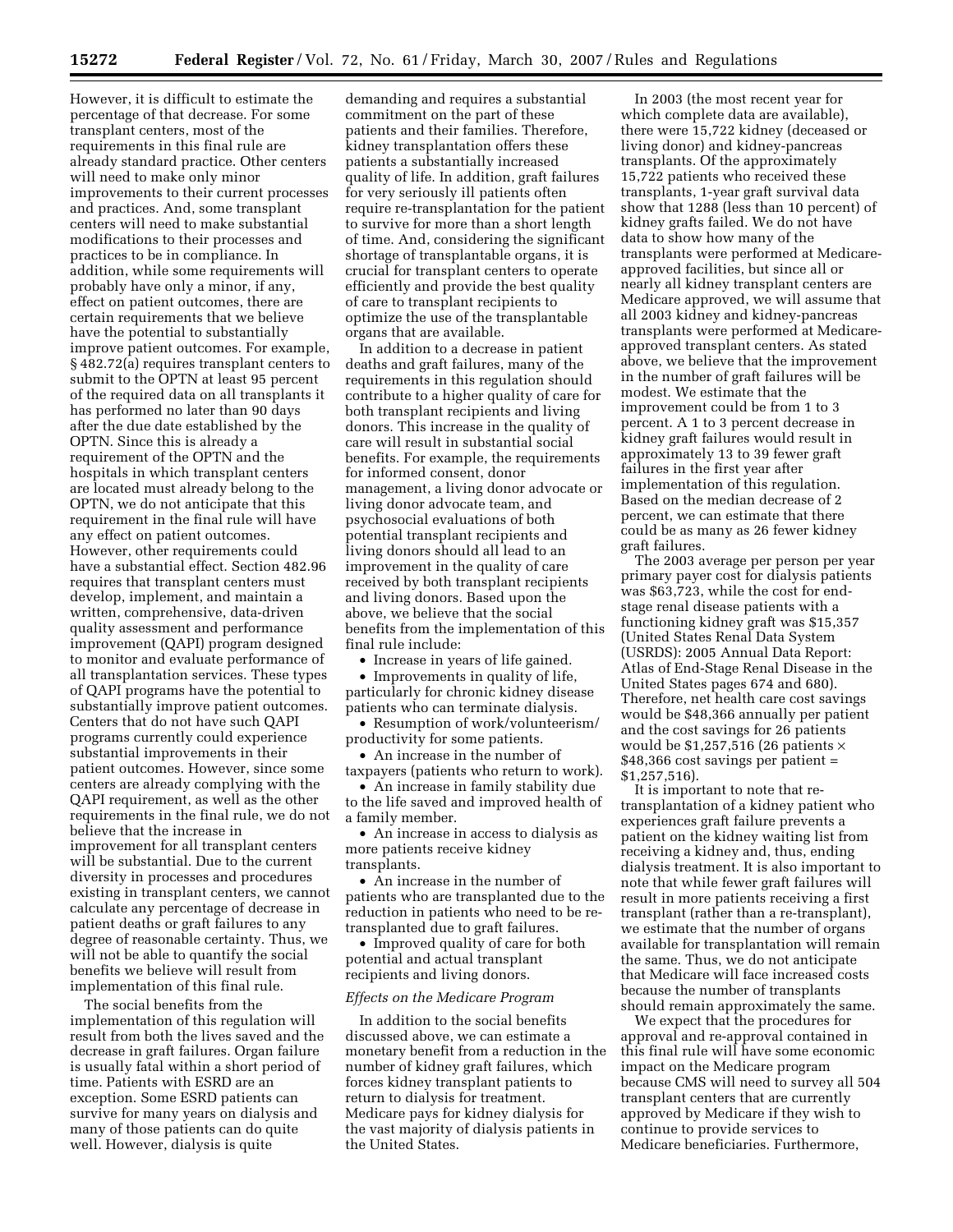under this final rule, all transplant centers must be re-approved every 3 years, and some centers will be surveyed as part of our re-approval process. Thus, this final rule is likely to increase survey costs.

Nevertheless, to the extent possible, we will minimize costs by prioritizing surveys based on transplant centers performance on the outcome requirements and by conducting surveys in the most efficient way possible. For example, all transplant centers located in the same hospital will be surveyed at the same time.

In addition, since Medicare reimbursement rates are either directly or indirectly influenced by a hospital's costs, we may eventually increase Medicare reimbursement to transplant centers to cover some of the costs of their extra responsibilities. Medicare pays hospitals on a cost basis for certain ''organ acquisition costs''. Costs related to the requirement to have a donor advocate or donor advocate team are organ acquisition costs.

Medicare generally reimburses hospitals for organ transplant costs for beneficiaries using diagnosis related groups (DRGs) in all States, except for Maryland. DRG payments are periodically re-weighted in a budget neutral fashion to increase payments for procedures that have costs that are growing at a faster rate than most other procedures. Therefore, it is possible that DRGs for organ transplants will increase and therefore offset some of the hospitals' costs under the various transplant DRGs.

#### *Conclusion*

We believe that the requirements in this final rule will ensure that the organ transplants made available to patients are provided in a safe and effective manner. We also believe that this final rule will ensure that living donors receive the guidance and care that they deserve. We estimate that the first year cost of implementing this final rule is \$28,420,256. The cost of implementation in subsequent years is estimated to be \$9,566,291 annually.

## **List of Subjects**

### *42 CFR Part 405*

Administrative practice and procedure, Health facilities, Health professions, Kidney diseases, Medical devices, Medicare, Reporting and recordkeeping requirements, Rural areas, X-rays.

### *42 CFR Part 482*

Grant programs-health, Hospitals, Medicare, reporting and recordkeeping requirements.

### *42 CFR Part 488*

Administrative practice and procedure, Health facilities, Medicare, reporting and recordkeeping requirements.

### *42 CFR Part 498*

Administrative practice and procedure, Health Facilities, Health professions, Medicare, reporting and recordkeeping requirements.

■ For the reasons set forth in the preamble, the Centers for Medicare & Medicaid Services amends 42 CFR chapter IV as set forth below:

## **PART 405—FEDERAL HEALTH INSURANCE FOR THE AGED AND DISABLED**

# **Subpart U—Conditions for Coverage of Suppliers of End-Stage Renal Disease (ESRD) Services**

■ 1. The authority citation for part 405, Subpart U continues to read as follows:

**Authority:** Secs. 1102, 1138, 1861, 1862(a), 1871, 1874, and 1881 of the Social Security Act (42 U.S.C. 1302, 1320b–8, 1395x, 1395y(a), 1395hh, 1395kk, and 1395rr), unless otherwise noted.

#### **§ 405.2102 [Amended]**

■ 2. Section 405.2102 is amended by—

■ A. Removing the definitions for ''histocompatibility testing'' and ''organ procurement''.

■ B. Amending the definition of "ESRD" facility'' by removing paragraph (a) and by re-designating paragraphs (b) through (e) as paragraphs (a) through (d).

■ C. Amending the definition of "ESRD service'' by removing paragraph (a) and by re-designating paragraphs (b) and (c) as paragraphs (a) and (b).

■ D. Amending the definition of ''Qualified personnel'' by removing paragraph (g).

#### **§§ 405.2120 through 405.2124 [Removed]**

■ 3. Sections 405.2120 through 405.2124 are removed.

## **§ 405.2130 [Removed]**

■ 4. Section 405.2130 is removed.

#### **§§ 405.2170 and 405.2171 [Removed]**

■ 5. Section 405.2170 and 405.2171 are removed.

# **PART 482—CONDITIONS OF PARTICIPATION FOR HOSPITALS**

■ 6. The authority citation for part 482 is revised to read as follows:

**Authority:** Secs. 1102, 1871 and 1881 of the Social Security Act (42 U.S.C. 1302, 1395hh, and 1395rr), unless otherwise noted. ■ 7. Part 482 is amended by revising subpart E to read as follows:

# **Subpart E—Requirements for Specialty Hospitals**

#### Sec.

482.68 Special requirements for transplant centers.

482.70 Definitions.

### **General Requirements for Transplant Centers**

- 482.72 Condition of participation: OPTN Membership.
- 482.74 Condition of participation: Notification to CMS.
- 482.76 Condition of participation: Pediatric Transplants.

### **Transplant Center Data Submission, Clinical Experience, and Outcome Requirements**

- 482.80 Condition of participation: Data submission, clinical experience, and outcome requirements for initial approval of transplant centers.
- 482.82 Condition of participation: Data submission, clinical experience, and outcome requirements for re-approval of transplant centers.

#### **Transplant Center Process Requirements**

- 482.90 Condition of participation: Patient and living donor selection.
- 482.92 Condition of participation: Organ recovery and receipt.
- 482.94 Condition of participation: Patient and living donor management.
- 482.96 Condition of participation: Quality assessment and performance improvement (QAPI).
- 482.98 Condition of participation: Human resources.
- 482.100 Condition of participation: Organ procurement.
- 482.102 Condition of participation: Patient and living donor rights.
- 482.104 Condition of participation: Additional requirements for kidney transplant centers.

# **Subpart E—Requirements for Specialty Hospitals**

### **§ 482.68 Special requirements for transplant centers.**

A transplant center located within a hospital that has a Medicare provider agreement must meet the conditions of participation specified in § 482.72 through § 482.104 in order to be granted approval from CMS to provide transplant services.

(a) Unless specified otherwise, the conditions of participation at § 482.72 through § 482.104 apply to heart, heartlung, intestine, kidney, liver, lung, and pancreas centers.

(b) In addition to meeting the conditions of participation specified in § 482.72 through § 482.104, a transplant center must also meet the conditions of participation specified in § 482.1 through § 482.57.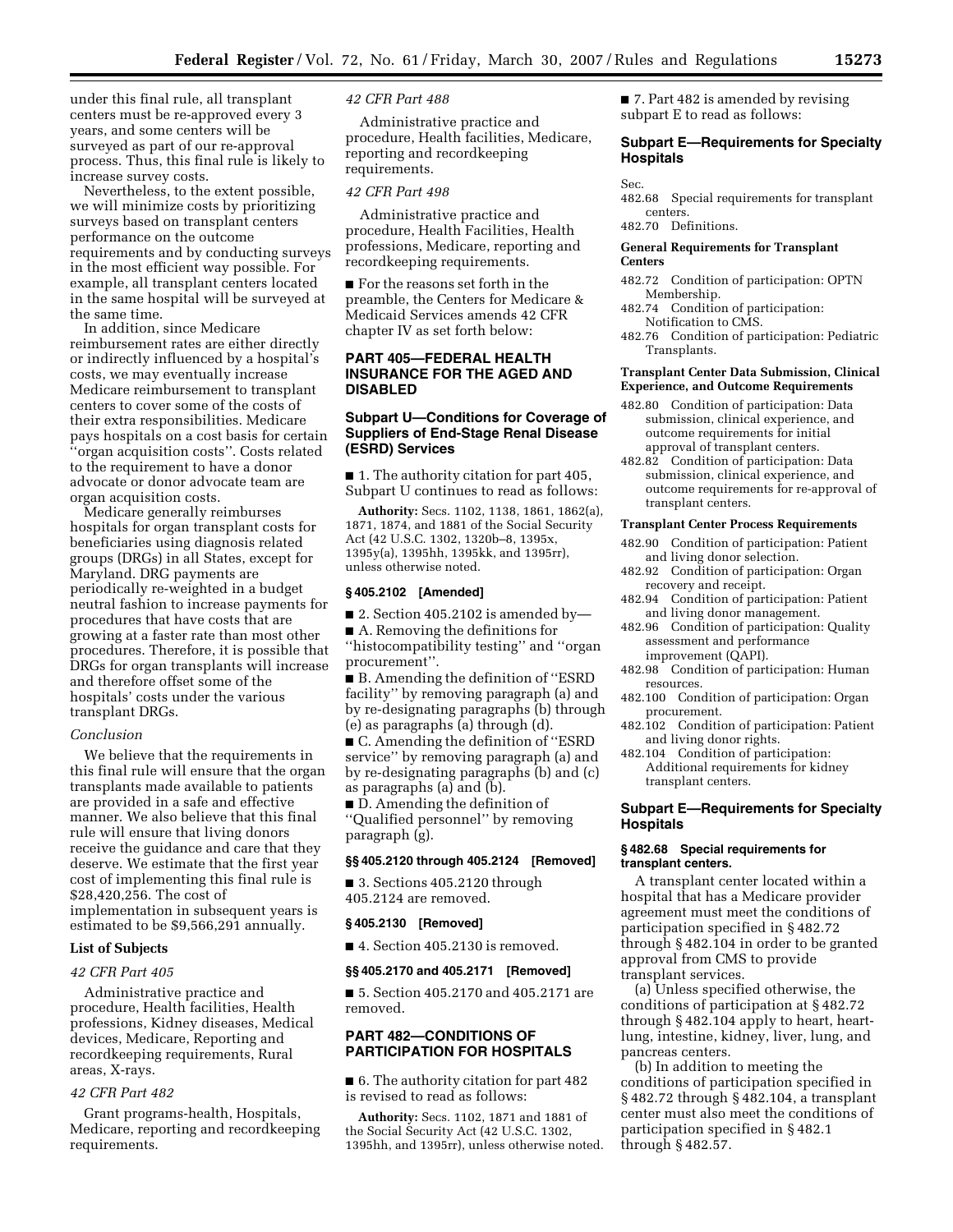#### **§ 482.70 Definitions.**

As used in this subpart, the following definitions apply:

*Adverse event* means an untoward, undesirable, and usually unanticipated event that causes death or serious injury, or the risk thereof. As applied to transplant centers, examples of adverse events include (but are not limited to) serious medical complications or death caused by living donation; unintentional transplantation of organs of mismatched blood types; transplantation of organs to unintended recipients; and unintended transmission of infectious disease to a recipient.

*End-Stage Renal Disease (ESRD)*  means that stage of renal impairment that appears irreversible and permanent, and requires a regular course of dialysis or kidney transplantation to maintain life.

*ESRD Network* means all Medicareapproved ESRD facilities in a designated geographic area specified by CMS.

*Heart-Lung transplant center* means a transplant center that is located in a hospital with an existing Medicareapproved heart transplant center and an existing Medicare-approved lung center that performs combined heart-lung transplants.

*Intestine transplant center* means a Medicare-approved liver transplant center that performs intestine transplants, combined liver-intestine transplants, or multivisceral transplants.

*Network organization* means the administrative governing body to the network and liaison to the Federal government.

*Pancreas transplant center* means a Medicare-approved kidney transplant center that performs pancreas transplants alone or subsequent to a kidney transplant as well as kidneypancreas transplants.

*Transplant center* means an organspecific transplant program (as defined in this rule) within a transplant hospital (for example, a hospital's lung transplant program may also be referred to as the hospital's lung transplant center).

*Transplant hospital* means a hospital that furnishes organ transplants and other medical and surgical specialty services required for the care of transplant patients.

*Transplant program* means a component within a transplant hospital (as defined in this rule) that provides transplantation of a particular type of organ.

# **General Requirements for Transplant Centers**

### **§ 482.72 Condition of participation: OPTN membership.**

A transplant center must be located in a transplant hospital that is a member of and abides by the rules and requirements of the Organ Procurement and Transplantation Network (OPTN) established and operated in accordance with section 372 of the Public Health Service (PHS) Act (42 U.S.C. 274). The term ''rules and requirements of the OPTN'' means those rules and requirements approved by the Secretary pursuant to § 121.4 of this title. No hospital that provides transplantation services shall be deemed to be out of compliance with section 1138(a)(1)(B) of the Act or this section unless the Secretary has given the OPTN formal notice that he or she approves the decision to exclude the transplant hospital from the OPTN and also has notified the transplant hospital in writing.

## **§ 482.74 Condition of participation: Notification to CMS.**

(a) A transplant center must notify CMS immediately of any significant changes related to the center's transplant program or changes that could affect its compliance with the conditions of participation. Instances in which CMS should receive information for follow up, as appropriate, include, but are not limited to:

(1) Change in key staff members of the transplant team, such as a change in the individual the transplant center designated to the OPTN as the center's ''primary transplant surgeon'' or ''primary transplant physician;'

(2) A decrease in the center's number of transplants or survival rates that could result in the center being out of compliance with § 482.82;

(3) Termination of an agreement between the hospital in which the transplant center is located and an OPO for the recovery and receipt of organs as required by section 482.100; and

(4) Inactivation of the transplant center.

(b) Upon receiving notification of significant changes, CMS will follow up with the transplant center as appropriate, including (but not limited to):

(1) Requesting additional information;

(2) Analyzing the information; or

(3) Conducting an on-site review.

### **§ 482.76 Condition of participation: Pediatric Transplants.**

A transplant center that seeks Medicare approval to provide transplantation services to pediatric patients must submit to CMS a request specifically for Medicare approval to perform pediatric transplants using the procedures described at § 488.61 of this chapter.

(a) Except as specified in paragraph (d) of this section, a center requesting Medicare approval to perform pediatric transplants must meet all the conditions of participation at § 482.72 through § 482.74 and § 482.80 through § 482.104 with respect to its pediatric patients.

(b) A center that performs 50 percent or more of its transplants in a 12-month period on adult patients must be approved to perform adult transplants in order to be approved to perform pediatric transplants.

(1) Loss of Medicare approval to perform adult transplants, whether voluntary or involuntary, will result in loss of the center's approval to perform pediatric transplants.

(2) Loss of Medicare approval to perform pediatric transplants, whether voluntary or involuntary, may trigger a review of the center's Medicare approval to perform adult transplants.

(c) A center that performs 50 percent or more of its transplants in a 12-month period on pediatric patients must be approved to perform pediatric transplants in order to be approved to perform adult transplants.

(1) Loss of Medicare approval to perform pediatric transplants, whether voluntary or involuntary, will result in loss of the center's approval to perform adult transplants.

(2) Loss of Medicare approval to perform adult transplants, whether voluntary or involuntary, may trigger a review of the center's Medicare approval to perform pediatric transplants.

(3) A center that performs 50 percent or more of its transplants on pediatric patients in a 12-month period is not required to meet the clinical experience requirements prior to its request for approval as a pediatric transplant center.

(d) Instead of meeting all conditions of participation at § 482.72 through § 482.74 and § 482.80 through § 482.104, a heart transplant center that wishes to provide transplantation services to pediatric heart patients may be approved to perform pediatric heart transplants by meeting the Omnibus Budget Reconciliation Act of 1987 criteria in section 4009(b) (Pub. L. 100– 203), as follows:

(1) The center's pediatric transplant program must be operated jointly by the hospital and another facility that is Medicare-approved;

(2) The unified program shares the same transplant surgeons and quality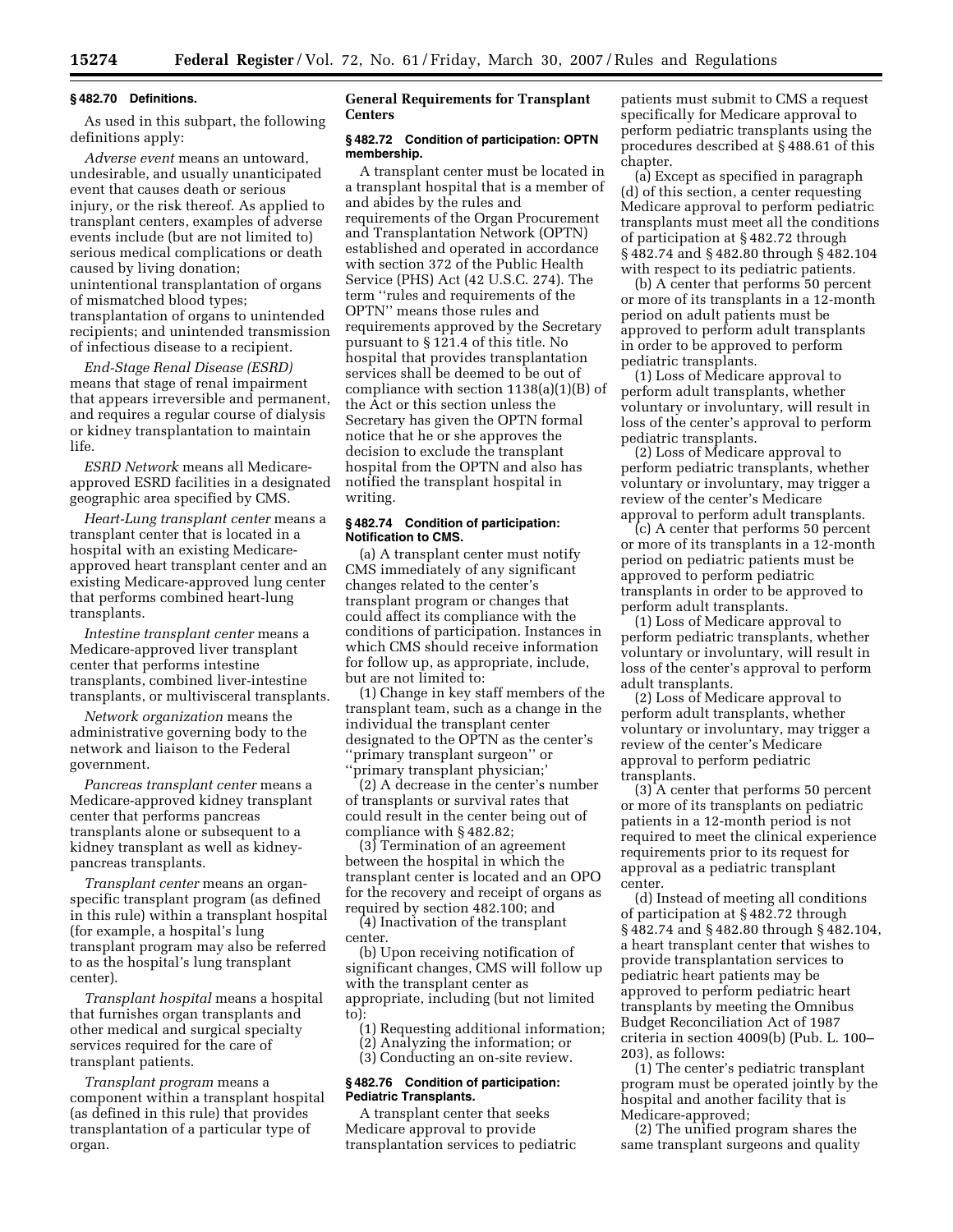improvement program (including oversight committee, patient protocol, and patient selection criteria); and

(3) The center demonstrates to the satisfaction of the Secretary that it is able to provide the specialized facilities, services, and personnel that are required by pediatric heart transplant patients.

# **Transplant Center Data Submission, Clinical Experience, and Outcome Requirements**

#### **§ 482.80 Condition of participation: Data submission, clinical experience, and outcome requirements for initial approval of transplant centers.**

Except as specified in paragraph (d) of this section, and § 488.61 of this chapter, transplant centers must meet all data submission, clinical experience, and outcome requirements to be granted initial approval by CMS.

(a) *Standard: Data submission.* No later than 90 days after the due date established by the OPTN, a transplant center must submit to the OPTN at least 95 percent of required data on all transplants (deceased and living donor) it has performed. Required data submissions include, but are not limited to, submission of the appropriate OPTN forms for transplant candidate registration, transplant recipient registration and follow-up, and living donor registration and follow-up.

(b) *Standard: Clinical experience.* To be considered for initial approval, an organ-specific transplant center must generally perform 10 transplants over a 12-month period.

(c) *Standard: Outcome requirements.*  CMS will review outcomes for all transplants performed at a center, including outcomes for living donor transplants, if applicable. Except for lung transplants, CMS will review adult and pediatric outcomes separately when a center requests Medicare approval to perform both adult and pediatric transplants.

(1) CMS will compare each transplant center's observed number of patient deaths and graft failures 1-year posttransplant to the center's expected number of patient deaths and graft failures 1-year post-transplant using the data contained in the most recent Scientific Registry of Transplant Recipients (SRTR) center-specific report.

(2) The required number of transplants must have been performed during the time frame reported in the most recent SRTR center-specific report.

(3) CMS will not consider a center's patient and graft survival rates to be acceptable if:

(i) A center's observed patient survival rate or observed graft survival rate is lower than its expected patient survival rate or expected graft survival rate; and

(ii) All three of the following thresholds are crossed over:

(A) The one-sided p-value is less than 0.05,

(B) The number of observed events (patient deaths or graft failures) minus the number of expected events is greater than 3, and

(C) The number of observed events divided by the number of expected events is greater than 1.5.

(d) *Exceptions.* (1) A heart-lung transplant center is not required to comply with the clinical experience requirements in paragraph (b) of this section or the outcome requirements in paragraph (c) of this section for heartlung transplants performed at the center.

(2) An intestine transplant center is not required to comply with the outcome performance requirements in paragraph (c) of this section for intestine, combined liver-intestine or multivisceral transplants performed at the center.

(3) A pancreas transplant center is not required to comply with the clinical experience requirements in paragraph (b) of this section or the outcome requirements in paragraph (c) of this section for pancreas transplants performed at the center.

(4) A center that is requesting initial Medicare approval to perform pediatric transplants is not required to comply with the clinical experience requirements in paragraph (b) of this section prior to its request for approval as a pediatric transplant center.

(5) A kidney transplant center that is not Medicare-approved on the effective date of this rule is required to perform at least 3 transplants over a 12-month period prior to its request for initial approval.

### **§ 482.82 Condition of participation: Data submission, clinical experience, and outcome requirements for re-approval of transplant centers.**

Except as specified in paragraph (d) of this section, and § 488.61 of this chapter, transplant centers must meet all data submission, clinical experience, and outcome requirements in order to be re-approved.

(a) *Standard: Data submission.* No later than 90 days after the due date established by the OPTN, a transplant center must submit to the OPTN at least 95 percent of the required data submissions on all transplants (deceased and living donor) it has performed over the 3-year approval period. Required data submissions

include, but are not limited to, submission of the appropriate OPTN forms for transplant candidate registration, transplant recipient registration and follow-up, and living donor registration and follow-up.

(b) *Standard: Clinical experience.* To be considered for re-approval, an organspecific transplant center must generally perform an average of 10 transplants per year during the re-approval period.

(c) *Standard: Outcome requirements.*  CMS will review outcomes for all transplants performed at a center, including outcomes for living donor transplants if applicable. Except for lung transplants, CMS will review adult and pediatric outcomes separately when a center requests Medicare approval to perform both adult and pediatric transplants.

(1) CMS will compare each transplant center's observed number of patient deaths and graft failures 1-year posttransplant to the center's expected number of patient deaths and graft failures 1-year post-transplant using data contained in the most recent SRTR center-specific report.

(2) The required number of transplants must have been performed during the time frame reported in the most recent SRTR center-specific report.

(3) CMS will not consider a center's patient and graft survival rates to be acceptable if:

(i) A center's observed patient survival rate or observed graft survival rate is lower than its expected patient survival rate and graft survival rate; and

(ii) All three of the following thresholds are crossed over:

(A) The one-sided p-value is less than 0.05,

(B) The number of observed events (patient deaths or graft failures) minus the number of expected events is greater than 3, and

(C) The number of observed events divided by the number of expected events is greater than 1.5.

(d) *Exceptions.* (1) A heart-lung transplant center is not required to comply with the clinical experience requirements in paragraph (b) of this section or the outcome requirements in paragraph (c) of this section for heartlung transplants performed at the center.

(2) An intestine transplant center is not required to comply with the outcome requirements in paragraph (c) of this section for intestine, combined liver-intestine, and multivisceral transplants performed at the center.

(3) A pancreas transplant center is not required to comply with the clinical experience requirements in paragraph (b) of this section or the outcome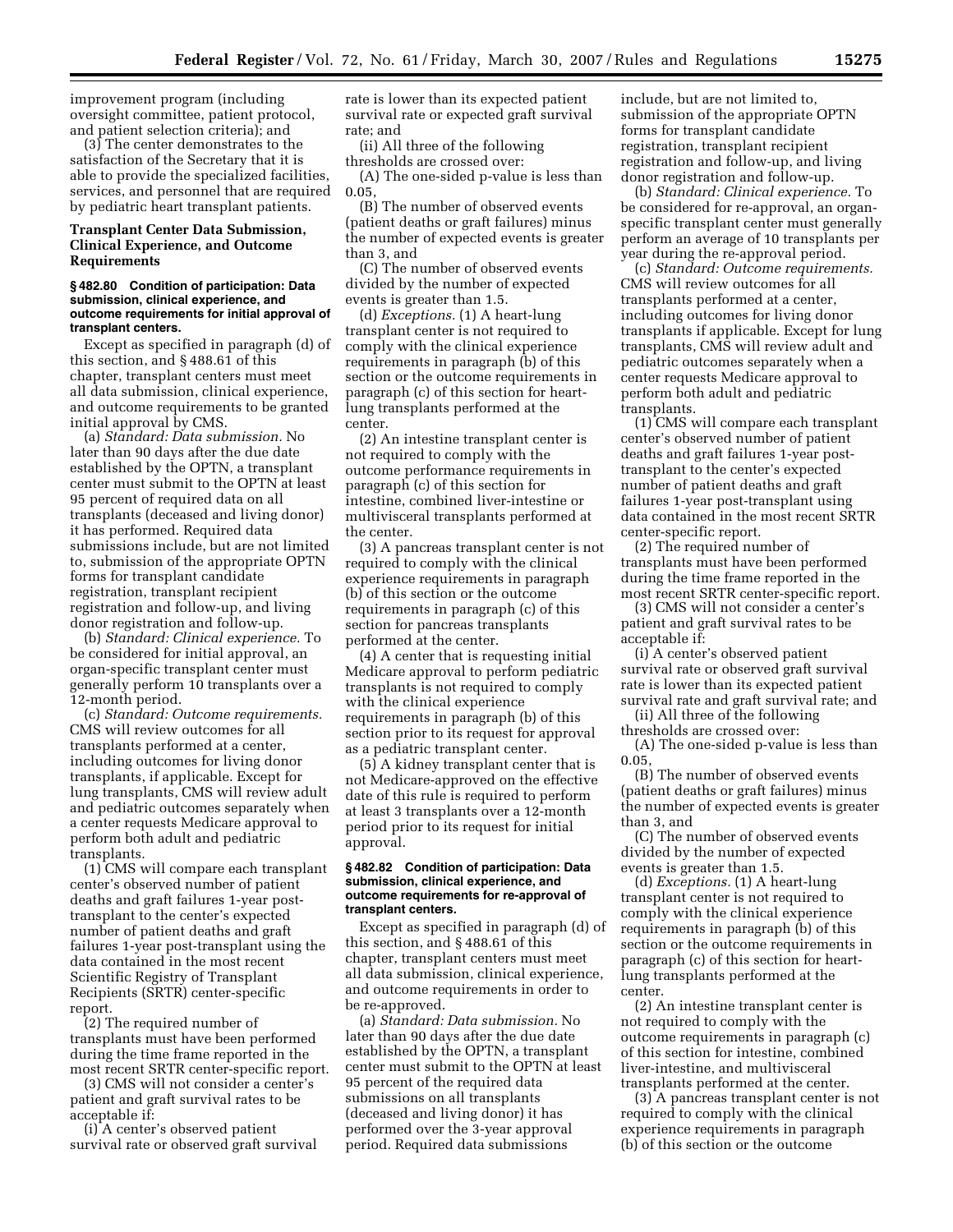requirements in paragraph (c) of this section for pancreas transplants performed at the center.

(4) A center that is approved to perform pediatric transplants is not required to comply with the clinical experience requirements in paragraph (b) of this section to be re-approved.

# **Transplant Center Process Requirements**

## **§ 482.90 Condition of participation: Patient and living donor selection.**

The transplant center must use written patient selection criteria in determining a patient's suitability for placement on the waiting list or a patient's suitability for transplantation. If a center performs living donor transplants, the center also must use written donor selection criteria in determining the suitability of candidates for donation.

(a) *Standard: Patient selection.* Patient selection criteria must ensure fair and non-discriminatory distribution of organs.

(1) Prior to placement on the center's waiting list, a prospective transplant candidate must receive a psychosocial evaluation, if possible.

(2) Before a transplant center places a transplant candidate on its waiting list, the candidate's medical record must contain documentation that the candidate's blood type has been determined.

(3) When a patient is placed on a center's waiting list or is selected to receive a transplant, the center must document in the patient's medical record the patient selection criteria used.

(4) A transplant center must provide a copy of its patient selection criteria to a transplant patient, or a dialysis facility, as requested by a patient or a dialysis facility.

(b) *Standard: Living donor selection.*  The living donor selection criteria must be consistent with the general principles of medical ethics. Transplant centers must:

(1) Ensure that a prospective living donor receives a medical and psychosocial evaluation prior to donation,

(2) Document in the living donor's medical records the living donor's suitability for donation, and

(3) Document that the living donor has given informed consent, as required under § 482.102.

# **§ 482.92 Condition of participation: Organ recovery and receipt.**

Transplant centers must have written protocols for validation of donorrecipient blood type and other vital data for the deceased organ recovery, organ receipt, and living donor organ transplantation processes. The transplanting surgeon at the transplant center is responsible for ensuring the medical suitability of donor organs for transplantation into the intended recipient.

(a) *Standard: Organ recovery.* When the identity of an intended transplant recipient is known and the transplant center sends a team to recover the organ(s), the transplant center's recovery team must review and compare the donor data with the recipient blood type and other vital data before organ recovery takes place.

(b) *Standard: Organ receipt.* After an organ arrives at a transplant center, prior to transplantation, the transplanting surgeon and another licensed health care professional must verify that the donor's blood type and other vital data are compatible with transplantation of the intended recipient

(c) *Standard: Living donor transplantation.* If a center performs living donor transplants, the transplanting surgeon and another licensed health care professional at the center must verify that the living donor's blood type and other vital data are compatible with transplantation of the intended recipient immediately before the removal of the donor organ(s) and, if applicable, prior to the removal of the recipient's organ(s).

## **§ 482.94 Condition of participation: Patient and living donor management.**

Transplant centers must have written patient management policies for the transplant and discharge phases of transplantation. If a transplant center performs living donor transplants, the center also must have written donor management policies for the donor evaluation, donation, and discharge phases of living organ donation.

(a) *Standard: Patient and living donor care.* The transplant center's patient and donor management policies must ensure that:

(1) Each transplant patient is under the care of a multidisciplinary patient care team coordinated by a physician throughout the transplant and discharge phases of transplantation; and

(2) If a center performs living donor transplants, each living donor is under the care of a multidisciplinary patient care team coordinated by a physician throughout the donor evaluation, donation, and discharge phases of donation.

(b) *Standard: Waiting list management.* Transplant centers must keep their waiting lists up to date on an ongoing basis, including:

(1) Updating of waiting list patients' clinical information;

(2) Removing patients from the center's waiting list if a patient receives a transplant or dies, or if there is any other reason the patient should no longer be on a center's waiting list; and

(3) Notifying the OPTN no later than 24 hours after a patient's removal from the center's waiting list.

(c) *Standard: Patient records.*  Transplant centers must maintain up-todate and accurate patient management records for each patient who receives an evaluation for placement on a center's waiting list and who is admitted for organ transplantation.

(1) For each patient who receives an evaluation for placement on a center's waiting list, the center must document in the patient's record that the patient (and in the case of a kidney patient, the patient's usual dialysis facility) has been informed of his or her transplant status, including notification of:

(i) The patient's placement on the center's waiting list;

(ii) The center's decision not to place the patient on its waiting list; or

(iii) The center's inability to make a determination regarding the patient's placement on its waiting list because further clinical testing or documentation is needed.

(2) If a patient on the waiting list is removed from the waiting list for any reason other than death or transplantation, the transplant center must document in the patient's record that the patient (and in the case of a kidney patient, the patient's usual dialysis facility) was notified no later than 10 days after the date the patient was removed from the waiting list.

(3) In the case of patients admitted for organ transplants, transplant centers must maintain written records of:

(i) Multidisciplinary patient care planning during the transplant period; and

(ii) Multidisciplinary discharge planning for post-transplant care.

(d) *Standard: Social services.* The transplant center must make social services available, furnished by qualified social workers, to transplant patients, living donors, and their families. A qualified social worker is an individual who meets licensing requirements in the State in which he or she practices; and

(1) Completed a course of study with specialization in clinical practice and holds a master's degree from a graduate school of social work accredited by the Council on Social Work Education; or

(2) Is working as a social worker in a transplant center as of the effective date of this final rule and has served for at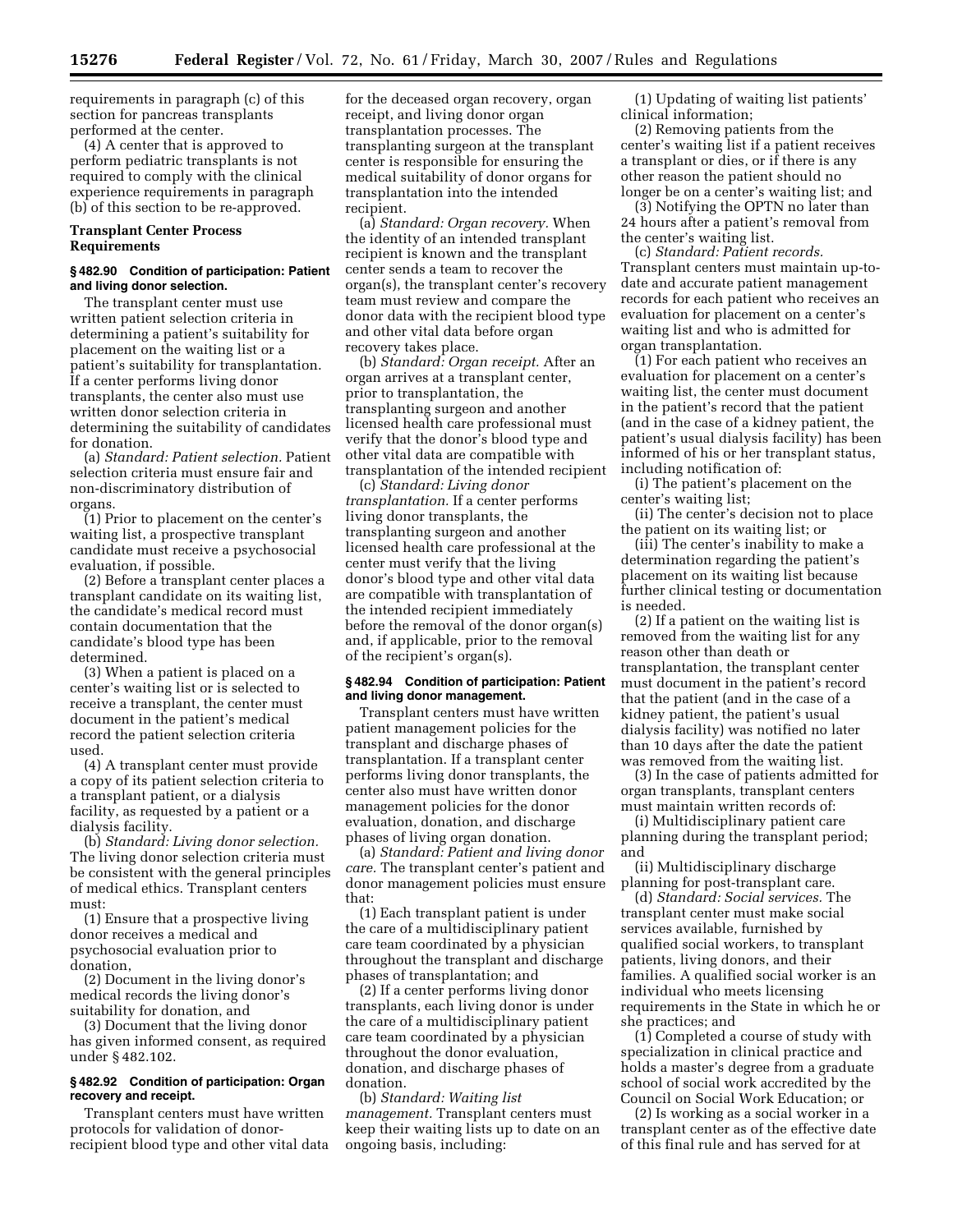least 2 years as a social worker, 1 year of which was in a transplantation program, and has established a consultative relationship with a social worker who is qualified under (d)(1) of this paragraph.

(e) *Standard: Nutritional services.*  Transplant centers must make nutritional assessments and diet counseling services, furnished by a qualified dietitian, available to all transplant patients and living donors. A qualified dietitian is an individual who meets practice requirements in the State in which he or she practices and is a registered dietitian with the Commission on Dietetic Registration.

### **§ 482.96 Condition of participation: Quality assessment and performance improvement (QAPI).**

Transplant centers must develop, implement, and maintain a written, comprehensive, data-driven QAPI program designed to monitor and evaluate performance of all transplantation services, including services provided under contract or arrangement.

(a) *Standard: Components of a QAPI program.* The transplant center's QAPI program must use objective measures to evaluate the center's performance with regard to transplantation activities and outcomes. Outcome measures may include, but are not limited to, patient and donor selection criteria, accuracy of the waiting list in accordance with the OPTN waiting list requirements, accuracy of donor and recipient matching, patient and donor management, techniques for organ recovery, consent practices, patient education, patient satisfaction, and patient rights. The transplant center must take actions that result in performance improvements and track performance to ensure that improvements are sustained.

(b) *Standard: Adverse events.* A transplant center must establish and implement written policies to address and document adverse events that occur during any phase of an organ transplantation case.

(1) The policies must address, at a minimum, the process for the identification, reporting, analysis, and prevention of adverse events.

(2) The transplant center must conduct a thorough analysis of and document any adverse event and must utilize the analysis to effect changes in the transplant center's policies and practices to prevent repeat incidents.

### **§ 482.98 Condition of participation: Human resources.**

The transplant center must ensure that all individuals who provide

services and/or supervise services at the center, including individuals furnishing services under contract or arrangement, are qualified to provide or supervise such services.

(a) *Standard: Director of a transplant center.* The transplant center must be under the general supervision of a qualified transplant surgeon or a qualified physician-director. The director of a transplant center need not serve full-time and may also serve as a center's primary transplant surgeon or transplant physician in accordance with § 482.98(b). The director is responsible for planning, organizing, conducting, and directing the transplant center and must devote sufficient time to carry out these responsibilities, which include but are not limited to the following:

(1) Coordinating with the hospital in which the transplant center is located to ensure adequate training of nursing staff and clinical transplant coordinators in the care of transplant patients and living donors.

(2) Ensuring that tissue typing and organ procurement services are available.

(3) Ensuring that transplantation surgery is performed by, or under the direct supervision of, a qualified transplant surgeon in accordance with § 482.98(b).

(b) *Standard: Transplant surgeon and physician.* The transplant center must identify to the OPTN a primary transplant surgeon and a transplant physician with the appropriate training and experience to provide transplantation services, who are immediately available to provide transplantation services when an organ is offered for transplantation.

(1) The transplant surgeon is responsible for providing surgical services related to transplantation.

(2) The transplant physician is responsible for providing and coordinating transplantation care.

(c) *Standard: Clinical transplant coordinator.* The transplant center must have a clinical transplant coordinator to ensure the continuity of care of patients and living donors during the pretransplant, transplant, and discharge phases of transplantation and the donor evaluation, donation, and discharge phases of donation. The clinical transplant coordinator must be a registered nurse or clinician licensed by the State in which the clinical transplant coordinator practices, who has experience and knowledge of transplantation and living donation issues. The clinical transplant coordinator's responsibilities must include, but are not limited to, the following:

(1) Ensuring the coordination of the clinical aspects of transplant patient and living donor care; and

(2) Acting as a liaison between a kidney transplant center and dialysis facilities, as applicable.

(d) *Standard: Independent living donor advocate or living donor advocate team.* The transplant center that performs living donor transplantation must identify either an independent living donor advocate or an independent living donor advocate team to ensure protection of the rights of living donors and prospective living donors.

(1) The living donor advocate or living donor advocate team must not be involved in transplantation activities on a routine basis.

(2) The independent living donor advocate or living donor advocate team must demonstrate:

(i) Knowledge of living organ donation, transplantation, medical ethics, and informed consent; and

(ii) Understanding of the potential impact of family and other external pressures on the prospective living donor's decision whether to donate and the ability to discuss these issues with the donor.

(3) The independent living donor advocate or living donor advocate team is responsible for:

(i) Representing and advising the donor;

(ii) Protecting and promoting the interests of the donor; and

(iii) Respecting the donor's decision and ensuring that the donor's decision is informed and free from coercion.

(e) *Standard: Transplant team.* The transplant center must identify a multidisciplinary transplant team and describe the responsibilities of each member of the team. The team must be composed of individuals with the appropriate qualifications, training, and experience in the relevant areas of medicine, nursing, nutrition, social services, transplant coordination, and pharmacology.

(f) *Standard: Resource commitment.*  The transplant center must demonstrate availability of expertise in internal medicine, surgery, anesthesiology, immunology, infectious disease control, pathology, radiology, blood banking, and patient education as related to the provision of transplantation services.

#### **§ 482.100 Condition of participation: Organ procurement.**

The transplant center must ensure that the hospital in which it operates has a written agreement for the receipt of organs with an OPO designated by the Secretary that identifies specific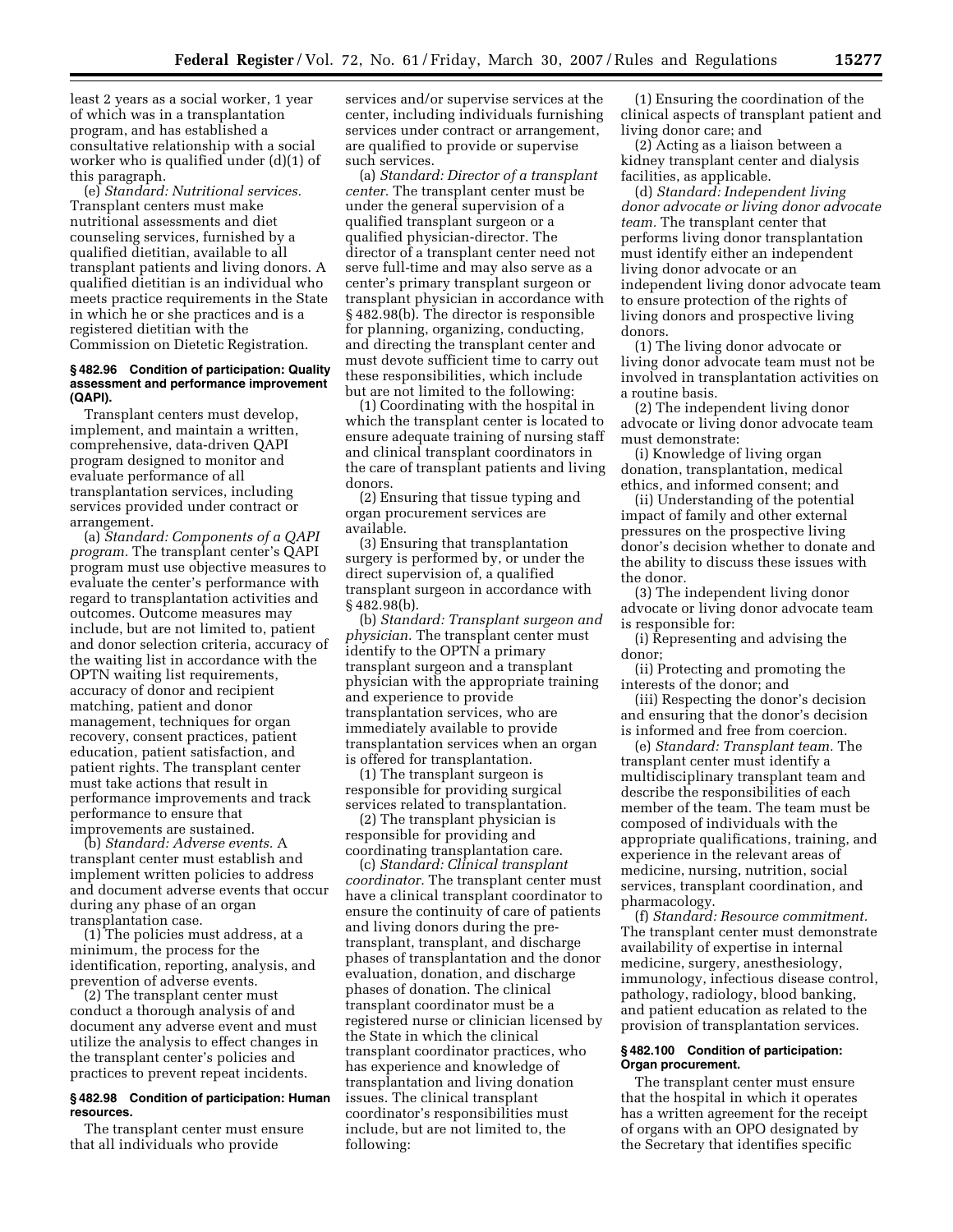responsibilities for the hospital and for the OPO with respect to organ recovery and organ allocation.

### **§ 482.102 Condition of participation: Patient and living donor rights.**

In addition to meeting the condition of participation ''Patients rights'' requirements at § 482.13, the transplant center must protect and promote each transplant patient's and living donor's rights.

(a) *Standard: Informed consent for transplant patients.* Transplant centers must implement written transplant patient informed consent policies that inform each patient of:

- (1) The evaluation process;
- (2) The surgical procedure;
- (3) Alternative treatments;

(4) Potential medical or psychosocial risks;

(5) National and transplant centerspecific outcomes, from the most recent SRTR center-specific report, including (but not limited to) the transplant center's observed and expected 1-year patient and graft survival, national 1 year patient and graft survival, and notification about all Medicare outcome requirements not being met by the transplant center;

(6) Organ donor risk factors that could affect the success of the graft or the health of the patient, including, but not limited to, the donor's history, condition or age of the organs used, or the patient's potential risk of contracting the human immunodeficiency virus and other infectious diseases if the disease cannot be detected in an infected donor;

(7) His or her right to refuse transplantation; and

(8) The fact that if his or her transplant is not provided in a Medicare-approved transplant center it could affect the transplant recipient's ability to have his or her immunosuppressive drugs paid for under Medicare Part B.

(b) *Standard: Informed consent for living donors.* Transplant centers must implement written living donor informed consent policies that inform the prospective living donor of all aspects of, and potential outcomes from, living donation. Transplant centers must ensure that the prospective living donor is fully informed about the following:

(1) The fact that communication between the donor and the transplant center will remain confidential, in accordance with the requirements at 45 CFR parts 160 and 164.

(2) The evaluation process;

(3) The surgical procedure, including post-operative treatment;

(4) The availability of alternative treatments for the transplant recipient;

(5) The potential medical or psychosocial risks to the donor;

(6) The national and transplant center-specific outcomes for recipients, and the national and center-specific outcomes for living donors, as data are available;

(7) The possibility that future health problems related to the donation may not be covered by the donor's insurance and that the donor's ability to obtain health, disability, or life insurance may be affected;

(8) The donor's right to opt out of donation at any time during the donation process; and

(9) The fact that if a transplant is not provided in a Medicare-approved transplant center it could affect the transplant recipient's ability to have his or her immunosuppressive drugs paid for under Medicare Part B.

(c) *Standard: Notification to patients.*  Transplant centers must notify patients placed on the center's waiting list of information about the center that could impact the patient's ability to receive a transplant should an organ become available, and what procedures are in place to ensure the availability of a transplant team.

(1) A transplant center served by a single transplant surgeon or physician must inform patients placed on the center's waiting list of:

(i) The potential unavailability of the transplant surgeon or physician; and

(ii) Whether the center has a mechanism to provide an alternate transplant surgeon or transplant physician.

(2) At least 30 days before a center's Medicare approval is terminated, whether voluntarily or involuntarily, the center must:

(i) Inform patients on the center's waiting list and provide assistance to waiting list patients who choose to transfer to the waiting list of another Medicare-approved transplant center without loss of time accrued on the waiting list; and

(ii) Inform Medicare beneficiaries on the center's waiting list that Medicare will no longer pay for transplants performed at the center after the effective date of the center's termination of approval.

(3) As soon as possible prior to a transplant center's voluntary inactivation, the center must inform patients on the center's waiting list and, as directed by the Secretary, provide assistance to waiting list patients who choose to transfer to the waiting list of another Medicare-approved transplant center without loss of time accrued on the waiting list.

### **§ 482.104 Condition of participation: Additional requirements for kidney transplant centers.**

(a) *Standard: End stage renal disease (ESRD) services.* Kidney transplant centers must directly furnish transplantation and other medical and surgical specialty services required for the care of ESRD patients. A kidney transplant center must have written policies and procedures for ongoing communications with dialysis patients' local dialysis facilities.

(b) *Standard: Dialysis services.*  Kidney transplant centers must furnish inpatient dialysis services directly or under arrangement.

(c) *Standard: Participation in network activities.* Kidney transplant centers must cooperate with the ESRD Network designated for their geographic area, in fulfilling the terms of the Network's current statement of work.

# **PART 488—SURVEY, CERTIFICATION, AND ENFORCEMENT PROCEDURES**

### **Subpart A—General Provisions**

■ 8. The authority citation for part 488 continues to read as follows:

**Authority:** Secs. 1102 and 1871 of the Social Security Act (42 U.S.C. 1302 and 1395(hh) unless otherwise noted).

## **§ 488.6 [Amended]**

■ 9. Section 488.6(a) is amended by adding ''transplant centers, except for kidney transplant centers;'' after ''psychiatric hospitals;'' but before ''SNFs.''

#### **Subpart B—Special Requirements**

■ 10. Section 488.61 is added to subpart B to read as follows:

### **§ 488.61 Special procedures for approval and re-approval of organ transplant centers.**

For the purposes of this subpart, the survey, certification, and enforcement procedures described at 42 CFR part 488, subpart A apply to transplant centers, including the periodic review of compliance and approval described at § 488.20.

(a) *Initial approval procedures for transplant centers that are not Medicare-approved as of June 28, 2007.*  A transplant center, including a kidney transplant center, may submit a request to CMS for Medicare approval at any time.

(1) The request, signed by a person authorized to represent the center (for example, a chief executive officer), must include:

(i) The hospital's Medicare provider I.D. number;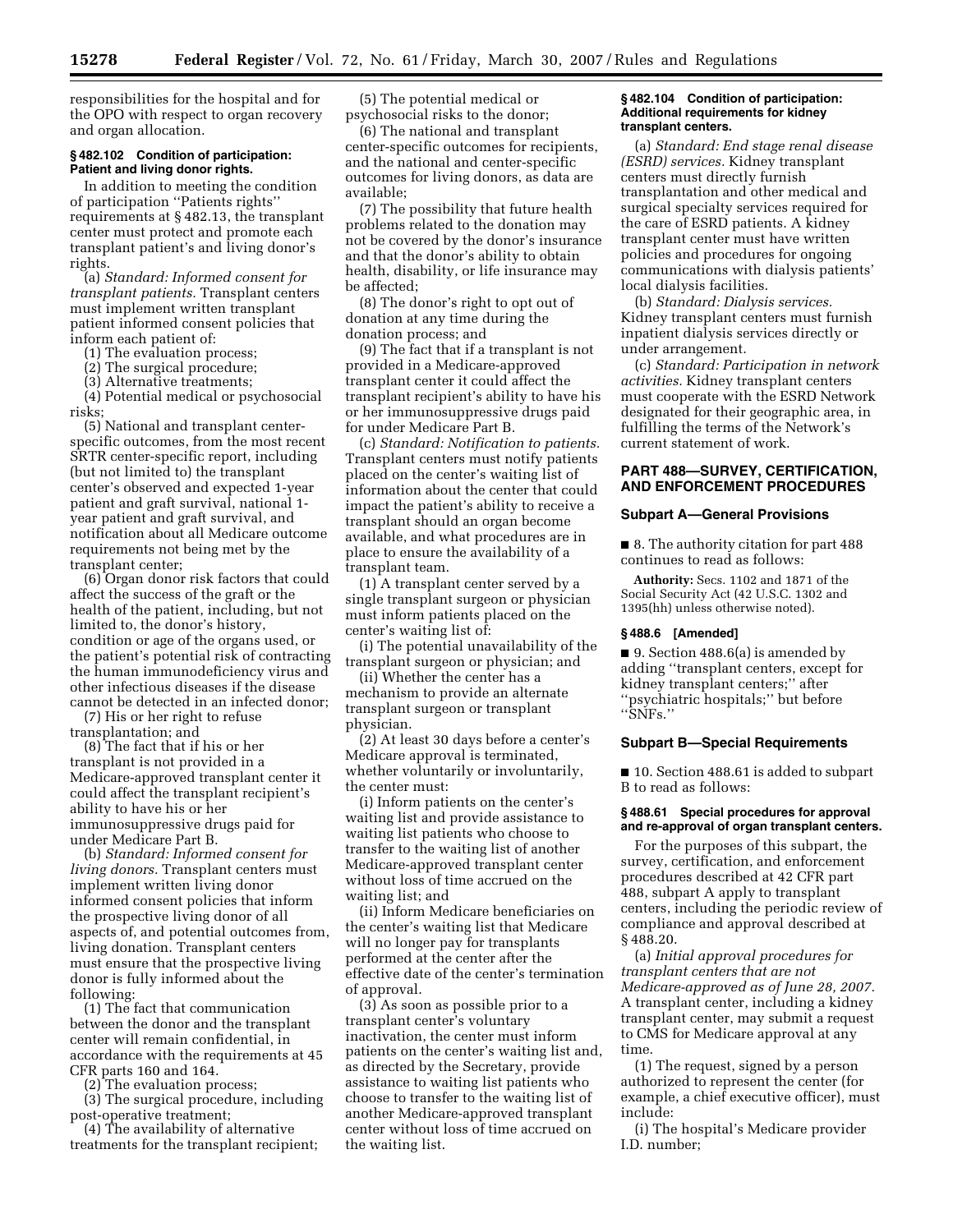(ii) Name(s) of the designated primary transplant surgeon and primary transplant physician; and,

(iii) A statement from the OPTN that the center has complied with all data submission requirements.

(2) To determine compliance with the clinical experience and outcome requirements at § 482.80(b) and § 482.80(c), CMS will review the data contained in the most recent OPTN Data Report and 1-year patient and graft survival data contained in the most recent Scientific Registry of Transplant Recipient (SRTR) center-specific report.

(3) If CMS determines that a transplant center has not met the data submission, clinical experience, or outcome requirements, CMS may deny the request for approval or may review the center's compliance with the conditions of participation at § 482.72 through § 482.76 and § 482.90 through § 482.104 of this chapter, using the procedures described at 42 CFR part 488, subpart A, to determine whether the center's request will be approved. CMS will notify the transplant center in writing whether it is approved and, if approved, of the effective date of its approval.

(4) CMS will consider mitigating factors, including (but not limited to) the following in considering initial approval of a transplant center that does not meet the data submission, clinical experience, outcome requirements and other conditions of participation:

(i) The extent to which outcome measures are met or exceeded;

(ii) Availability of Medicare-approved transplant centers in the area; and

(iii) Extenuating circumstances (e.g., natural disaster) that may have a temporary effect on meeting the conditions of participation.

(iv) CMS will not approve any program with a condition-level deficiency. However, CMS may approve a program with a standard-level deficiency upon receipt of an acceptable plan of correction.

(5) If CMS determines that a transplant center has met the data submission, clinical experience, and outcome requirements, CMS will review the center's compliance with the conditions of participation contained at § 482.72 through § 482.76 and § 482.90 through § 482.104 of this chapter using the procedures described at 42 CFR part 488, subpart A. If the transplant center is found to be in compliance with all the conditions of participation at § 482.72 through § 482.104, except for § 482.82 of this chapter (Re-approval Requirements), CMS will notify the transplant center in writing of the effective date of its Medicare-approval.

CMS will notify the transplant center in writing if it is not Medicare-approved.

(6) A kidney transplant center may submit a request for initial approval after performing at least 3 transplants over a 12-month period.

(7) Transplant centers will be approved for 3 years.

(b) *Initial approval procedures for transplant centers, including kidney transplant centers, that are Medicare approved as of June 28, 2007.* 

(1) A transplant center that wants to continue to be Medicare approved must be in compliance with the conditions of participation at §§ 482.72 through 482.104 as of June 28, 2007 and submit a request to CMS for Medicare approval under the conditions of participation no later than December 26, 2007, using the process described in paragraph (a)(1) of the section.

(2) CMS will determine whether to approve the transplant center, using the procedures described in paragraphs (a)(2) through (a)(5) of this section. Until CMS makes a determination whether to approve the transplant center under the conditions of participation at §§ 482.72 through 482.104, the transplant center will continue to be Medicare approved under the end stage renal disease (ESRD) conditions for coverage (CfCs) in part 405, subpart U of this chapter for kidney transplant centers or the pertinent national coverage decisions (NCDs) for extra-renal organ transplant centers, as applicable, and the transplant center will continue to be reimbursed for services provided to Medicare beneficiaries.

(3) Once CMS approves a kidney transplant center under the conditions of participation, the ESRD CfCs no longer apply to the center as of the date of its approval. Once CMS approves an extra-renal organ transplant center under the conditions of participation, the NCDs no longer apply to the center as of the date of its approval.

(4) If a transplant center that is Medicare approved as of June 28, 2007 submits a request for approval under the CoPs at §§ 482.72 through 482.104 of this chapter but CMS does not approve the transplant center, or if the transplant center does not submit its request to CMS for Medicare approval under the CoPs by December 26, 2007, CMS will revoke the transplant center's approval under the conditions for coverage for kidney transplant centers or the national coverage decisions for extra-renal transplant centers, as applicable, and the transplant center will no longer be reimbursed for services provided to Medicare beneficiaries. CMS will notify the transplant center in writing of the

effective date of its loss of Medicare approval.

(c) *Re-approval procedures.* Once Medicare-approved, transplant centers, including kidney transplant centers, must be in compliance with all the conditions of participation for transplant centers at § 482.72 through § 482.104 of this chapter, except for § 482.80 (initial approval requirements) throughout the 3-year approval period.

(1) Prior to the end of the 3-year approval period, CMS will review the transplant center's data in making reapproval determinations.

(i) To determine compliance with the data submission requirements at § 482.82(a) of this chapter, CMS will request data submission data from the OPTN for the previous 3 calendar years.

(ii) To determine compliance with the clinical experience and outcome requirements at § 482.82(b) and § 482.82(c) of this chapter, CMS will review the data contained in the most recent OPTN Data Report and 1-year patient and graft survival data contained in the most recent SRTR center-specific reports.

(2) If CMS determines that a transplant center has not met the data submission, clinical experience, or outcome requirements at § 482.82, the transplant center will be reviewed for compliance with § 482.72 through § 482.76 and § 482.90 through § 482.104 of this chapter, using the procedures described at 42 CFR part 488, subpart A.

(3) If CMS determines that a transplant center has met the data submission, clinical experience, and outcome requirements at § 482.82, CMS may choose to review the transplant center for compliance with § 482.72 through § 482.76 and § 482.90 through § 482.104 of this chapter, using the procedures described at 42 CFR part 488, subpart A.

(4) CMS will consider mitigating factors, including (but not limited to) the following in considering re-approval of a transplant center that does not meet the data submission, clinical experience, outcome requirements and other conditions of participation:

(i) The extent to which outcome measures are met or exceeded;

(ii) Availability of Medicare-approved transplant centers in the area; and

(iii) Extenuating circumstances (*e.g.*, natural disaster) that may have a temporary effect on meeting the conditions of participation.

(iv) CMS will not approve any program with a condition-level deficiency. However, CMS may reapprove a program with a standard-level deficiency upon receipt of an acceptable plan of correction.